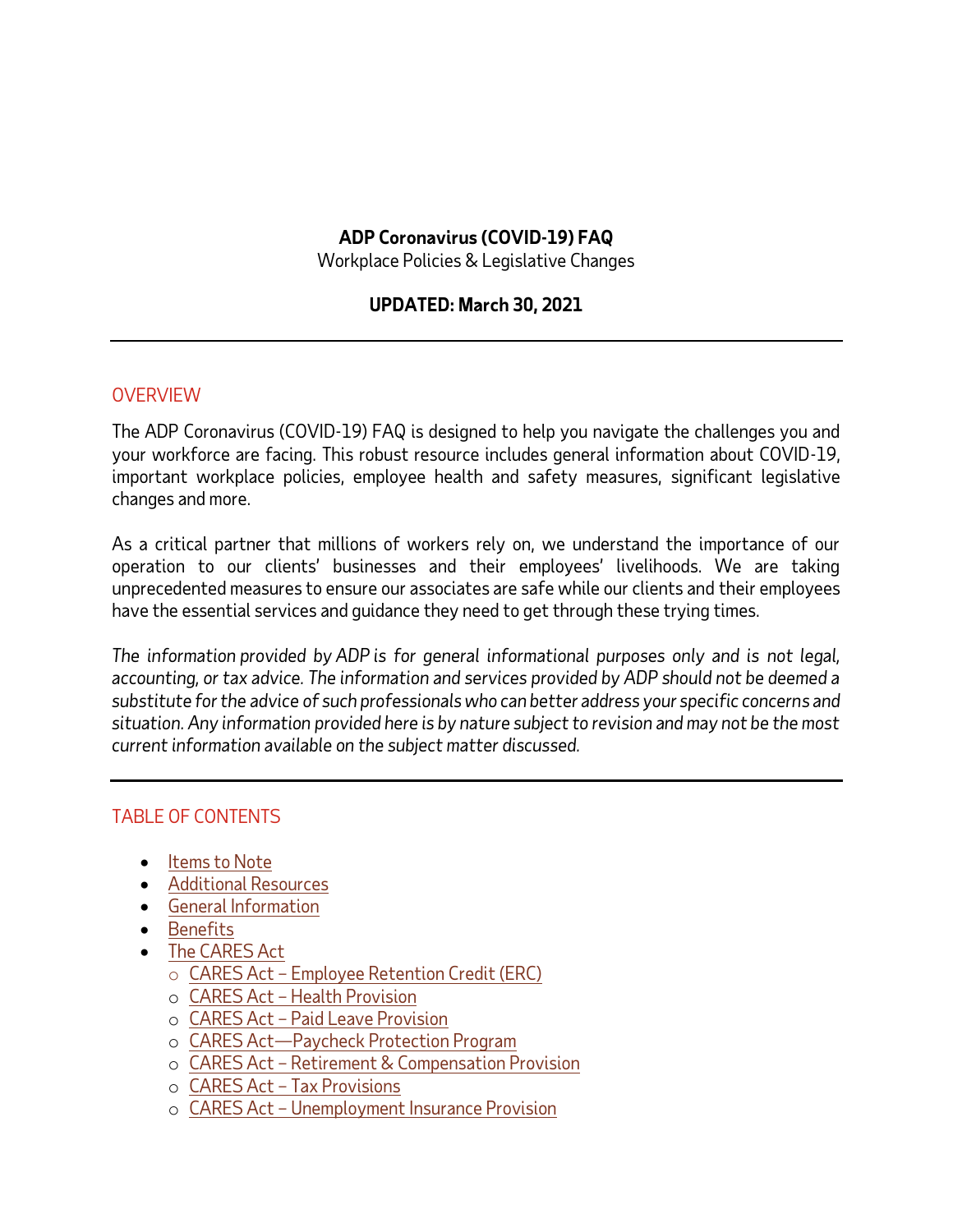

- [Employee Leave](#page-42-0)
- [Employee Refusal to](#page-11-0) Come to Work
- [Families First Coronavirus Response Act](#page-52-0) 
	- o [Emergency FMLA Expansion](#page-58-0)
	- o [Emergency Paid Sick Leave](#page-60-0)
	- o Tax Credits
- [Form I-9](#page-33-0)
- [Furloughs](#page-45-0)
- [Payroll](#page-32-0)
- [Return to](#page-14-0) Work
	- o [Pay Considerations](#page-20-0)
	- o [Screen Employees and Visitors](#page-23-0)
	- o [Social Distancing and Other Measures to Protect Employees](#page-26-0)
- [Remote Work](#page-23-1)
- [Social Security Tax Deferrals](#page-114-0)
- Tax [Forms](#page-35-0)
	- o [Form 941](#page-35-0)
	- o [Form 7200](#page-35-0)
- [Unemployment Insurance](#page-48-0)
- [Visitors](#page-13-0)
- [Wage & Hours](#page-30-0)
- [Warn Act / Mass Layoffs](#page-43-0)
- [Workers' Compensation](#page-35-0)
- [Workplace Safety/OSHA Compliance](#page-3-0)
	- o [OSHA Record Keeping](#page-9-0)
	- o Face Masks at Work
- [Vaccination](#page-117-0)

# ITEMS TO NOTE

- The information in this document is subject to change based on developments regarding COVID-19 regulations and guidelines.
- **The Families First Coronavirus Response Act ("Families First Act") took effect on**  April 1, 2020. It is not retroactive. Mandatory leave requirements ended on December 31, 2020, but some tax credits are still available. [See FFCRA section below](#page-52-0) for additional guidance.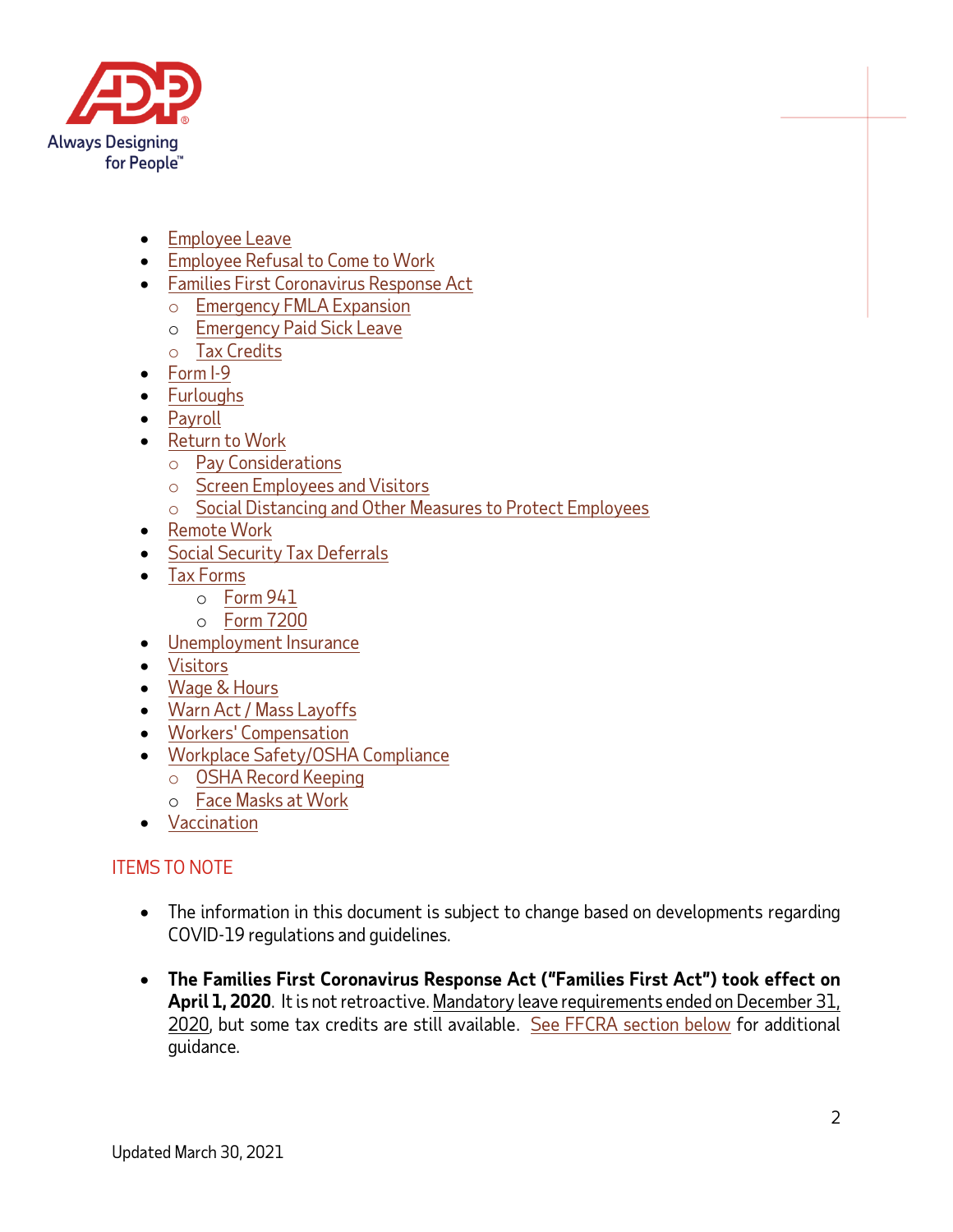

- **The Coronavirus Aid, Relief, and Economic Security Act** ("CARES" Act) was enacted on March 27, 2020 and is the third major legislative initiative to address public health concerns and economic distress associated with COVID-19. The CARES Act is the largest economic stimulus bill in American history and provides relief to individuals and businesses across the United States. [See CARES Act section below](#page-76-0) for guidance.
- This is not an exhaustive list of all state / local legislation recently enacted or guidance issued due to COVID-19.

## <span id="page-2-0"></span>ADDITIONAL RESOURCES

- The **EEOC** has released helpful guidance addressing the intersection of the Coronavirus in the workplace with the Americans with Disabilities Act ("ADA"). Please clic[k here](https://www.eeoc.gov/coronavirus) for the latest information.
- **OSHA** has also released guidance pertaining to COVID-19. Click [here](https://www.osha.gov/SLTC/covid-19/) for the latest information.
- The **DOL** has released information on the FFCRA. Pleas[e click here](https://www.dol.gov/agencies/whd/pandemic/ffcra-questions) for Q&A.
- The **IRS** has released "Deferral of employment tax deposits and payments through December 31, 2020." Please clic[k here](https://www.irs.gov/newsroom/deferral-of-employment-tax-deposits-and-payments-through-december-31-2020) for IRS FAQs.
- ADP tracks the latest developments in **federal, state and local legislation** impacting employers, including measures relation to COVID-19; click [here](https://www.adp.com/spark/legislation.aspx) for the latest. ADP also tracks emergency **state and local legislation** impacting paid sick leave, unemployment eligibility and other issues related to COVID-19. Click [here](https://sbshrs.adpinfo.com/covid19-state-emergency-leave-laws) for the latest Compliance Alerts by jurisdiction. For the latest **state and local agency guidance** on how paid sick leave, unemployment insurance, and other employment requirements apply to COVID-19, clic[k here.](https://sbshrs.adpinfo.com/covid19-state-and-local-guidance)

## <span id="page-2-1"></span>GENERAL INFORMATION

## **Q: Where can I find information about COVID-19?**

**A**: The [Centers for Disease Control and Prevention](https://www.cdc.gov/coronavirus/2019-ncov/specific-groups/guidance-business-response.html) (CDC), the U.S. Occupational Safety and Health Administration and the [World Health Organization](https://www.who.int/emergencies/diseases/novel-coronavirus-2019) have created dedicated webpages with information on COVID-19.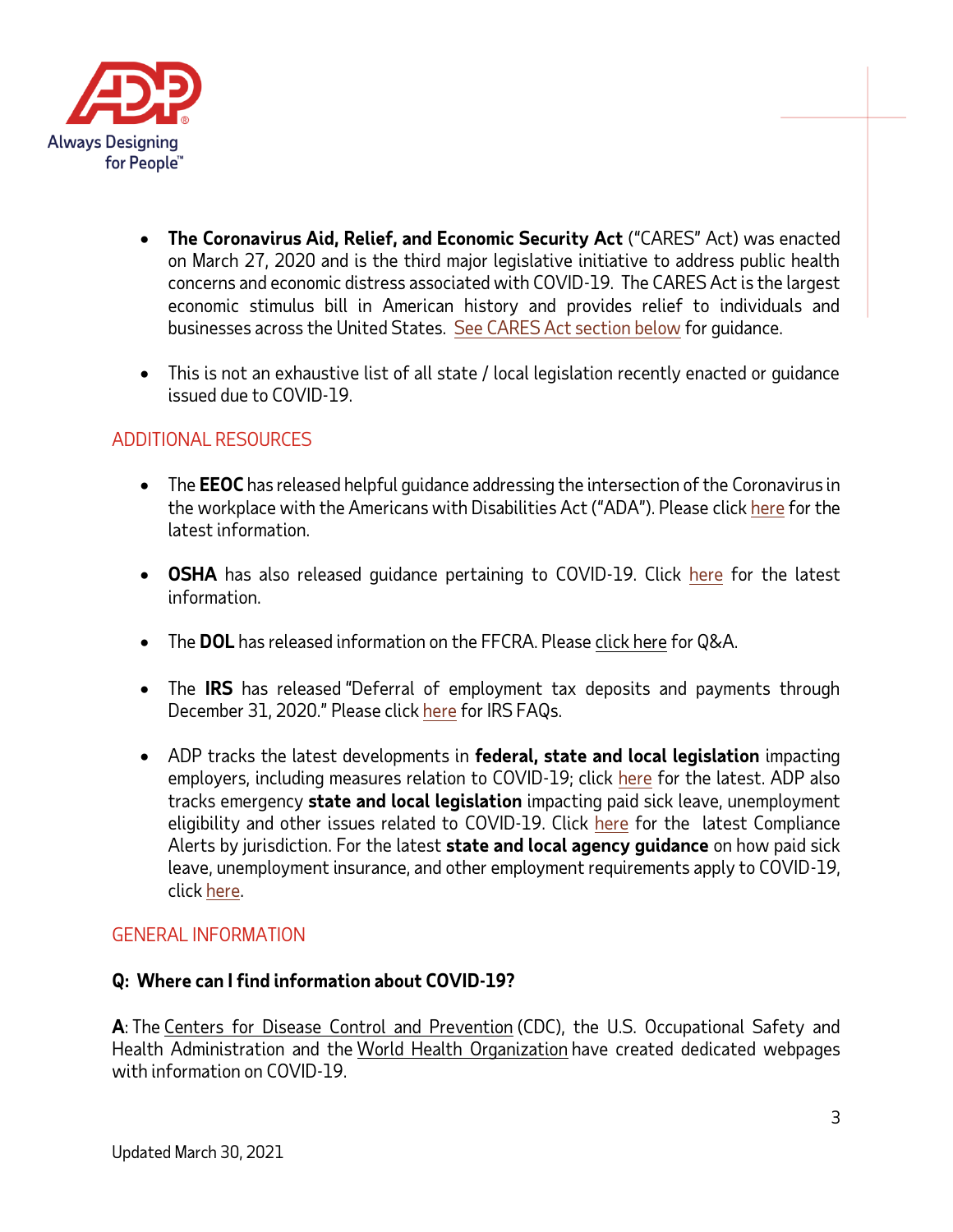

In addition, state and local health officials are developing guidelines and resources on the illness. Check your state and local Department of Health for additional information.

## <span id="page-3-0"></span>WORKPLACE SAFETY / OSHA COMPLIANCE

## **Q: What should I do if an employee is suspected or confirmed to have COVID-19? Should I tell co-workers?** [Updated 08/25/2020]

**A:** In most cases, you do not need to shut down your facility. But do close off any areas used for prolonged periods of time by the sick person. Wait 24 hours before cleaning and disinfecting to minimize potential for other employees being exposed to respiratory droplets. If waiting 24 hours is not feasible, wait as long as possible. Follow the [CDC cleaning and disinfection](https://www.cdc.gov/coronavirus/2019-ncov/community/organizations/cleaning-disinfection.html)  [recommendations.](https://www.cdc.gov/coronavirus/2019-ncov/community/organizations/cleaning-disinfection.html)

In addition, employers should determine which employees may have been exposed to the virus and need to take additional precautions. If an employee is confirmed to have COVID-19, employers should inform other employees of their possible exposure to COVID-19 in the workplace but maintain confidentiality (that is, don't reveal who has the illness) as required by the Americans with Disabilities Act (ADA). Employers should treat all information about an employee's illness as a confidential medical record and keep it separate from the employee's personnel file.

As a precautionary measure, consider asking all employees who worked closely with that employee to self-quarantine for a 14-day period of time to better ensure that the infection does not spread, unless the workers involved are working in critical infrastructure, in which case, see the "Are there different rules for critical infrastructure workers?" question below. In addition, as a best practice, you may want to consider asking a cleaning company to complete a deep cleaning of your workspace. If you work in a shared office building or area, then you may want to inform management so they can take any necessary precautions.

There is no obligation on the part of the employer to report it to the CDC, but employers should contact any applicable [state public health agencies.](https://www.cdc.gov/publichealthgateway/healthdirectories/healthdepartments.html) If requested to do so, an employer is permitted to share the name of an employee that that employer has learned has COVID-19. Make sure to check state/local laws for additional reporting requirements.

### **Q: Do I have to report an employee's diagnosis with COVID-19 for OSHA purposes?** [Updated 8/25/2020]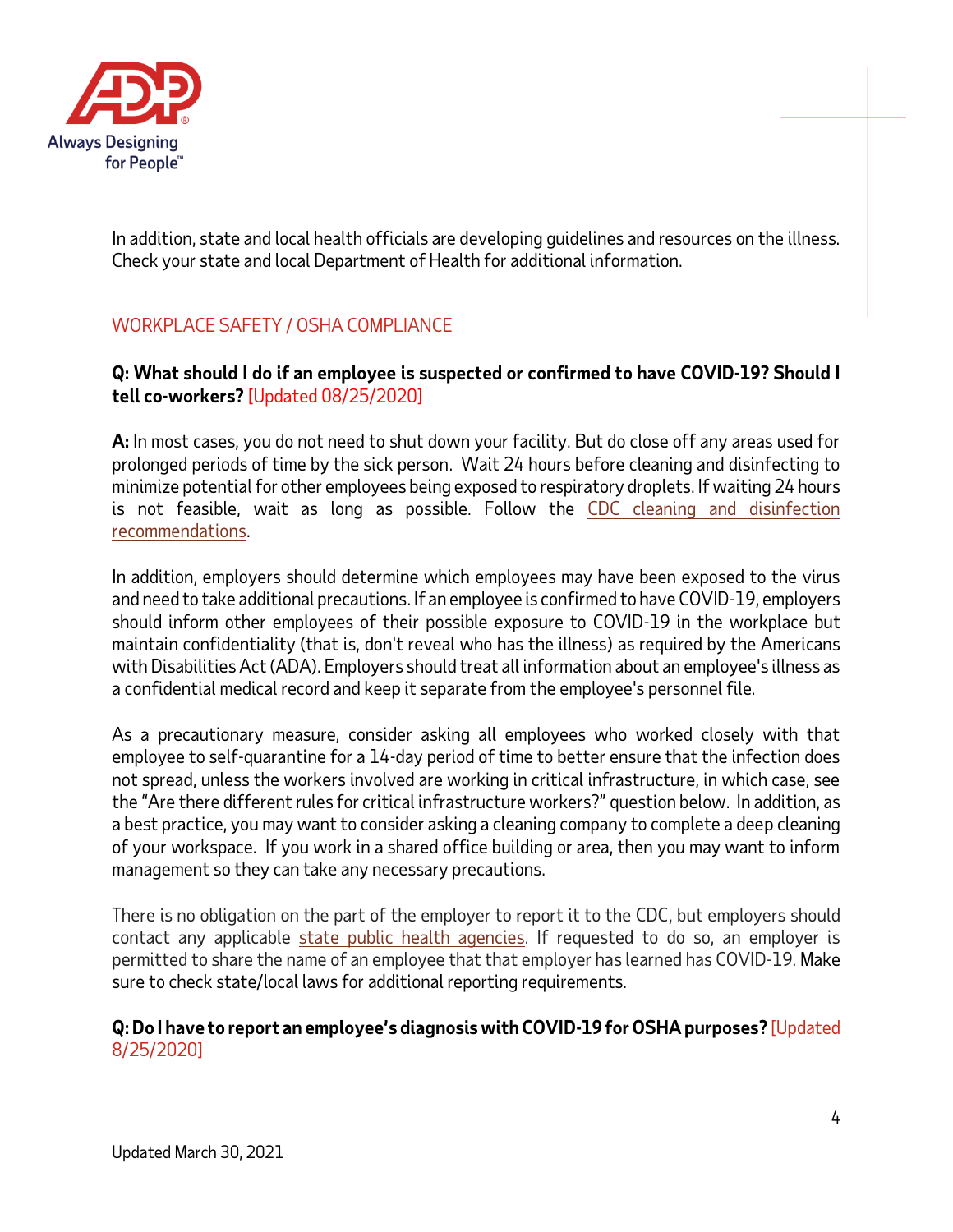

**A**: Only if a worker is infected as a result of performing their work-related duties. Employers are only responsible for recording cases of COVID-19 if all of the following are met:

- The case is a confirmed case of COVID-19 as defined by the Centers for Disease Control and Prevention (CDC)
- The case is work-related, as defined by 29 CFR 1904.5; and
- The case involves one or more of the general recording criteria set forth in 29 CFR 1904.7 (e.g. medical treatment beyond first-aid, days away from work).

Note: Certain states do require positive cases be reported to either the Department of Health of State OSHA office. Please check with your local state guidelines for this information. See [Revised Enforcement Guidance for Recording Cases of Coronavirus Disease 2019 \(COVID-](https://www.osha.gov/memos/2020-05-19/revised-enforcement-guidance-recording-cases-coronavirus-disease-2019-covid-19)[19\)](https://www.osha.gov/memos/2020-05-19/revised-enforcement-guidance-recording-cases-coronavirus-disease-2019-covid-19)

## **Q: Are there different rules for critical infrastructure workers?** [Updated 08/25/2020]

**A:** The CDC has issued interim guidance pertaining to when critical infrastructure workers who may have had exposure to person with suspected or confirmed COVID-19 should return to work. Critical infrastructure workplaces should follow the CDC guidance [Implementing Safety](https://www.cdc.gov/coronavirus/2019-ncov/community/critical-workers/implementing-safety-practices.html)  [Practices for Critical Infrastructure Employees Who May Have Had Exposure to a Person with](https://www.cdc.gov/coronavirus/2019-ncov/community/critical-workers/implementing-safety-practices.html)  [Suspected or Confirmed COVID-19.](https://www.cdc.gov/coronavirus/2019-ncov/community/critical-workers/implementing-safety-practices.html)

Critical infrastructure workers include those working in the following areas:

- Federal, state, and local law enforcement
- 911 call center employees
- Fusion Center employees
- Hazardous material responders from government and the private sector
- Janitorial and custodial staff
- Workers including contracted vendors in food and agriculture, critical manufacturing, informational technology, transportation, energy, and government facilities

To ensure continuity of operations of essential functions, CDC advises that critical infrastructure workers may be permitted to continue work following potential exposure to COVID-19, provided they remain asymptomatic and additional precautions are implemented to protect them and the community.

A potential exposure means being a household contact or having close contact within 6 feet of an individual with confirmed or suspected COVID-19. The timeframe for having contact with an individual includes the period of time of 48 hours before the individual became symptomatic.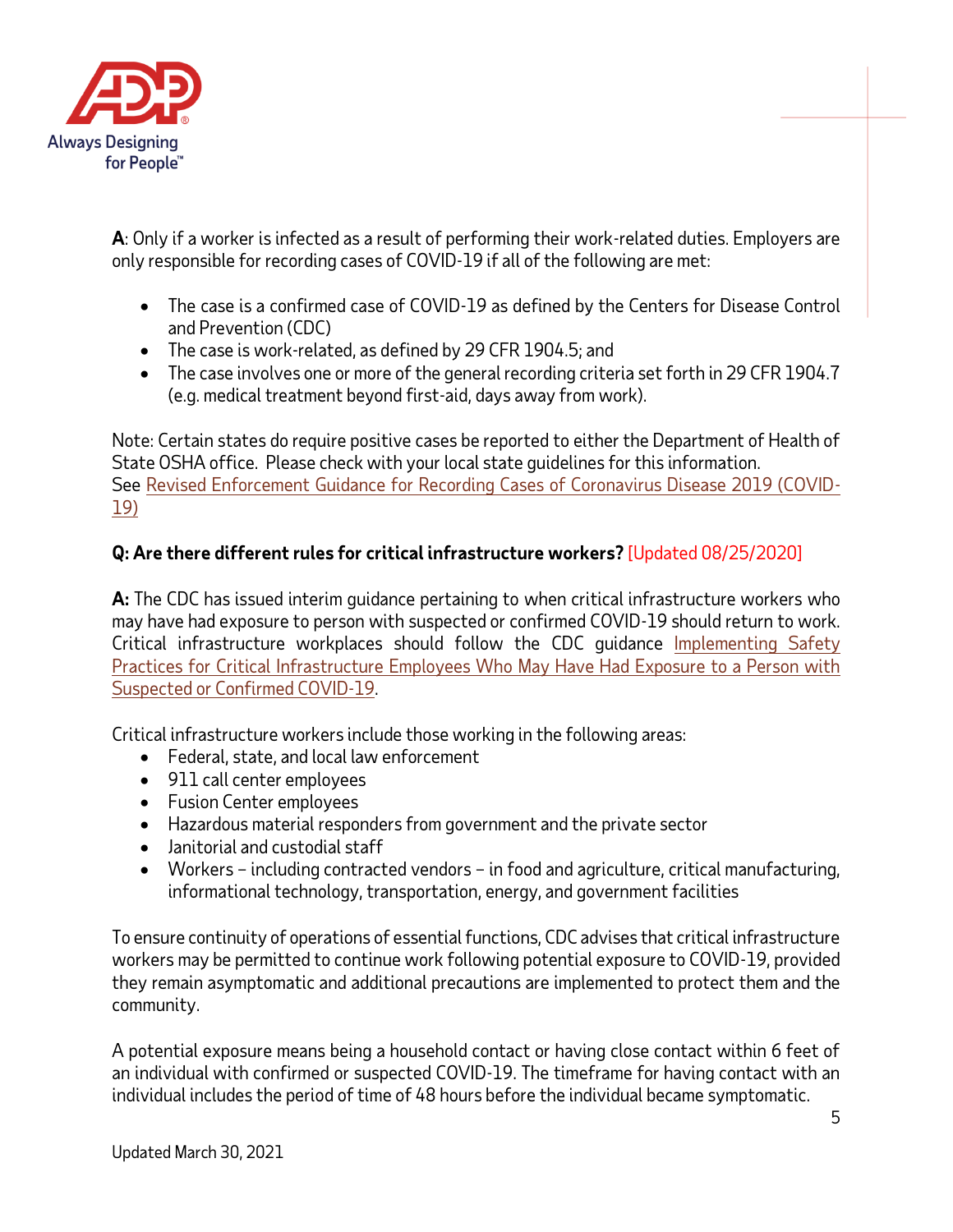

Critical Infrastructure workers who have had an exposure but remain asymptomatic should adhere to certain practices prior to and during their work shift. For more information, please visit the CDC's page at this link: [https://www.cdc.gov/coronavirus/2019-ncov/community/critical](https://www.cdc.gov/coronavirus/2019-ncov/community/critical-workers/implementing-safety-practices.html)[workers/implementing-safety-practices.html](https://www.cdc.gov/coronavirus/2019-ncov/community/critical-workers/implementing-safety-practices.html)

## **Q: May employers ask employees if they have symptoms of COVID-19 infection?** [Updated 1/05/2021]

**A:** Yes. The EEOC advises employers should rely on the CDC, other public health authorities, and reputable medical sources for guidance on emerging symptoms associated with the disease. These sources may guide employers when choosing questions to ask employees to determine whether they would pose a direct threat to health in the workplace. For example, as of January 5, 2021, additional symptoms beyond fever or cough may include new loss of smell or taste as well as sore throat, congestion or runny nose, nausea, diarrhea, or vomiting. Follow the CDC's symptom list for the most up to date information: [https://www.cdc.gov/coronavirus/2019](https://www.cdc.gov/coronavirus/2019-ncov/symptoms-testing/symptoms.html) [ncov/symptoms-testing/symptoms.html](https://www.cdc.gov/coronavirus/2019-ncov/symptoms-testing/symptoms.html)

## **Q: May employers send employees home if they develop symptoms of COVID-19 infection?**

**A:** Yes. According to the EEOC. The EEOC has recognized that the CDC says employees who become ill with symptoms of influenza-like illness at work during a pandemic should leave the workplace. Advising such workers to go home is not a disability-related action if the illness is akin to seasonal influenza or the 2009 spring/summer H1N1 virus. Additionally, the action would be permitted under the ADA if the illness were serious enough to pose a direct threat. **Applying this principle to current CDC guidance on COVID-19, the EEOC says that this means an employer can send home an employee with COVID-19 or symptoms associated with it**.

## **Q: May I take an employee's temperature?** [Updated 08/25/2020]

**A:** The EEOC has advised that, generally, measuring an employee's body temperature is a medical examination. Because the CDC and state and local health authorities have acknowledged community spread of COVID-19 and issued precautions, the EEOC has now advised that employers may measure employees' body temperature. However, the EEOC says that employers should be aware that some people with influenza, including COVID-19, do not have a fever. Please note that information about an employee having a fever or attesting to symptoms would be subject to ADA confidentiality requirements.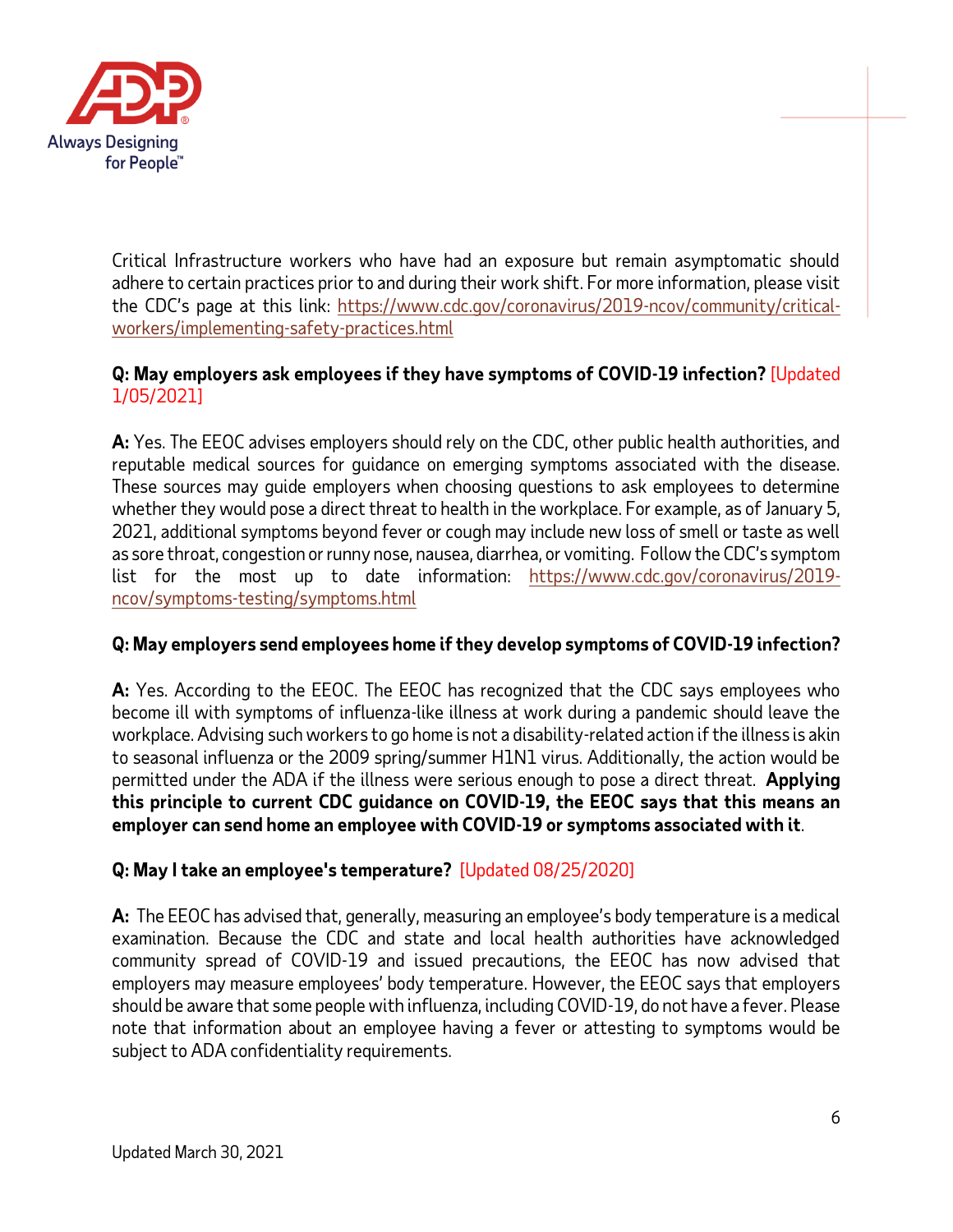

Certain States have issued requirements for employers on temperature checks or require certain industries such as nursing homes to require temperature checks. Review your State's COVID guidance on if employers are required to do temperature screenings.

## **Q: If I require all employees to have a daily temperature check, may I maintain a log of the results?** [Added 04/13/2020]

**A:** Yes, but you need to maintain the confidentiality of this information.

### **Q: May employers ask employees whether they have traveled to designated WHO or CDC affected regions?**

**A:** Yes, absent a claim that an employee has a recognized privacy interest in their travel activities. Employers should take steps to reduce any reasonable expectation of privacy that employees might have in those activities. You should also note that the list of affected regions is changing rapidly. Review current CDC guidance and recommendations on business travel for each country at [https://www.cdc.gov/travel.](https://www.cdc.gov/travel)

## **Q: May employers bar asymptomatic employees from entering the workplace if they share a household with someone who has (or is suspected to have) COVID-19?**

**A:** Yes, given the close contact ordinarily experienced by household members, employers usually would be justified in barring employees from entering the workplace in these circumstances.

### **Q: Should I ask employees to notify me if they've come in contact with someone who has COVID-19?**

**A:** Employers may ask employees to notify them if they have been in contact with someone who has COVID-19. If the an employee reports contact with someone who has COVID-19, direct the employee to the CDC's guidance for [how to conduct a risk assessment](https://www.cdc.gov/coronavirus/2019-ncov/php/public-health-recommendations.html) of their potential exposure to assess whether they are low, medium or high-risk. For additional guidance on suspected or confirmed cases of COVID-19, refer to CDC [General Business FAQs.](https://www.cdc.gov/coronavirus/2019-ncov/community/general-business-faq.html) [Updated 8/25/2020]

### **Q: Can an employer ask an employee questions about exposure to COVID-19 if an employee travels during a pandemic?** [Added 8/25/2020]

**A:** Yes, these are not considered disability-related inquiries. An employer may ask where an employee traveled to whether that travel was for business or personal reasons if the CDC or state/local public health officials recommend that people who visit certain locations must remain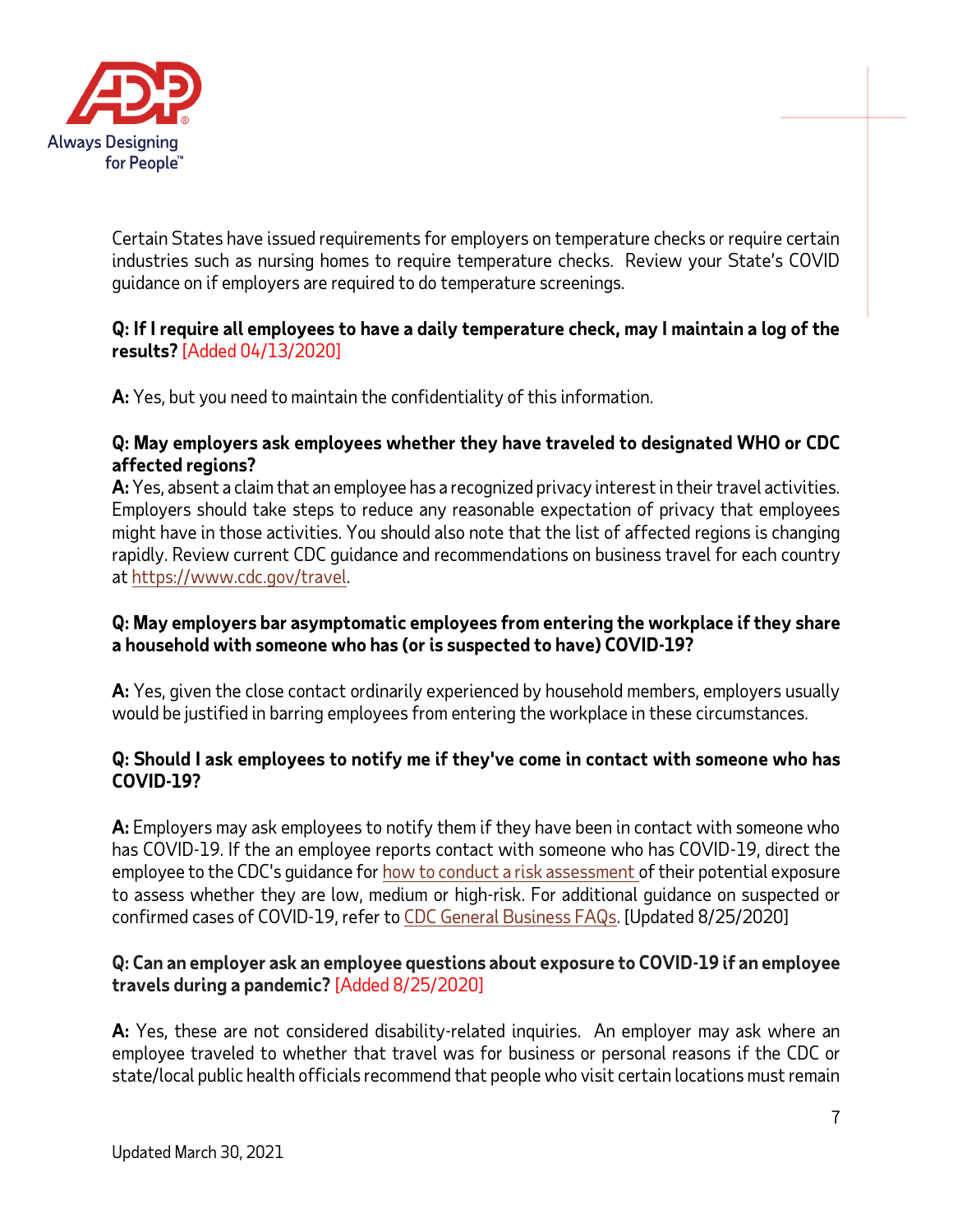

home and quarantine after travel. Employers can also follow the advice of the CDC and state/local public health authorities regarding requesting information in order to develop an employee return to work for either business or personal reasons.

## **Q: All my employees touch the timeclock; how can I clean it?**

**A**: As a rule of thumb, timeclocks can be cleaned the same way any sensitive optical equipment like a camera would be. The CDC provides guidance on [Cleaning and Disinfecting Your Facility](https://www.cdc.gov/coronavirus/2019-ncov/community/disinfecting-building-facility.html) including electronics. Click [here](http://image.user.adp.com/lib/fe3d15707564047b771776/m/1/Alternatives+to+Employees+Using+Biometric+Timeclocks.pdf) for alternative methods for using the ADP Biometric and Pin entry timeclocks.

## **Q: Where can I find the latest OSHA guidance on protecting workers?** [Updated 02/08/2021]

**A:** OSHA's newest guidance, entitled "Protecting Workers: Guidance on Mitigating and Preventing the Spread of COVID-19 in the Workplace" can be found [here.](https://www.osha.gov/coronavirus/safework) Employers and workers should use this planning guidance to help identify risk levels in workplace settings and to determine any appropriate control measures to implement. Additional guidance may be needed as COVID-19 outbreak conditions change, including as new information about the virus, its transmission, and impacts, becomes available. You can stay up to date by checking the following resources:

- The Centers for Disease Control and Prevention (CDC) COVID-19 webpage: [www.cdc.gov/coronavirus/2019-ncov.](http://www.cdc.gov/coronavirus/2019-ncov)
- The OSHA COVID-19 webpage: [www.osha.gov/covid-19](http://www.osha.gov/covid-19)

## **Q: Can OSHA cite an employer for failing to control hazards related to COVID-19?** [Updated 08/25/2020]

**A**: There is no specific OSHA standard covering COVID-19. However, some OSHA requirements may apply to prevent occupational exposure to COVID-19. Federal OSHA has issued th[e Updated](https://www.osha.gov/memos/2020-05-19/updated-interim-enforcement-response-plan-coronavirus-disease-2019-covid-19)  [Interim Enforcement Response Plan for Coronavirus Disease 2019 \(COVID-19\)](https://www.osha.gov/memos/2020-05-19/updated-interim-enforcement-response-plan-coronavirus-disease-2019-covid-19) to provide instructions and guidance to Area Offices and compliance safety and health officers (CSHOs) for handling COVID-19-related complaints, referrals, and severe illness reports. Among the most relevant are:

• OSHA's Personal Protective Equipment (PPE) standards (in general industry, [29 CFR](https://www.osha.gov/laws-regs/regulations/standardnumber/1910#1910_Subpart_I)  [1910 Subpart I\)](https://www.osha.gov/laws-regs/regulations/standardnumber/1910#1910_Subpart_I), which require using gloves, eye and face protection, and respiratory protection.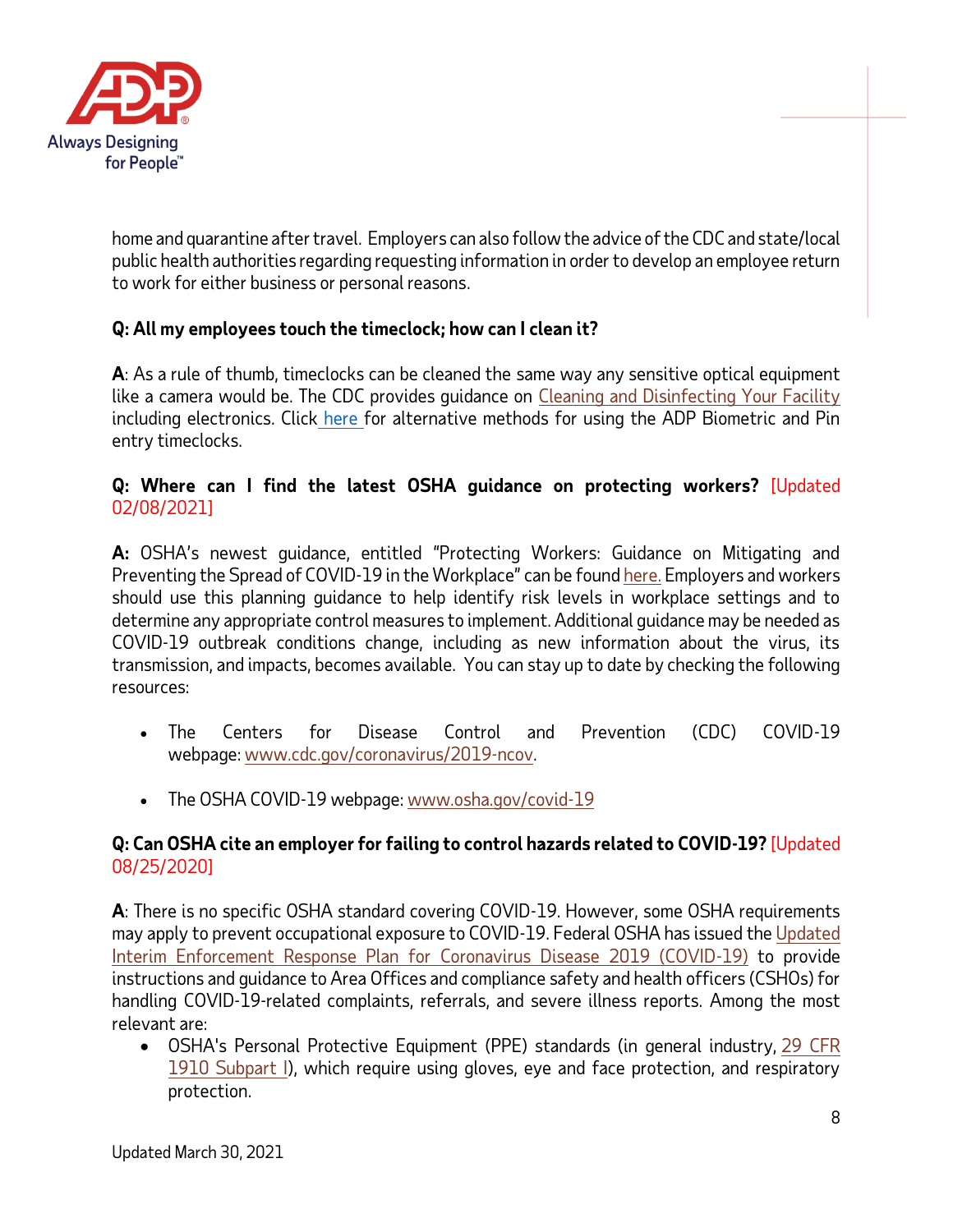

- When respirators are necessary to protect workers, employers must implement a comprehensive respiratory protection program in accordance with the Respiratory Protection standard [\(29 CFR 1910.134\)](https://www.osha.gov/laws-regs/regulations/standardnumber/1910/1910.134).
- OSHA has issued [temporary guidance](https://www.osha.gov/memos/2020-03-14/temporary-enforcement-guidance-healthcare-respiratory-protection-annual-fit) related to enforcement of respirator annual fittesting requirements for the healthcare.
- The General Duty Clause, [Section 5\(a\)\(1\)](https://www.osha.gov/laws-regs/oshact/section5-duties) of the Occupational Safety and Health (OSH) [Act of 1970,](https://www.osha.gov/laws-regs/oshact/completeoshact) 29 USC 654(a)(1), which requires employers to furnish to each worker "employment and a place of employment, which are free from recognized hazards that are causing or are likely to cause death or serious physical harm.
- Hazard Communication standard (in general industry, [29 CFR 1910.1200\)](https://www.osha.gov/laws-regs/regulations/standardnumber/1910/1910.1200) requires employers to protect their workers from exposure to hazardous chemicals. Some of the common products used for cleaning and disinfection as well as sanitizers and sterilizers may contain hazardous chemicals.
- The General Duty Clause, Section  $5(a)(1)$  of the [Occupational Safety and Health \(OSH\)](https://www.osha.gov/laws-regs/oshact/completeoshact) [Act of 1970,](https://www.osha.gov/laws-regs/oshact/completeoshact) 29 USC 654(a)(1), which requires employers to furnish to each worker "employment and a place of employment, which are free from recognized hazards that are causing or are likely to cause death or serious physical harm.
- OSHA's Personal Protective Equipment (PPE) standards (in general industry, [29 CFR 1910](https://www.osha.gov/laws-regs/regulations/standardnumber/1910#1910_Subpart_I) [Subpart I\)](https://www.osha.gov/laws-regs/regulations/standardnumber/1910#1910_Subpart_I), which require using gloves, eye and face protection, and respiratory protection.
	- $\circ$  When respirators are necessary to protect workers, employers must implement a comprehensive respiratory protection program in accordance with the Respiratory Protection standard [\(29 CFR 1910.134\)](https://www.osha.gov/laws-regs/regulations/standardnumber/1910/1910.134).
	- o OSHA has issued [temporary guidance](https://www.osha.gov/memos/2020-03-14/temporary-enforcement-guidance-healthcare-respiratory-protection-annual-fit) related to enforcement of respirator annual fit-testing requirements for healthcare.
- Hazard Communication standard (in general industry, [29 CFR 1910.1200\)](https://www.osha.gov/laws-regs/regulations/standardnumber/1910/1910.1200) requires employers to protect their workers from exposure to hazardous chemicals. Some of the common products used for cleaning and disinfection as well as sanitizers and sterilizers may contain hazardous chemicals.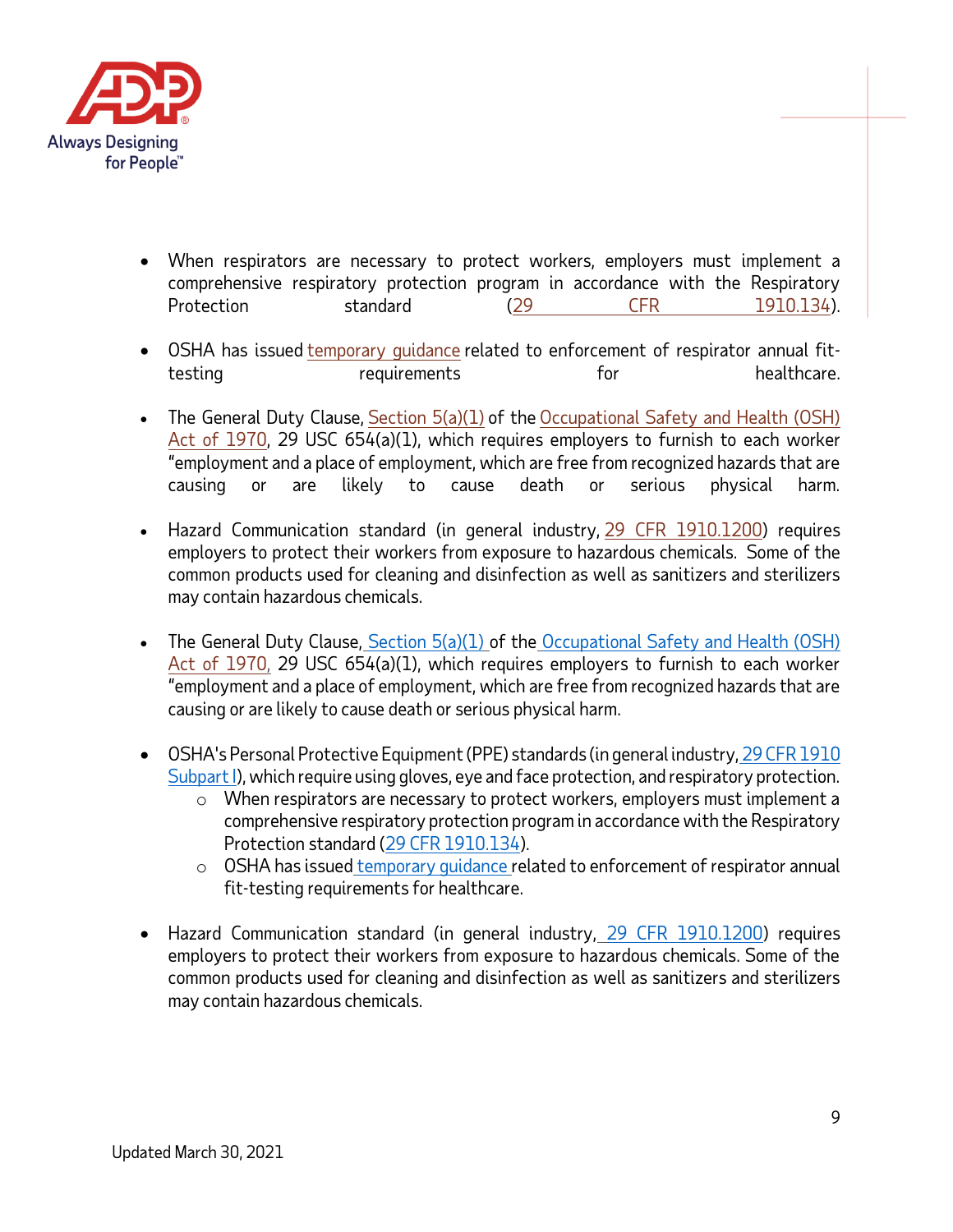

## **Q: What does OSHA recommend employers to do to reduce workers' risk of exposure to COVID-19?** [Added 04/16/2020]

| А: | ்⊂ப∧<br>11<br>וכע | recommends | the | tollowina: |
|----|-------------------|------------|-----|------------|
|----|-------------------|------------|-----|------------|

- Develop and implement an infectious disease preparedness and response plan that considers and addresses the levels of risk associated with your employees' worksites and job tasks tasks to the control of the control of the control of the control of the control of the control of t
- Implement basic infection prevention measures including frequent and thorough hand washing
- Develop and implement policies and procedures for prompt identification and isolation of sick people
- Develop, implement, and communicate about workplace flexibilities and protections such as encouraging sick employees to stay home and sick leave policies that are flexible and consistent with public health guidance
- Implement additional safety measures appropriate for your workplace such as additional ventilation and providing up-to-date training to employees on risk factors and protective behaviors

## <span id="page-9-0"></span>OSHA RECORDKEEPING

### **Q: Is an employee confirmed with COVID-19 recordable on the OSHA 300 Log?** [Added 06/05/2020]

**A:** COVID-19 can be a recordable illness if a worker is infected as a result of performing their work-related duties. However, employers are only responsible for recording cases of COVID-19 if all of the following are met:

- 1. The case is a confirmed case of COVID-19 as defined by the Centers for Disease Control and Prevention (CDC)
- 2. The case is work-related, as defined by [29 CFR 1904.5;](https://www.osha.gov/laws-regs/regulations/standardnumber/1904/1904.5) and
- 3. The case involves one or more of the general recording criteria set forth in [29 CFR 1904.7](https://www.osha.gov/laws-regs/regulations/standardnumber/1904/1904.7)  (e.g. medical treatment beyond first-aid, days away from work).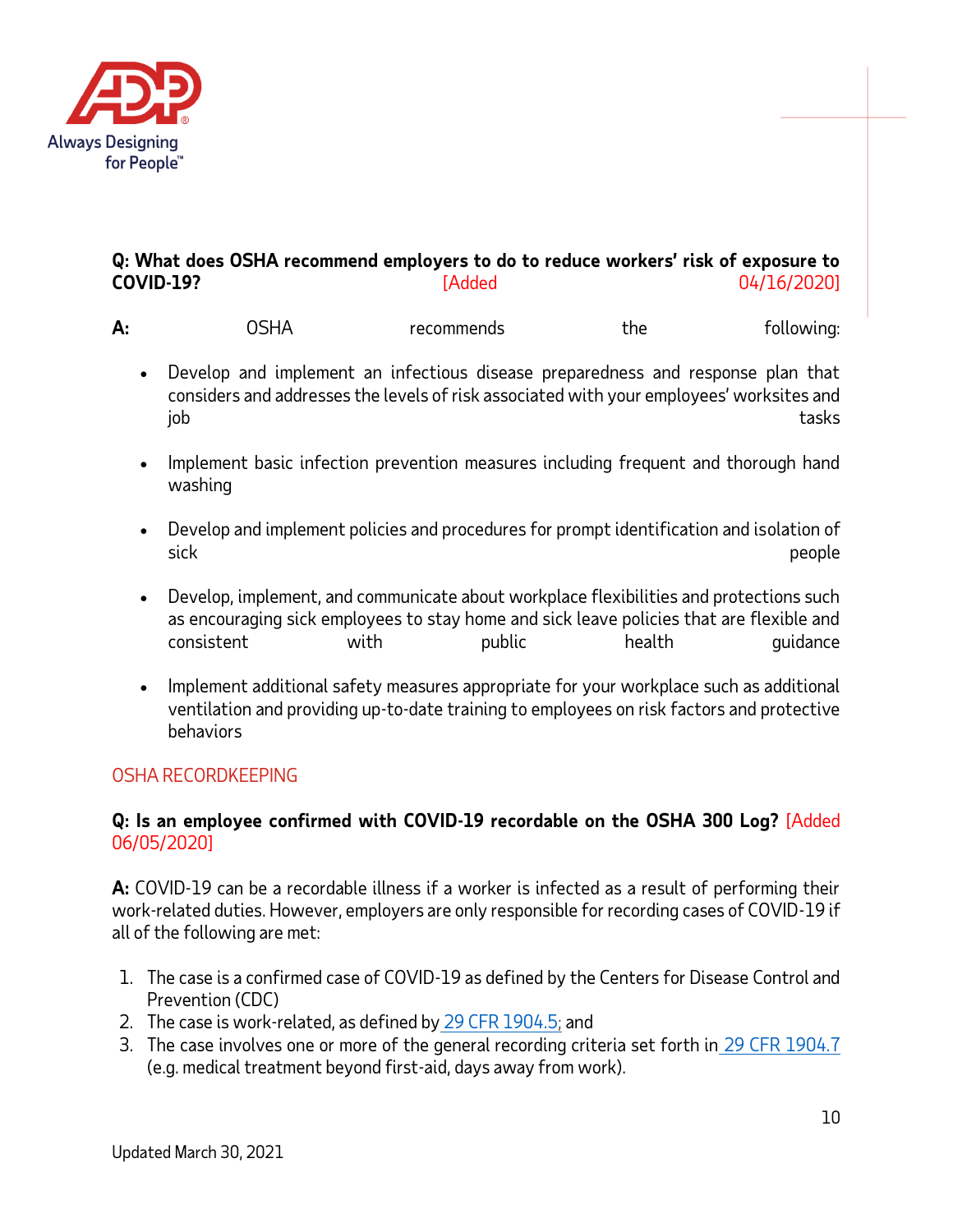

## See [Revised Enforcement Guidance for Recording Cases of Coronavirus Disease 2019 \(COVID-](https://www.osha.gov/memos/2020-05-19/revised-enforcement-guidance-recording-cases-coronavirus-disease-2019-covid-19)[19\).](https://www.osha.gov/memos/2020-05-19/revised-enforcement-guidance-recording-cases-coronavirus-disease-2019-covid-19)

# FACE MASKS AT WORK

### **Q: Are my employees required to wear masks and other protective equipment in the workplace?** [Added 06/05/2020]

**A:** Some state and local jurisdictions have enacted emergency rules requiring individuals to wear face coverings in public and in certain businesses. Some also require employers to provide such equipment at the employer's expense. Review applicable rules and assess whether employees need to or should wear cloth face coverings, surgical masks, shields, respirators, or other protective equipment. Employers should ensure employees comply in the workplace, if applicable. Also consider training employees on how to properly use protective equipment.

**Note**: Depending on the job, industry and the circumstances, employers may also be required to provide protective equipment under existing federal and state occupational [safety and health](https://www.osha.gov/SLTC/covid-19/)  [regulations.](https://www.osha.gov/SLTC/covid-19/)

## **Q: Should employees wear a face mask to work?** [Updated 08/25/20]

**A:** At this time, the [CDC recommends](https://www.cdc.gov/coronavirus/2019-ncov/prevent-getting-sick/cloth-face-cover.html) that people wear masks in public settings and when around people who don't live in your household, especially when other social distancing measures are difficult to maintain. Face coverings are meant to protect other people, not the wearer of the mask. Wearing cloth face covering is not a substitute for social distancing; the CDC continues to recommend that people stay at least six feet away from other people. The CDC has offered information to the public [here](https://www.cdc.gov/coronavirus/2019-ncov/prevent-getting-sick/how-to-wear-cloth-face-coverings.html) on how to wear masks, [, cleaning instructions,](https://www.cdc.gov/coronavirus/2019-ncov/prevent-getting-sick/how-to-wash-cloth-face-coverings.html) and eve[n directions](https://www.youtube.com/watch?v=tPx1yqvJgf4)  [on how to make your own mask](https://www.youtube.com/watch?v=tPx1yqvJgf4) out of household materials.

OSHA regulations for PPE and respiratory protection require employers to assess the hazards to which their workers may be exposed when determining whether to require PPE. In this context, consider whether your workers may encounter someone infected with COVID-19 in the course of their job duties, or whether they may come into contact with worksites or materials (such as, laboratory samples, waste) contaminated with the virus. The EEOC advises that an employer may require employees to wear a facemask or other personal protective equipment (PPE) during a pandemic. However, where an employee with a disability needs a related reasonable accommodation under the ADA (e.g., non-latex gloves, or gowns designed for individuals who use wheelchairs), the employer should provide these, absent undue hardship.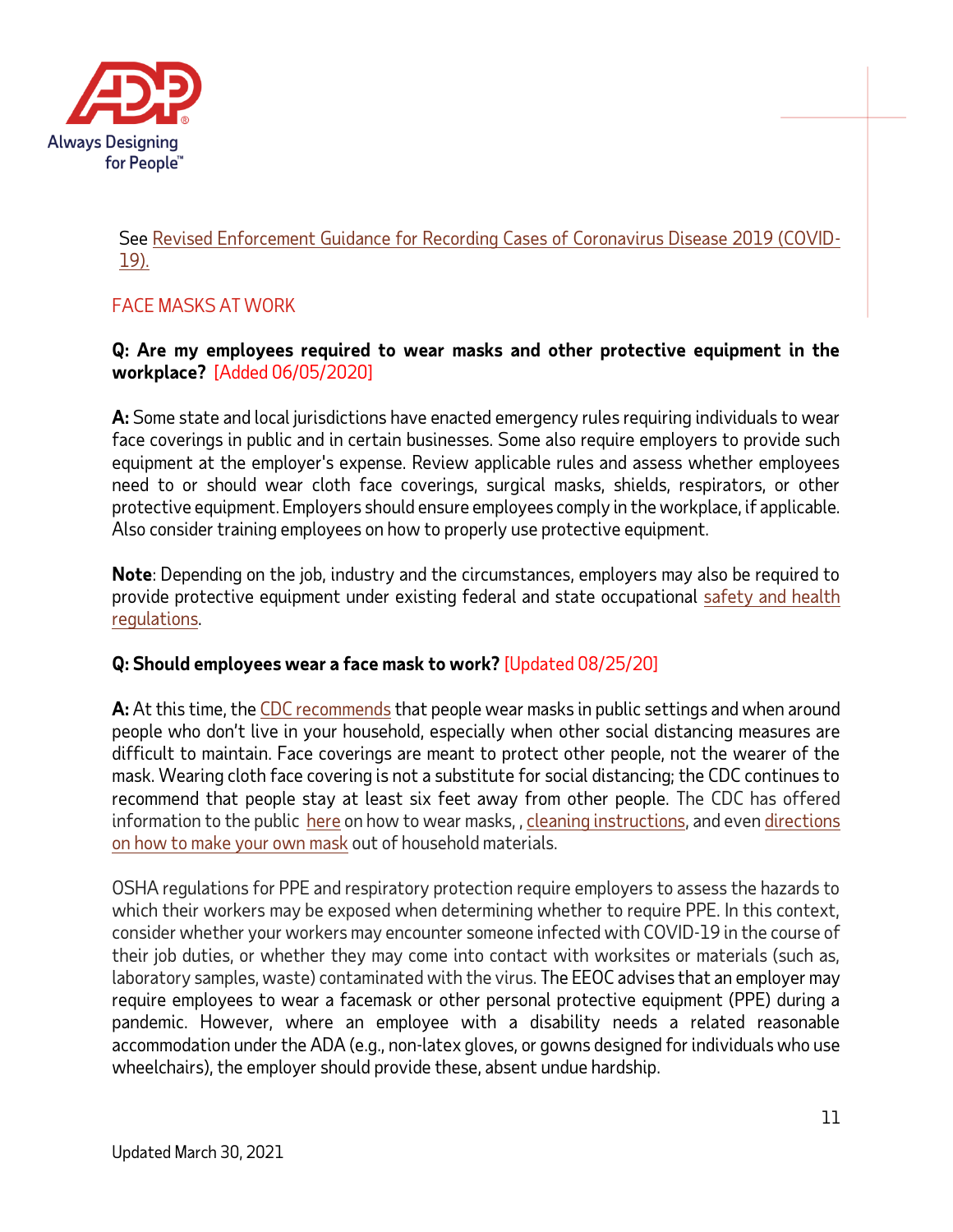

Keep in mind that there are key differences between respirators and the facemasks you see people often wear on the street during outbreaks. A respirator reduces exposure to airborne particles, is tight-fitting, and filters out at least 95 percent of particles in the air. Respirators, including those intended for use in healthcare settings, are certified by the CDC/NIOSH. By contrast, most facemasks do not effectively filter small particles from the air and don't prevent leakage around the edge of the mask, so they can't be relied upon to protect workers against airborne infectious agents. For the most up to date information, please visit the website of the Occupational Safety and Health Administration at this link: [https://www.osha.gov/SLTC/covid-](https://www.osha.gov/SLTC/covid-19/standards.html)[19/standards.html](https://www.osha.gov/SLTC/covid-19/standards.html) 

Finally, employers should be aware that individual state and local jurisdictions may have specific guidelines or requirements applicable to wearing of masks or other protective coverings that also must be taken into consideration.

## **Q. Can I mandate that my employees wear face masks or other PPE upon return to the workplace?** [added 05/15/20]

**A.** Yes, the EEOC advises that an employer may require employees to wear a facemask or other PPE during a pandemic. However, where an employee with a disability needs a related reasonable accommodation under the ADA (e.g., non-latex gloves, or gowns designed for individuals who use wheelchairs), the employer should provide these, absent undue hardship. On the federal level, OSHA regulations for PPE and respiratory protection require employers to assess the hazards to which their workers may be exposed when determining whether to require PPE. In this context, consider whether your workers may encounter someone infected with COVID-19 in the course of their job duties, or whether they may come into contact with worksites or materials (such as, laboratory samples, waste) contaminated with the virus. In addition, there may be state or local laws dictating required use of PPE.

## <span id="page-11-0"></span>EMPLOYEE REFUSAL TO COME TO WORK

### **Q: Can I stop my employees from going home because they fear they will become exposed while at work?**

**A:** If your business is open, and your community is not subject to a stay-in-place order, employees who refuse to work may have protections from adverse action. For example, under the Occupational Safety and Health Act, employees may have the right to refuse to work if **all** of the following conditions are met:

• Where possible, they have asked the employer to eliminate the danger, and the employer failed to do so;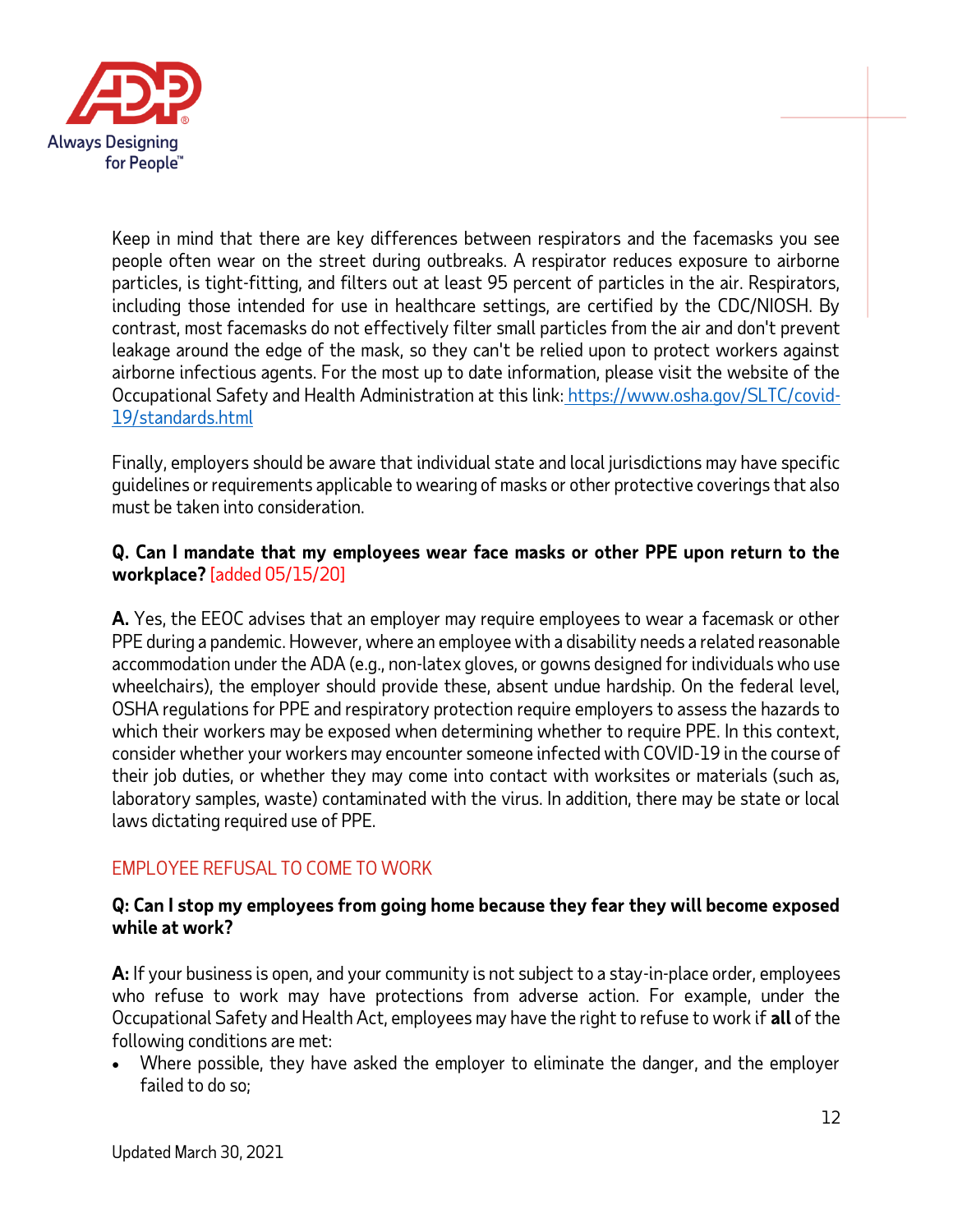

- They genuinely believe that an imminent danger exists;
- A reasonable person would agree that there is a real danger of death or serious injury; and
- There isn't enough time, due to the urgency of the hazard, to get it corrected through regular enforcement channels, such as requesting an OSHA inspection.

Section 7 of the National Labor Relations Act (NLRA), which grants employees the right to act together to improve wages and working conditions, may also come into play in this situation.

If employees express apprehension about working and the risk of contracting the illness remains low, employers can try to reassure them by discussing the measures the company has taken to protect employees, referring to information from public health officials about the risks of workplace exposure, and suggesting ways they can help further reduce the possibility of exposure. You may also want to consider offering the option of working from home if possible, a flexible schedule so they can limit contact with others, and/or paid or unpaid leave.

## **Q: What about employees with a pre-existing disability that might place them at a higher risk for COVID-19?** [Updated June 9, 2020]

A: According to the EEOC, there may be reasonable accommodations that could offer protection to an individual whose disability puts them at greater risk from COVID-19 and who therefore requests such actions to eliminate possible exposure. Even with the constraints imposed by a pandemic, some accommodations may meet an employee's needs on a temporary basis without causing undue hardship on the employer.

Low-cost solutions achieved with materials already on hand or easily obtained may be effective. If not already implemented for all employees, accommodations for those who request reduced contact with others due to a disability may include changes to the work environment such as designating one-way aisles; using plexiglass, tables, or other barriers to ensure minimum distances between customers and coworkers whenever feasible per [CDC guidance](https://www.cdc.gov/coronavirus/2019-ncov/community/index.html) or other accommodations that reduce chances of exposure.

Flexibility by employers and employees is important in determining if some accommodation is possible in the circumstances. Temporary job restructuring of marginal job duties, temporary transfers to a different position, or modifying a work schedule or shift assignment may also permit an individual with a disability to perform safely the essential functions of the job while reducing exposure to others in the workplace or while commuting. Additionally, some state/local orders may require that employees who are at high risk due to a pre-existing disability (or a member of a "high-risk" population) be afforded specific accommodation(s).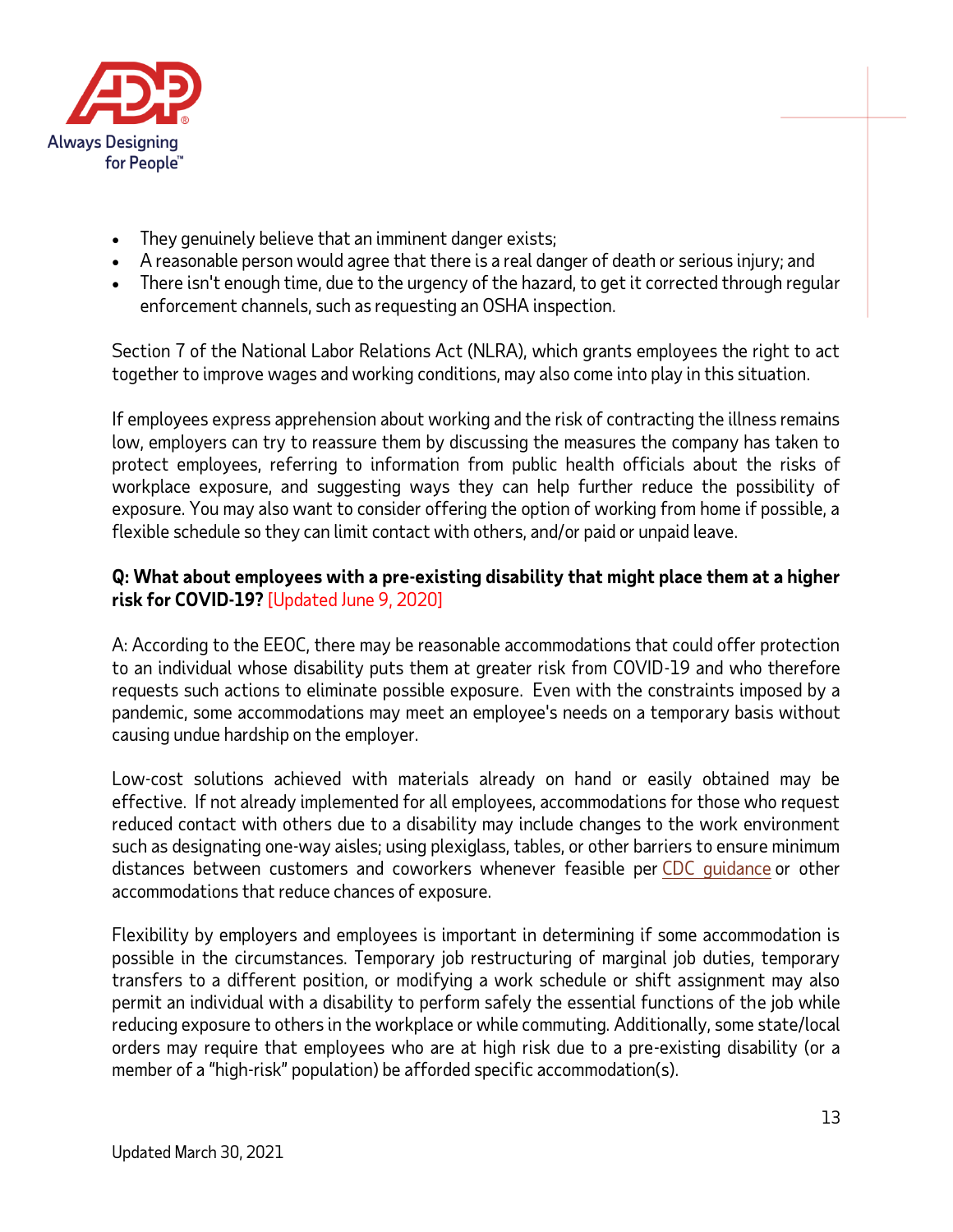

# **Q: Does this include mental illness or disabilities?** [Added April 13, 2020]

**A: Yes.** The EEOC recognizes that while many people feel significant stress due to the COVID-19 pandemic, employees with certain preexisting mental health conditions, for example, anxiety disorder, obsessive-compulsive disorder, or post-traumatic stress disorder, may have more difficulty handling the disruption to daily life that has accompanied the COVID-19 pandemic.

As with any accommodation request, employers may: ask questions to determine whether the condition is a disability; discuss with the employee how the requested accommodation would assist him and enable him to keep working; explore alternative accommodations that may effectively meet his needs; and request medical documentation if needed.

### **Q: Are there any other resources that might help me determine what a reasonable accommodation might be?** [Added April 13, 2020]

**A: Yes.** The Job Accommodation Network (JAN) has published materials specific to COVID-19 are a[t https://askjan.org/topics/COVID-19.cfm.](https://askjan.org/topics/COVID-19.cfm)

### **Q: What about employees who do not want to return to work because they live with or are in contact with a family member who is at a higher risk for COVID-19?** [Added June 12, 2020]

A: An employer's obligation under the ADA to provide reasonable accommodations is limited to an employee's own serious health condition not a family member's condition. However, the FMLA and any applicable state/local law equivalents provide employees with protected time off to care for a family member who has a serious health condition, and it is possible that these laws could potentially apply under various circumstances. Additionally, some state/local jurisdictions have implemented mandatory paid sick and safe time laws that also provide employees with protected time off to care for a family member. And, during the pandemic, some state/local jurisdictions have expanded paid sick and safe time laws to include care for a family member who is at high risk for COVID-19 and/or protected leave for a public health emergency. Moreover, some state/local orders may require that employees with a high-risk family member be afforded specific accommodation(s).

## <span id="page-13-0"></span>**VISITORS**

### **Q: May employers ask visitors to their business locations to disclose their travel activity before authorizing their entry to their premises?**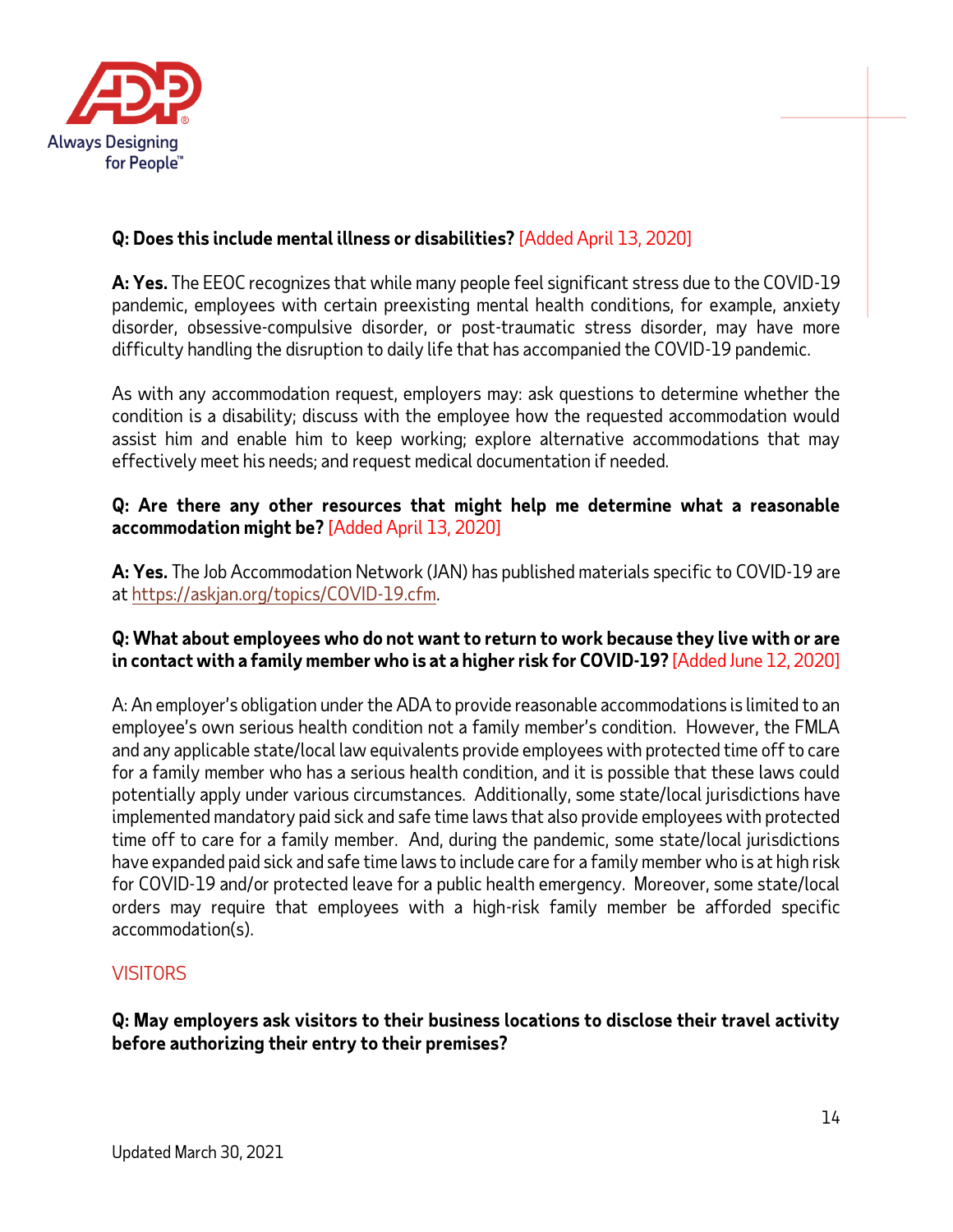

**A:** Yes, absent a claim that visitors have recognized privacy interests in their travel activities, businesses may ask them if they have traveled to areas of concern.

## **Q: Does asking visitors to disclose their travel activity, including geographic areas where they have traveled and/or mode of transportation, trigger any privacy obligations?**

**A:** Yes, such requests may trigger notice of collection obligations under the California Consumer Privacy Act (CCPA) or similar obligations under other state privacy laws. If inquiries are made in Europe, GDPR obligations may be triggered.

## <span id="page-14-0"></span>RETURN TO WORK

## **Q: Is my business permitted to reopen?** [Added June 9, 2020]

**A:** The decision to reopen must, at a minimum, comply with applicable federal, state, and local orders, directives, and guidelines. Make sure you read and understand all that apply to you, including information from **[OSHA](https://www.osha.gov/SLTC/covid-19/)**, the **[CDC](https://www.cdc.gov/coronavirus/2019-ncov/community/organizations/businesses-employers.html)**, and your state and locality. These guidelines may include specific steps that businesses must take before resuming operations, and some may be industry- and location-specific.

## **Q: Once I'm permitted to reopen, should I do so?** [Added June 9, 2020]

**A:** The return to work process will likely occur in phases with certain types of businesses permitted to resume limited operations before others are allowed to do so. If conflicts exist among directives and guidelines, consider consulting legal counsel.

Even where employers are permitted to allow employees back into the workplace, employers should independently assess whether it is safe to do so, including whether social distancing can be maintained. Employers may also want to consider, when possible, having employees return to work voluntarily at first, or returning employees to the workplace in waves, starting with the most critical workers first. When you decide to reopen once permitted, document the reasons for doing so, as well as the job-related criteria for determining who is allowed back into the workplace.

## **Q: How should I let employees know that I am recalling them from furlough/layoff?** [Added June 9, 2020]

**A:** Consider sending them a letter explaining the timeline for reopening, what steps you are taking to protect them from COVID-19, and a deadline for them to confirm that they will be returning to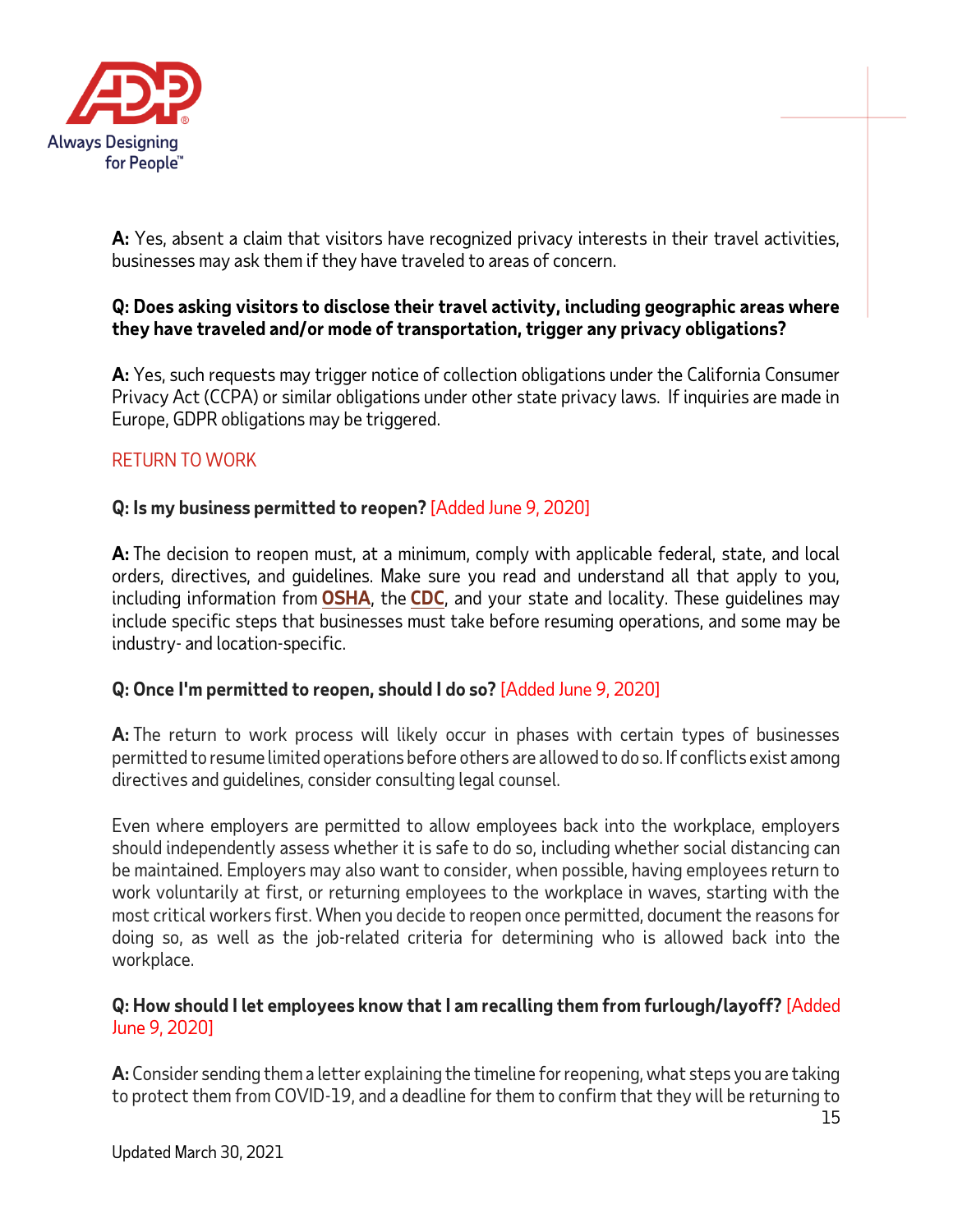

work. Return to work letters should typically include the terms of employment, highlighting any changes in pay, benefits, leave, policies, or procedures, contact information for questions, as well as an at-will employment statement. Additionally, include a statement that expresses your appreciation for their commitment, understanding, and flexibility during the COVID-19 crisis.

Also keep in mind any predictive scheduling laws that may apply to your business.

**Q: Should I complete "new hire" paperwork for employees who I bring back after being laid off?** [Added June 9, 2020]

**A:** Various federal, state, and local laws and regulations require that employees complete certain paperwork and provide certain notices at the time of hire. Some of these laws address situations in which an employee is returning after a furlough or layoff. For instance, an employer won't generally need to complete a new Form I-9 (to establish identity and work authorization) if the worker is continuing in their employment and has a reasonable expectation of employment at all times due to a temporary layoff for lack of work. If this standard cannot be met, the employer must follow the instructions for "rehired" employees in the USCIS Handbook for Employers. For other new hire paperwork and notice requirements, employers should check the applicable laws and regulations to determine if/how they address employees who are returning to work.

### **Q: May I require employees to get tested for COVID-19 before allowing them to return to the workplace?** [Updated December 16, 2020]

**A:** Employers that intend to conduct COVID-19 testing will also need to evaluate which type of test to use (and ensure that it is accurate and reliable), who will perform it and how to protect them, how it will be administered, and the implications of various testing protocols, consulting local health officials when assessing the different options. Be sure to apply all screening protocols uniformly and to treat screening results as confidential medical records.

The CDC has developed considerations for testing for non-healthcare workers. Refer to the CDC's testing strategy: Considerations for Non-healthcare workers: [https://www.cdc.gov/coronavirus/2019-ncov/community/organizations/testing-non](https://www.cdc.gov/coronavirus/2019-ncov/community/organizations/testing-non-healthcare-workplaces.html)[healthcare-workplaces.html](https://www.cdc.gov/coronavirus/2019-ncov/community/organizations/testing-non-healthcare-workplaces.html)

However, it is important to also check state and local guidelines regarding testing.

Furthermore, per EEOC Guidance, the ADA requires that any mandatory medical test of employees be "job related and consistent with business necessity." Applying this standard to the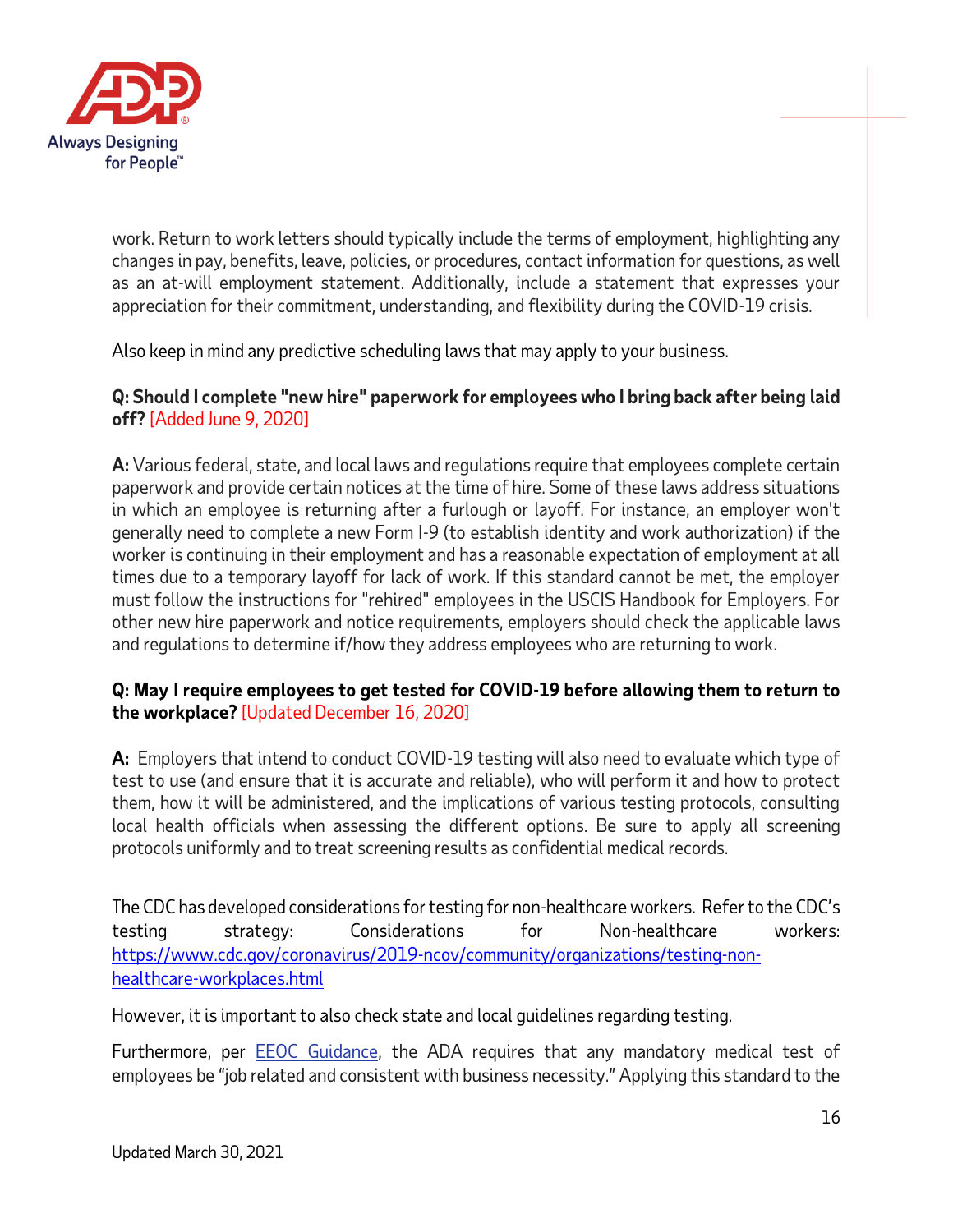

current circumstances of the COVID-19 pandemic, employers may take screening steps to determine if employees entering the workplace have COVID-19 because an individual with the virus will pose a direct threat to the health of others. Therefore, an employer may choose to administer COVID-19 testing to employees before initially permitting them to enter the workplace and/or periodically to determine if their presence in the workplace poses a direct threat to others. The ADA does not interfere with employers following recommendations by the CDC or other public health authorities regarding whether, when, and for whom testing or other screening is appropriate. Testing administered by employers consistent with current CDC guidance will meet the ADA's "business necessity" standard.

Consistent with the ADA standard, employers should ensure that the tests are considered accurate and reliable. For example, employers may review information from the U.S. Food and Drug Administration about what may or may not be considered safe and accurate testing, as well as guidance from CDC or other public health authorities. Because the CDC and FDA may revise their recommendations based on new information, it may be helpful to check these agency websites for updates. Employers may wish to consider the incidence of false-positives or falsenegatives associated with a particular test. Note that a positive test result reveals that an individual most likely has a current infection and may be able to transmit the virus to others. A negative test result means that the individual did not have detectable COVID-19 at the time of testing.

A negative test does not mean the employee will not acquire the virus later. Based on guidance from medical and public health authorities, employers should still require–to the greatest extent possible–that employees observe infection control practices (such as social distancing, regular handwashing, and other measures) in the workplace to prevent transmission of COVID-19.

## **Q: May I require my employees to get an antibody test before returning to work?** [Added June 17, 2020]

A: No. An antibody test constitutes a medical examination under the ADA. In light of CDC's [Interim Guidelines](https://urldefense.proofpoint.com/v2/url?u=https-3A__www.cdc.gov_coronavirus_2019-2Dncov_lab_resources_antibody-2Dtests-2Dguidelines.html&d=DwMGaQ&c=xu_5lAfKHjInGFR3ndoZrw&r=R-JFuP0n0ZVg37ftDZI3OUqa8YTx0gW3IHBZBC2KZXA&m=qJMFu3Qf_9KOl5SnOawSHputPbM7dZTxWSuFrjTbgj0&s=YGBeYbysXnhtKCPoiUQpF7xZ5hkG4OJxNlSczHkWOfs&e=) that antibody test results "should not be used to make decisions about returning persons to the workplace," an antibody test at this time does not meet the ADA's "job related and consistent with business necessity" standard for medical examinations or inquiries for current employees. Therefore, requiring antibody testing before allowing employees to reenter the workplace is not allowed under the ADA. Please note that an antibody test is different from a test to determine if someone has an active case of COVID-19 (i.e., a viral test). The EEOC has stated that COVID-19 viral tests ar[e permissible under the ADA.](https://urldefense.proofpoint.com/v2/url?u=https-3A__www.eeoc.gov_wysk_what-2Dyou-2Dshould-2Dknow-2Dabout-2Dcovid-2D19-2Dand-2Dada-2Drehabilitation-2Dact-2Dand-2Dother-2Deeo-2Dlaws-3Futm-5Fcontent-3D-26utm-5Fmedium-3Demail-26utm-5Fname-3D-26utm-5Fsource-3Dgovdelivery-26utm-5Fterm-3D-23A.6&d=DwMGaQ&c=xu_5lAfKHjInGFR3ndoZrw&r=R-JFuP0n0ZVg37ftDZI3OUqa8YTx0gW3IHBZBC2KZXA&m=qJMFu3Qf_9KOl5SnOawSHputPbM7dZTxWSuFrjTbgj0&s=6iOvp_EpV8IsfCkjyJjNvzwpb-qbR6-xGFhpnGQtdqQ&e=)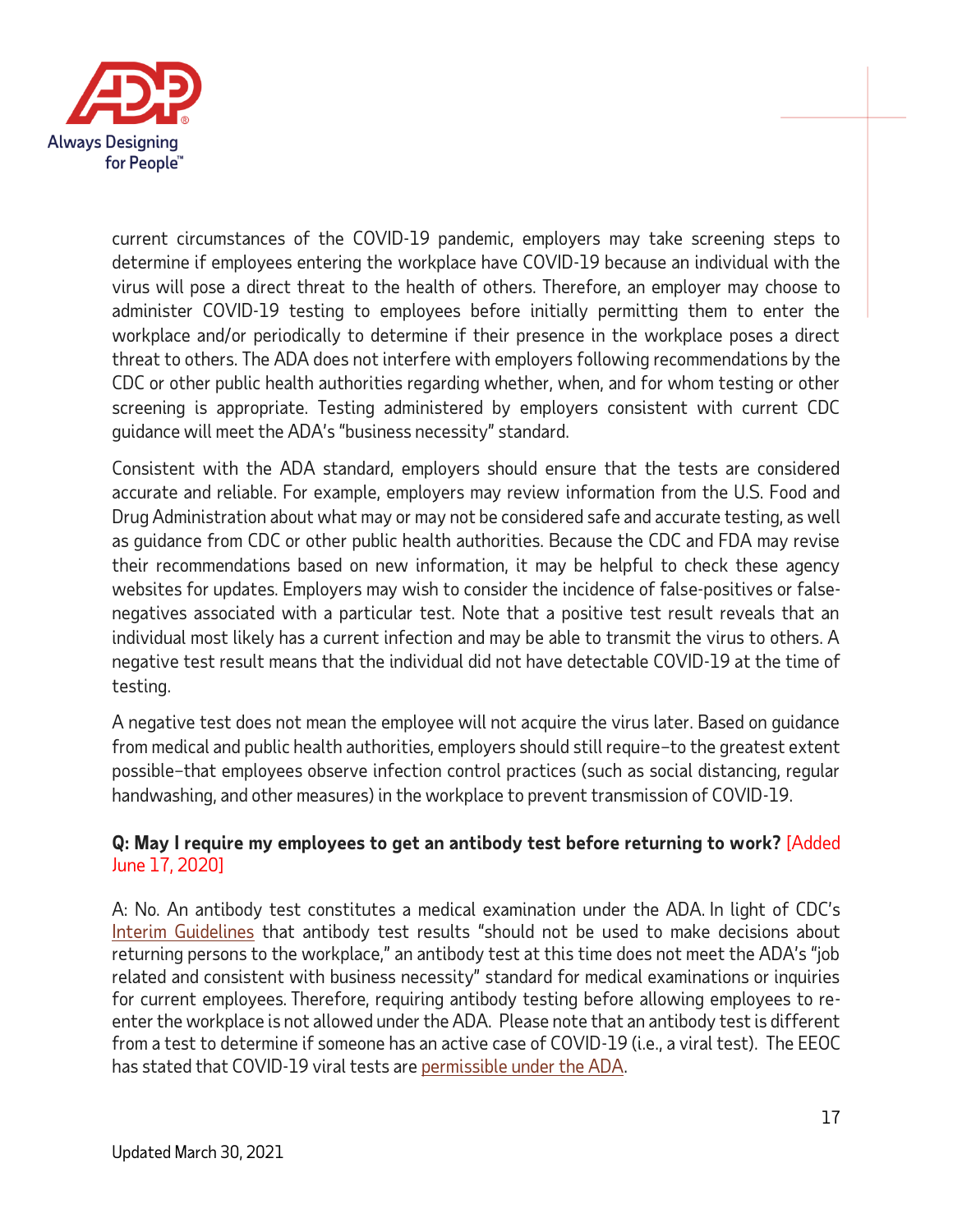

### **Q: When the government stay-at-home orders are modified or lifted in my area, how will I know what steps I can or should take to screen employees for COVID-19 before they return to work?** [Added April 21, 2020]

**A:** The EEOC has advised that employers can make disability-related inquiries and conduct medical exams (e.g., temperature screening) if the inquiries and exams are consistent with business necessity—that is, if the inquiries and screening are necessary to exclude employees with a medical condition that would pose a "direct threat" to health or safety. What constitutes a "direct threat" depends on the best available objective medical evidence. If an employer takes temperatures and asks questions about symptoms (or requires self-reporting) in a manner consistent with advice from the CDC and public health authorities for their location and type of workplace, then they are likely to be found to be acting consistent with the Americans with Disabilities Act. Employers should ensure that employees are treated equally, and that the decision to screen and exclude employees is not based on any protected characteristic (e.g., race, age, national origin, etc.).

## **Q: What should I do to address the potential for harassment and discrimination against coworkers when we re-open the workplace?** [Added April 21, 2020]

**A:** Employers should remind all of their employees that the law prohibits harassment or discrimination against coworkers based on race, national origin, color, sex, religion, age (40 or over), disability, or genetic information—and that those laws still apply in the context of this pandemic. The EEOC recommends that employers remind supervisors and managers of their responsibility to watch for, stop and report any harassment or other discrimination, and that the employer will immediately review any allegations of harassment or discrimination and take appropriate action.

### **Q: Our employees will have to wear personal protective gear when they return to work. One of my employees has told me that he is allergic to latex gloves, and needs modified protective gear. Do I have to grant his request?** [Added April 21, 2020]

A: An employer may require employees to wear protective gear, such as masks or gloves, in the workplace. The EEOC has clarified that if an employee with a disability needs a related reasonable accommodation under the ADA (e.g., non-latex gloves, modified face masks for interpreters or others who communicate with an employee who uses lip reading, or gowns designed for individuals who use wheelchairs), or a religious accommodation under Title VII (such as modified equipment due to religious garb), the employer should discuss the request and provide the modification or an alternative if feasible and not an undue hardship on the operation of the employer's business under the ADA or Title VII.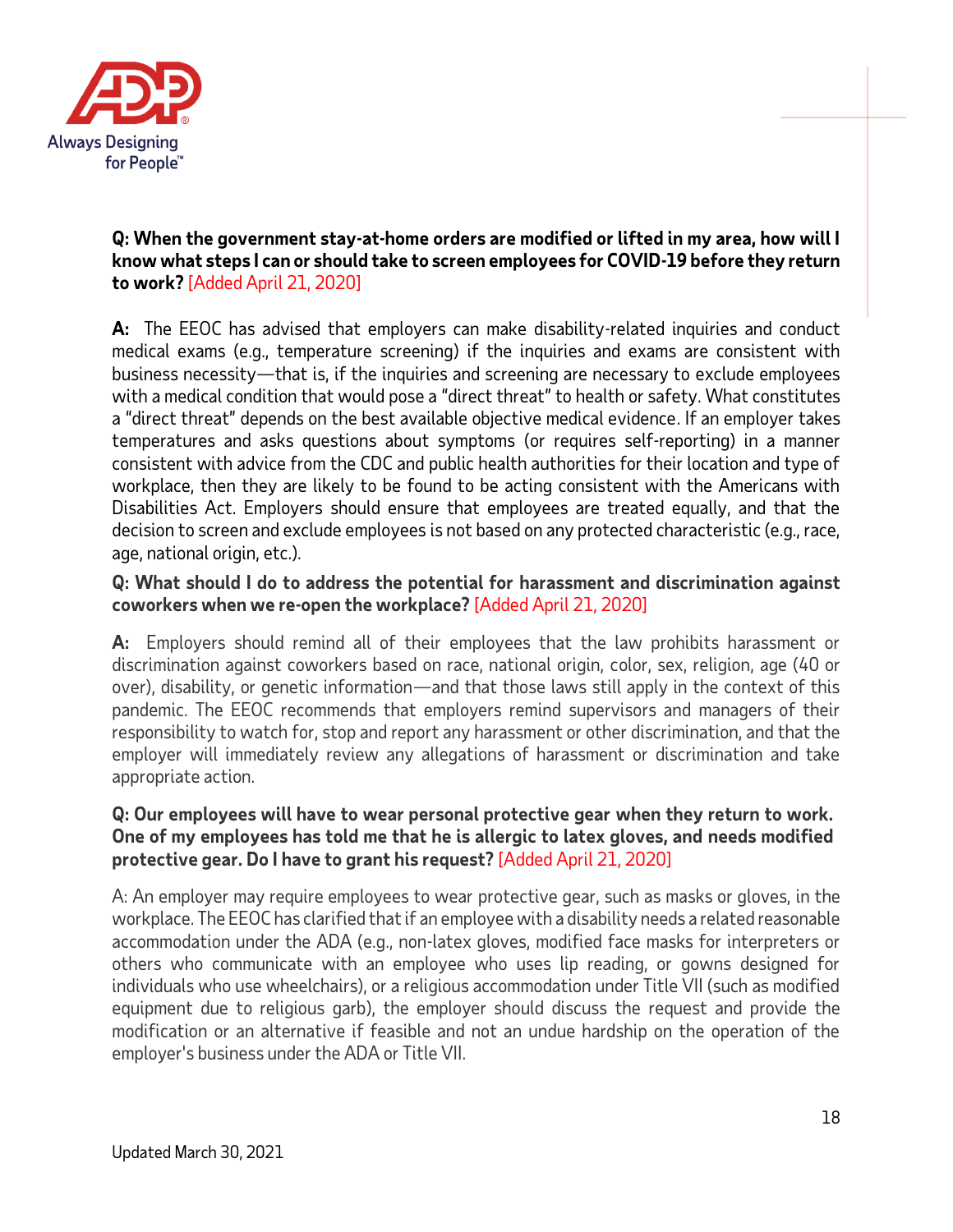

## **Q:One of my employees has requested an accommodation for a medical condition while she works at home. May I still request information to determine if the condition is a disability?** [Added April 21, 2020]

**A:** Yes, if the disability is not obvious or already known, an employer may ask questions or request medical documentation to determine whether the employee has a "disability" as defined by the ADA (a physical or mental impairment that substantially limits a major life activity, or a history of a substantially limiting impairment). The employer also may ask whether the employee's disability necessitates an accommodation. The EEOC has advised that appropriate questions may include (1) how the disability creates a limitation, (2) how the requested accommodation will effectively address the limitation, (3) whether another form of accommodation could effectively address the issue, and (4) how a proposed accommodation will enable the employee to continue performing the "essential functions" of his position (that is, the fundamental job duties).

### **Q: How much time do we have to provide an accommodation once an employee has requested it?** [Added April 21, 2020]

**A:** In light of the pandemic, the EEOC has advised that employers should be flexible in responding to accommodation requests. Some employers may choose to forgo or shorten the exchange of information between an employer and employee known as the "interactive process," and grant a reasonable accommodation request on a temporary basis. As government restrictions are modified, an employee's need for accommodation may also change, resulting in an increase in requests for short-term accommodations. To deal with these uncertainties, employers may place an end date on the accommodation (for example, either a specific date or when the employee returns to the workplace part- or full-time due to changes in government restrictions limiting the number of people who may congregate). Employers may also opt to provide a requested accommodation on an interim or trial basis, with an end date, while awaiting receipt of medical documentation. Choosing one of these alternatives may be particularly helpful where the requested accommodation would provide protection that an employee may need because of a pre-existing disability that puts her at greater risk during this pandemic. Employees may seek extensions of temporary or trial accommodations, which the employer must consider.

## **Q: Can I ask my employees if they will need reasonable accommodations when we're eventually permitted to return to the workplace?** [Added April 21, 2020]

**A:** Yes. Even if you are not preparing to enter the workplace now, you may begin the "interactive process" and ask employees with disabilities to request accommodations that they believe they may need when the workplace re-opens.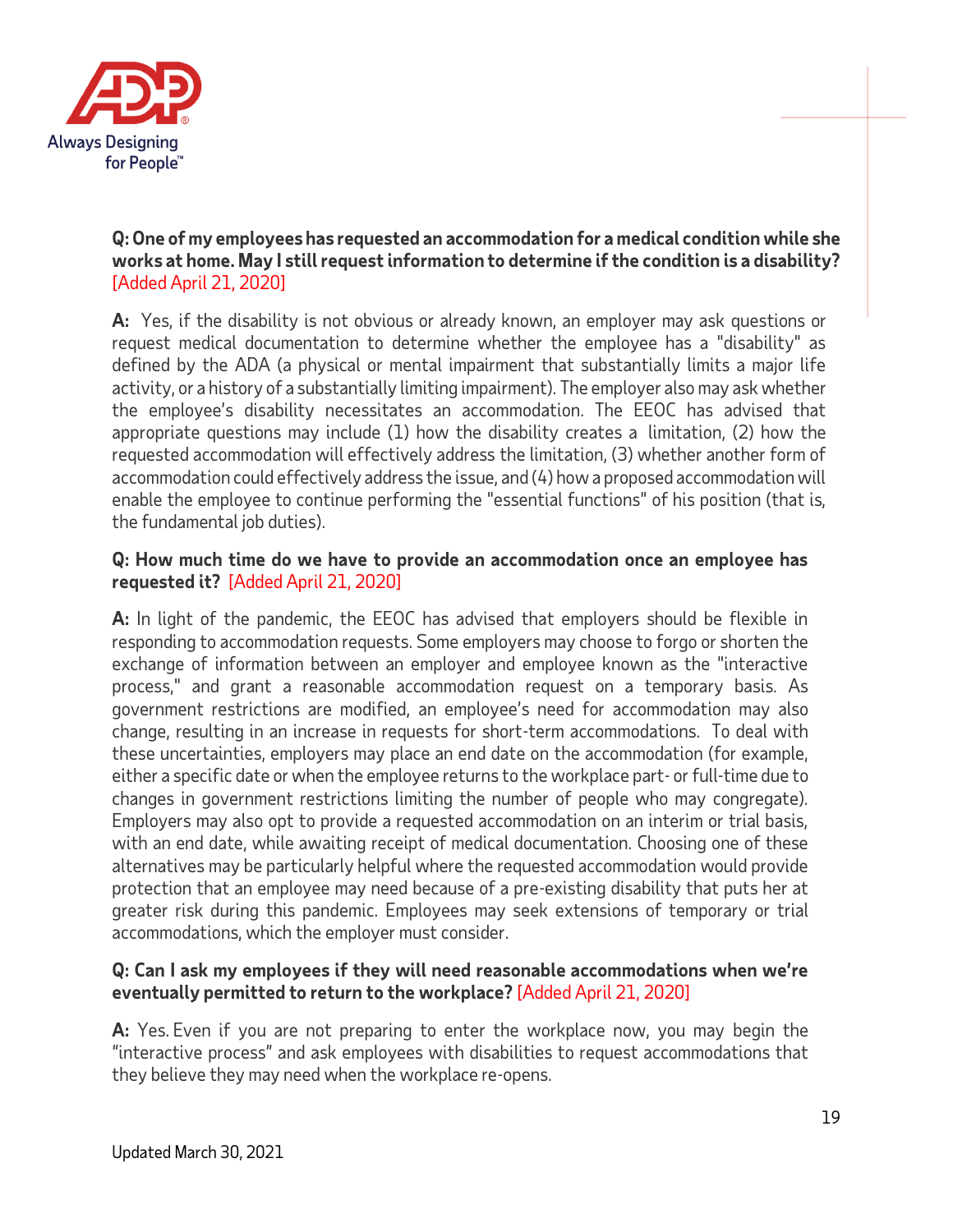

## **Q: What types of undue hardship considerations may be relevant to determine if a requested accommodation poses "significant difficulty" during the COVID-19 pandemic?** [Added April 21, 2020]

**A**: The EEOC has advised that employers may consider whether the current pandemic creates "significant difficulty" in acquiring or providing certain accommodations, considering the facts of the particular job and workplace. For example, it may be significantly more difficult in this pandemic to conduct a needs assessment or to acquire certain items, and delivery may be impacted, particularly for employees who may be teleworking. Or, it may be significantly more difficult to provide employees with temporary assignments, to remove marginal functions, or to readily hire temporary workers for specialized positions. The EEOC notes that if a particular accommodation poses an undue hardship, employers and employees should work together to determine if there may be an alternative that could be provided that does not pose such problems.

### **Q: What types of undue hardship considerations may be relevant to determine if a requested accommodation poses "significant expense" during the COVID-19 pandemic?** [Added April 21, 2020]

**A:** According to the EEOC, prior to the COVID-19 pandemic most accommodations did not pose a significant expense when considered against an employer's overall budget and resources (always considering the budget/resources of the entire entity and not just its components). The EEOC has now acknowledged that the loss of some or all of an employer's income stream because of this pandemic is a relevant consideration in evaluating an accommodation. In addition, the EEOC has stated that the amount of discretionary funds available at this time and whether there is an expected date that current restrictions on an employer's operations will be lifted (or new restrictions will be added or substituted) may be relevant to whether an accommodation constitutes an undue hardship. Employers should not reject any accommodation that costs money, however; rather, an employer should weigh the cost of an accommodation against its current budget while taking into account constraints created by this pandemic.

### **Q: How do I effectively return my employees to work in tiers (or phases) in a way that prevents disparate impact and perceived discriminatory practices? What criteria should I be using to make these determinations, i.e., Essential v. Non-Essential personnel, geographies, and legislative requirements and/or restrictions, special accommodations, etc.?**

**A:** Make sure all decisions related to returning employees to work are neutral and job-related, and not based on protected characteristics, such as age, race, pregnancy, or other factors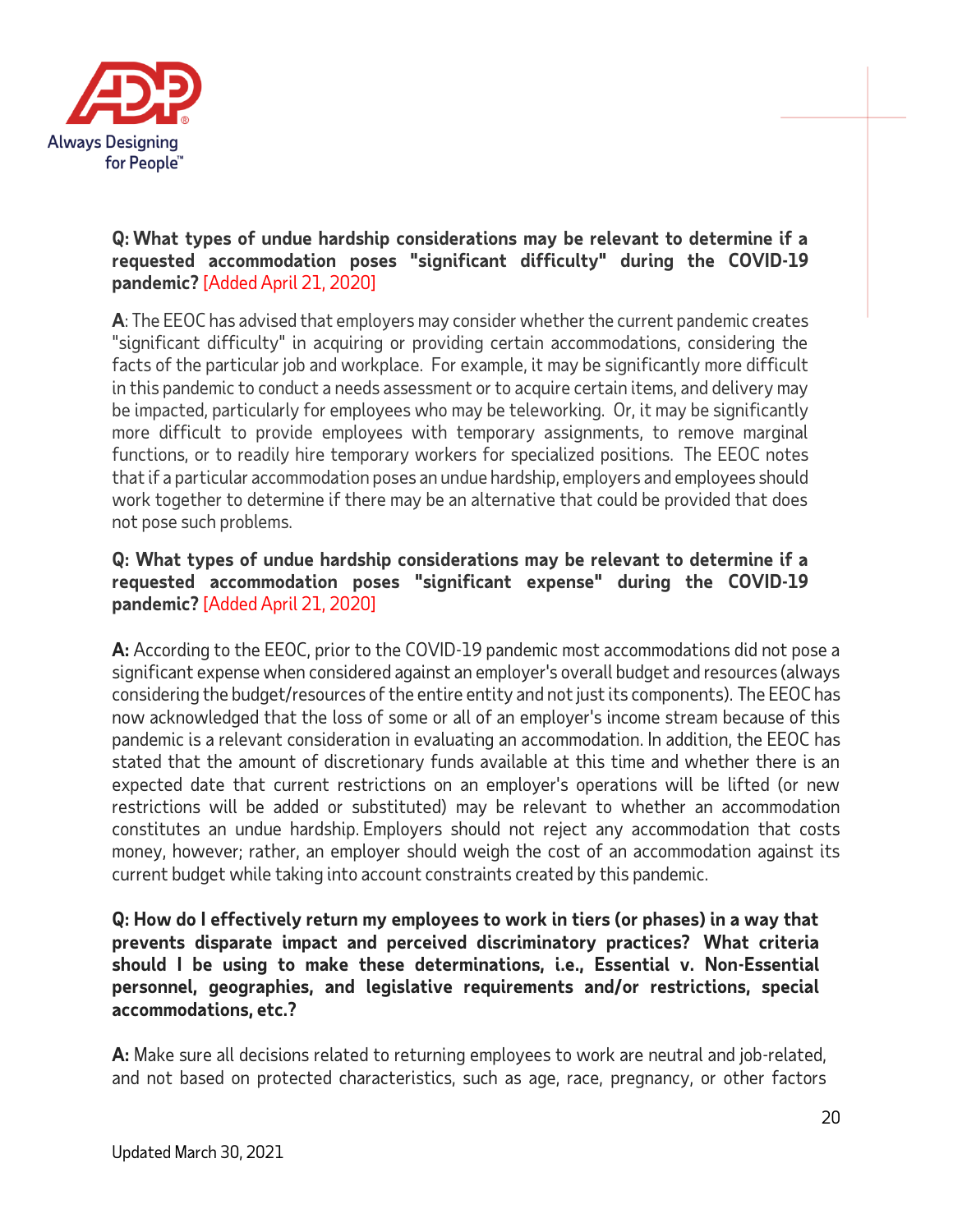

unrelated to the job. In addition, you should not rely upon factors related to COVID-19 (e.g. illness, use of protected leave, childcare unavailability, caregiver obligations, apparent inclusion in at-risk categories). To the extent possible, you should consider using the same neutral and job-related factors that were used to decide on furloughs and terminations.

### **Q: Is general fear enough for an employee to refuse to return to work? What protections are provided under the NLRA if an employee is refusing to return to work because of safety concerns?**

**A:** General fear is not enough. Both union and nonunion employees generally are protected under Section 7 of the National Labor Relations Act ("NLRA") when they refuse to work under conditions reasonably believed to be unsafe or unhealthy. Employers cannot take adverse action against employees for actions protected by Section 7 of the NLRA, such as refusals to accept unsafe job assignments, complaining about safety issues, or filing complaints with federal, state, or local officials. If an employee expresses concerns over workplace safety, the concerns should be identified and good faith efforts made to address concerns, to the extent possible.

## <span id="page-20-0"></span>PAY CONSIDERATIONS [Added June 9, 2020]

## **Q: We are going to recall workers, but we only have about 20 hours of work for each employee the first couple of weeks. Can I reduce exempt employees' salaries to reflect the reduced schedule for a couple of weeks? [Added June 9, 2020]**

**A:** Exempt employees must generally receive their full salary in any workweek in which they perform work. Employers are prohibited from reducing exempt employees' salaries based on short-term, day-to-day, or week-to-week operating requirements of the business.

Employers may change exempt employees' salaries prospectively to reflect long-term business needs (as long as it meets applicable minimum salary requirements), but reductions may not be made due to a decrease in the quality or quantity of work performed. For instance, an employer could reduce all exempt employees' salaries by 5 percent for the upcoming fiscal year because of budgetary constraints (provided the reduced salary still meets minimum requirements).

**Q: We typically pay our exempt full-time employees \$1,000 per week, can we move them to part-time and pay them a salary of \$500 per week because of our long-term business needs? [Added June 9, 2020]**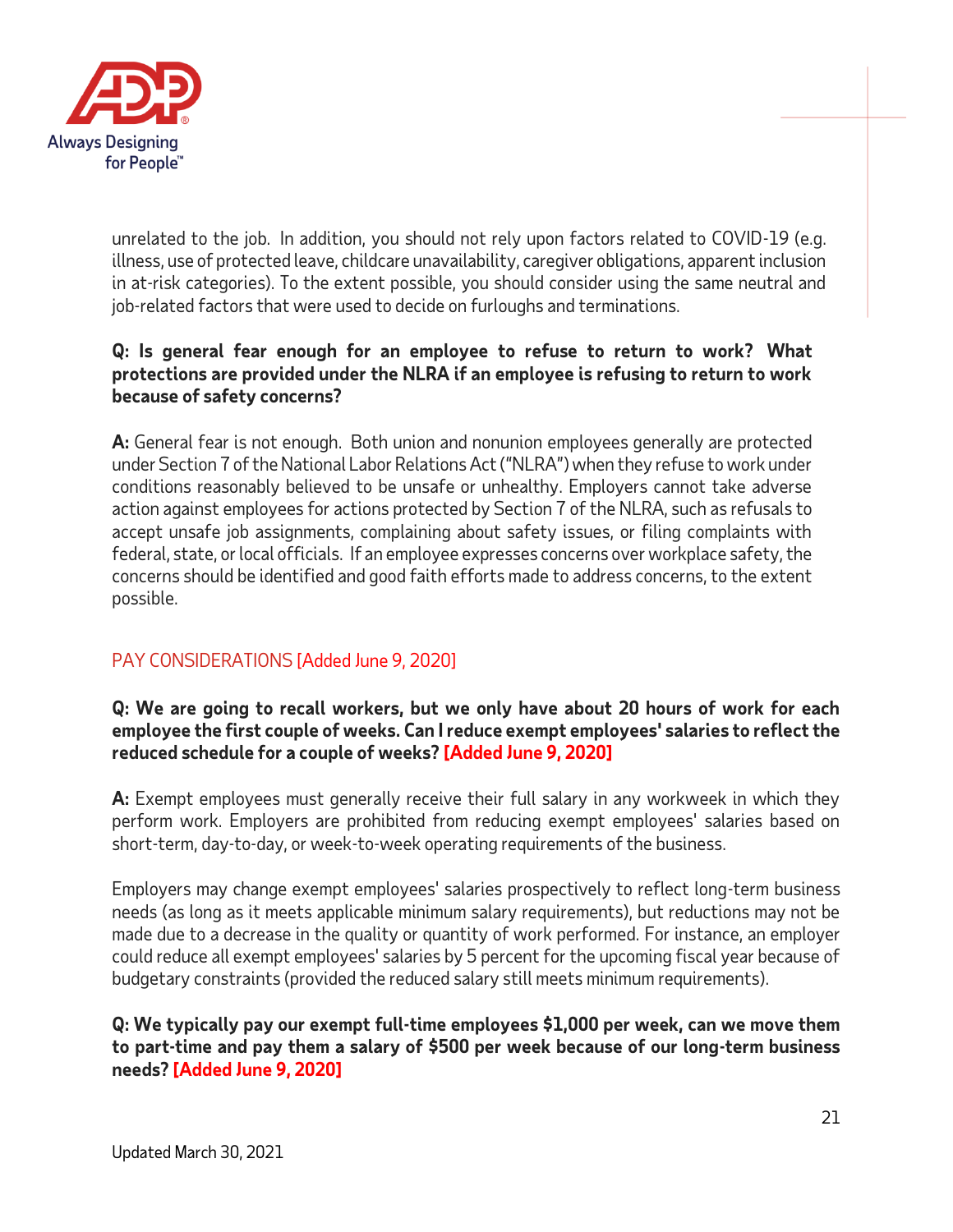

**A:** Under the Fair Labor Standards Act (FLSA), to be classified as exempt from overtime, the employee must generally satisfy all of the following tests:

- Meet the minimum salary requirement (currently \$684 under the FLSA, but may be higher under state law);
- With very limited exceptions, the employee must receive their full salary in any week they perform work; *and*
- The employee's primary duties must meet certain [criteria.](http://www.dol.gov/whd/overtime/fs17a_overview.htm)

There is no option to pay a part-time exempt employee below the minimum salary requirement. Generally, if you pay the employee a salary less than the minimum, the employee must be classified as non-exempt (entitled to minimum wage and overtime when applicable). Even if you only reduced their salary to \$684 per week (or the state minimum if higher), you may be jeopardizing their exempt status because the change is tied to a reduction of hours.

## **Q: Given the uncertainty of the business environment, can we reclassify employees from exempt to non-exempt? [Added June 9, 2020]**

**A:** Yes, any employee may be classified as non-exempt (and therefore entitled to minimum wage and overtime when applicable). Keep in mind that you may be required to provide a certain amount of advance notice before implementing this type of change. Under federal law, non-exempt employees must be paid for all hours worked, which includes time spent working plus certain nonproductive time, such as rest breaks, travel time, and training time. If you reclassify employees as non-exempt, all of this time must be included when determining whether you have met the minimum wage and overtime requirements.

## **Q: What should I consider if I want to reduce non-exempt employees' pay/hours? [Added June 9, 2020]**

**A:** Employers may reduce non-exempt employees' hours and pay prospectively provided the employee is paid at least the minimum wage per hour and overtime when due. Employers should also consider the following:

## Advance notice:

Depending on your state or local law, a certain amount of advance notice may be required before making the change.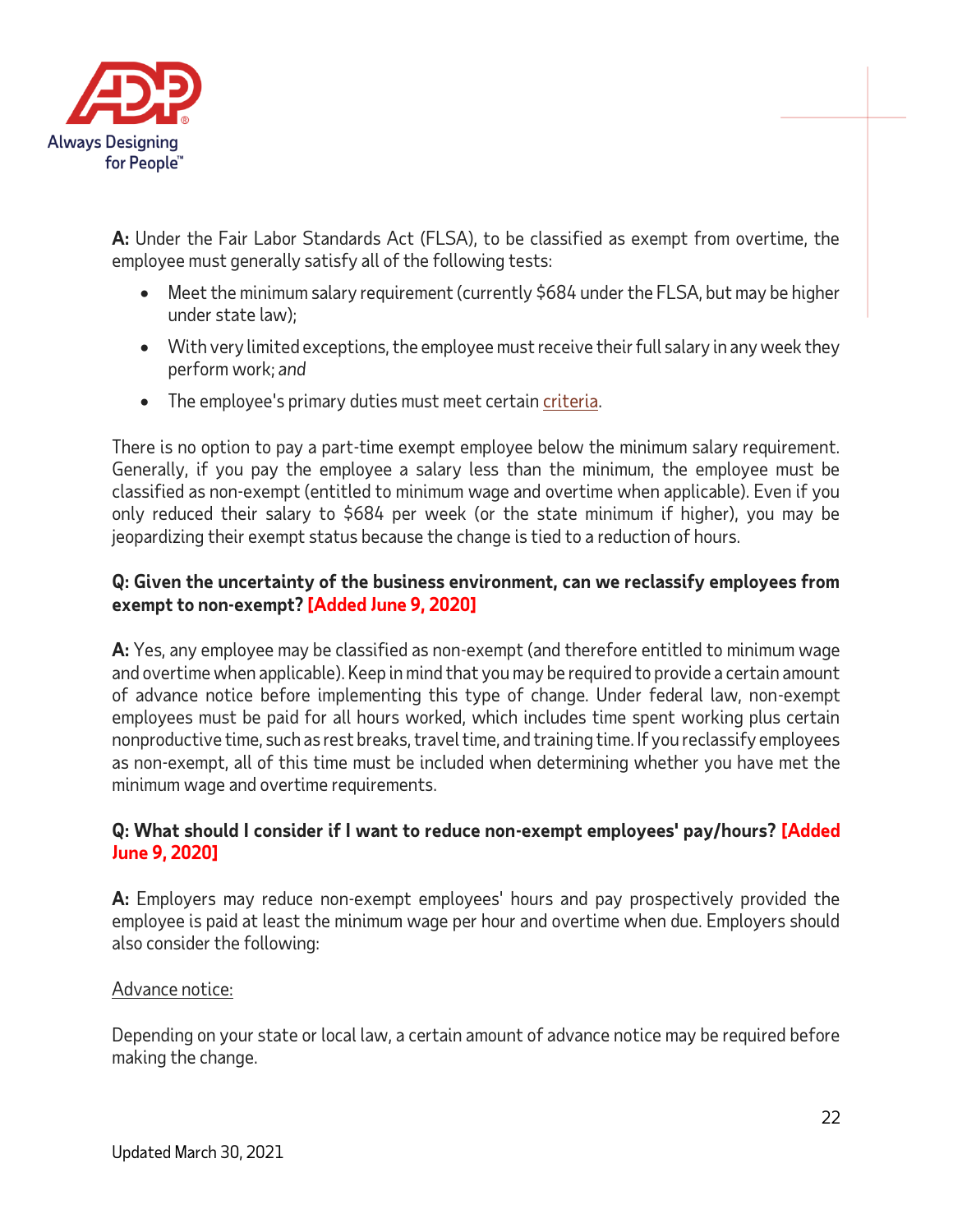

### Discrimination:

All pay practices and pay decisions must be job-related and applied fairly and consistently. It is a best practice to document the reasons for a reduction in pay and/or hours.

### Unemployment Benefits:

Employees who have their hours/pay reduced may be eligible for partial unemployment benefits, typically a portion of the pay that they would have received if they were fully unemployed. Keep in mind that employees who quit as a result of a significant reduction in hours/pay may also be eligible for unemployment benefits. Check your state law for details.

#### Employee Benefits:

A reduction in hours may also affect eligibility for employee benefits, such as health insurance. Refer to your plan documents for details about eligibility. If an employee accrues paid time off as a full-time employee but subsequently changes to part-time, you may be required to either pay the employee for any unused vacation or allow the employee to use the accrued vacation as a part-time employee. Federal law and certain states and local jurisdictions require employers to provide paid leave to employees. In many cases, part-time employees are eligible for such leave and/or may be entitled to use any leave they accrued while a full-time employee. Check the leave laws for details.

### **Q: What happens if non-exempt employees report to work, but we have no work for them? [Added June 9, 2020]**

**A:** Under federal law, if non-exempt employees report to work but there is no work available, you aren't generally required to pay them for the work hours missed, unless you have promised otherwise. However, some state laws require employers to pay employees for a minimum number of hours when they report to work but are sent home before the end of their scheduled shift. Check your applicable law for rules.

Note: If non-exempt employees perform any work and/or are required to wait for a decision to be made about sending them home, they must be paid for the time spent working and/or waiting.

### **Q: One of my employees asked for a flexible telework schedule because their child's school is still closed. If I allow this, how do I handle their pay? [Added June 9, 2020]**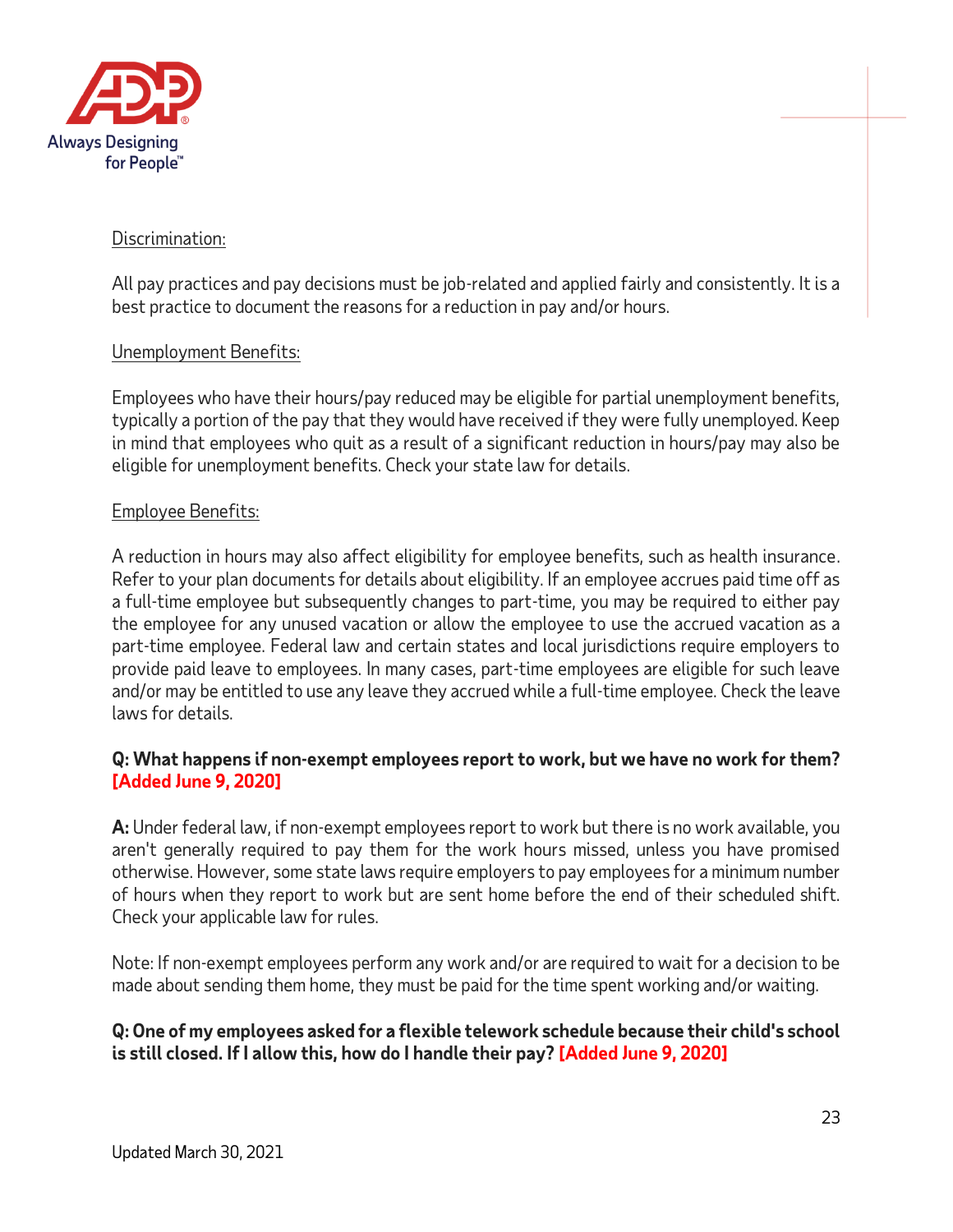

**A:** The U.S. Department of Labor (DOL) generally requires that an employee must be paid for all the time between their first and last principal work activities. However, the DOL has announced that it won't apply the continuous workday rule in certain situations where employers give teleworking employees flexibility during the COVID-19 pandemic. For example, an employer and employee may agree to a work schedule of 7 a.m.-9 a.m., 11:30 a.m.-3 p.m., and 7 p.m-9 p.m. on weekdays. In such a case, the employer must compensate the employee for all hours actually worked (7.5 hours in this example), but not all 14 hours between the hours of 7 a.m. and 9 p.m. The continuous workday rule continues to apply to employees who aren't teleworking for COVID-19 related reasons. Employers should check their state laws for similar rules.

## <span id="page-23-1"></span>**Q: Do I have to pay employees for the time they spend putting on and taking off protective equipment? [Added June 9, 2020]**

**A:** If the gear is required by law, the employer, or the nature of the work, then the time an employee spends putting on and taking off gear on the employer's premises must be paid. Under federal law, the time must be paid only when the employer or the nature of the job mandates that it takes place on the employer's premises. According to the Department of Labor, if employees have the option and ability to change at home, there is no requirement for the time to be paid, even if workers choose to change at work *(se[e Wage & Hour Advisory Memo 2006-2\).](https://www.dol.gov/agencies/whd/field-assistance-bulletins/2006-2)*

## <span id="page-23-0"></span>SCREENING EMPLOYEES AND VISITORS [Added June 9, 2020]

### **Q: May employers ask employees if they have symptoms of COVID-19 infection?** [Updated 12/16/2020]

**A:** Yes. The EEOC advises employers should rely on the CDC, other public health authorities, and reputable medical sources for guidance on emerging symptoms associated with the disease. These sources may guide employers when choosing questions to ask employees to determine whether they would pose a direct threat to health in the workplace. Per [CDC,](https://www.cdc.gov/coronavirus/2019-ncov/symptoms-testing/symptoms.html) people with COVID-19 have had a wide range of symptoms.

## **Q: Should I screen employees before allowing them back into the workplace?** [Updated 12/16/2020]

**A:** Some jurisdictions that are allowing businesses to reopen are also requiring employers to implement certain screening practices to help ensure its safe for employees to enter the workplace. Regardless of whether you are subject to such requirements, you may want to consider various options for screening employees and visitors before they're allowed to enter the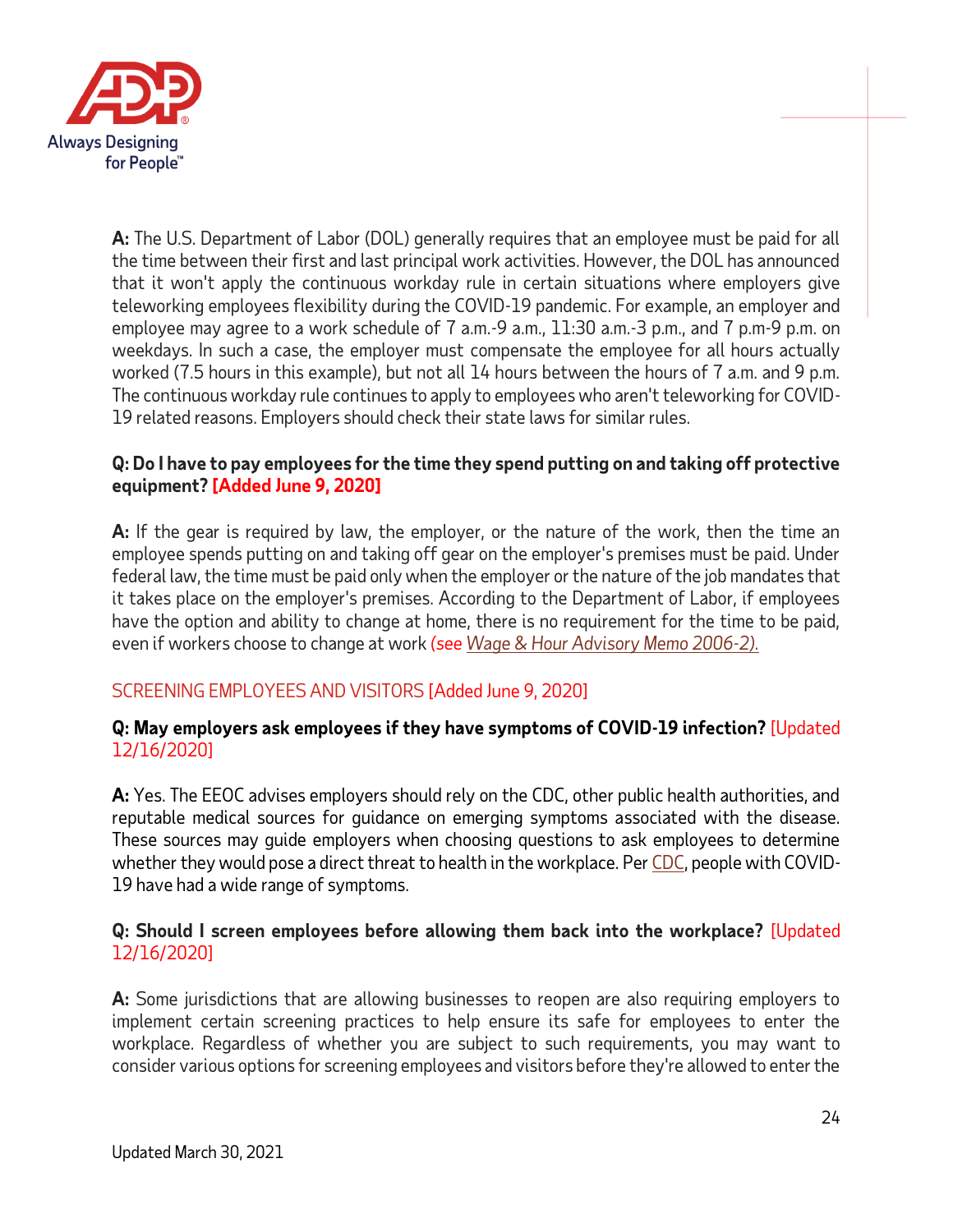

workplace, such as temperature checks and/or self-certifications (see question about restrictions below).

## **Q: Can I request employees do at-home health screenings, including temperature checks?**  [Added 06/05/2020]

**A:** Employers can request employees do at-home health screenings, including temperature checks. CDC has published a "[self-checker](https://covid19healthbot.cdc.gov/)" that can be done by employees at home along with a temperature check.

If th[e self-checker](https://covid19healthbot.cdc.gov/) indicates that an employee should stay home, it is recommended the employee call a designated contact at the worksite to discuss whether that employee should stay home or if an accommodation is needed under the Americans with Disabilities Act.

## **Q: Are there rules that may restrict screening practices?** [Added June 9, 2020]

**A:** Certain screening practices may be considered medical examinations and therefore subject to rules under the Americans with Disabilities Act (ADA) and similar state laws. Generally, medical examinations must be job-related and consistent with business necessity, meaning an employer would need to conduct a medical exam because they have a reasonable belief that: an employee's ability to perform essential job functions will be impaired by a medical condition; or an employee will pose a direct threat due to a medical condition.

Employers must determine whether a direct threat exists based on the best available objective medical evidence, such as guidance from CDC or other public health authorities. According to the U.S. Equal Employment Opportunity Commission, if an employer's screening practices are consistent with advice from the CDC and public health authorities, then the employer will generally meet ADA rules.

As of March 202Fdeferrral0, the COVID-19 pandemic has met the ADA's direct-threat standard, according to the EEOC. If the CDC and state/local public health officials revise their assessment of the spread and severity of COVID-19, that could affect whether a direct threat still exists and whether screening would be permissible. This means that guidance may shift as the crisis recedes, so employers should consider consulting legal counsel before implementing screening protocols.

## **Q: May I take an employee's temperature?** [Added 06/05/2020]

**A:** The EEOC has advised that, generally, measuring an employee's body temperature is a medical examination. Because the CDC and state and local health authorities have acknowledged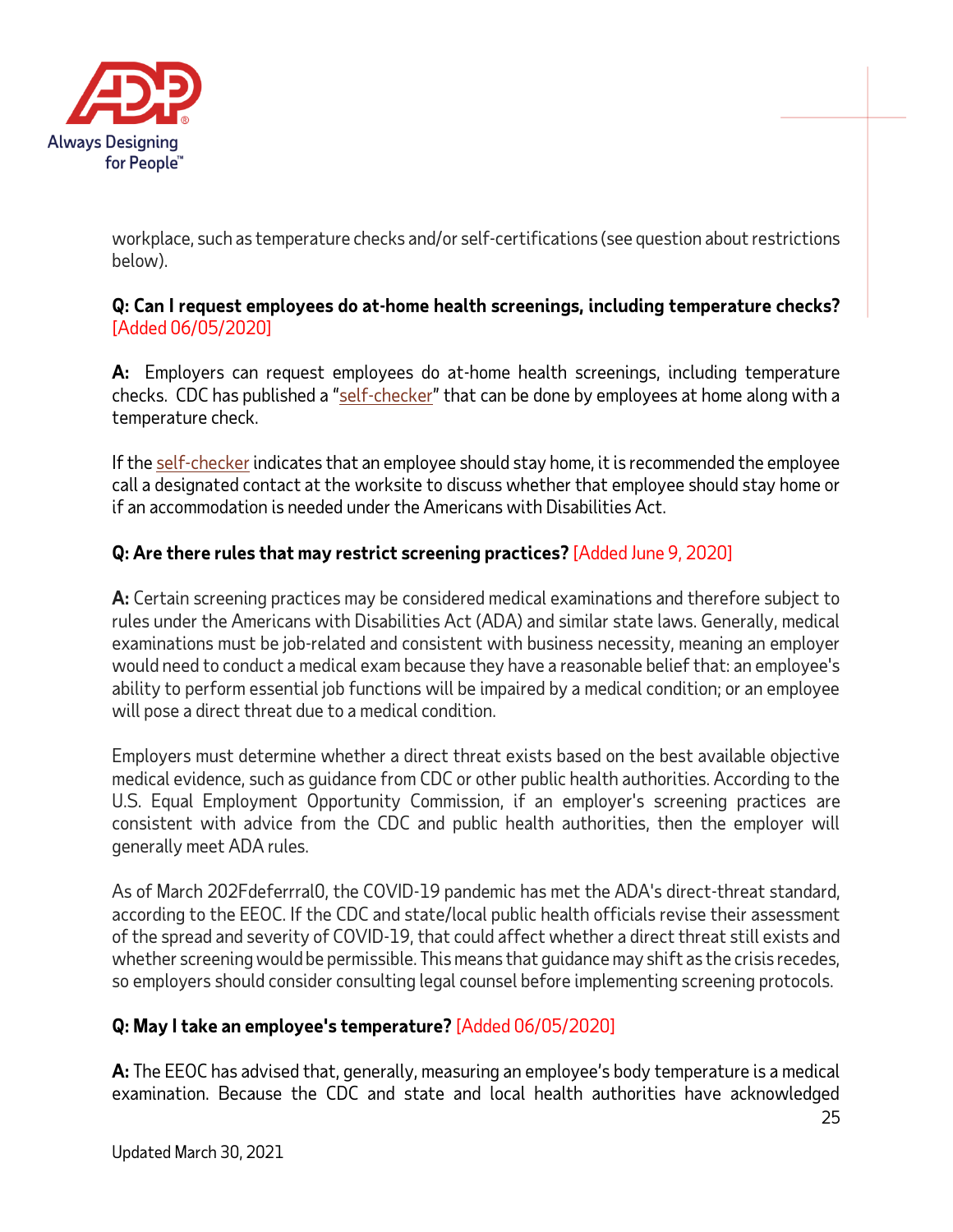

community spread of COVID-19 and issued precautions, the EEOC has now advised that employers may measure employees' body temperature. However, the EEOC says that employers should be aware that some people with influenza, including COVID-19, do not have a fever.

### **Q: If I determine I am allowed to conduct temperature checks before employees enter the workplace, am I required to pay employees for that time, including waiting in line?** [Added June 9, 2020]

**A:** Some states may require pay in these situations. Under federal law, the determination of whether these types of activities are compensable may depend on whether they are considered an "integral and indispensable" part of the employee's principal work activities. To date, there hasn't been any guidance from the Department of Labor that addresses whether temperature checks qualify for this standard in the context of COVID-19. Employers may want to err on the side of caution and pay employees for the time they spend on the employer's premises waiting for, and undergoing, required temperature checks and/or consult legal counsel to determine how federal and state law would apply to their specific circumstances.

### **Q: If I require all employees to have a daily temperature check, may I maintain a log of the results?** [Added 04/13/2020]

**A: Yes**, but you need to maintain the confidentiality of this information.

## **Q: Do I have to give employees notice before conducting screening?** [Added June 9, 2020]

**A:** State privacy laws may require employers to provide notice at the time of collection, describing what information will be collected (e.g., body temperature) and the purposes for which it will be used (e.g., to maintain a safe work environment).

## **Q: Is an employee entitled to an accommodation under the ADA in order to avoid exposing a family member who is at higher risk of severe illness from COVID-19 due to an underlying medical condition?** [Added 6/11/20]

A: No. Although the ADA prohibits discrimination based on association with an individual with a disability, that protection is limited to disparate treatment or harassment. The ADA does not require that an employer accommodate an employee without a disability based on the disabilityrelated needs of a family member or other person with whom she is associated.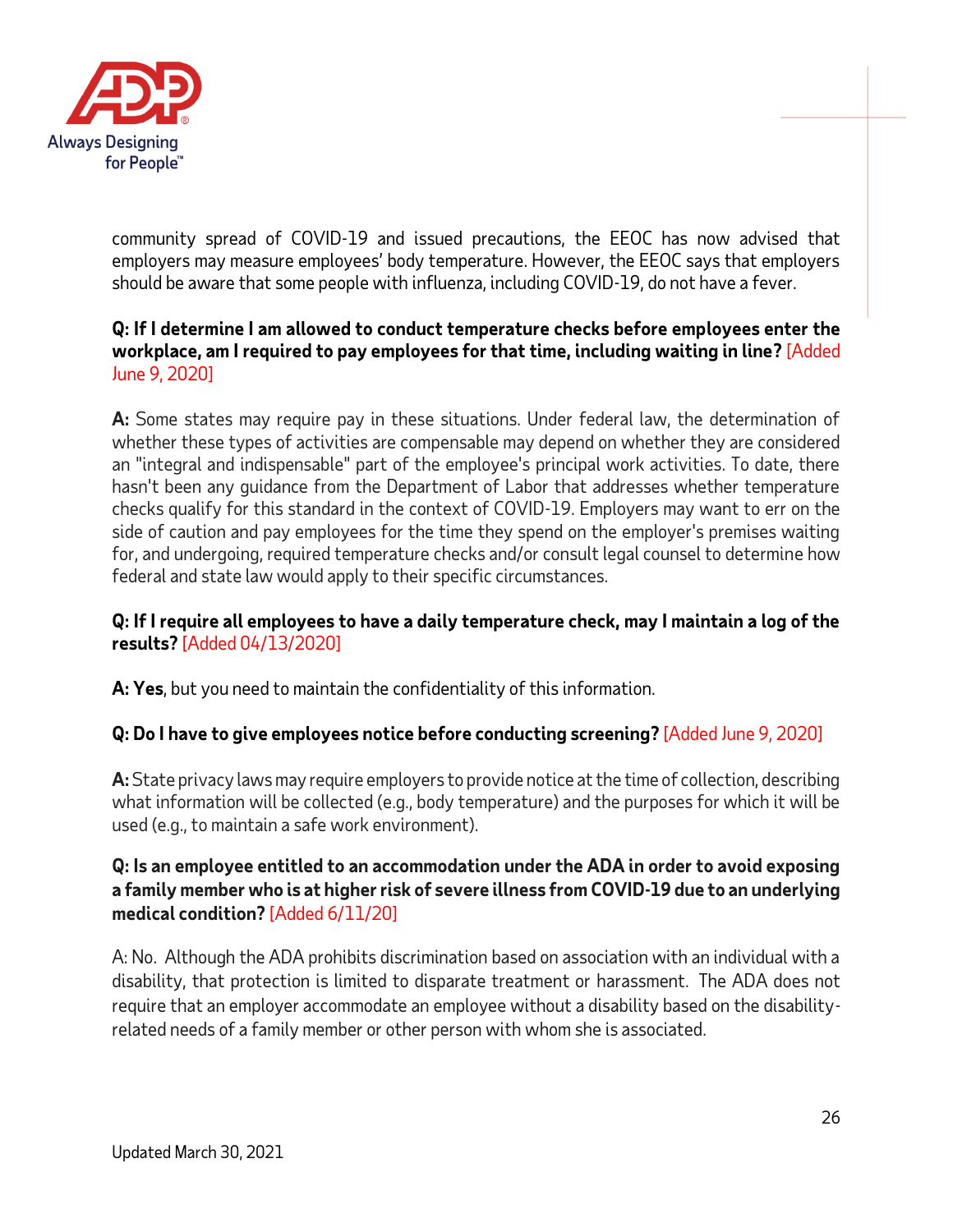

For example, an employee without a disability is not entitled under the ADA to telework as an accommodation in order to protect a family member with a disability from potential COVID-19 exposure.

Of course, an employer is free to provide such flexibilities if it chooses to do so. An employer choosing to offer additional flexibilities beyond what the law requires should be careful not to engage in disparate treatment on a protected EEO basis.

This analysis is at the federal level. Employers should also consult applicable state and local laws.

## <span id="page-26-0"></span>SOCIAL DISTANCING AND OTHER MEASURES TO PROTECT EMPLOYEES [Added June 9, 2020]

## **Q: Beyond screening, what else can I do to prevent the spread of COVID-19 in the workplace?** [Added June 9, 2020]

A: To help prevent the spread of COVID-19, consider:

- Maintaining social distancing (see below)
- Training employees on safety and good hygiene
- Sanitizing the workplace frequently
- Providing protective equipment, such as face masks and hand sanitizer
- Offering and encouraging employees to take additional time to wash their hands and clean workspaces

## **Q: What are some ways I can help employees maintain social distancing?** [Added June 9, 2020]

**A:** Consider steps to maintain at least six feet between individuals in the workplace, adjusting the work environment and office norms if necessary. Options include but aren't limited to:

- Allowing employees to telework whenever possible;
- Offering flexible work hours and staggered start-times and shifts;
- Increasing physical space between employees at the worksite (for example, opening every other cash register);
- Putting up partitions between employees;
- Increasing physical space between employees and customers through physical barriers and/or demarcating six-foot intervals;
- Postponing non-essential meetings or events;
- Prohibiting group gatherings in the workplace and limiting access to spaces where groups tend to gather;
- Implementing restrictions on business travel;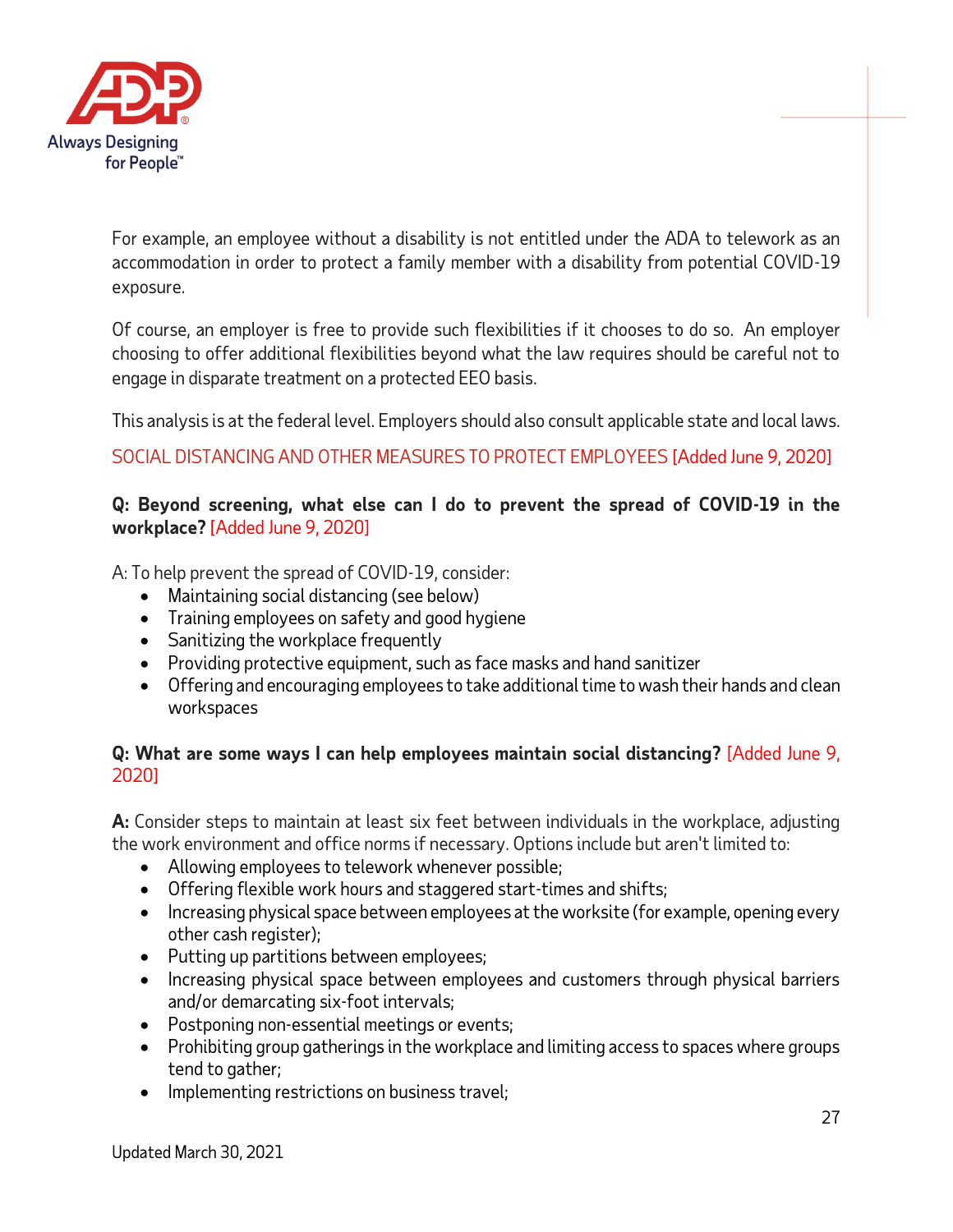

- Delivering services remotely or delivering products through curbside pick-up or delivery;
- Discouraging hand shaking;
- Discouraging sharing tools and equipment and food and drinks; and
- Restricting visitors in the workplace.

# **Q: What elements should training on safety and hygiene include?** [Updated 12/16/2020]

**A:** Train employees on safety protocols and widely communicate ways to practice good hygiene, including the following:

- Complying with federal, state, and company safety and health rules
- Wearing protective equipment and understanding its limitations
- Washing hands often with soap and warm water for at least 20 seconds
- Avoiding touching eyes, nose, and mouth
- Cleaning frequently touched surfaces (like doorknobs and countertops) with household cleaning spray or wipes
- Covering coughs and sneezes with a tissue or the inside of the elbow
- Staying home when feeling sick

Please be mindful that some state and local jurisdictions have training requirements as a condition of reopening and returning to work.

## **Q: Should I post facility signage?** [Updated 12/16/2020]

**A:** Facility Signage is essential as a constant communication and training tool for all employees and guests. The CDC has a variety of posters available on its website to assist employers. Print resources from the CDC are available [here.](https://www.cdc.gov/coronavirus/2019-ncov/communication/print-resources.html) Other signage to post includes:

- Screening or Temperature Check Point
- Disinfection signage for bathrooms/lunchrooms
- Break Room schedules
- Guest signage
	- $\circ$  Post signage on the front door letting guests know about changes to your policies and instruct them to stay away if they are experiencing COVID-19-like symptoms.

Please be mindful that some state and local jurisdictions have poster and/or notice requirements as a condition of reopening and returning to work.

## **Q: What can I do to clean and disinfect the workplace?** [Update 08/25/2020]

A: Follow CDC guidance on [Cleaning and Disinfecting Your Facility.](https://www.cdc.gov/coronavirus/2019-ncov/community/disinfecting-building-facility.html) Consider the following:

• Disinfect and clean the workplace regularly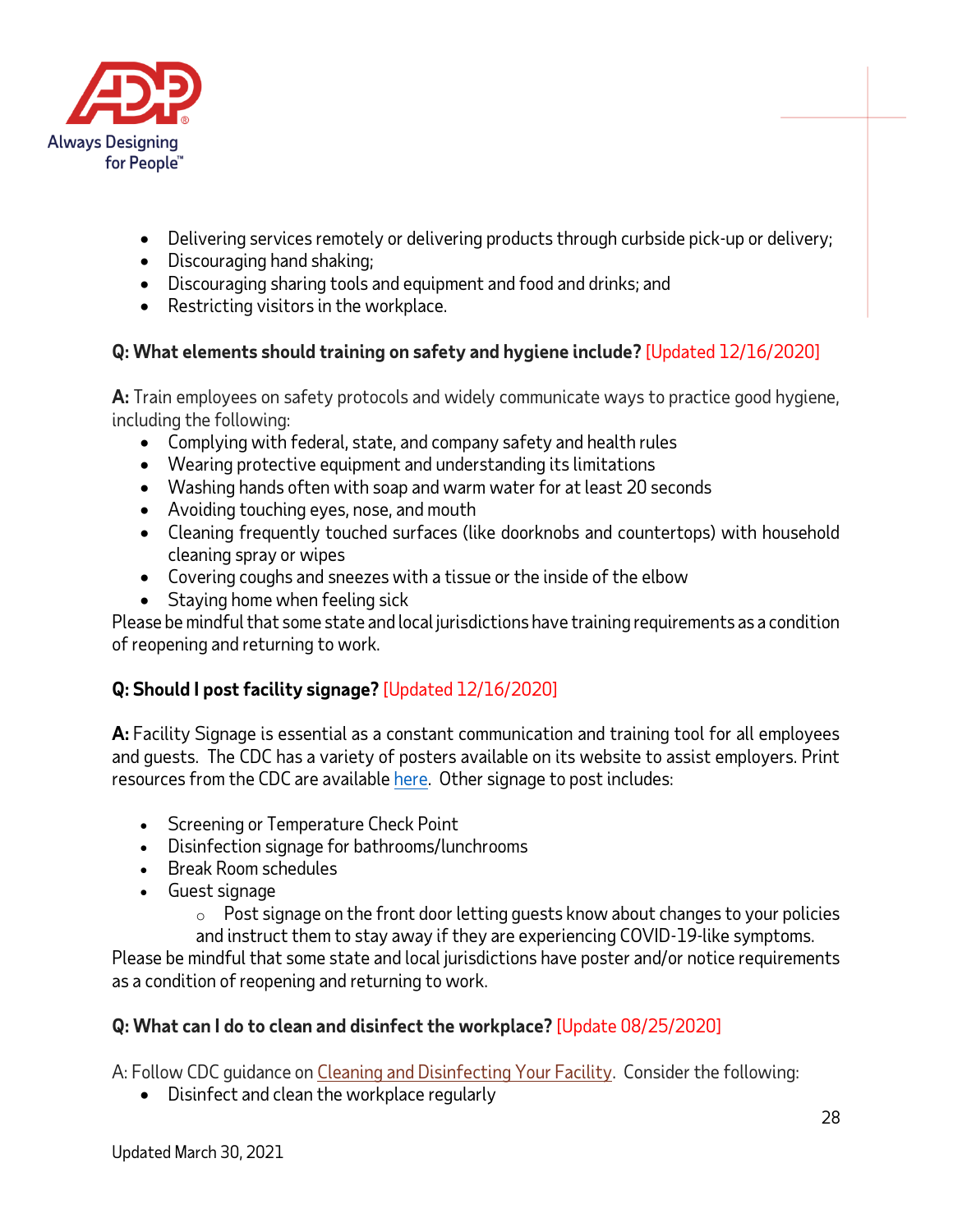

- Maintain and adjust HVAC systems and increase ventilation
- Provide tissues and no-touch disposal receptacles
- Provide soap and water in the workplace
- Provide hand sanitizers for when soap and water isn't available

## **Q: Do I have to pay employees for the time they spend putting on and taking off protective equipment?** [Added 06/05/2020]

**A:** If the gear is required by law, the employer, or the nature of the work, then the time an employee spends putting on and taking off gear on the employer's premises must be paid. Under federal law, the time must be paid only when the employer or the nature of the job mandates that it takes place on the employer's premises. According to the Department of Labor, if employees have the option and ability to change at home, there is no requirement for the time to be paid, even if workers choose to change at work (se[e Wage & Hour Advisory Memo 2006-2\)](http://www.dol.gov/whd/FieldBulletins/AdvisoryMemo2006_2.htm).

## REMOTE WORK

#### **Q: What responsibilities do employers have to employees while they are working from home?**

**A:** For non-exempt employees, the employer should take steps to ensure that all work time is recorded and paid, as well as any overtime. We recommend that employers who anticipate having employees working from home for an extended period of time prepare a simple agreement for employees to sign acknowledging their understanding of the arrangement including the employee's obligation to maintain a safe workspace as well as the temporary nature of the arrangement. Telecommuting arrangements should make clear that employees are expected to maintain safe conditions at the home office and to practice the same safety habits as he/she would in his/her office on the employer's premise. This is likely not practical or necessary for employees asked to work from home for only 14 days during an incubation period. Employers should consult with their workers' compensation carrier(s) to ensure that telecommuting employees fall with the policy's coverage. However, the telecommuting policies and/or agreements should state that the employer assumes no responsibility for injuries that occur in the employee's home office outside the agreed upon "work hours." The telecommuting policy should also state that the employer assumes no responsibility for injuries to third parties who may be present at the employee's home office. Employers should also determine what expenses they will reimburse in this situation. In some states, including California, employers are required to reimburse the employee for reasonable cost of any internet and phone service needed to perform work duties. There may also be tax implications of the employee working from home.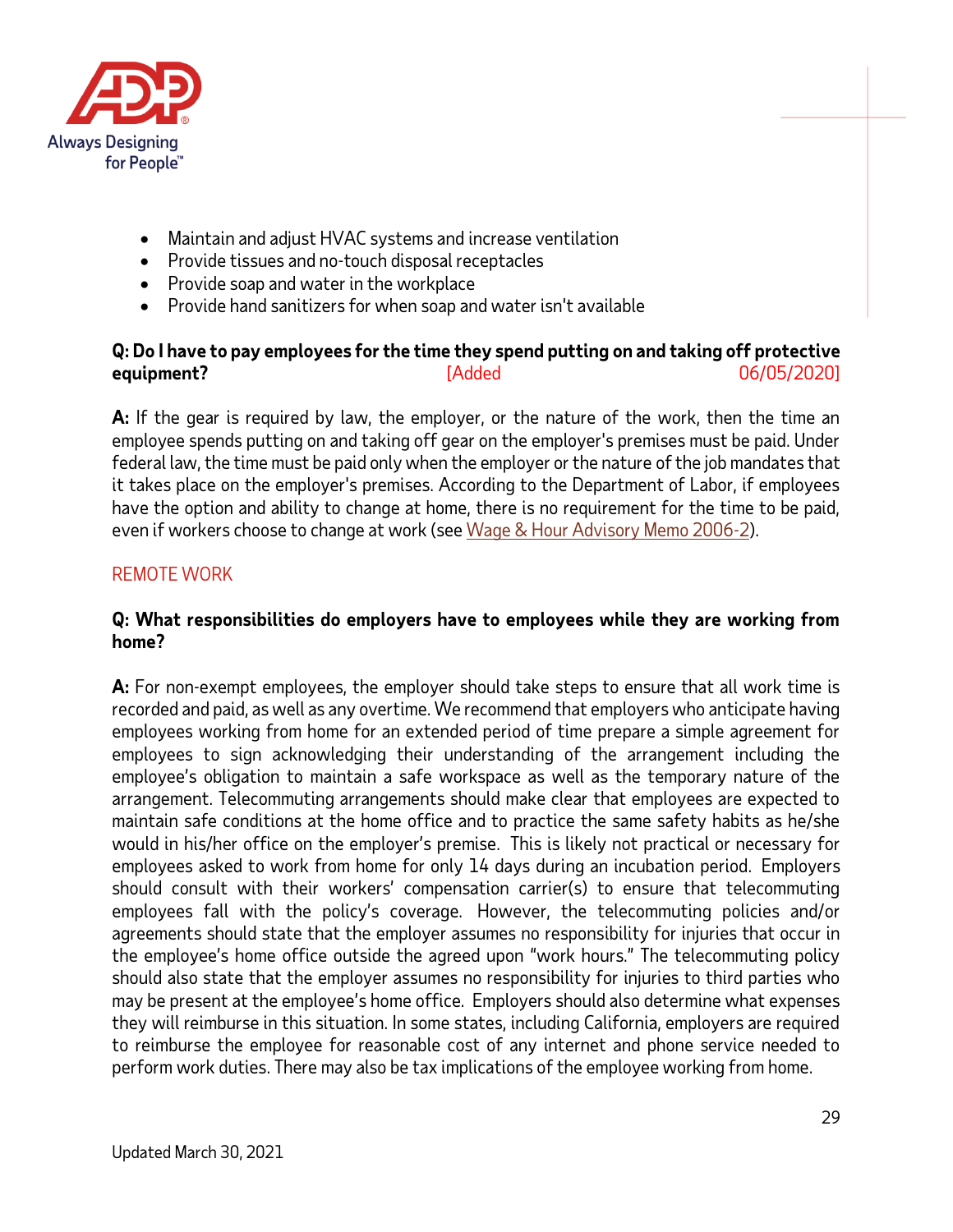

### **Q: What other steps should employers take to ensure employees work effectively from home during a pandemic?**

**A:** Employers should ensure that the company's IT infrastructure supports the employee(s) working from home and that the employee has the equipment, whether company-provided or personal as well as internet connection to perform all required work. Employers should consider communicating to employees their general expectations including: (1) while working from home, the employee will still be expected to complete their work assignments, be available during regular business hours and communicate with their supervisor and others as needed; (2) the employee should continue to adhere to all Company policies; (3) the employer retains discretion to permit, or not permit or discontinue a telecommuting arrangement at any time; (4) employees are responsible for maintaining the confidentiality of all work-related information and follow the company's confidentiality policies. These items can be covered in the agreement mentioned above. Under these unique circumstances, employers may need to consider making their work from home arrangements more flexible than usual. For example, if employees are asked to work from home due to community spread of the virus, children are likely to home from school.

## **Q: What happens if schools close and employees need time off?** [Updated 12/16/2020]

**A:** As of April 1, 2020, the Families First Coronavirus Response Act (FFCRA) amends the FMLA to allow an employee who has been employed at least 30 days and who is unable to work (or telework) to take up to 12 weeks of leave to care for the employee's son or daughter (under 18 years of age) *if*the child's elementary or secondary school or place of care has been closed, or the childcare provider is unavailable, due to COVID-19.

Employees taking this leave shall be paid at 2/3 their regular rate or 2/3 the applicable minimum wage, whichever is higher, up to \$200 per day and \$2,000 in the aggregate (over a 12-week period—two weeks of paid sick leave followed by up to 10 weeks of paid expanded family and medical leave). This new FMLA leave only applies to private employers with fewer than 500 employees and most public employers.

The FFCRA also provides that employees of private employers with fewer than 500 employees and most public employers may be entitled to up to 80 hours of paid sick leave if the employee is unable to work or telework because the employee has to care for a son or daughter whose school or place of child care is closed to COVID-19 related reasons.

In addition, many of the states and local jurisdictions that require employers to provide paid sick leave cover absences related to school closures ordered by health officials. Check your state and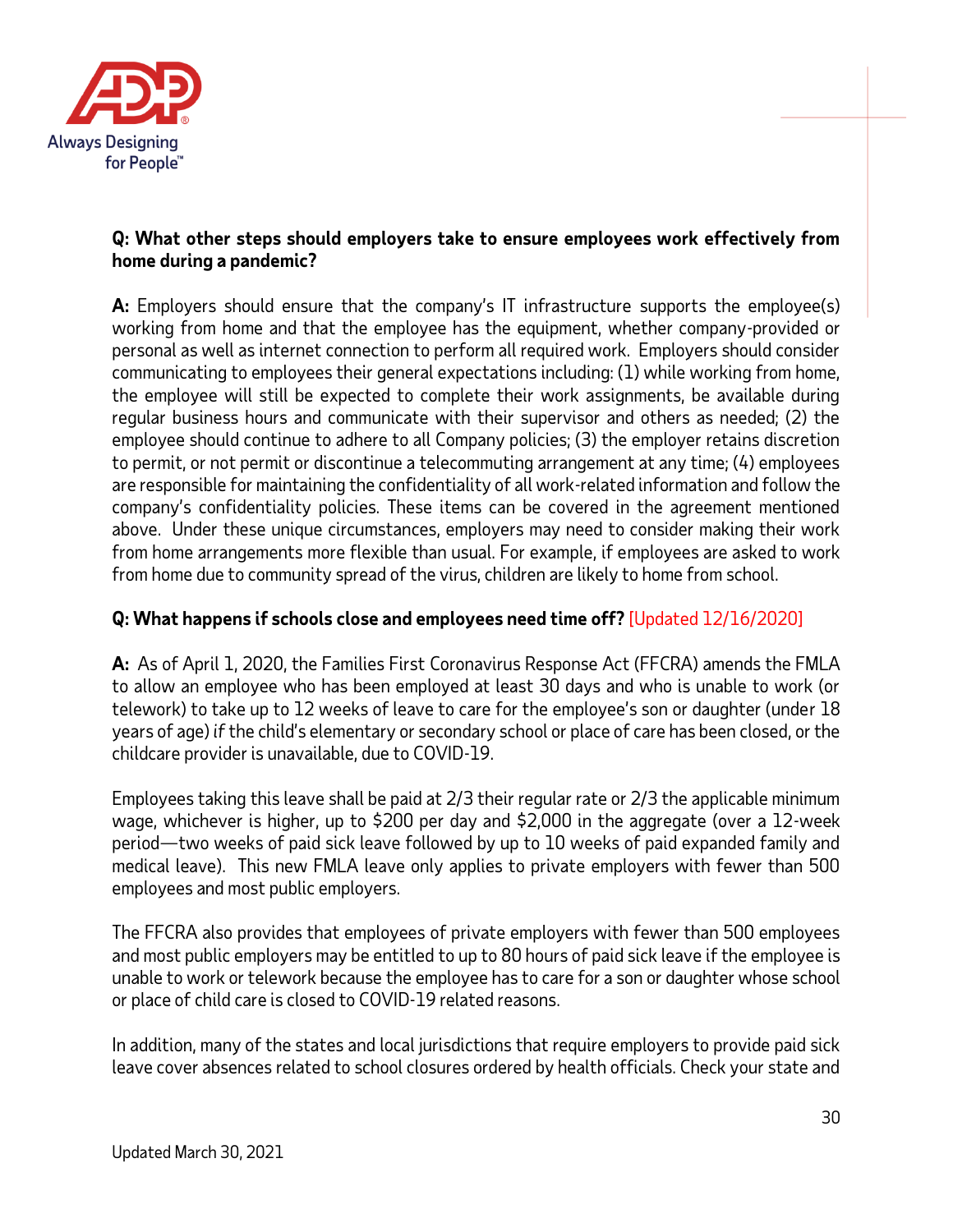

local laws for details. In the absence of a specific requirement, employers should consider offering paid and/or unpaid leave to these employees.

Please note that FFCRA sunsets on December 31, 2020.

## **Q: Do I have to allow employees to work from home?**

**A:** In general, employers are not required to allow employees to work from home. However, telecommuting can help prevent the spread of the illness by allowing employees to work without exposing themselves or others to the virus. Therefore, you should consider telecommuting as an option for jobs that can be performed remotely.

**\*Note:** Telecommuting may be considered a reasonable accommodation if a worker's condition qualifies as a disability under the ADA and/or similar state laws.

## **Q: I would like to offer telework to employees to help prevent the spread of COVID-19. What can I do to help maintain the productivity of remote workers? [Added June 9, 2020]**

**A:** Set clear, measurable goals for remote workers and make sure they are realistic since employees may be juggling childcare and family responsibilities or experiencing other challenges during the pandemic. Be sure to communicate that while working from home, the employee is still expected to complete their work assignments, be available during regular business hours (understanding potential limitations due to the pandemic), and communicate with their supervisor and others as needed. Additionally, retain discretion for changing the telecommuting arrangement at any time. If you anticipate having employees working from home for an extended period, have employees sign and acknowledge a simple agreement outlining the arrangement.

When working remotely, interactions with colleagues and supervisors may be less frequent than they are in the traditional workplace setting. This can lead to a bottleneck of important information and may result in feelings of isolation among remote workers. To address these challenges, schedule regular virtual meetings between remote workers and their co-workers, encourage video conferencing, and highlight and acknowledge their work to colleagues. Conduct regular check-ins with employees to see how they are adapting to working from home and to provide feedback on their work.

## <span id="page-30-0"></span>WAGE & HOURS

**Q: Must employers pay employees who are denied access to the workplace?** [Updated 12/16/2020]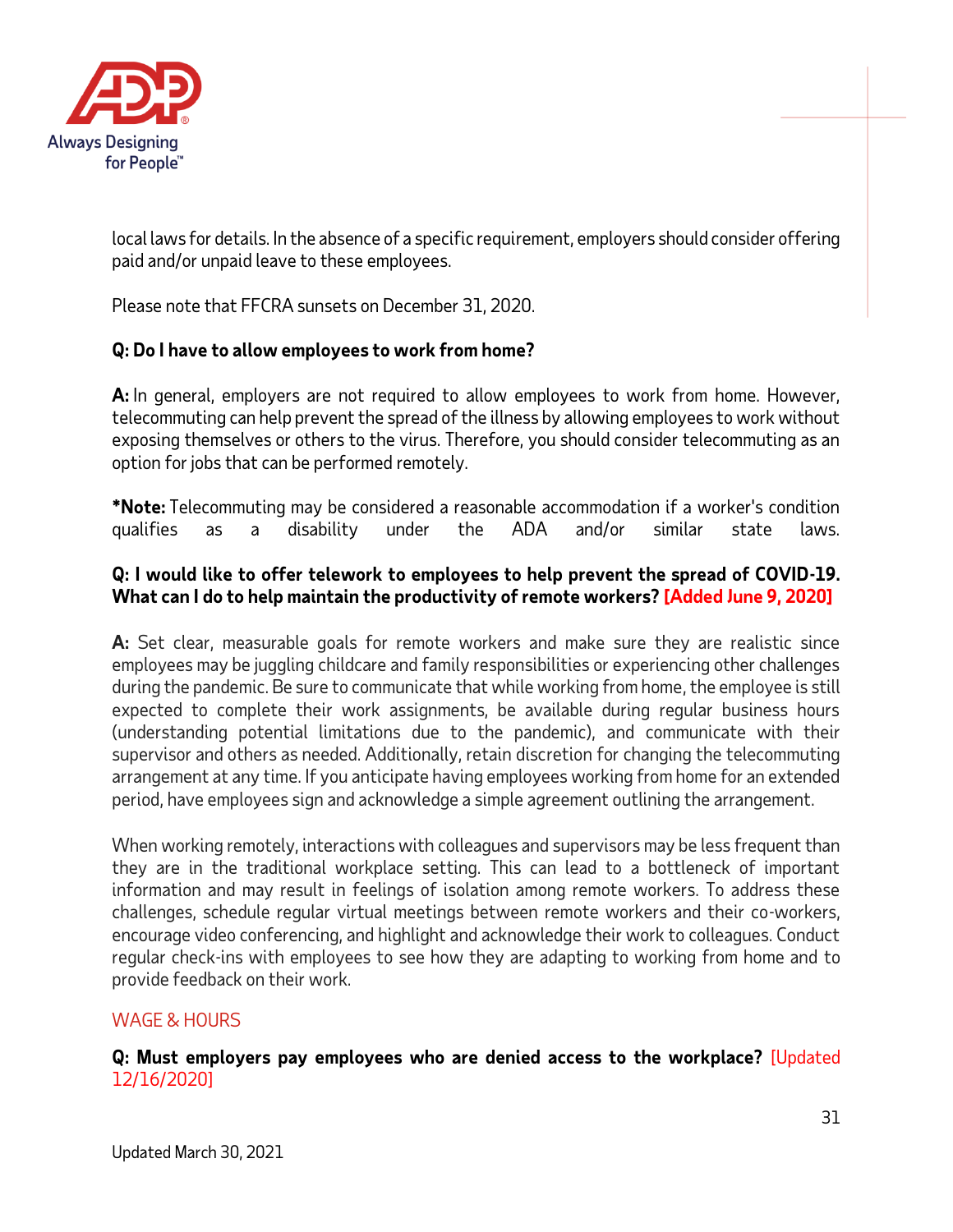

**A:** Absent a contractual commitment to pay, including an applicable collective bargaining agreement, no federal law requires employers to pay non-exempt employees for time they do not actually work. Federal or state wage hour laws may require exempt employees to be paid their regular salary if they are directed not to report to work. For example, under federal law, if an exempt employee works any part of a workweek and is then out sick for the remainder of the week (or quarantined), he should be paid for the entire week, though the employer may require him to use PTO for that paid time. Some state or local laws may impose additional pay obligations for certain occupations, especially if employers provide little or no advance notice that employees are not to report to work as scheduled.

As of April 1, 2020, the federal Families First Coronavirus Response Act requires private employers with fewer than 500 employees (and most public employers) to provide up to 80 hours of paid sick leave for employees who, among other things, have been diagnosed with COVID-19, are experiencing symptoms of it, or are caring for an individual who is quarantined because of it. As a result, if an employee is denied access to the workplace for those reasons, they would be entitled to sick leave pay. The amount of pay due to the employee depends on the reason for the leave. Please note that the FFCRA sunsets on December 31, 2020.

## **Q: If my business is forced to close, do I have to pay non-exempt employees?**

**A:** Non-exempt employees (those entitled to minimum wage and overtime) are paid only for "hours worked." Therefore, if non-exempt employees miss an entire day's work because you're closed and you didn't require them to report to work, you're generally under no obligation to pay them, unless you've promised otherwise. You can give employees the option of using any accrued paid time off for the time missed.

## **Q: What about exempt employees? Would I have to pay them their full salary if we close?**

**A:** Exempt employees must generally receive their full salary in any workweek in which they perform work, regardless of the number of hours worked. If your company closes for less than a full workweek due to the virus, you must generally pay an exempt employee their full salary, as long as the employee worked any part of the workweek.

## **Q: What if my company is forced to close early because of the virus? Do I have to pay nonexempt employees for the time they missed that day?**

**A:** If the company closes early, federal law doesn't require you to pay non-exempt employees for the missed time, unless you promised otherwise. However, you must pay these employees for any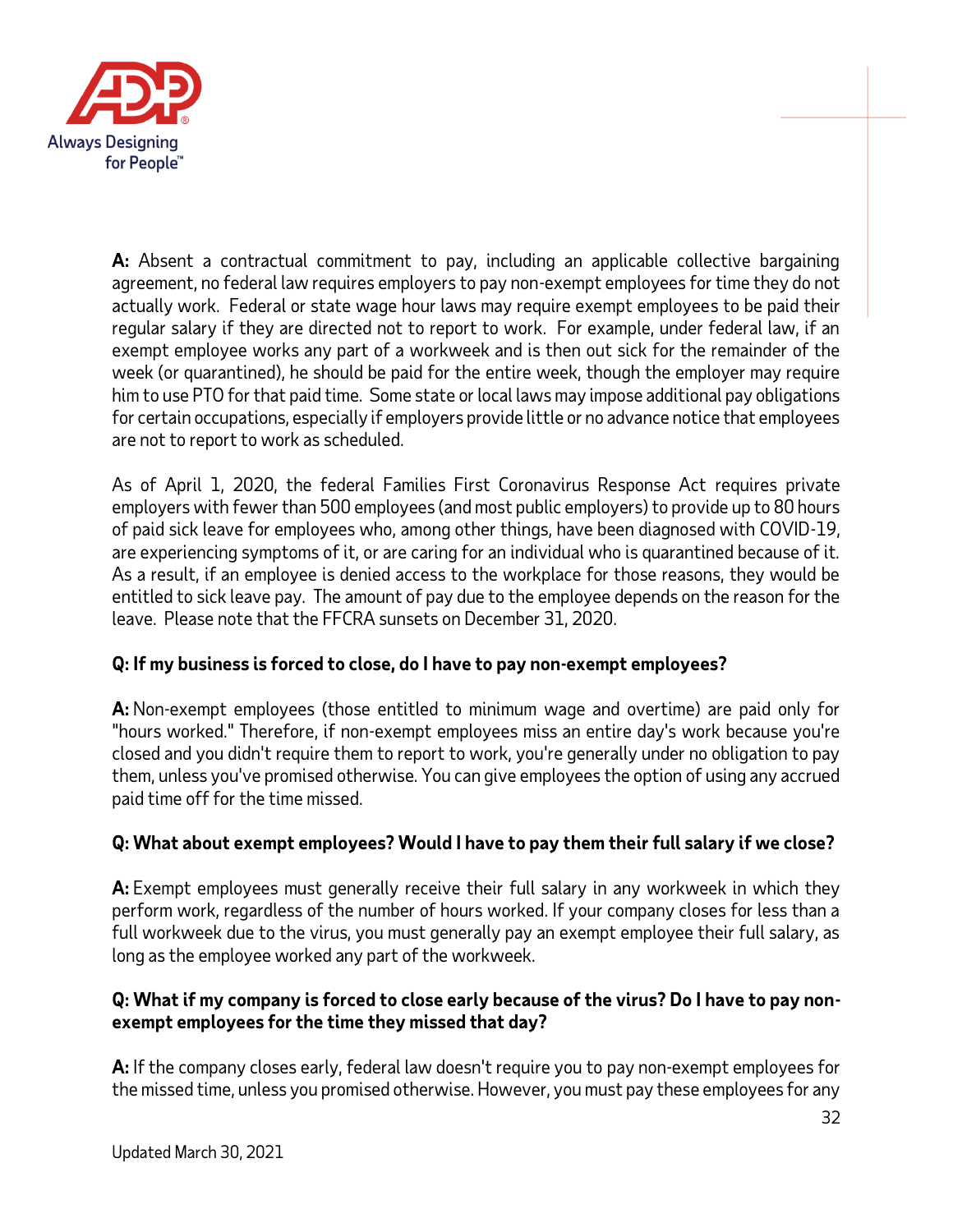

time they actually worked and for the time they stayed at work while you were deciding to close. Note that some state laws require employers to pay employees for a minimum number of hours when they report to work but are sent home before the end of their scheduled shift. Check your applicable law for pay requirements when employees are required to report to work but are sent home early.

## **Q: What if an employee is on a quarantine and cannot telecommute? Do I have to pay them during the quarantine?** [Updated 12/16/2020]

**A:** Also, as of April 1<sup>st</sup>, the federal Families First Act requires employers with fewer than 500 employees (and most public employers) to provide up to 80 hours of paid sick leave for employees who, among other things, have been diagnosed with COVID-19, are experiencing symptoms of it, or are caring for an individual who is quarantined because of it. As a result, if an employee is quarantined and cannot telecommute, they would be entitled to sick leave pay. The amount of pay due to the employee depends on the reason for the leave. Please note that the FFCRA sunsets on December 31, 2020.

Employers also should check applicable policies, collective bargaining agreements, and state and local paid leave laws to determine if pay is required. For example, federal or state wage and hour laws may require exempt employees to be paid their regular salary if they are directed not to report to work, unless it is in increments of a full workweek. Some state and local laws may impose additional pay obligations for certain occupations, especially if employers provide little or no advance notice that employees are not to report to work as scheduled. State and local paid leave laws may also require pay. Even in the absence of a requirement, some employers are electing to pay employees who are placed in quarantine and cannot telecommute.

## <span id="page-32-0"></span>PAYROLL

## **Q: How do we run payroll if everyone is remote?**

**A:** You can submit payroll from anywhere. Simply log on to the portal from your phone or computer, or use the ADP Mobile App to submit or make modifications to your payroll. Your Payroll Advisor can help evaluate payroll options for your company and provide you with support, such as:

- Reviewing your scheduled payroll changes.
- Redirecting your payroll delivery in advance to avoid a delay.
- Helping to identify members of your team who do not have direct deposit.
- Facilitating the set-up of direct deposit, Wisely Pay Card and iReports, as/if needed.
- Help reschedule your payroll if you need.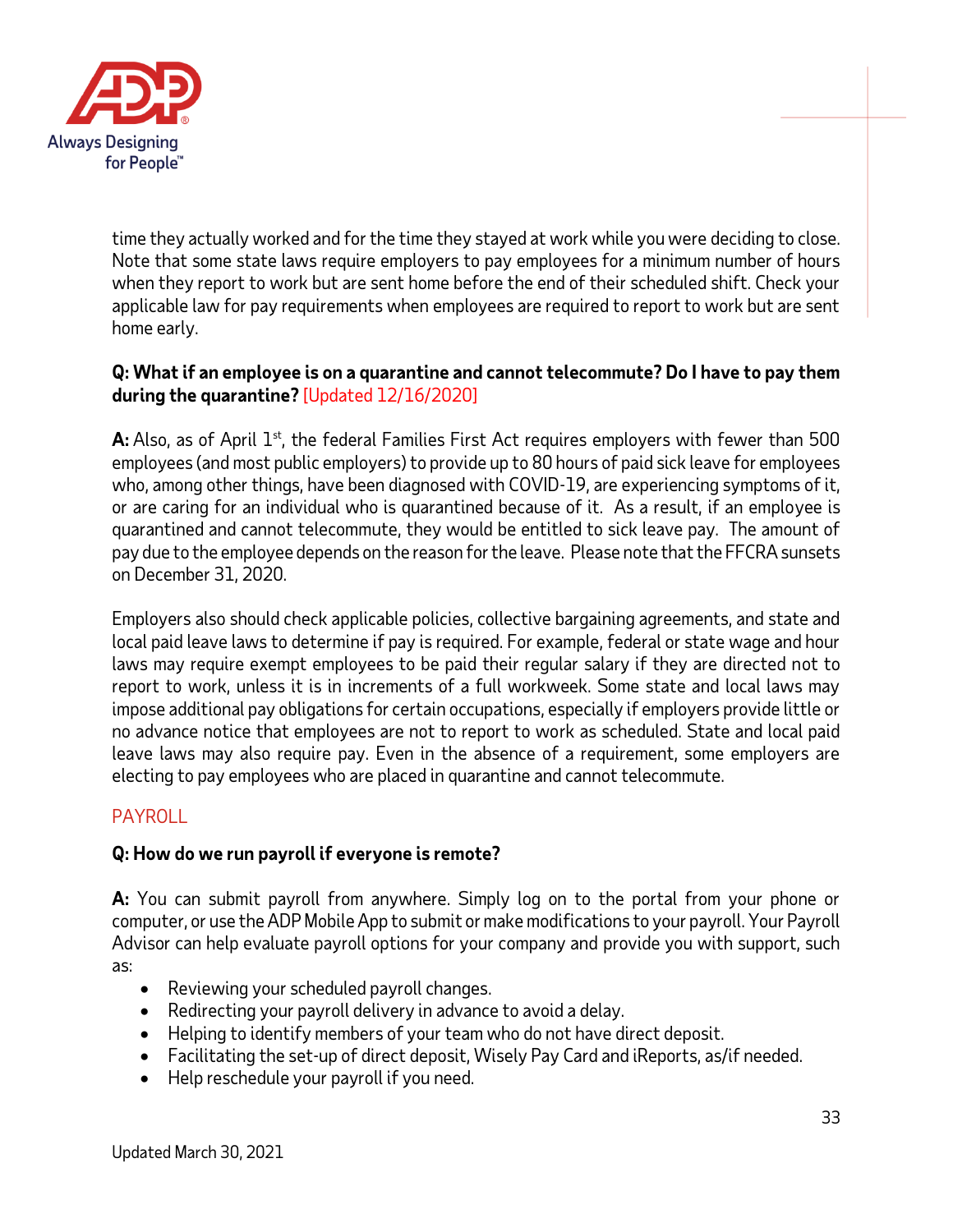

**Payroll** - If your employees do not have a full electronic payment, we offer two ways to ensure they are paid regardless of any kind of delivery delay. We can expedite this set up for direct deposit and/or the Wisely Pay Card.

**Payroll Reports** - Presented as PDFs, iReports allow you to quickly and easily analyze your data without printing.

## **Q: We have employees teleworking in different states from their normal worksite(s). Can we continue to withhold and report income based on the employee's normal worksite, or do we need to start withholding and reporting based on the new worksite (e.g., the employee's home)?**

**A:** State income tax is primarily based on the state in which an employee is providing services and the employee's state of residence. State laws differ as to how long an employee can be working in a state temporarily before withholding and reporting are required. Several states, such as New Jersey (https://www.state.nj.us/treasury/taxation/covid19-payroll.shtml) and Ohio (https://legiscan.com/OH/text/HB197/2019), have issued special guidance on how to treat employees temporarily working at home in a differ state than the one in which they typically work. Employers should consult with their tax advisors for advice on how to correctly report the income of their teleworkers.

## <span id="page-33-0"></span>FORM I-9

## **Q: I am working from home and need to hire an employee remotely. Can I review scanned copies of I-9 Section 2 documents and use video to complete the "in-person" verification process?** [Updated 1/22/2021]

**A:** Under temporary guidelines issued by the Department of Homeland Security (DHS) the general answer is yes, with some important exceptions. DHS will permit remote verification of the employee's identity and employment authorization documents, for purposes of completing Section 2. [Click here](https://www.uscis.gov/i-9-central/form-i-9-related-news/temporary-policies-related-to-covid-19) for the latest updates including the date this guidance expires. This means employers may inspect Section 2 documents remotely via video link, fax, e-mail, or other similar means. Remote verification is not permitted at locations where employees are physically reporting to work. However, if newly hired employees or existing employers are subject to a COVID-19 quarantine or lockdown protocols, DHS may accept an employer's use of remote verification, but only after a case-by-case evaluation. Employers must continue to follow all other standard I-9 procedures, including all normal deadlines for completing Sections 1, 2, and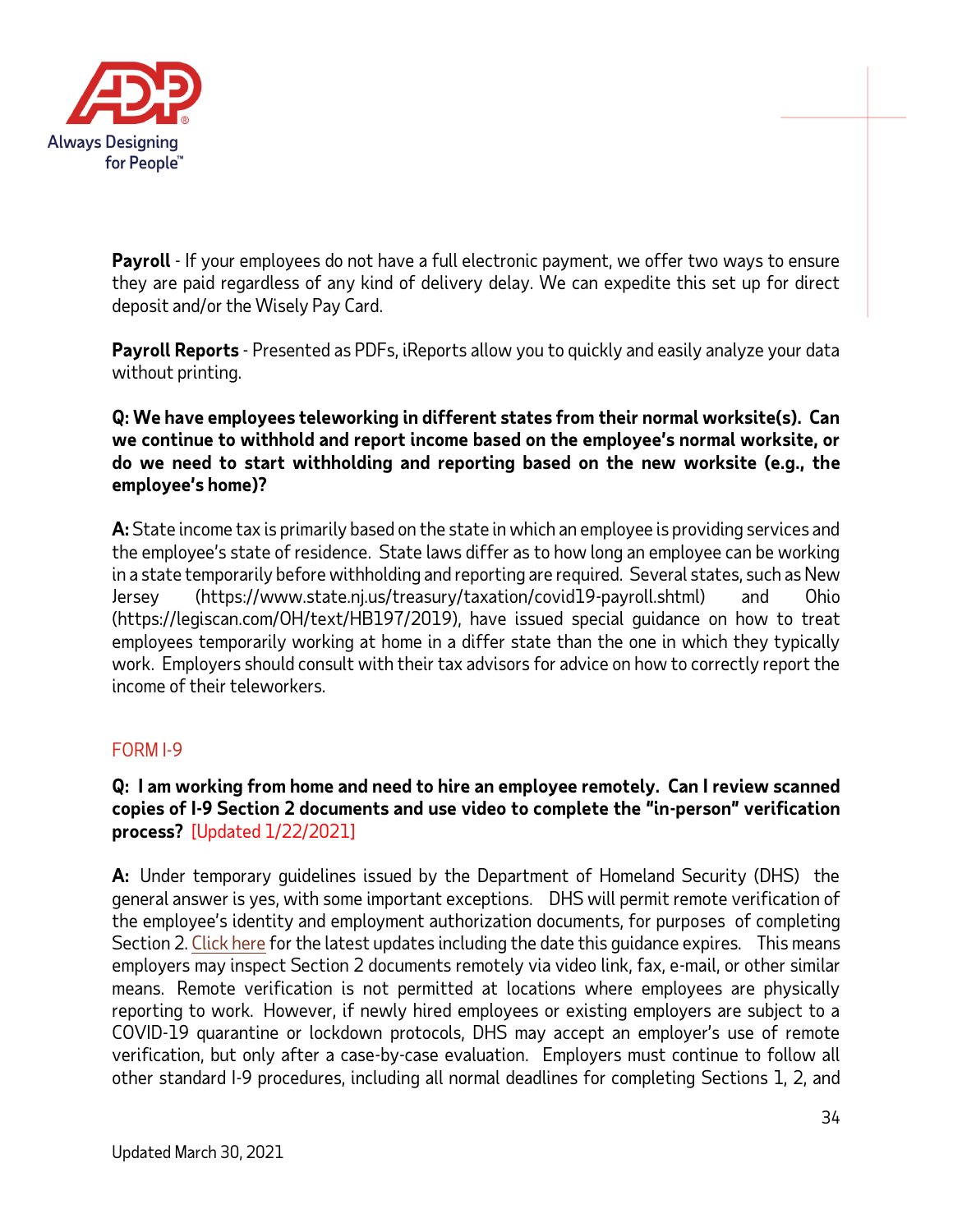

3. Documents must by physically inspected within 3 business days after normal operations resume. Employers should enter "COVID-19" as the reason for the physical inspection delay, adding "documents physically examined" with the date of inspection to the Section 2 additional information field (or Section 3 for reverifications).

For employers not eligible to use Section 2 remote verification:

1. Have the new hire complete section 1 of the I-9 form remotely and designate a third party as an employer's authorized agent to verify the documents and complete section 2 of the I-9. The most recent I-9 instructions make clear that an employer can now designate anyone as an authorized representative to complete Section 2. Specifically, the instructions for the new version of Form I-9 (edition date of 10/21/2019) clarify that "[a]n authorized representative can be any person you designate to complete and sign Form I-9 on your behalf." Therefore, a notary, a family member, neighbor, or even a physician of the employee could be considered as an "authorized representative" of the employer if the employer authorized him or her during the COVID-19 pandemic, thus reducing the need for travel to a specific company worksite, etc., or allowing for an employee to work from home if quarantined.

Note that the employer will remain liable for any violations in connection with the I-9 or the verification process, including any violations committed by the person designated to act on behalf of the employer. Therefore, companies may face liability if they authorize a representative, such as a family member or friend, to verify an I-9 and that person is not knowledgeable on the Form I-9 rules and/or supporting materials. Please click here for a sample form which provides instructions to the authorized representative. The form is not required but is recommended. If used, the form should be retained with the I-9 form.

2. Have the new hire complete section 1 of the I-9 remotely and then complete section 2 of the I-9 as soon as section 2 can be completed by the employer in person with the employee. **Note however that this is not a cure for a late I-9 for which a penalty would normally apply**. In addition, while ICE **has not authorized this option** for delays due to COVID-19, in the context of natural disasters like Hurricane Katrina, the government previously advised that employers whose Form I-9s are missing and/or destroyed as a result of a natural disaster should complete a new I-9 as soon as possible and attach a memo stating the reasons why it was redone or completed late. Completing this memo would help demonstrate a good faith effort to comply with the law and may help mitigate any penalty.

**Q. How do I handle a scenario where an employee or employer is not using a fully electronic I-9 solution and does not have access to a printer and therefore cannot affix a "wet" signature to the I-9 form?**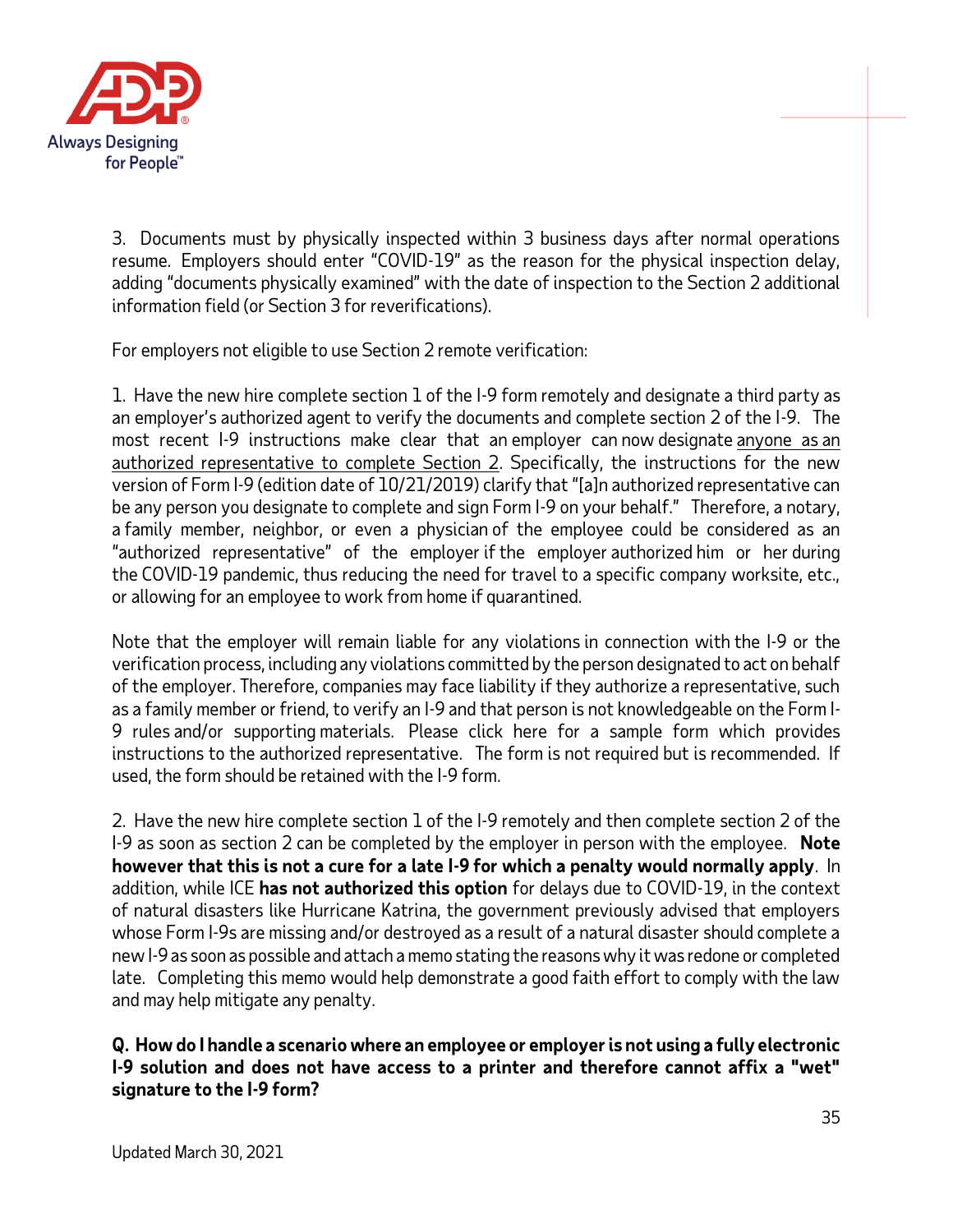

**A:** There is no government guidance on how to handle signatures where the employee or employer does not have access to a printer or an e-signature solution in the context of Covid-19. Therefore, while the guidance presented here is not without risk to employers, the guidance represents what we believe to be best practical solutions at this time which might help reduce but may not eliminate all risk.

- If the employee is unable to physically sign an I-9 (e.g. due to lack of print capability) but the employer is able to sign the I-9 then the employer can complete section one as the "preparer" and sign as the "preparer" (but should not sign on the employee signature line). If possible, consistent with DHS' remote I-9 protocols, an employer should have this portion done while in video conference to have a record of the process that could be provided to ICE if necessary.
- If video conferencing is not possible, at a minimum, employers should create a brief memo to keep with the I-9 or include a brief explanation in the "Other Information" field in Section 2 explaining the reason why the employee could not complete complete/sign section one. When operations onsite resume, the employee would update section  $1$  (e.g. sign/date section one) to show they personally verified the information.
- If the employer is also unable to print and sign or access an e-sign compliant solution then the employer should sign using a solution that allows for some form of electronic signature (ex. Word ® or Adobe ®) but must also affix a wet signature and date (without back dating) when operations resume. If the employer does not have access to some form of electronic signature, then a wet signature should be affixed when operations resume.

# <span id="page-35-0"></span>TAX FORMS

## FORM 941

## **Q: Will the IRS be publishing a new Form 941 to report tax credits and deferrals permitted under the CARES Act and FFCRA?** [Updated 3/16/21]

**A:** Yes. The IRS published revised Forms 941 "Employer's Quarterly Federal Tax Return" to report the tax credits and deferral of the employer Social Security taxes permitted under the CARES Act and FFCRA. The April revision was effective for second quarter of 2020 and the July 2020 revision was effective for third and fourth quarters of 2020.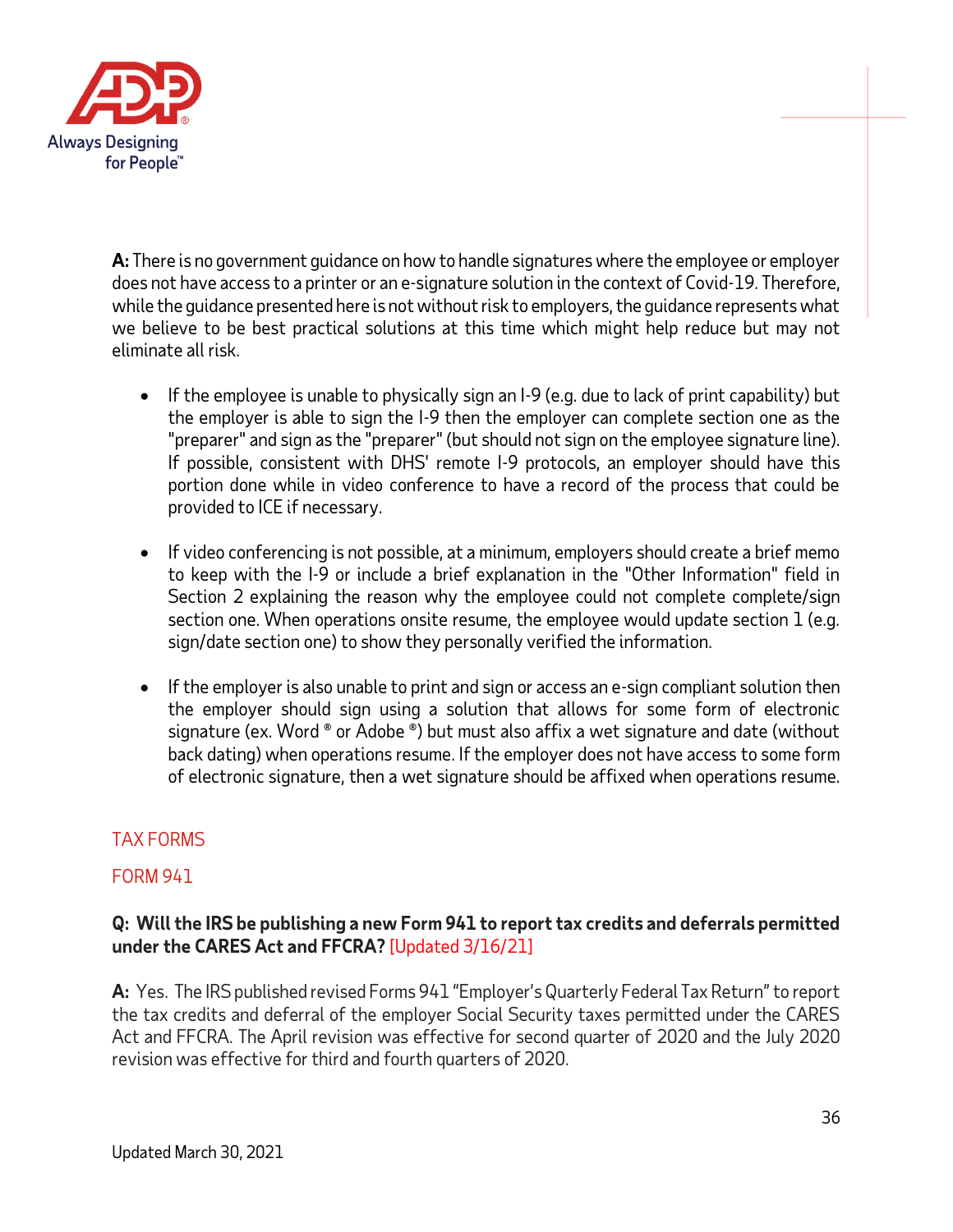

The April revision of Form 941 has at least fifteen new lines and reporting elements related to the CARES Act and FFCRA: qualified sick leave wages; qualified family leave wages; nonrefundable portion of credit for qualified sick and family leave wages from Worksheet 1; nonrefundable portion of employee retention credit from Worksheet 1; deferred amount of the employer share of Social Security tax; refundable portion of credit for qualified sick and family leave wages from Worksheet 1; refundable portion of employee retention credit from Worksheet 1; total advances received from filing Form(s) 7200 for the quarter; qualified health plan expenses allocable to qualified sick leave; qualified health plan expenses allocable to qualified family leave wages; qualified wages for the employee retention credit; qualified health plan expenses allocable to wages reported on Line 21; credit from Form 5884-C, Line 11, for this quarter; qualified wages paid March 13 through March 31, 2020, for the employee retention credit (second quarter 2020 only); and qualified health plan expenses allocable to wages reported on line 24 (second quarter 2020 only). The July revision of Form 941 added a new line to report employee share of social security tax.

The IRS published a revised Form 941 in March 2021 effective for the first quarter of 2021. This removed line 13b that was previously used to report the deferred amount of the employer share of Social Security tax. The IRS is expected to release a revised Form 941 for second quarter of 2021.

# FORM 7200 [Updated 3/16/21]A

\*\*IMPORTANT NOTE: Prior IRS guidance indicated that Form 7200 would cease to be accepted after fourth quarter of 2020. The new stimulus legislation, however, allows for continued processing of advance payments of credits. The IRS published revised Form 7200 (Rev. 2021) and instructions. We are also expecting another revised Form 7200 and further guidance from the IRS in light of the recently enacted American Rescue Plan Act ("ARPA"). We will update this section once we have additional information.

(ADP TotalSource clients should contact their HR Business Partner for specific guidance. [Added December 1, 2020])

## **Q: Does the recently enacted ARPA have any impact on the use of the Form 7200?** [Added 3/16/21]

**A:** Yes. The ARPA permits 100% COBRA Subsidy for employers who pay the COBRA premiums for employees who were involuntarily terminated or experienced a reduction in hours, and such employers are now permitted to recover the amount of such premiums via a refundable payroll tax credit from April 1, 2021 through September 20, 2021. COBRA Subsidy tax credits are now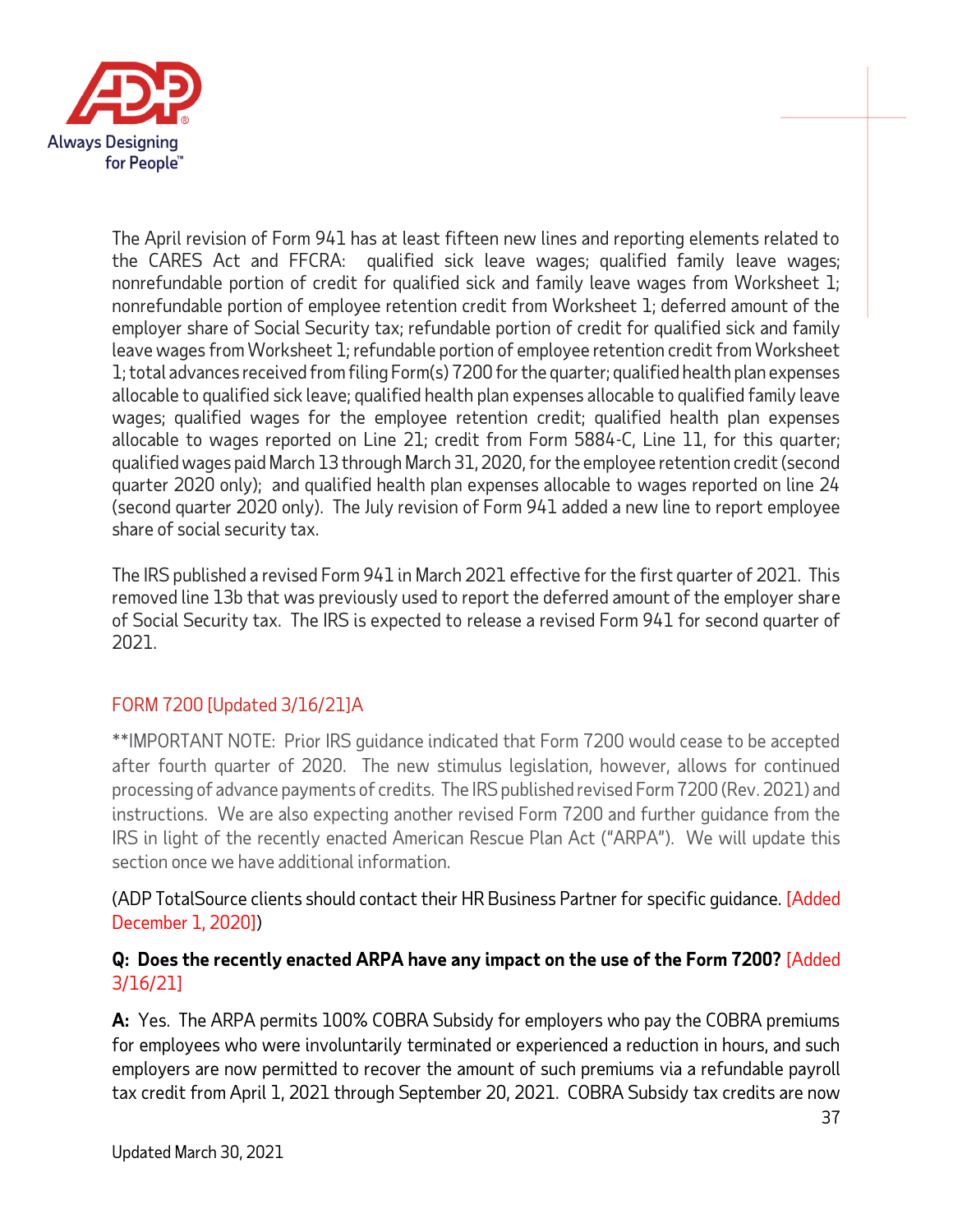

included in eligibility for advance payments under the Form 7200. As noted above, we are awaiting a new Form 7200 and guidance from the IRS.

## **Q: How will an employer know if it should consider requesting an advance of any credits it is eligible for?**

**A:** Employers that estimate that they may have credits that exceed the amount of their estimated employment tax liabilities over the subsequent weeks may want to consider requesting an advance payment of such credits in excess of the employment tax liabilities they expect to have. Submitting a Form 7200 to the IRS to claim that excess amount could provide needed funds to the employer sooner than had the employer applied the credits to their ongoing tax liability.

## **Q: What if the employer doesn't know yet whether it will qualify for any of the credits?**

**A:** In this instance, it's probably best to avoid requesting an advance payment of the credit. Instead, simply code qualifying FFRCA paid sick and family leave and Employee Retention Credit wages as instructed by ADP. This will automatically result in application of tax credits to current tax liabilities, which will reduce the employers deposit liability for in an amount equal to the tax credits applied on a per-payroll basis.

#### **Q: How will any advances an employer requests via Form 7200 be reconciled against the credits that it earns during the quarter?**

A: Clients will need to advise ADP of any Forms 7200 that they submit to the IRS. Clients need to be sure to submit through ADP SmartCompliance® the amount of any Form 7200 advance received from the IRS. If clients do not have access to ADP SmartCompliance, they must notify their ADP service team of the amount on line 8 on the Form 7200 as soon as payment is received from the IRS **This is critical: Failure to do so would result in an IRS advance payment AND application of the same credit by ADP. Employment taxes would be underpaid, potentially causing significant IRS penalties and interest.** 

Please exercise caution when determining whether to submit a Form 7200 for an advance or to net remaining credits against future liabilities. If at the end of quarter you have received more in advances than remaining available credits, you will need to repay the balance of those excess advances.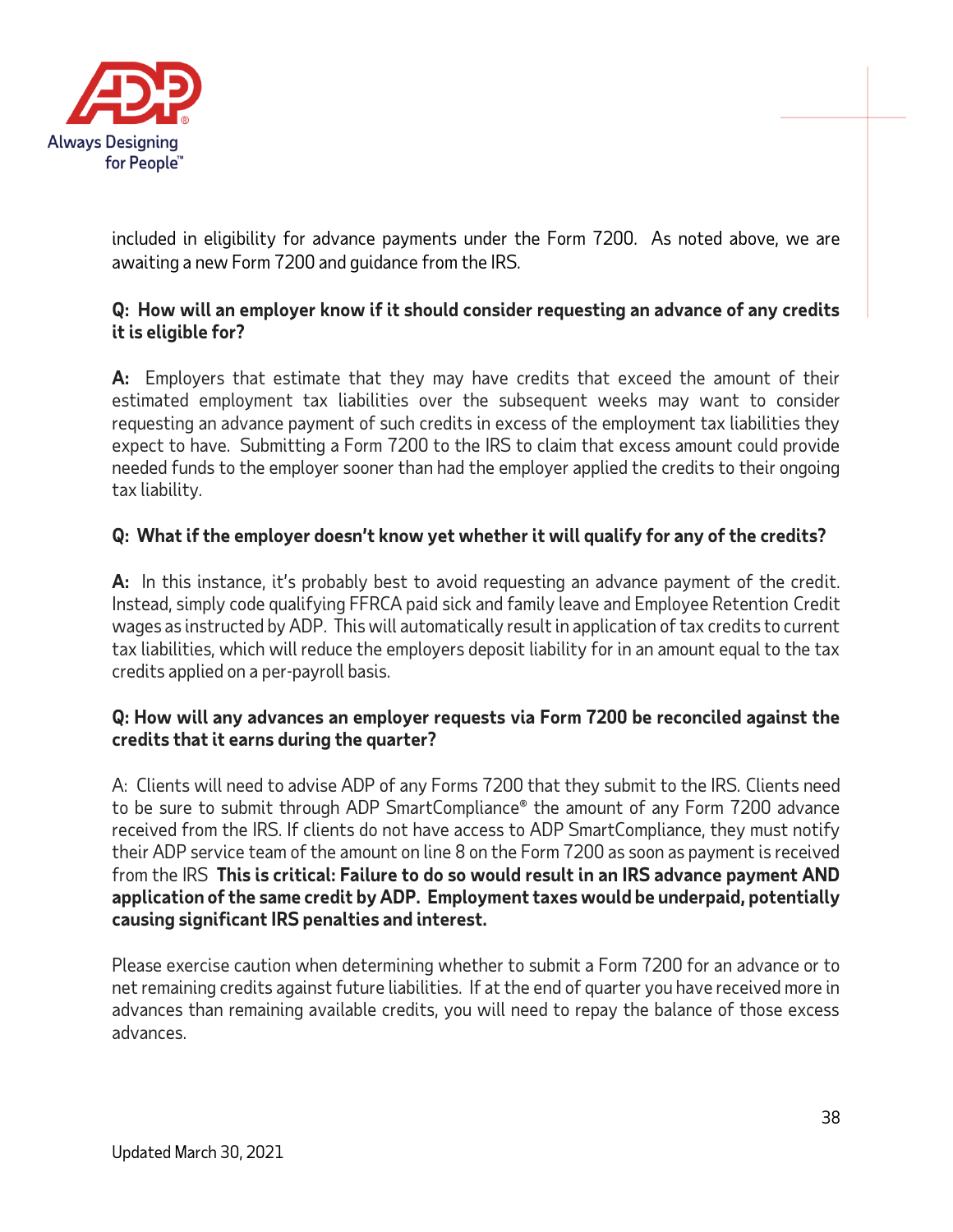

NOTE: All credits and Form 7200 advance payment requests will be reported on Form 941 at quarter end.

## **Q: What if an employer requests more in advances than it ultimately has in qualifying credits to offset?**

A: If an employer over-estimates the value of credits it may qualify for during the quarter, and receives advances from the IRS for those amounts, the employer will owe a balance to the IRS at the end of the quarter. Employers should exercise caution when making estimates, to avoid an unexpected balance due to IRS at the end of the quarter.

# **Q: Will clients need to advise ADP about any advances they request from the IRS?**

A: Yes. ADP needs this information to prepare IRS Form 941 (or comparable return). Clients need to be sure to submit through ADP SmartCompliance® the amount of any Form 7200 advance received from the IRS. If clients do not have access to ADP SmartCompliance, they must notify their ADP service team of the amount on line 8 on the Form 7200 as soon as payment is received from the IRS.

## **Q: Can an employer request more than one advance during the quarter?**

A: Yes. There is no limit on the number of advances that an employer can request. Clients should be reminded that they will need to advise ADP of all of these advances, and the total amount of the advances must be reconciled on the Form 941 at the end of the quarter.

### **Q: What if an employer submits a Form 7200 for a quarter, but the IRS does not process the advance in time for the quarter requested and the employer receives the advance in the following quarter?** [Updated 3/16/21]

A: Current IRS instructions to the Form 941 note that "If you filed a Form 7200 before the end of the quarter but you haven't received the advance before filing Form 941, don't include that amount." Advance payments received need to be reconciled against the credits for which the employer qualified each quarter.

If the Form 7200 is rejected for any reason and/or no payment is ever received, it is important that ADP clients advise ADP of this no later than the last day of the quarter. Any applicable credit could be applied to outstanding or subsequent liabilities, and/or any overpayment would be reported on the 941, to be refunded by the IRS.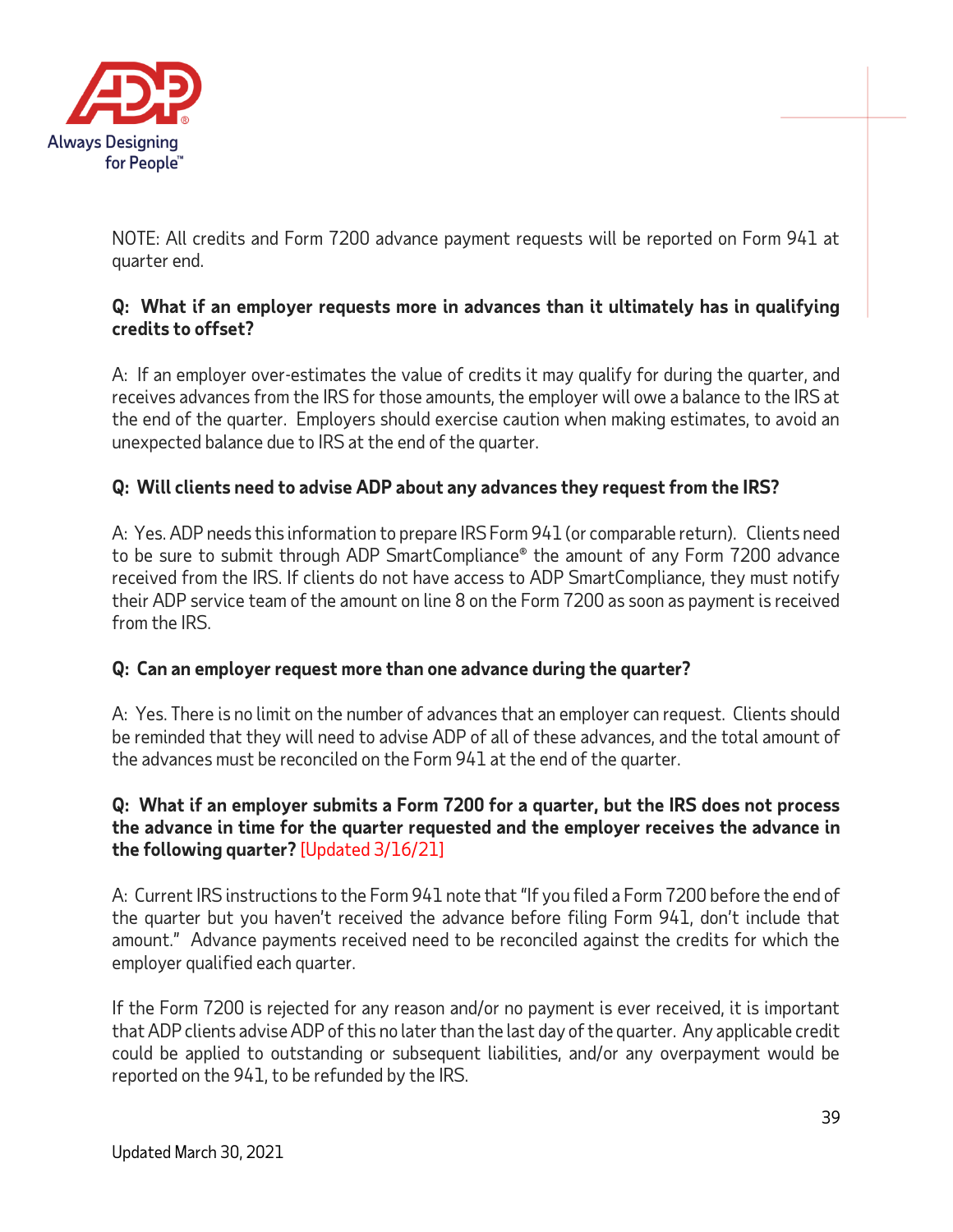

## **Q: Are employers required to first use available credits to offset existing liabilities before claiming an advance from the IRS?**

A: No. Employers that determine that advance payments are necessary are able to request them based on their determination of the credit amount to which they will be entitled.

It is also possible to apply tax credits to current employment tax liabilities and also request an advance payment for any portion of the estimated tax credit that an employer believes will not be absorbed by current quarter liabilities. This will need to be carefully coordinated. As noted above, it will be critical to advise ADP of any Forms 7200 submitted to the IRS, and also to code qualifying wages appropriately.

Failure to do both could result in underpaid employment taxes and significant IRS penalties and interest.

# **Q: Will ADP be filing the Form 7200 on behalf of its clients?**

A: No. After an evaluation of the process, we determined it would be more efficient for the client to process and submit directly to the IRS the Form 7200. ADP's involvement in this particular process could slow down receipt of the advance payment from the IRS.

As a reminder, clients need to be sure to notify their ADP service team of any Forms 7200 submitted to the IRS on the same day that any such form is submitted to the IRS.

## **Q: Does a client require ADP's name and EIN to complete the third-party payer information requested following the client's name and address information on the Form 7200?**

A: No. The third-party payer information only applies to Certified Professional Employer Organizations (CPEOs), Professional Employer Organizations (PEOs) and agents covered under IRC Section 3504. Details on this can be found in the instructions for the Form 7200. (Please note ADP TotalSource clients should contact their HR Business Partner for specific guidance. [added December 1, 2020])

## **Q: What if an employer owes other amounts to the IRS? What will happen to any advances requested?**

A: If an employer requests an advance payment from the IRS on Form 7200, the IRS will first use that advance to satisfy any outstanding tax obligations the employer might have with IRS under the same EIN. This will not be limited to employment tax liabilities, and could include other taxes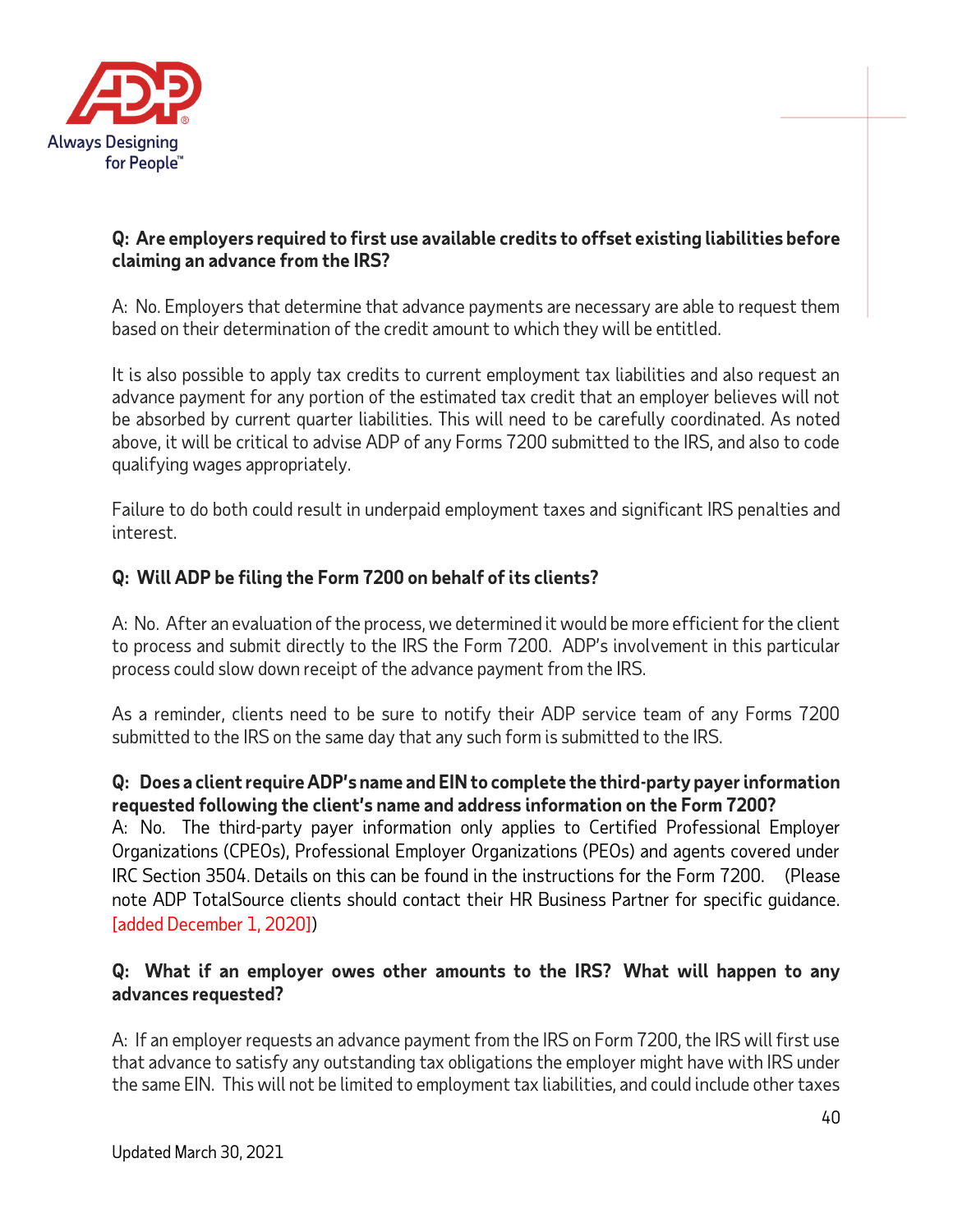

such as corporate or excise taxes, or penalties or interest. Any balance of the advance remaining after the other tax obligations are satisfied will be issued to the employer in the form of an IRS refund check. It is anticipated that IRS will issue a notice to advise employers of this situation, and any revised balance of the advance payment being issued.

Amounts applied to other tax obligations are still considered an advance, and must be reported on the Form 941, and reconciled against any credits for which the client is eligible.

Further, any amounts shown as an overpayment on an employment tax return at end of the quarter (whether related to any credit, or any other source of overpayment) are also subject to offset against outstanding liabilities.

In contrast, tax credits under FFCRA or the CARES Act that are NOT requested as an advance payment via Form 7200 are automatically applied to current quarter tax liabilities and will not be used to offset other liabilities unless there is a remaining credit (overpayment) amount showing on the Form 941.

## **Q: How can I find out more about the IRS offset program?**

A: The Treasury Offset Program (TOP) is a federal program that seeks to recover unpaid liabilities from individuals and businesses by means of the tax refund process.

Additional information about potential IRS offsets overpayments and/or advance payments can be found on the following links:

#### <https://fiscal.treasury.gov/files/top/TOP-rules-reqs-fact-sheet.pdf>

<https://fiscal.treasury.gov/top/faqs-for-the-public.html>

## WORKERS' COMPENSATION

#### **Q: If employees claim COVID-19 infections arose out of work-related contacts, are such claims covered by workers' compensation benefits?** [Update June 9, 2020]

**A:** Workers compensation coverage may be available in connection with provable workplace exposures that lead to infection and COVID-19 disease, but will depend on state law. This may provide some protection for employers concerned about potential liability and damages.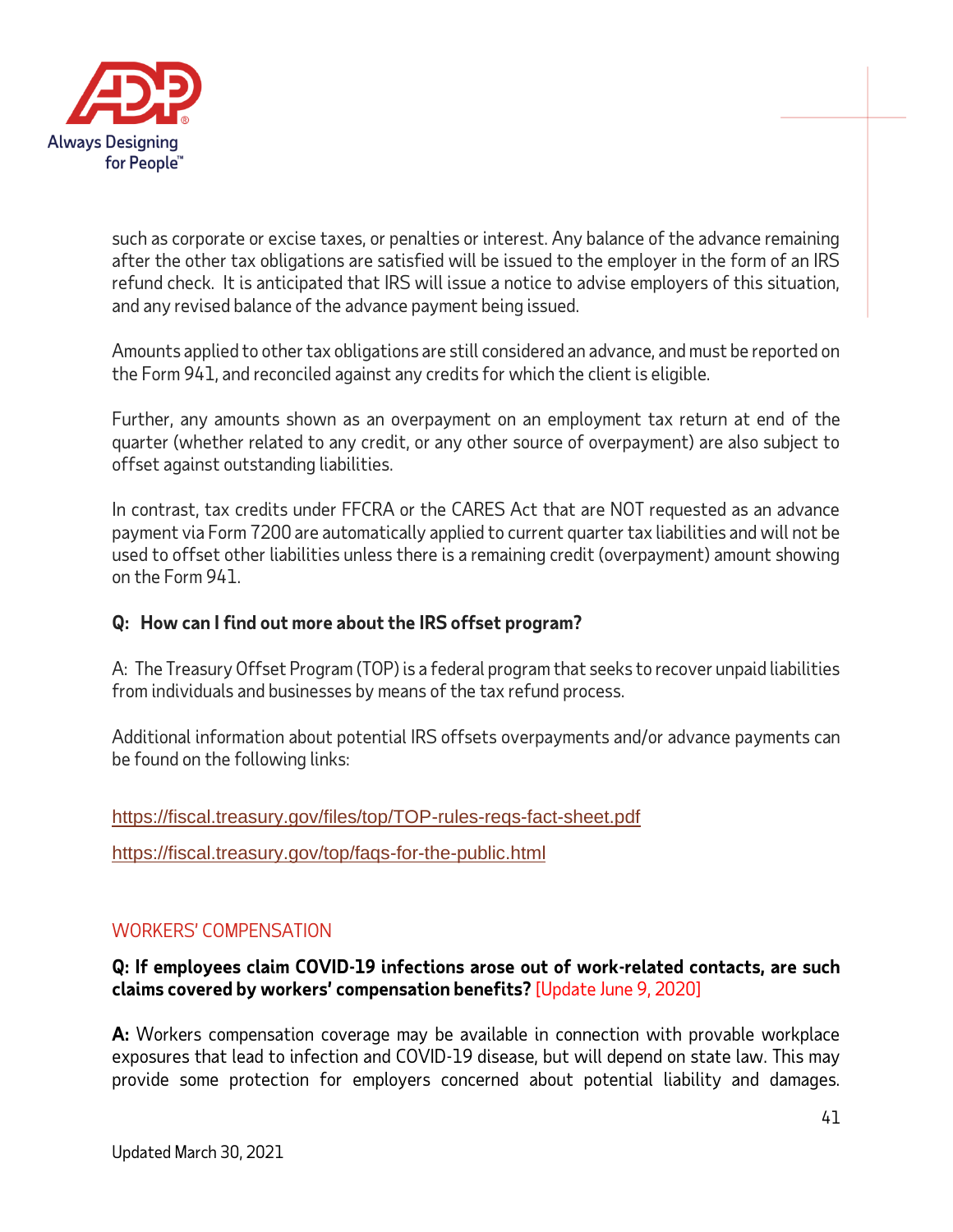

However, where there is wide-spread community spread of the virus, it may be difficult if not impossible to prove that the exposure that lead to infection occurred at work.

Certain states, such as California, have begun to pass legislation that would create a presumption that an employee who tests positive for or is diagnosed with COVID-19 contracted the virus while at work for purposes of receiving workers' compensation benefits if certain conditions are met.

#### **Q: Does my workers' compensation policy cover employees working from home?**

**A:** In general, an employee injury or illness is compensable under workers' compensation if it arises out of and in the course of employment, regardless of the location the injury occurs. Employees typically have the burden of proving that the injury is work-related. "Arising out of" refers to what the employee was doing at the time of the injury, and "in the course of" refers to when the injury happened. To successfully claim workers' compensation benefits, the employee must show that he or she was acting in the interest of the employer at the time the injury occurred. Workers' compensation laws vary by state, and employers are encouraged to work with their workers' compensation carriers as well as their legal counsel to determine strategies to manage workers' compensation risks for their telecommuters.

## **Q: I have an associate showing potential symptoms of COVID-19, should I report this as a workers' compensation claim?**

**A:** If you feel that the sickness could be considered work related, please report through your normal workers' compensation claims reporting procedures. Your carrier will investigate the claim and determine compensability. Workers compensation coverage may be available in connection with provable workplace exposures that lead to infection and COVID-19, but will depend on state law. This may provide some protection for employers concerned about potential liability and damages. However, where there is wide-spread community spread of the virus, it may be difficult if not impossible to prove that the exposure that lead to infection occurred at work.

## **Q: I have an associate that has tested positive for COVID-19, should I report this as a workers' compensation claim?**

**A**: If you feel that the sickness could be considered work related, please report through your normal workers' compensation claims reporting procedures. Your carrier will investigate the claim and determine compensability. Workers compensation coverage may be available in connection with provable workplace exposures that lead to infection and COVID-19 disease, but will depend on state law. This may provide some protection for employers concerned about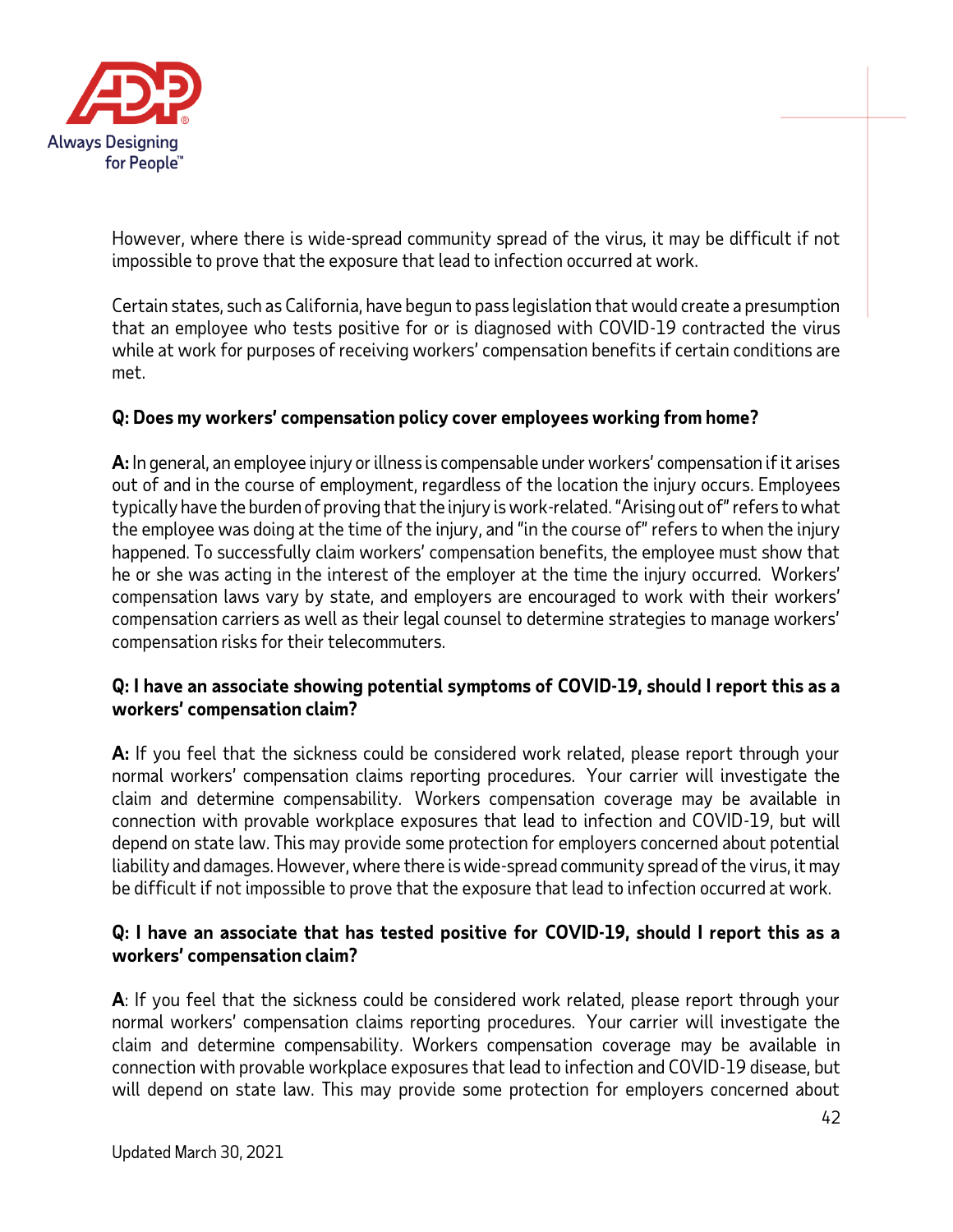

potential liability and damages. However, where there is wide-spread community spread of the virus, it may be difficult if not impossible to prove that the exposure that lead to infection occurred at work.

### **Q: Is an employee who is out on workers' compensation leave entitled to take paid sick leave or paid family under the Families First Coronavirus Response Act (FFCRA)?** [Updated 12/16/2020]

**A:** Generally no, unless the employee was able to return to work on a light-duty basis. If an employee was taking leave because they were totally unable to work, they would not be entitled to take leave under FFCRA. Please note that FFCRA sunsets on December 31, 2020.

# EMPLOYEE LEAVE

#### **Q: Does the federal Family and Medical Leave Act of 1993 (the "FMLA") cover employees who are directed to work remotely?**

**A:** No, if employees are working remotely, there is no basis to classify them as on leave, under the FMLA or otherwise.

## **Q: Does federal FMLA cover employees who are directed to remain out of work but are unable to work remotely?**

**A:** No, the federal FMLA would not cover this situation, however, some state or local leave laws provide leave in cases of public health emergencies.

As of April 1, 2020, the Families First Coronavirus Response Act (FFCRA) expands the FMLA to allow an employee who has been employed at least 30 days and who is unable to work (or telework) to take up to 12 weeks of leave to care for the employee's son or daughter (under 18 years of age) if the child's elementary or secondary school or place of care has been closed, or the childcare provider is unavailable, due to COVID-19. Employees taking leave shall be paid at 2/3 their regular rate or 2/3 the applicable minimum wage, whichever is higher, up to \$200 per day and \$2,000 in the aggregate (over a 12-week period—two weeks of paid sick leave followed by up to 10 weeks of paid expanded family and medical leave). This expansion to the FMLA applies only to private employers with fewer than 500 employees and most public employers and only for the period of April 1, 2020 through December 31, 2020.

#### **Q: What benefits may be available to employees who are unable to work due to illness during a pandemic?**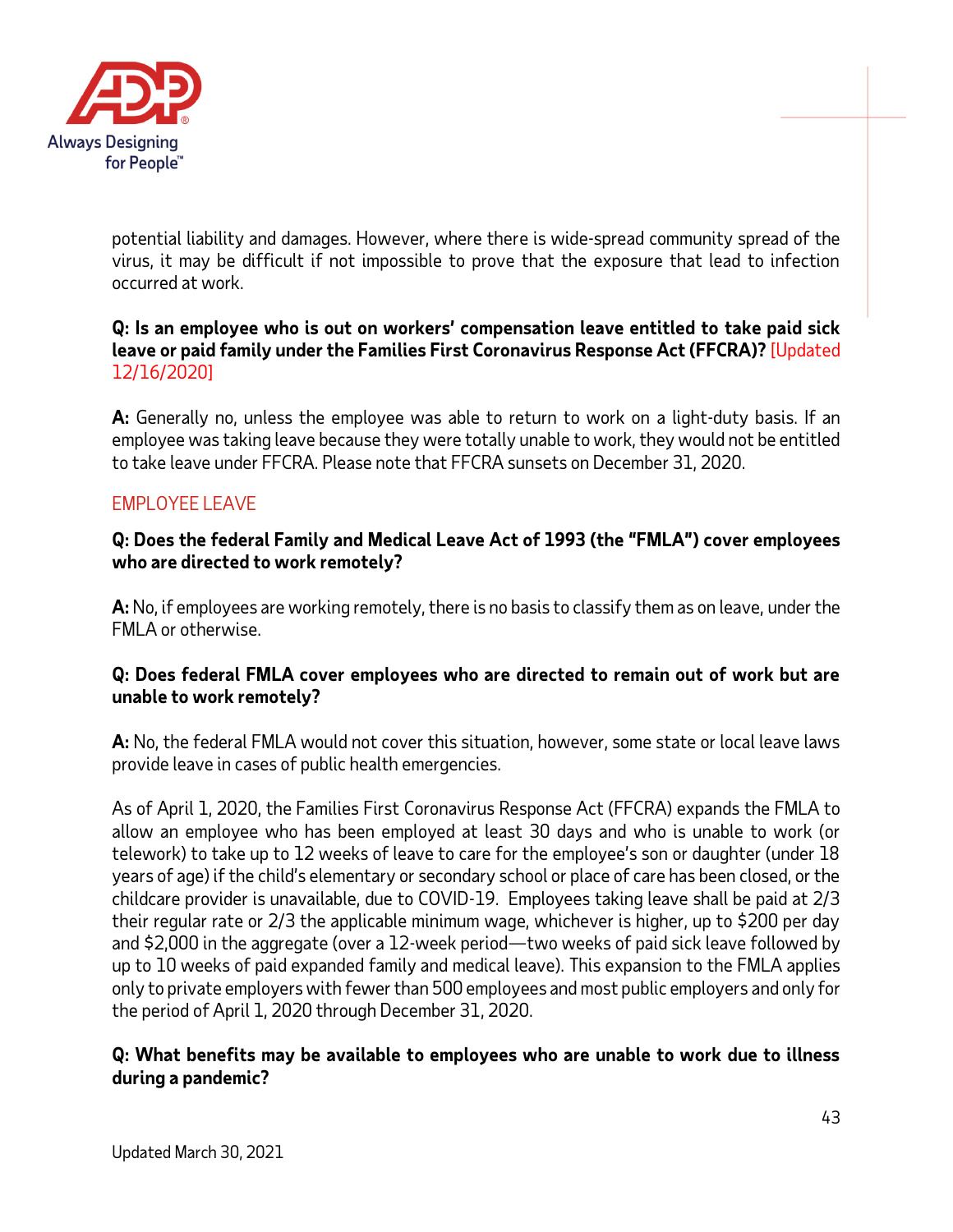

**A:** If eligible, federal FMLA likely would cover these absences. In addition, from April 1, 2020 through December 31, 2020, employees are entitled to up to 80 hours of paid sick leave under the Families First Act (applicable to employers with fewer than 500 employees). State or local leave laws, company paid time and leave policies also might cover these absences. It is unclear whether the ADA or analogous state or local disability discrimination laws would provide protections in these instances. Please remember to check guidance for California employees.

# WARN ACT / MASS LAYOFFS

# **Q: What is the WARN Act? [added May 15, 2020]**

A: The Worker Adjustment and Retraining Notification (WARN) Act is a federal law that requires that certain employers must provide at least 60 calendar days advance written notice of a worksite closing affecting 50 or more employees, or a mass layoff affecting at least 50 employees and 1/3 of the worksite's total workforce or 500 or more employees at the single site of employment during any 90-day period. Exceptions apply.

Notice must be provided to affected employees and to each representative of the affected employees if the employees are represented. Notice also must be served on the State dislocated worker unit and the chief elected official of the unit of local government within which a closing or layoff is to occur.

**Please note that these FAQs apply to the federal WARN Act.** There may be additional notice requirements if employees work in a state that have "mini-WARN" laws, including emergency legislation that may have been passed recently due to COVID-19.

## **Q: Which employers are covered by the WARN Act?** [added May 15, 2020]

A: The WARN Act applies to employers with 100 or more full-time employees (not counting workers who have fewer than 6 months on the job).

## **Q: When do employers need to provide advance to workers under the WARN Act?** [added May 15, 2020]

A: Employers must provide notification to employees for furloughs or layoffs that last longer than 6 months. A furlough or temporary layoff without notice that was originally believed to be brief but later is extended beyond six months, may violate the act unless: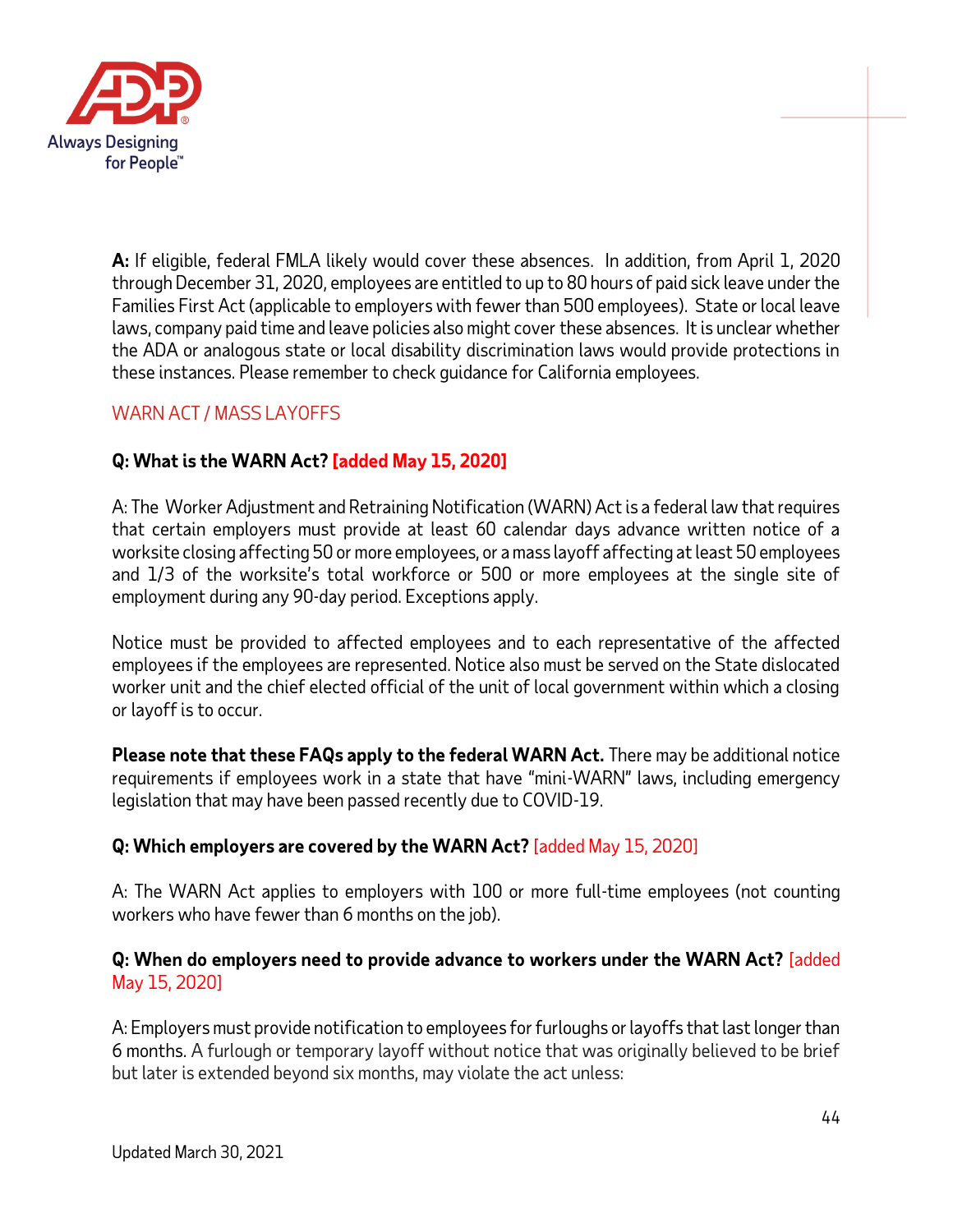

- The extension is due to business circumstances not reasonably foreseeable at the time of the initial layoff and
- Notice is provided when it becomes reasonably foreseeable that the extension is required.

## **Q: If an employer needs to lay off workers permanently due to COVID-19, do I need to provide notice under the WARN Act, or is this situation an exception?** [added May 15, 2020]

A: The DOL advises that employers in this situation review the "unforeseeable business circumstances" exception to the 60-day notice requirement (contained in the WARN Act at § 3(b)(2)(A), and the WARN regulations at [20 CFR 639.9\)](https://www.ecfr.gov/cgi-bin/text-idx?SID=8f7a3f55ab8522f1671c269dece9ee56&mc=true&node=pt20.3.639&rgn=div5#se20.3.639_19): The "unforeseeable business circumstances" exception… applies to plant closings and mass layoffs caused by business circumstances that were not reasonably foreseeable at the time that 60-day notice would have been required.

In any case, employers must still:

- 1. Give as much notice as is practicable; and
- 2. Include a brief statement of the reason for giving less than 60-days' notice along with the other required elements of a WARN notice.

#### **Q: Can I provide WARN notices via email, or do they have to be provided in hard copy?**  [added May 15, 2020]

A: WARN notices to employees, State dislocated worker unit and chief elected officials of the unit of local government may be provided via email, as long as the content of the notice complies wit[h 20 C.F.R. § 639.7.](https://www.govregs.com/regulations/expand/title20_chapterV_part639_section639.7#title20_chapterV_part639_section639.7) The DOL recommends employers check with state agencies to determine their preferred method of delivery.

#### **Q: Because business is declining due to the COVID-19, I don't have enough work for all my employees anymore. What alternatives do I have to layoffs?**

**A:** Many states have adopted shared-work programs to provide employers with an alternative to layoffs. Under these programs, the employer temporarily reduces the hours of a group of employees, and the affected employees collect partial unemployment benefits. Another option is offering unpaid time off to employees in the form of a furlough.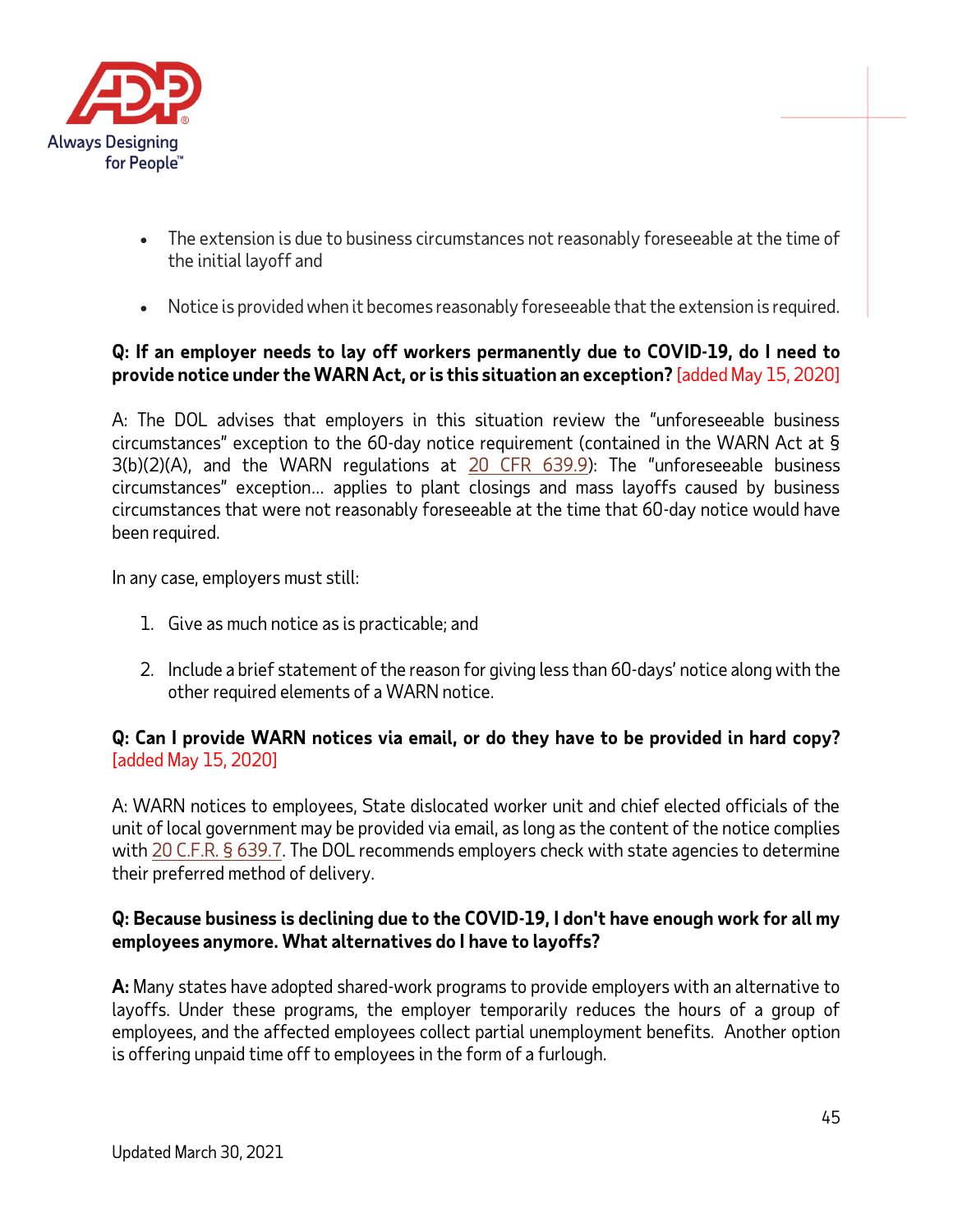

# FURLOUGHS

# **Q: Is there a furlough law?** [Updated April 13, 2020]

**A: No**. There is no federal or state "furlough" law. Instead, the term "furlough" is loosely used by employers to refer, most often, to a reduction in the number of days or weeks that an employee works. The Families First Act does not address furloughs. As discussed below, the lack of a specific furlough law does not excuse an employer from complying with a host of other laws that may be implicated. The Department of Labor has a Fact Sheet that answers some commonly asked questions related to the applicable of federal wage and hour law on furloughs. You can access this documen[t here.](https://www.dol.gov/agencies/whd/fact-sheets/70-flsa-furloughs)

## **Q: Are there other laws that may be triggered by furloughing employees?**

**A: Yes.** The federal Worker Adjustment and Retraining Notification Act ("WARN") is one of the more common laws that may be triggered. Federal WARN requires that certain written notification be provided to employees and others who are affected by plant closings and mass layoffs. However, WARN notifications would not be required if (i) a furlough is temporary, and the intent is for the employees to return to their jobs on a definite date; and (ii) the furlough does not extend beyond 6 months. If WARN notice is required, federal WARN also permits delayed notice in the case of unforeseeable business circumstances and natural disasters such as COVID-19.

However, employers must also review state law because some states have mini-WARN laws, which may be more onerous than federal WARN. For example, there is no "unforeseen business circumstances" exception in California's mini-WARN law, but there is an exception for a "physical calamity." There is no definition of "physical calamity" under California law. Some states are also temporary modifying their mini-WARN laws in light of COVID-19.

## **Q: Will reducing hours instead of furloughing employees trigger the WARN Act?**

**A: Maybe.** An employee suffers an employment loss under the federal WARN Act if he suffers a reduction in hours of more than 50% in each month of a consecutive 6-month period. Again, employers should also check state mini-WARN laws.

## **Q: Are there any wage hour issues to be aware of when reducing hours, days, or weeks?**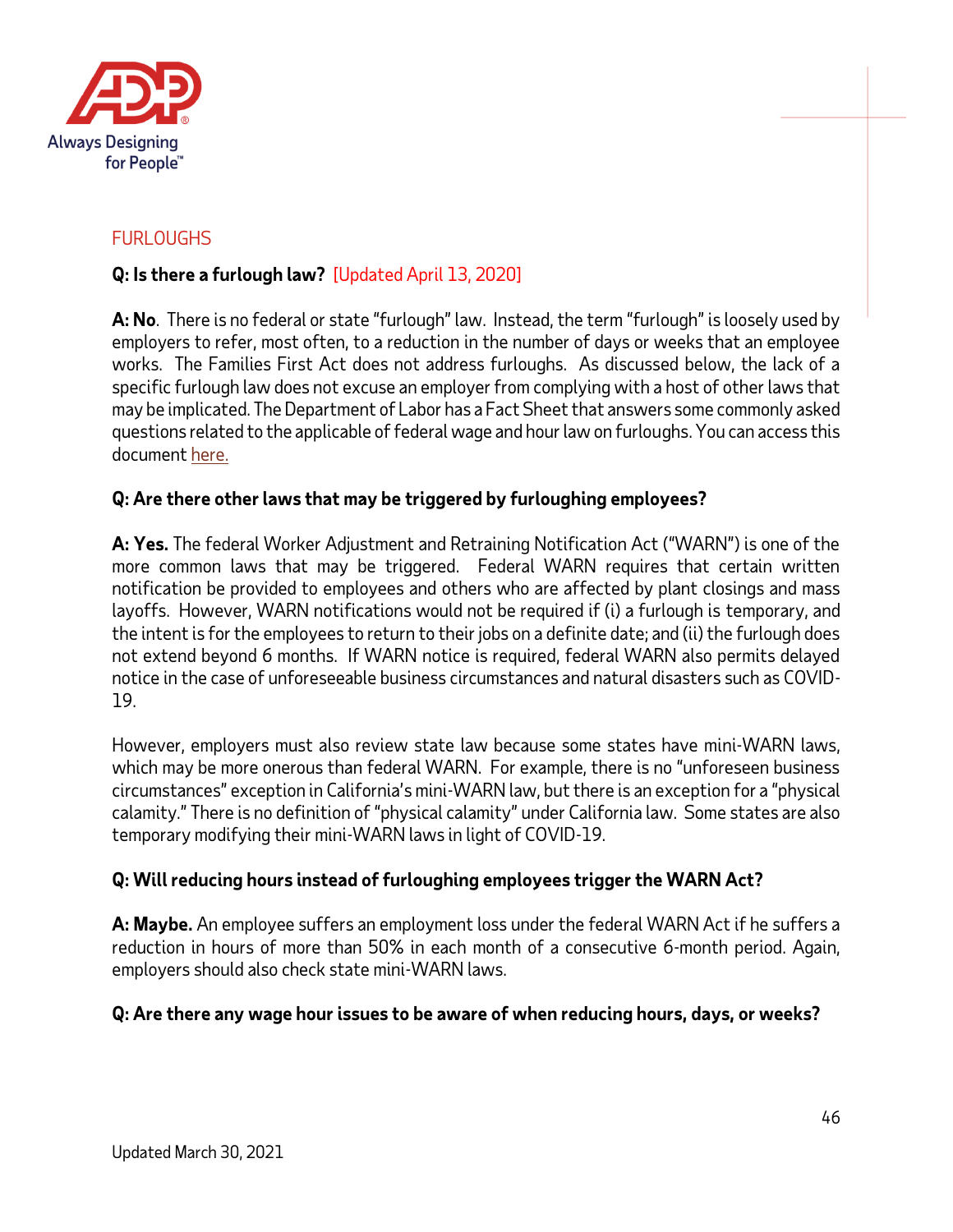

**A. Yes.** There are requirements relating to non-exempt and exempt employees pursuant to the Fair Labor Standards Act ("FLSA"). Employers should check state and local requirements for any additional obligations. Federal obligations are summarized as follows:

**Non-Exempt Employees** – The FLSA provides that non-exempt employees must be paid for all hours worked, plus overtime when working more than 40 hours in a work week. Conversely, they do not have to be paid for any non-worked hours *even if the absences were required by the employer due to a business slowdown or customer site closing*. If an employee wants to work but either elects not to come to work or is prohibited from doing so by the employer, due to quarantine, a furlough, a reduction in hours or a closure the employee does not have to be paid for hours that were not worked.

**Salaried Exempt Employees** - The FLSA rules are different for salaried exempt employees.

#### *Closures and Furloughs*

- In circumstances involving a company closing or furlough, exempt, salaried employees generally must receive their full salary in any week in which they perform *any work*, subject to certain very limited exceptions.
- Where an employer offers a bona fide benefits plan or vacation time to its employees, there is no prohibition on an employer requiring that such accrued leave or vacation time be taken during a closure or furlough. Therefore, an employer may direct exempt staff to take vacation or debit their leave bank account in the case of an office closure or furlough whether for a full or partial day, provided the employees receive in payment an amount equal to their guaranteed salary. In the same scenario, an exempt employee who has no accrued benefits in the leave bank account, or has limited accrued leave and the reduction would result in a negative balance in the leave bank account, still must receive the employee's guaranteed salary for any absence(s) occasioned by the office closure in order to remain exempt form overtime.
- In jurisdictions with statutory paid sick leave employers generally cannot require the employee to use paid sick leave where the absence is not caused by an actual illness.
- If the employee performs any work during a furlough or closure, the full salary must be paid for the week in which the work was performed.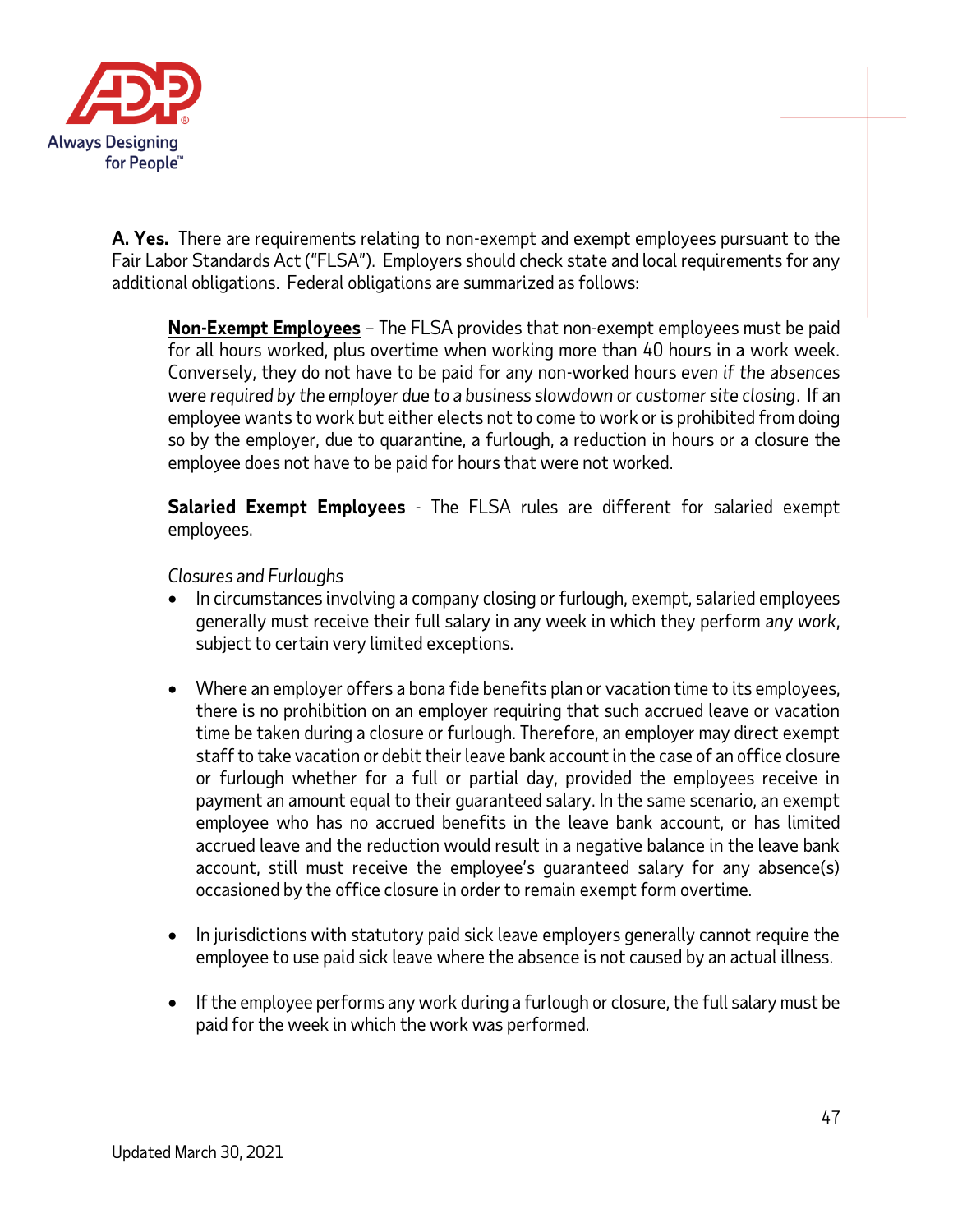

- Exempt salaried employees are not required to be paid their salary in weeks in which they perform no work, even if they were ready willing and able to work but the employer ordered the employee not to work due to a closure, quarantine or furlough.
- Some states may have additional laws for the pay of exempt employees.

#### *Reductions in Pay to Reduce Labor Costs*

- To the extent there will be any reduction in the rate of pay for salaried exempt employees, the employer should provide specific advance written notice.
- Pursuant to DOL guidance, an employer is not prohibited from prospectively reducing the salary of exempt employees during a business or economic slowdown, "provided the change is bona fide and not used as a device to evade the salary basis requirements."
- Deductions from predetermined pay occasioned by day-to-day or week- to-week determinations of the operating requirements of the business constitute impermissible deductions from the predetermined salary and would result in loss of the exemption.
- The difference is that the first instance involves a prospective reduction in the predetermined pay to reflect the long-term business needs, rather than a short-term, day-to-day or week-to-week deduction from the fixed salary for absences or reductions in scheduled work occasioned by the employer or its business operations.
- Neither the DOL nor the courts have established a specific time period that is considered "long term business needs." The issue is whether the employer is making changes based on short term fluctuations in business or based on an unknown, indefinite change in business circumstances.

#### *Workers on Visas*

There are different rules for foreign nationals employed pursuant to temporary nonimmigrant visas. There may be restrictions on working remotely, changes in location, changes in pay and changes in hours.

#### **Q: Are there requirements to give employees advance notice?**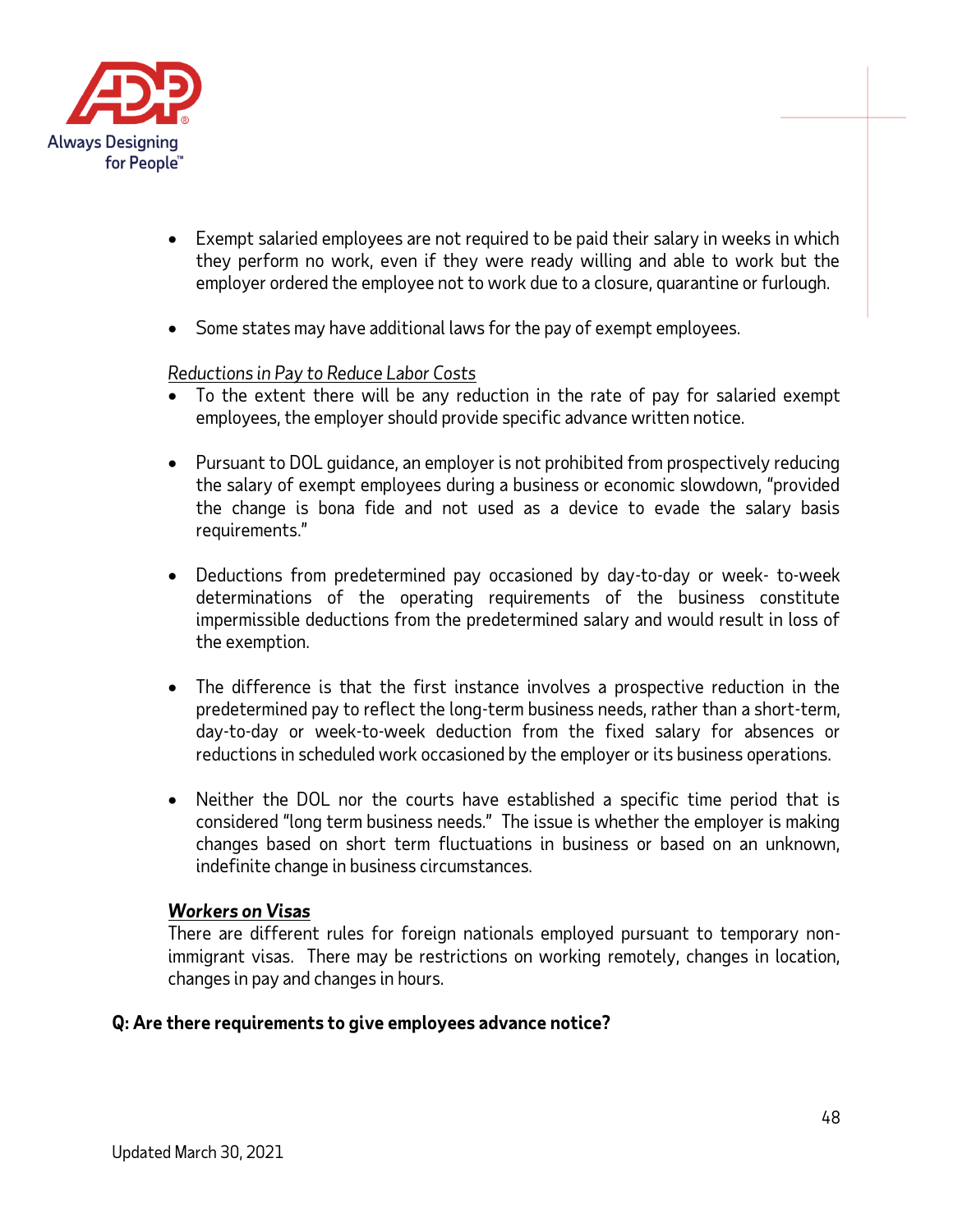

**A: Yes.** Under the FLSA, notice of any changes in pay should be provided in advance of the pay period in which the change will occur. Additionally, employers should check state and local requirements regarding advance notice of employee schedules and any changes in pay.

## **Q: Are there other pay requirements to consider? If I am forced to close temporarily, does that trigger my state's final pay requirements?**

**A. Yes.** Some states have final paycheck laws that may be implicated. Final pay rules differ from state to state, so check the law in the state where your employees work. Generally, though, shortterm furloughs with a definite return date (that is clearly communicated to employees) do not trigger final pay requirements. Thus, any pay owed to the employee would due be on their next regular payday. However, some states may have stricter rules. For example, in California, a furlough longer than 10 days or a pay period not longer than 14 days should be considered a layoff. If it is a layoff (*i.e*., no work for longer than a pay period) all accrued but unused vacation and PTO must be paid out. If accrued but unused vacation and PTO is not paid out, the employer may owe waiting time penalties.

## **Q:Are there benefits issues to consider?**

**A. Yes.** Employer must review their benefits and other policies to determine what, if any, impact furloughs will have and what they need to do if they are going to "bridge the gap." Employees who will have benefits discontinued will likely need to receive COBRA notice.

## **Q: Could a furloughed employee be entitled to unemployment benefits?**

**A. Maybe.** Unemployment benefits are determined at the state level. Plus, some states have enacted special rules in light of COVID-19.

## UNEMPLOYMENT INSURANCE

Individual state law, within broad federal requirements, will ultimately determine eligibility for unemployment insurance benefits. The federal government, through guidance (*Unemployment Insurance Program Letters*) and legislation (*Emergency Unemployment Insurance Stabilization and Access Act 0f 2020*), and the *Coronavirus Aid, Relief, and Economic Security Act(CARES Act)*  is covering more workers and providing states with greater flexibility to determine if individuals affected by the COVID-19 virus eligible for unemployment insurance benefits. A complete list of Federal guidance, policies, and resources on COVID-19 for the unemployment insurance program can be foun[d at this link.](https://oui.doleta.gov/unemploy/coronavirus/)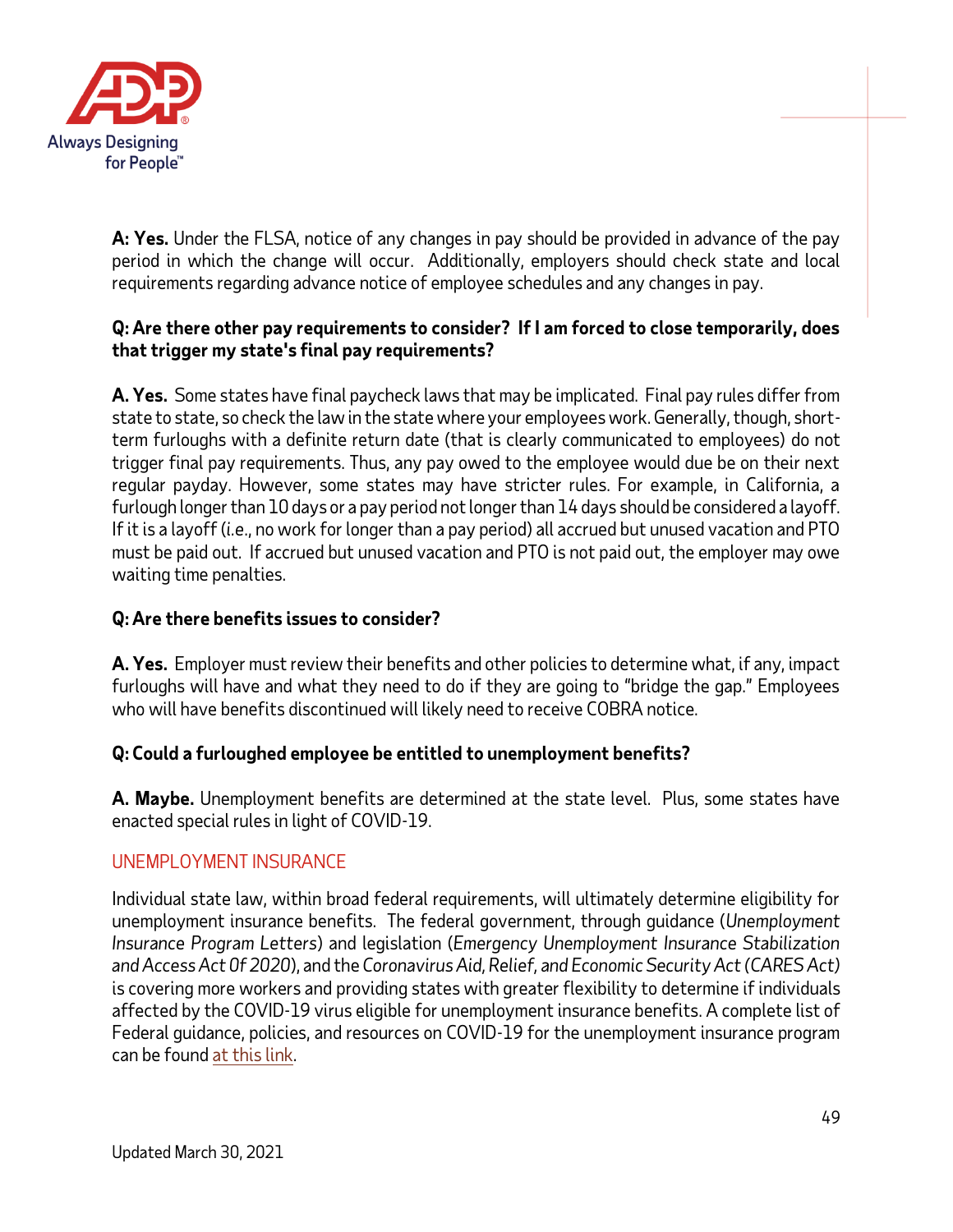

## **Q: Is an employee eligible for unemployment insurance (UI) if they cannot work due to office closure or if they can't come to work due to illness or quarantine?**

**A:** Individuals are generally eligible to receive unemployment insurance benefits if they are out of work through no fault of their own, available for work, and actively seeking work. Additionally, the U.S. Department of Labor issued [Unemployment Insurance Program Letter 10-20](https://wdr.doleta.gov/directives/attach/UIPL/UIPL_10-20.pdf) on March 12, 2020 - *Unemployment Compensation (UC) for Individuals Affected by the Coronavirus Disease 2019 (COVID-19*).

In response to a question on individuals under quarantine, it says in part: "Federal law would permit a state to treat the separation for the period of the quarantine as a temporary layoff." So, if individuals meet all of the other eligibility requirements the state would be permitted to determine the individuals eligible for UI benefits.

## **Q: Can hourly employees, not being paid during closures, apply for unemployment benefits?** [Updated 03/17/2021]

**A:** Anyone can apply for unemployment benefits. Individuals with sufficient prior wages who are out of work through no fault of their own, available for work, and actively seeking work are generally eligible to receive benefits. Whether the individuals were compensated on an hourly or salary basis does not matter. Also, workers that were independent contractors, including "gig economy" workers, are for the first time temporarily eligible to receive benefits under the unemployment insurance program. The gig workers were included in Section 2102 of the CARES Act. If they are out of work for reasons attributable to COVID-19 and meets the state's eligibility requirements, gig workers will generally be eligible to receive UI benefits from January 27, 2020 to December 31, 2020. DOL publishe[d UIPL 16-20](https://wdr.doleta.gov/directives/corr_doc.cfm?DOCN=4628) (*Coronavirus Aid, Relief, and Economic Security (CARES) Act of 2020 - Pandemic Unemployment Assistance (PUA) Program Operating, Financial, and Reporting Instructions*). The link also contains two Q&A documents on PUA.

On December 27, 2020, the President signed additional stimulus legislation which included an extension to the CARES Act provisions for PUA. ARPA further extends the eligibility period for PUA to September 6, 2021. This will provide additional weeks of PUA for those who would otherwise exhaust benefits for a total of 79 weeks, with all benefits ending September 6, 2021.

#### **Q: For those employees that we reduce hours to 20 hours a week, can they apply for unemployment or other aid to make up the other 20 hours?** [Updated 08/26/2020]

**A:** The U.S. Department of Labor issue[d Unemployment Insurance Program Letter 10-20](https://wdr.doleta.gov/directives/attach/UIPL/UIPL_10-20.pdf) on March 12, 2020 - *Unemployment Compensation (UC) for Individuals Affected by the*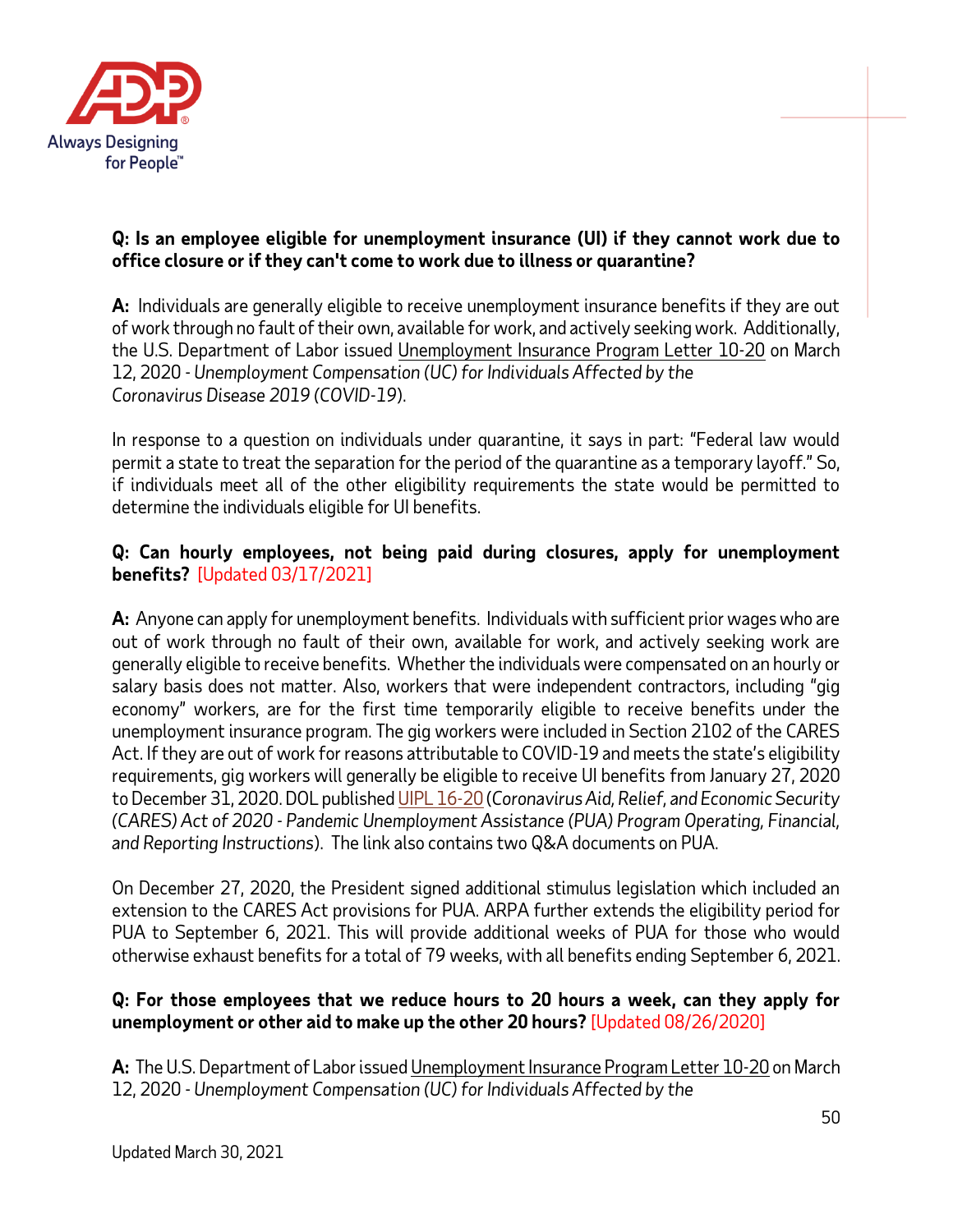

*Coronavirus Disease 2019 (COVID-19*). It states in part that "the Short-Time Compensation (STC) program, also known as work-sharing, helps employers avert layoffs. The program allows employers with a state-approved STC plan to reduce the hours of the employees in lieu of layoffs, while permitting these employees to receive payment for partial unemployment." Additionally, the *Emergency Unemployment Insurance Stabilization and Access Act 0f 2020 directs the* Secretary of Labor to assist states in establishing, implementing, and improving the employer awareness of STC programs. There are currently 28 states who have enacted or amended STC laws.

Additional DOL guidance for the STC program was issued vi[a UIPL 21-20](https://wdr.doleta.gov/directives/attach/UIPL/UIPL_21-20.pdf) - Coronavirus Aid, Relief, and Economic Security (CARES) Act of 2020 – Short-Time Compensation (STC) Program Provisions and Guidance Regarding 100 Percent Federal Reimbursement of Certain State STC Payments.

Here is a link to the U.S. Department of Labor website that lists the states with STC programs: https://stc.workforcegps.org/resources/2016/03/15/00/54/STC State Websites.

Employers need to contact the applicable state to implement a STC plan.

## **Q: Can employees of a non-profit organization receive unemployment benefits?** [Updated 03/17/2021]

**A:** Yes. The tax filing status of the employer is not a relevant factor in determining an individual's eligibility for unemployment insurance benefits. Employees that meet the state's requirements for monetary eligibility and are out of work through no fault of their own, available for work, and actively seeking work are generally eligible to receive benefits. Non-profit employers that elect the reimbursement method of payment do not pay a quarterly tax, but rather reimburse the state for any unemployment benefits paid to former laid-off workers that are attributable to the employer.

Also, On August 3, 2020, the President signed into law the Protecting Nonprofits Act, which along with the CARES Act, provides temporary relief to non-profits for UI benefits charged to their accounts. Under these provisions, the Federal government pays 50% of all UI benefits charged to reimbursing employers for weeks of unemployment beginning after March 12, 2020, and ending on or before December 31, 2020, even if the unemployed individual is not unemployed as a result of COVID-19. See [UIPL 18-20, change 1,](https://wdr.doleta.gov/directives/attach/UIPL/UIPL_18-20_Change-1.pdf) Emergency Unemployment Relief for State and Local Governmental Entities, Certain Nonprofit Organizations, and Federally-Recognized Indian Tribes for guidance.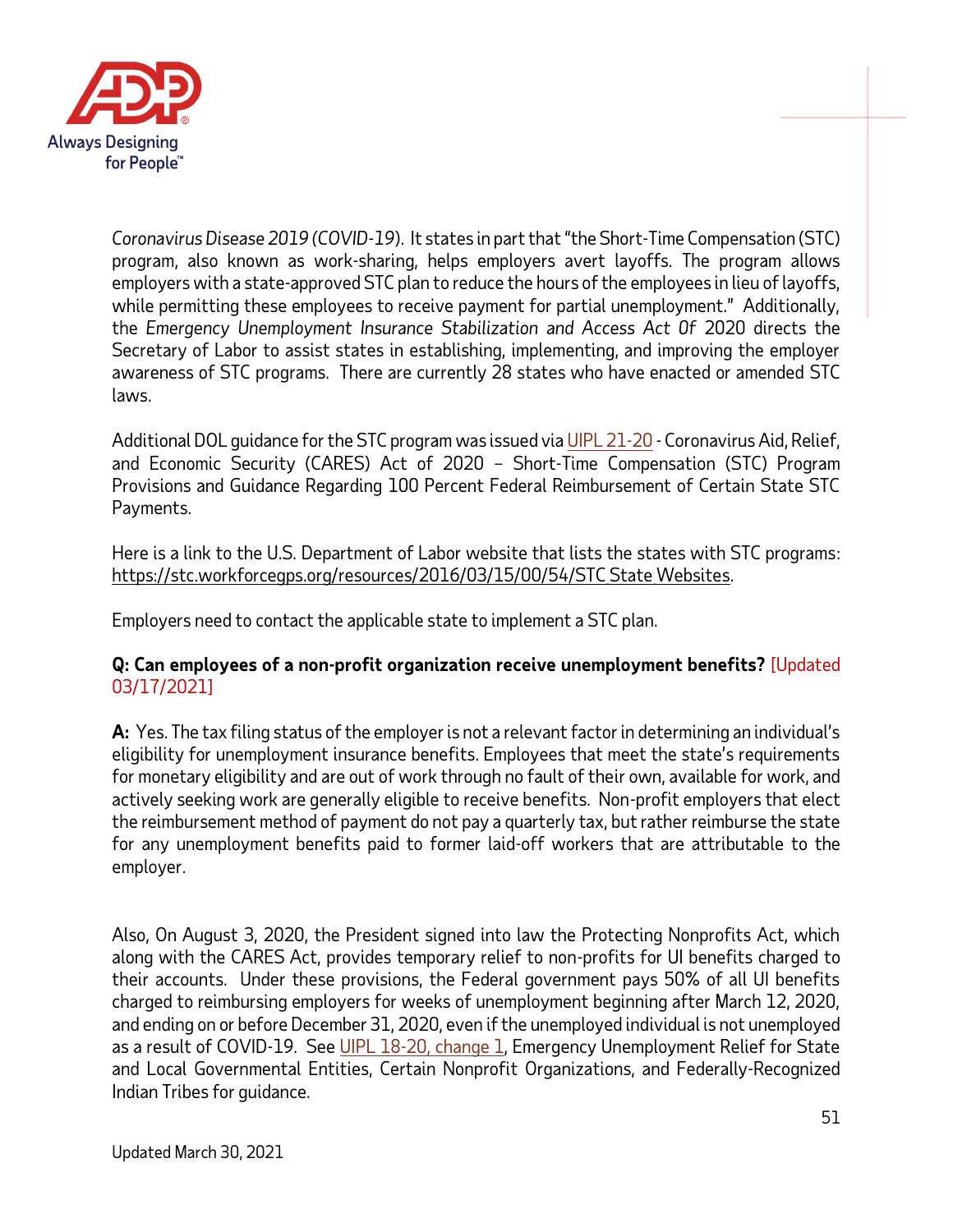

The Consolidated Appropriations Act, 2021 signed by the President on December 27, 2020 extended the 50% federal share to March 14, 2021.ARPA further extends the policy to September 6, 2021 and increases the federal share to 75%.

## **Q: If a business closes temporarily, can the employees file for unemployment? If so, what is the period of time that the business needs to be closed?**

**A:** Yes, temporary business closures are a typical situation for unemployment insurance to step in and provide benefits to eligible individuals. States generally determine eligibility to individuals on a weekly basis and any wages paid during that week would reduce benefit eligibility.

## **Q: Is an employee eligible for unemployment insurance if they have a disability?**

**A:** Assuming the individual was previously employed while having the disability, it would generally not be a factor in determining unemployment eligibility. Under existing state eligibility requirements, individuals must be available for suitable work, which would refer to the work previously performed by the individual.

#### **Q: Did the August 8, 2020 Presidential Memorandum on COVID-19 continue the \$600 weekly enhancement for unemployment insurance benefits?** [Updated 03/17/2020]

**A:** The Presidential Memorandum - *Authorizing the Other Needs Assistance Program for Major Disaster Declarations Related to Coronavirus Disease 2019* – permits states to request funding from the Federal Emergency Management Agency (FEMA) to provide UI claimants with Lost Wage Assistance (LWA). The LWA program is voluntary, meaning states are not required to provide LWA to their UI claimants. Also, the funding for the LWA program is limited and will end when the \$44 billion Disaster Relief Fund is exhausted, or by December 27, 2020, whichever happens first.

States that opt into the LWA program will be authorized to enhance UI weekly benefit amounts by \$300 per week. The LWA benefits will not be charged to employer accounts for experience rating or benefit reimbursement purposes. Also, LWA benefits will not be paid from state UI trust funds

DOL guidance on administering the LWA program can be found in *[UIPL 27-20: Presidential](https://wdr.doleta.gov/directives/corr_doc.cfm?DOCN=7859)  [Memorandum on Authorizing the Other Needs Assistance Program for Major Disaster](https://wdr.doleta.gov/directives/corr_doc.cfm?DOCN=7859)  [Declarations Related to Coronavirus Disease 2019 \(COVID-19\)-Unemployment Insurance \(UI\)-](https://wdr.doleta.gov/directives/corr_doc.cfm?DOCN=7859) [Related Technical Assistance for States Administering Lost Wages Assistance \(LWA\)](https://wdr.doleta.gov/directives/corr_doc.cfm?DOCN=7859).*ARPA further extends the \$30 weekly enhancement to September 6, 2021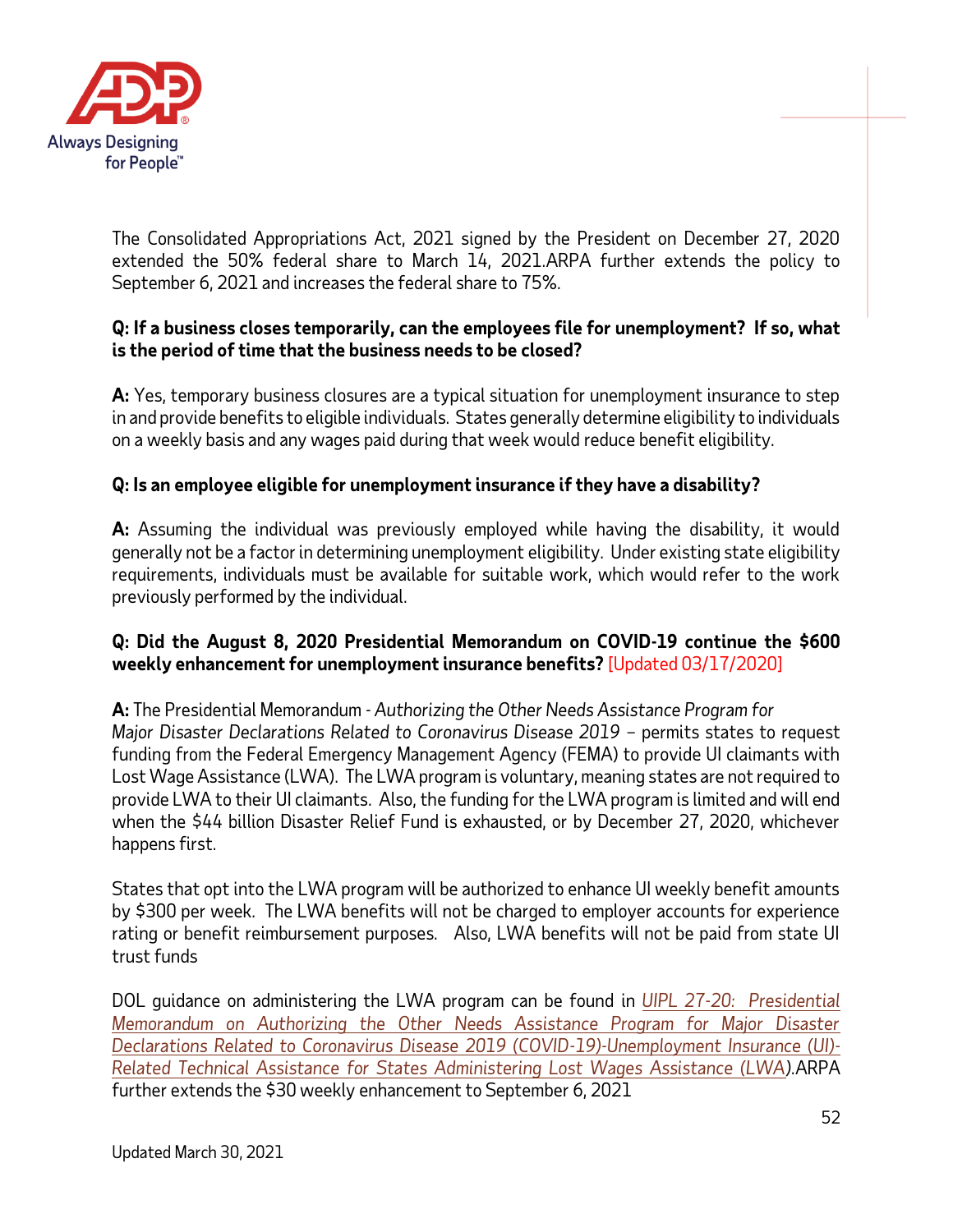

The law signed by the President on December 27, 2020 provided individuals with an additional \$300 per week, which will run from December 26, 2020 to March 14, 2021.

# THE FAMILIES FIRST CORONAVIRUS RESPONSE ACT

## **Please note the mandatory leave provisions of the FFCRA sunset on December 31, 2020.**

## **Q: What does the Families First Coronavirus Response Act ("Families First Act" or "FFCRA") cover?** [Updated March 11, 2021]

**A:** The Families First Act, which was enacted on March 18, 2020, established mandatory paid family and medical leave and corresponding tax credits. Under the Consolidated Appropriations Act, 2021 (CAA 2021), mandatory paid sick and paid family leave are no longer required, but tax credits are available to covered employers who voluntarily offer paid leave from January 1, 2021 through March 31, 2021. The American Rescue Plan Act, enacted on March 11, 2021, extends the availability of these credits through September 30, 2021.

## **Q: Which employers are impacted by the Families First Act?** [Updated March 11, 2021]

**A**: The FFCRA tax credits are available to private employers with fewer than 500 employees. ARPA extended the availability of credits to some public employers as well.

#### **Q: Which employees should be included for purposes of the fewer than 500-employee threshold of the Families First Act?**

A: The DOL has issued guidance clarifying that you should include the following employees in your total:

- Full-time and part-time employees within the United States, including any State of the United States, the District of Columbia, or any Territory or possession of the United States.
- Employees on leave;
- Temporary employees who are jointly employed by you and another employer (regardless of whether the jointly-employed employees are maintained on only your or another employer's payroll); and
- Day laborers supplied by a temporary agency (regardless of whether you are the temporary agency or the client firm if there is a continuing employment relationship).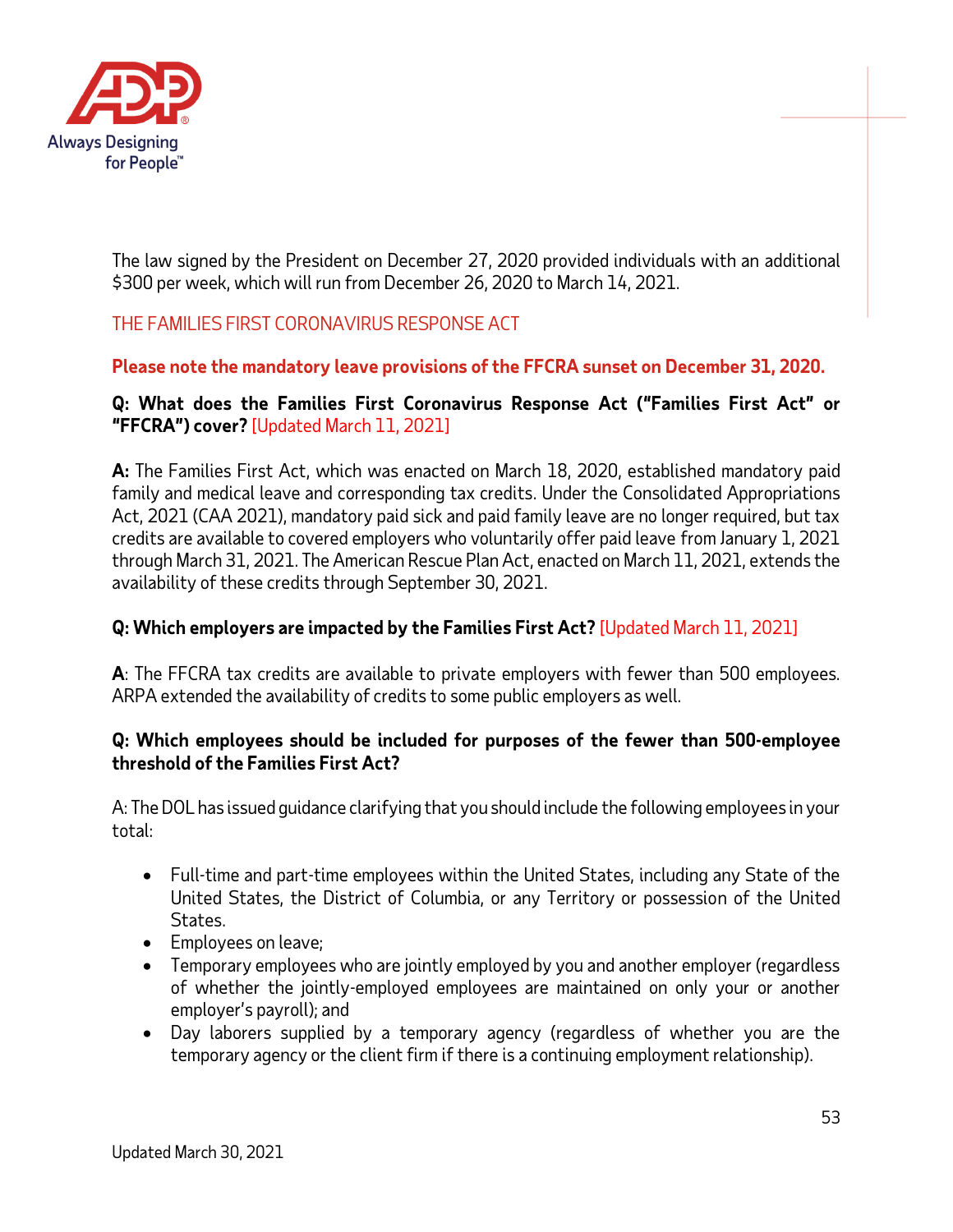

Independent contractors and employees who have been laid off or furloughed (and have not subsequently been reemployed) should not be included for purposes of the fewer than 500 employee threshold.

## **Q: My company has multiple divisions and subsidiaries. Which ones should be included when determining whether I have fewer than 500 employees?** [Updated April 21, 2020]

**A:** Typically, a corporation (including its separate establishments or divisions) is considered to be a single employer and its employees must each be counted towards the fewer than 500-employee threshold. Where a corporation has an ownership interest in another corporation, the two corporations are separate employers unless they are joint employers under the FLSA with respect to certain employees. If two entities are found to be joint employers, all of their common employees must be counted. Thus, both entities that provide or refer employees to other employers such as staffing companies, and the employers to whom those individuals are referred or provided may each be considered their employer for purposes of determining the number of employees for purposes of FFCRA.

## **Q: What about separate but related companies? How should we count our employees?**

**A:** The DOL has adopted the integrated employer test under the FMLA. Generally, this test requires an evaluation of a number of factors to determine whether two entities should be considered an integrated employer for purposes of aggregating the total number of employees they have. These factors include common management, interrelation between operations, centralized control of labor relations; and the degree of common ownership/financial control. If the totality of the circumstances weighs in favor of the entities being considered an integrated employer, then the combined entity should count of their employees toward determining whether the entity has fewer than 500 employees.

#### **Q: When should I count my employees for purposes of determining whether I have fewer than 500?**

**A:** According to the Department of Labor, employers need to count their employees as of the date the leave is to begin.

## **Q: How do I determine if I am eligible for the exemption for employers with fewer than 50 employees?**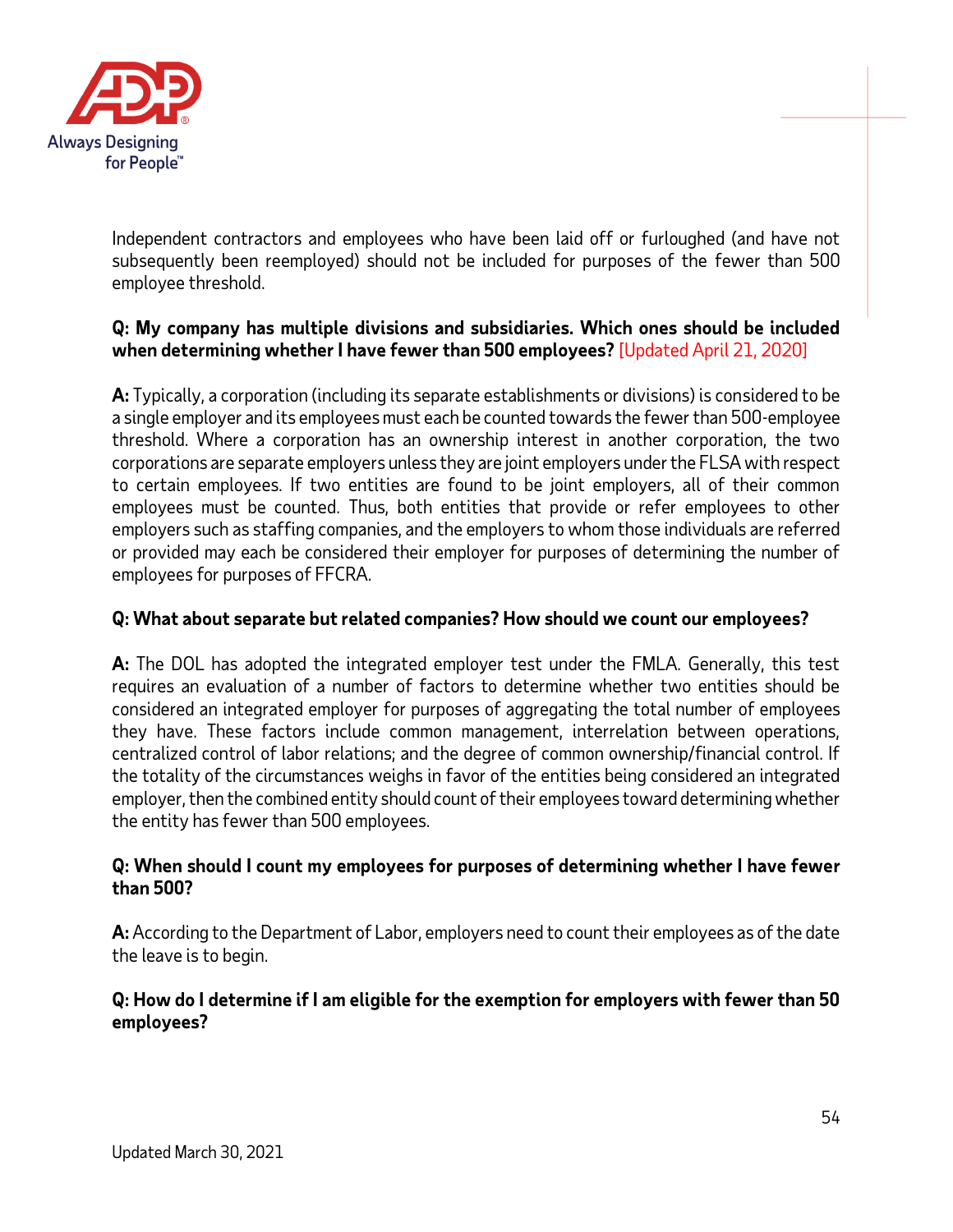

A: According to the DOL, employers with fewer than 50 employees may claim an exemption from providing leave under FFCRA when the imposition of the need to offer leave would jeopardize the viability of the business as a going concern.

To be eligible for this exemption, an authorized officer of the business must have determined that:

- (i) The leave would result in the small business's expenses and financial obligations exceeding available business revenues and cause the small business to cease operating at a minimal capacity;
- (ii) The absence of the employee(s) would pose a substantial risk to the financial health or operational capabilities of the business because of their specialized skills, knowledge of the business, or responsibilities; or
- (iii) There are not sufficient workers who are able, willing, and qualified, and who will be available at the time and place needed, to perform the labor or services provided by the employee(s) requesting leave.

Employers wishing to take advantage of this exemption should not send any materials or documentation to the Department of Labor, but rather should maintain the records themselves.

#### **Q: I have fewer than 500 employees, but I have some temporary employees from an agency. The agency has more than 500 employees. Do I have to provide Families First leave to the temporary employees from this agency?** [Updated May 15, 2020]

A: The agency does not need to provide Families First leave to these employees, since it has more than 500 employees, but you might need to do so if you are a joint employer with the temporary agency of these employees. Determination of whether you are a joint employer depends upon fact-specific analysis of a number of factors. DOL has issued guidance on joint employer relationships [here.](https://www.dol.gov/sites/dolgov/files/WHD/publications/flsa-fr-joint-employer-fs.pdf)

## **Q: Have any federal agencies provided guidance on how the Families First Act will be interpreted**? [Updated 9/16/2020]

**A:** Yes, the DOL has provided guidance with an FAQ [here](https://www.dol.gov/agencies/whd/pandemic/ffcra-questions) and guidance on paid leave [here.](https://www.dol.gov/agencies/whd/pandemic/ffcra-employer-paid-leave) The DOL's temporary regulations for the FFCRA are [here.](https://www.dol.gov/sites/dolgov/files/WHD/Pandemic/FFCRA.pdf) The IRS also has published guidance [here](https://www.irs.gov/newsroom/covid-19-related-tax-credits-for-required-paid-leave-provided-by-small-and-midsize-businesses-faqs)[.](https://www.irs.gov/newsroom/treasury-irs-and-labor-announce-plan-to-implement-coronavirus-related-paid-leave-for-workers-and-tax-credits-for-small-and-midsize-businesses-to-swiftly-recover-the-cost-of-providing-coronavirus) The DOL issued updates to its temporary rules after a federal court struck down portions of the FFCRA regulations. The updated rules can be foun[d here.](https://www.federalregister.gov/documents/2020/09/16/2020-20351/paid-leave-under-the-families-first-coronavirus-response-act)

#### **Q: Do employees have to provide documentation of their need for utilize the Families First Act paid sick leave or Emergency FMLA leave?** [Updated 9/16/2020]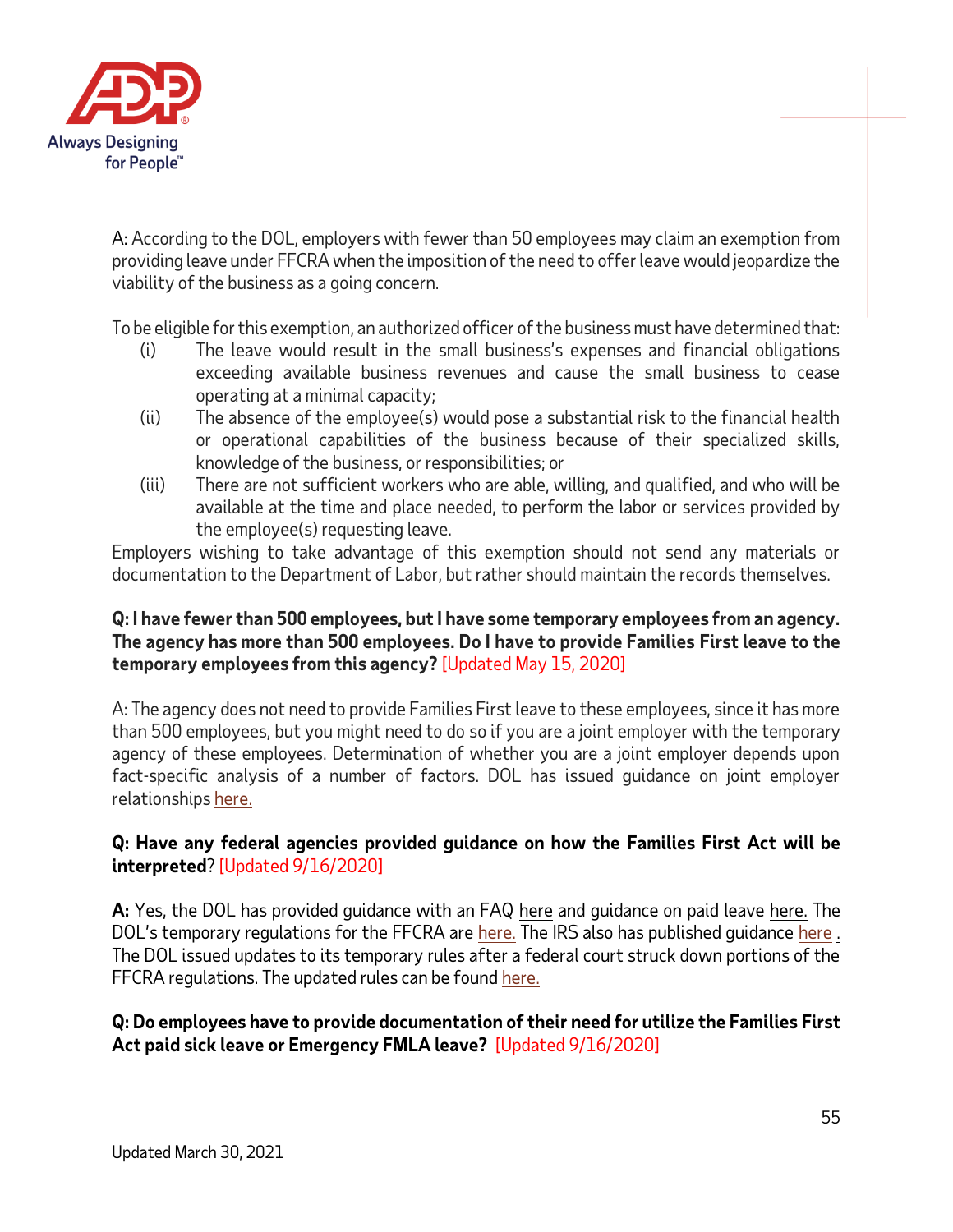

**A:** Yes. The DOL clarified that employees will need to provide the following information to their employers as soon as practicable:

When requesting paid sick leave or expanded family and medical leave, you must provide your employer either orally or in writing the following information as soon as practicable:

- Employee's name;
- The date(s) for which the employee is requesting leave;
- The reason for leave; and
- A statement that the employee is unable to work because of the above reason.

If an employee requests leave because they are subject to a quarantine or isolation order or to care for an individual subject to such an order, they should additionally provide the name of the government entity that issued the order. If they request leave to self-quarantine based on the advice of a health care provider or to care for an individual who is self-quarantining based on such advice, they should additionally provide the name of the health care provider who gave advice.

If the employee requests leave to care for their child whose school or place of care is closed, or childcare provider is unavailable, the employee must also provide:

- The name of the child:
- The name of the school, place of care, or childcare provider that has closed or become unavailable; and
- A statement that no other suitable person is available to care for your child.

In addition to the above information, you must also provide to your employer written documentation in support of your paid sick leave as specified in applicable IRS forms, instructions, and information.

The DOL advises that employers "should consult Internal Revenue Service (IRS) applicable forms, instructions, and information for the procedures that must be followed to claim a tax credit, including any needed substantiation to be retained to support the credit." It adds that employers are not required to provide leave if materials sufficient to support the tax credit are not provided. See question on what documentation is required to substantiate eligibility for Families First Act tax credits below.

**Q: What details does the employee need to provide to the employer if the employee is taking leave for their own quarantine order, or a quarantine order of a family member? Is this information required for employers to claim a tax credit?**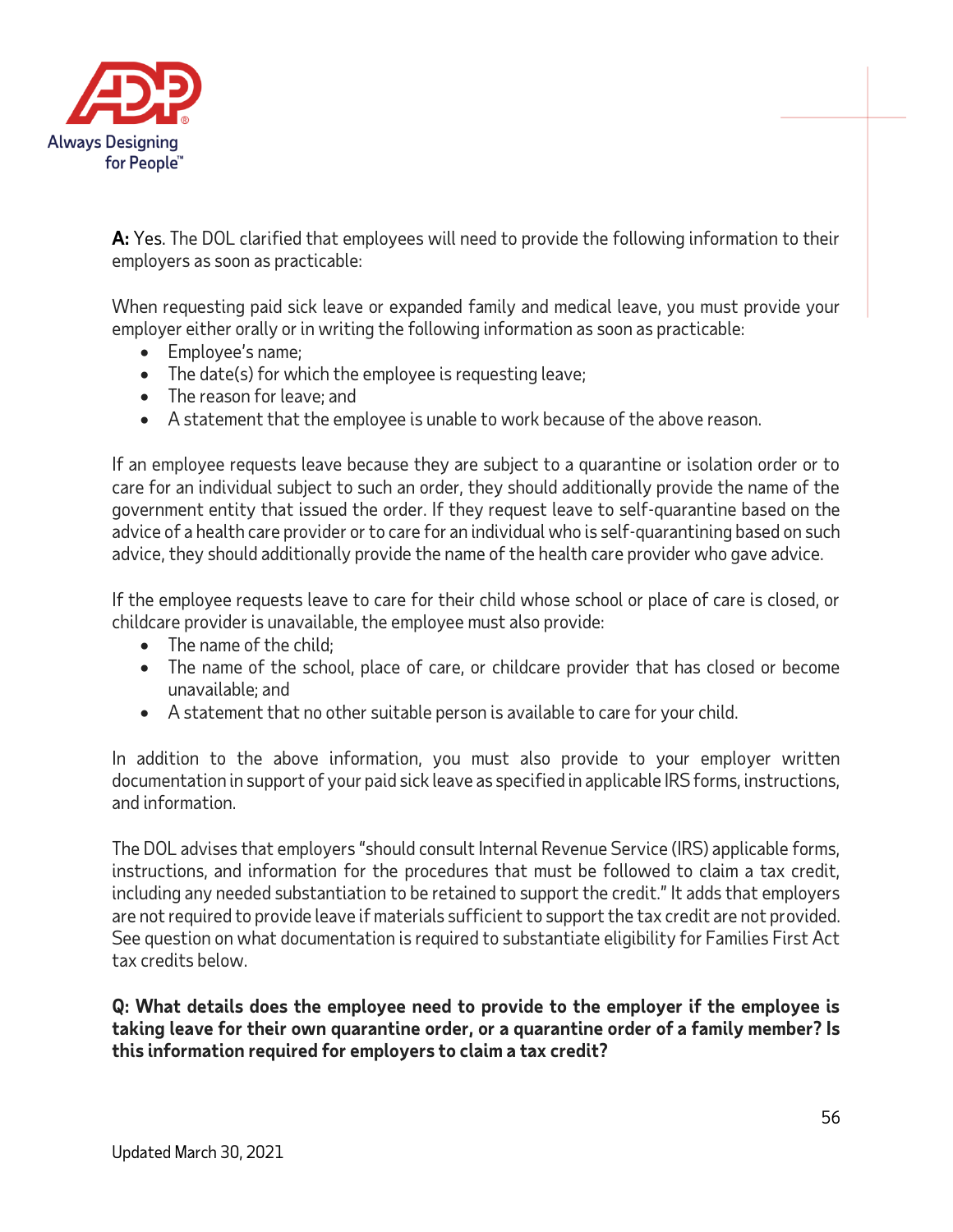

**A**: For an employer to be entitled to take a tax credit for employee leave based on a quarantine order or self-quarantine advice, the employer will need to obtain from the employee a statement including:

- 1. the name of the governmental entity ordering quarantine or the name of the health care professional advising self-quarantine, and;
- 2. if the person subject to quarantine or advised to self-quarantine is not the employee, that person's name and relation to the employee.

## **Q: What details does the employee need to provide to the employer if the employee is taking leave to seek a medical diagnosis, after exhibiting symptoms of COVID-19?** [Added May 15, 2020]

A: Employers may require the employee to identify their symptoms and a date for a test or doctor's appointment. They may not, however, require the employee to provide further documentation or similar certification that they sought a diagnosis or treatment from a health care provider in order for the employee to use paid sick leave for COVID-19 related symptoms. The minimal documentation required to take this leave is intentional so that employees with COVID-19 symptoms may take leave and slow the spread of COVID-19.

Please note, however, that if an employee were to take unpaid leave under the FMLA, the FMLA's documentation requirements are different and apply. Further, if the employee is concurrently taking another type of paid leave, any documentation requirements relevant to that leave still apply.

### **Q: What details does the employee need to provide to the employer if the employee is taking leave due to a school closure or lack of childcare? Are there special considerations for children above a certain age? Is this information required for employers to claim a tax credit?** [Updated September 15, 2020]

**A:** For an employer to be entitled to take a tax credit for an employee leave based on a school closing or childcare provider unavailability, the statement from the employee should include:

- 1. Employee's name;
- 2. Date(s) for which leave is requested;
- 3. Qualifying reason for the leave; and
- 4. Oral or written statement that the Employee is unable to work because of the qualified reason for leave.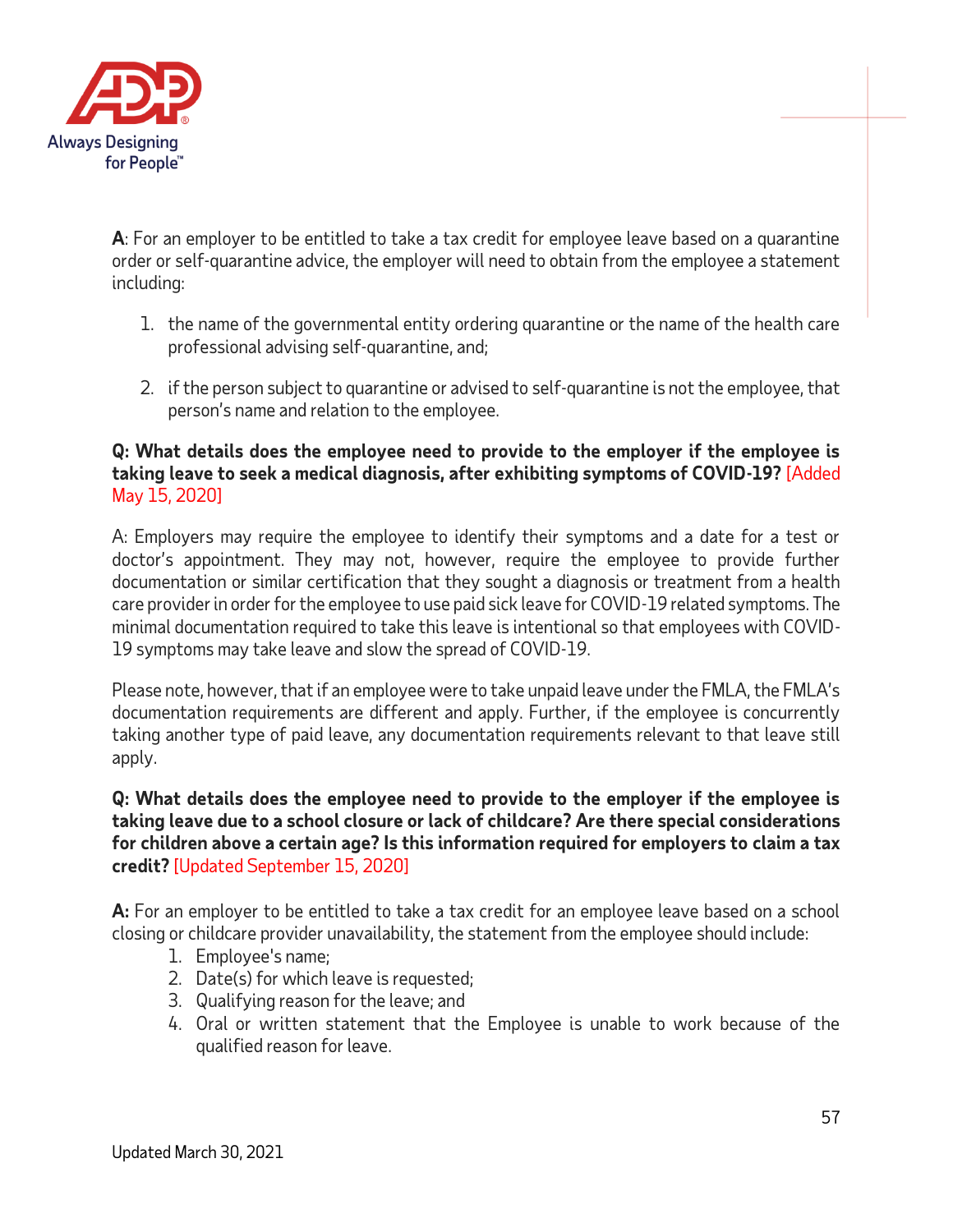

Employers should note that the IRS has drawn a distinction in situations involving school closings or unavailability of childcare for children over age fourteen (14). In situations involving an employee's inability to work or telework because of a need to provide care for a child older than fourteen during daylight hours, the employee must also provide a statement that special circumstances exist requiring the employee to provide care.

## **Q: Can more than one guardian take paid sick leave or expanded family and medical leave simultaneously to care for my child whose school or place of care is closed, or childcare provider is unavailable, due to COVID-19 related reasons?** [Added August 20, 2020]

A: Generally, an employee may take paid sick leave or expanded family and medical leave to care for their child only when they need to, and actually are, caring for their child if they are unable to work or telework as a result of providing care. Generally, an employee does not need to take such leave if a co-parent, co-guardian, or their usual childcare provider is available to provide the care the child needs.

### **Q: My employee's child's school is back in session, but in an all-virtual format. Can my employee take FFCRA leave if this renders them unable to work or telework?** [Added August 20, 2020]

**A:** Yes. If the physical location where your child received instruction or care is now closed, the school or place of care is "closed" for purposes of paid sick leave and expanded family and medical leave. This is true even if some or all instruction is being provided online or whether, through another format such as "distance learning," your child is still expected or required to complete assignments.

## **Q: What about if the child's school has chosen a hybrid model, where some learning will be in person and some will be virtual?** [Added August 20, 2020]

**A:** The school would still be considered "closed" for the child on the days when the child cannot attend in person and leave would be available on those days. Leave would not be available on the days when the child is able to attend school in person.

## **Q: If an employee's child's school offers the option of online learning or in person learning and the employee elects the online option, may the employee take FFCRA leave?** [Added August 28, 2020]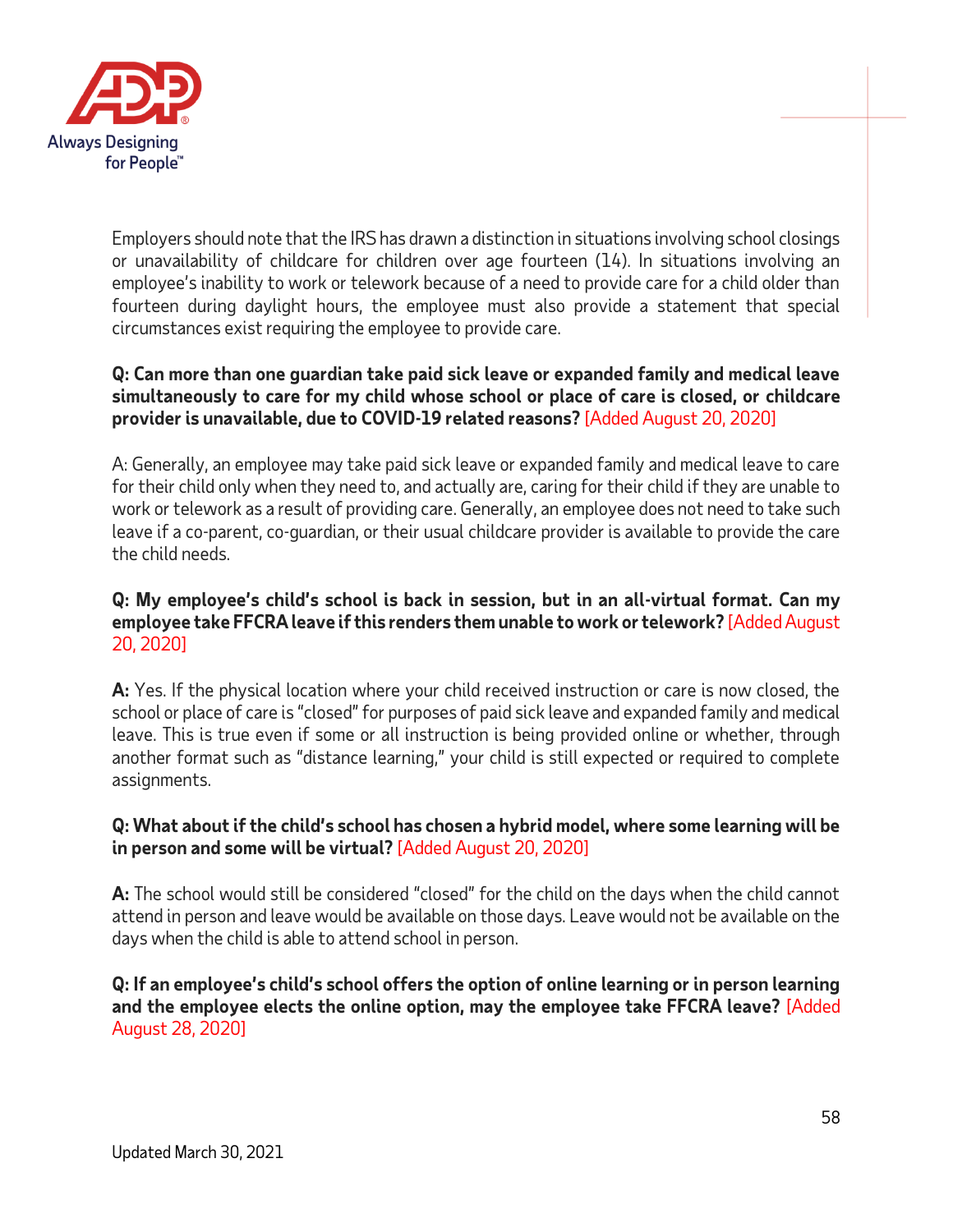

**A**: No. In this case, the employee's child's school is not considered "closed" and FFCRA leave is not available.

**Q: If an employee's child's school begins the school year under a remote learning program out of concern for COVID-19, but is continuing to evaluate local circumstances and will make a decision about reopening for in-person attendance later in the school year, is the employee entitled to. FFCRA leave?** [Added August 28, 2020]

**A:** Yes, the employee is eligible to take paid leave under the FFCRA while their child's school remains closed. If the child's school reopens, the availability of paid leave under the FFCRA will depend on the particulars of the school's operations.

### **Q: For how long must employers retain documentation needed to substantiate FFCRA tax credits?**

**A:** Four years. Employers wishing to claim a tax credit must retain all of the information described above for four (4) years after the date the tax becomes due or is paid, whichever comes later.

# **Q: Can employees take intermittent leave under the Families First Act?**

**A: For some types of leave, yes.** EPSL and EFML may be taken intermittently only if the employer and the employee agree. The agreement may but is not required to be in writing. For employees who are teleworking, the employer and the employee may agree to intermittent leave for EFML or any of the reasons for EPSL.

If the employee's job requires them to report to the employer's worksite, then intermittent leave is only permitted for reasons related to school closures or lack of childcare, and then only if the employer and the employee consent. The rationale is that allowing intermittent leave for employees who must interact with others and who need leave for any of the other EPSL reason might present a risk of spreading illness to co-workers or the public.

## Families First: Emergency FMLA Expansion

## **Q: Which employees are eligible to take EFML under the Families First Act?**

**A**: Employees who have been employed for at least 30 calendar days are eligible, except employers may exclude health care providers and emergency responders from being considered eligible employees. Employees are considered to have been employed for at least 30 calendar days if they were on the employer's payroll for the thirty calendar days immediately prior to the day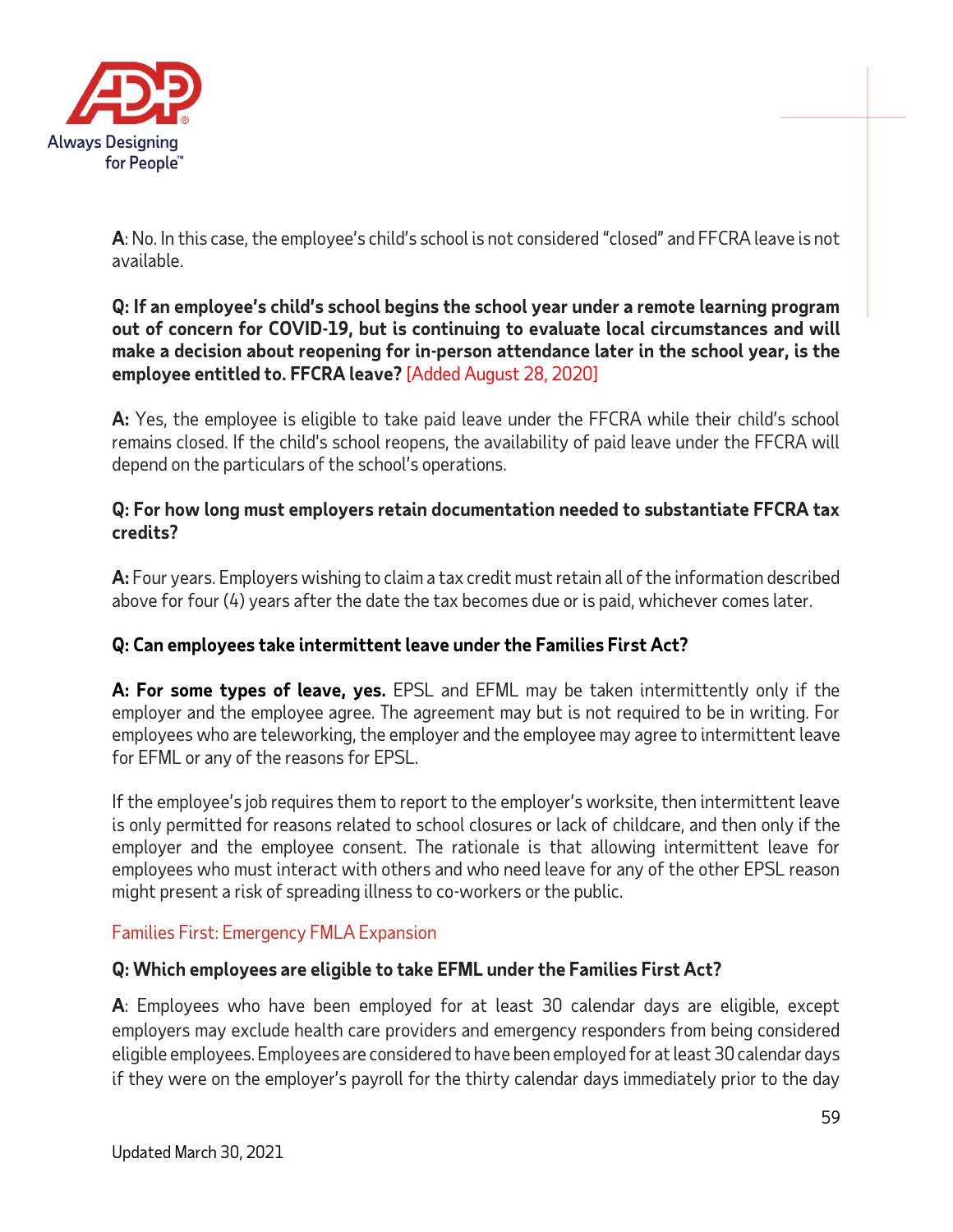

that the leave would begin; or if the employee was laid off or otherwise terminated by the employer on or after March 1, 2020, and rehired or otherwise reemployed on or before December 31, 2020, provided that the employee had been on the employer's payroll for thirty or more of the sixty calendar days prior to the date the employee was laid off or otherwise terminated. Days the employee worked at a temporary agency for the employer if they are subsequently hired by the employer are included.

# **Q: For what reasons are employees entitled to take EFML?** [Updated 3/11/2021]

**A:** Employees may take EFML if they are unable to work or telework due to any one or more of the following conditions:

- 1. They are subject to a Federal, State, or local quarantine or isolation order ("isolation order") related to COVID-19;
- 2. They have been advised by a health care provider to self-quarantine due to concerns related to COVID-19 ("quarantined employee");
- 3. They are experiencing symptoms of COVID-19 and seeking a medical diagnosis;
- 4. They are caring for an individual who is subject to an isolation order or is a quarantined employee;
- 5. They are caring for a son or daughter if the school or place of care of the son or daughter has been closed, or the childcare provider of such son or daughter is unavailable, due to COVID-19 precautions; or
- 6. They are experiencing any other substantially similar condition as specified by the Secretary of Health and Human Services.

The American Rescue Plan Act (ARPA) added the following reasons employees may take leave:

- 1. To attend vaccine appointments;
- 2. As a result of complications due to receiving the vaccine; and
- 3. They are awaiting the results of a COVID-19 test or diagnosis of coronavirus.

If a covered employer opts to provide paid leave for any of these reasons, the employer is entitled to a tax credit up to certain limitations.

# **Q: How much EFML are eligible employees entitled to take?** [Updated 4/21/2020]

**A**: Eligible employees are entitled to take up to 12 weeks of job-protected EFML. The number of hours of EFML to which an employee is entitled depends upon the number of hours the employee is scheduled to work. For employees with a regular schedule, they are entitled to pay for their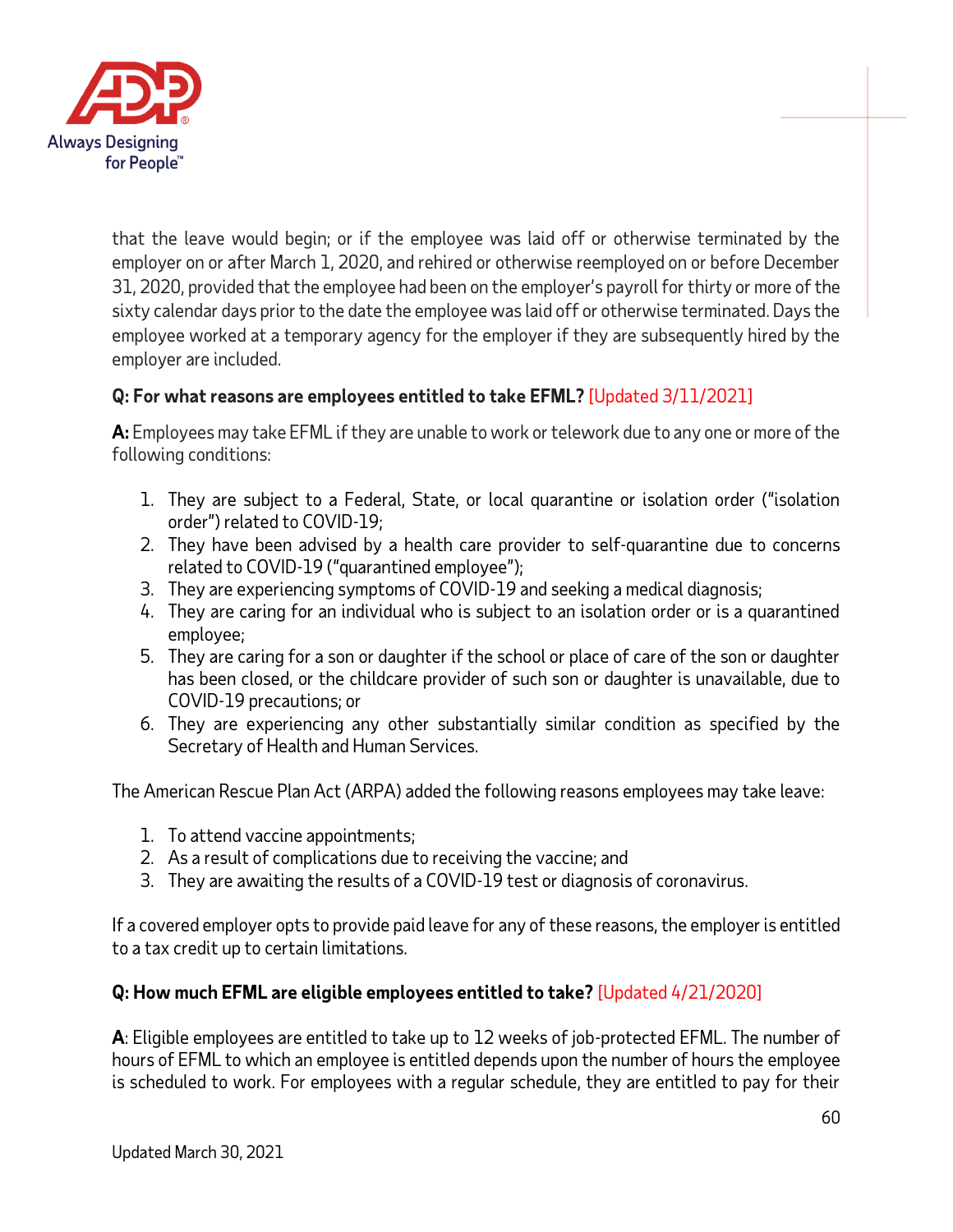

normally scheduled hours. For employees who have weekly working hours that fluctuate, the employer is allowed to take an average over a six-month period. This is a workday average, not a calendar day. If the employee did not work over a full six months, the reasonable expectation of the employee at the time of hiring. For seasonal employees, employers should exclude from the calculation any off-season periods in which the employee did not work.

As an alternative, the amount of pay for EFML may be computed in hourly increments instead of full days.

## Families First: Emergency Paid Sick Leave

# **Q: How much EPSL may eligible employees take?** [Updated 3/11/2021]

**A**: Full-time employees were entitled to take up to 80 hours paid sick leave through March 31, 2021.

The ARPA reset the 80-hour (or 10 day) allotment for EPSL, so employers will be entitled to tax credits for amounts paid for another 80 hours (or 10 days) of EPSL between April 2, 2021 and September 30, 2021.

## **Q: For what reasons are employees entitled to take paid sick leave?** [Updated 3/11/2021]

**A**: Employees who are unable to work or telework due to any one or more of the following conditions:

- 1. They are subject to a Federal, State, or local quarantine or isolation order ("isolation order") related to COVID-19;
- 2. They have been advised by a health care provider to self-quarantine due to concerns related to COVID-19 ("quarantined employee");
- 3. They are experiencing symptoms of COVID-19 and seeking a medical diagnosis;
- 4. They are caring for an individual who is subject to an isolation order or is a quarantined employee;
- 5. They are caring for a son or daughter if the school or place of care of the son or daughter has been closed, or the childcare provider of such son or daughter is unavailable, due to COVID-19 precautions; or
- 6. They are experiencing any other substantially similar condition as specified by the Secretary of Health and Human Services.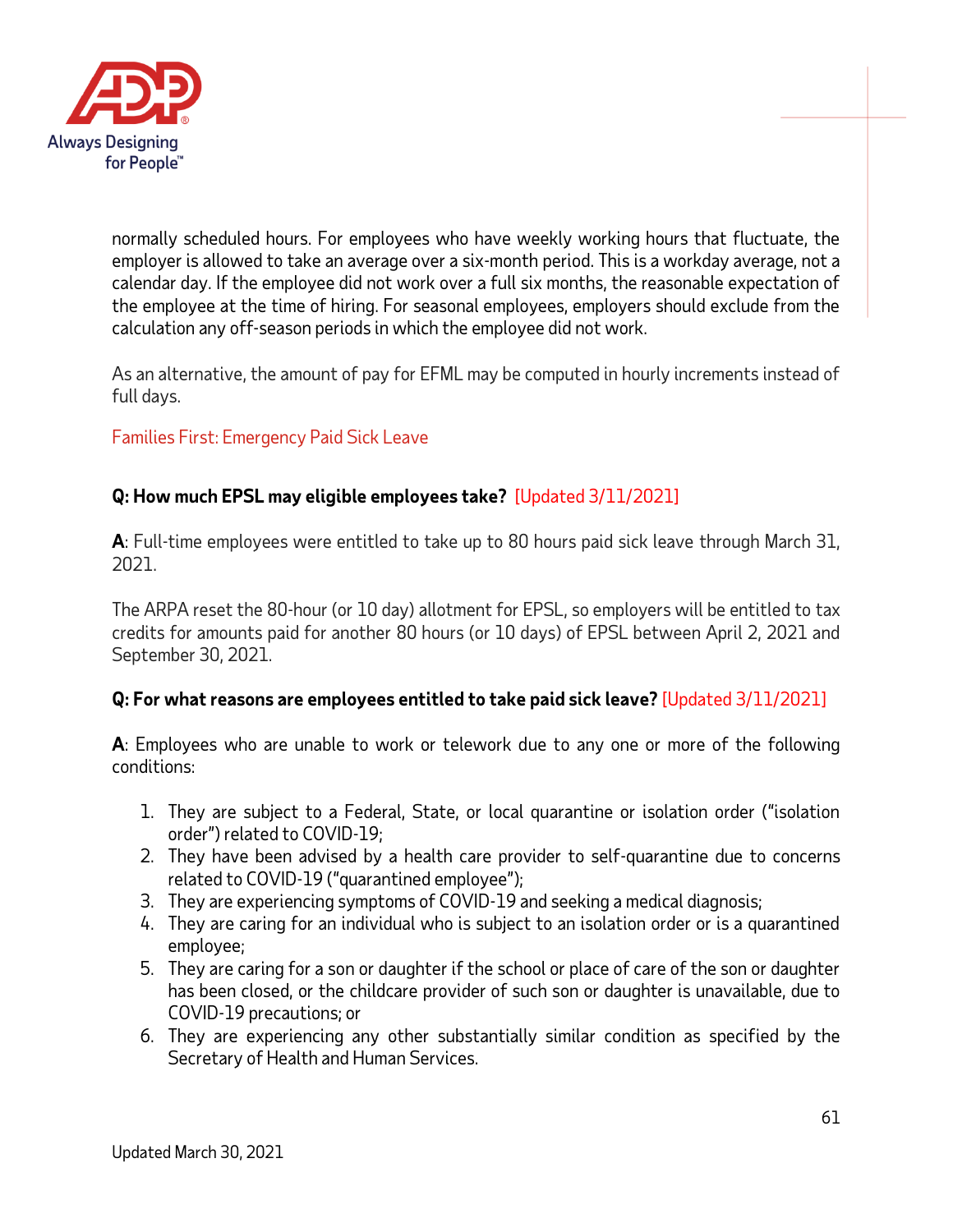

The ARPA added the following reasons employees may take leave:

- 1. To attend vaccine appointments;
- 2. As a result of complications due to receiving the vaccine; and
- 3. They are awaiting the results of a COVID-19 test or diagnosis of coronavirus.

If a covered employer opts to provide paid leave for any of these reasons, the employer is entitled to a tax credit up to certain limitations.

#### **Q: When is an employee eligible for EPSL because the employee is "subject to a Federal, State or local quarantine or isolation order?"** [Updated 4/21/2020]

**A:** The DOL has clarified that this includes "quarantine, isolation, containment, shelter-in-place, or stay-at-home orders" to the extent that these orders cause the employee to be unable to work, even though the employer has work for them. The key is that work must be available to perform. For example, if the employee works as a server in a restaurant that has been ordered to close, there is no work for the employee, and they are not eligible for EPSL. In contrast, if the employee would have been able to perform available work but for having been ordered to be quarantined, or shelter in place, etc., the employee is entitled to EPSL. According to the DOL's FAQs:

*[I]f you are prohibited from leaving a containment zone and your employer remains open outside the containment zone and has work you cannot perform because you cannot leave the containment zone, you may take paid leave under the FFCRA. Similarly, if you are ordered to stay at home by a government official for fourteen days because you were on a cruise ship where other passengers tested positive for COVID-19, and your employer has work for you to do, you are also entitled to paid sick leave if you cannot work (or telework) because of the order. If, however, your employer closed one or more locations because of a quarantine or isolation order and, as a result of that closure, there was no work for you to perform, you are not entitled to leave under the FFCRA and should seek unemployment compensation through your State Unemployment Insurance Office.*

## **Q: When is an employee eligible for EPSL because the employee has "been advised by a health care provider to self-quarantine due to concerns related to COVID-19?"**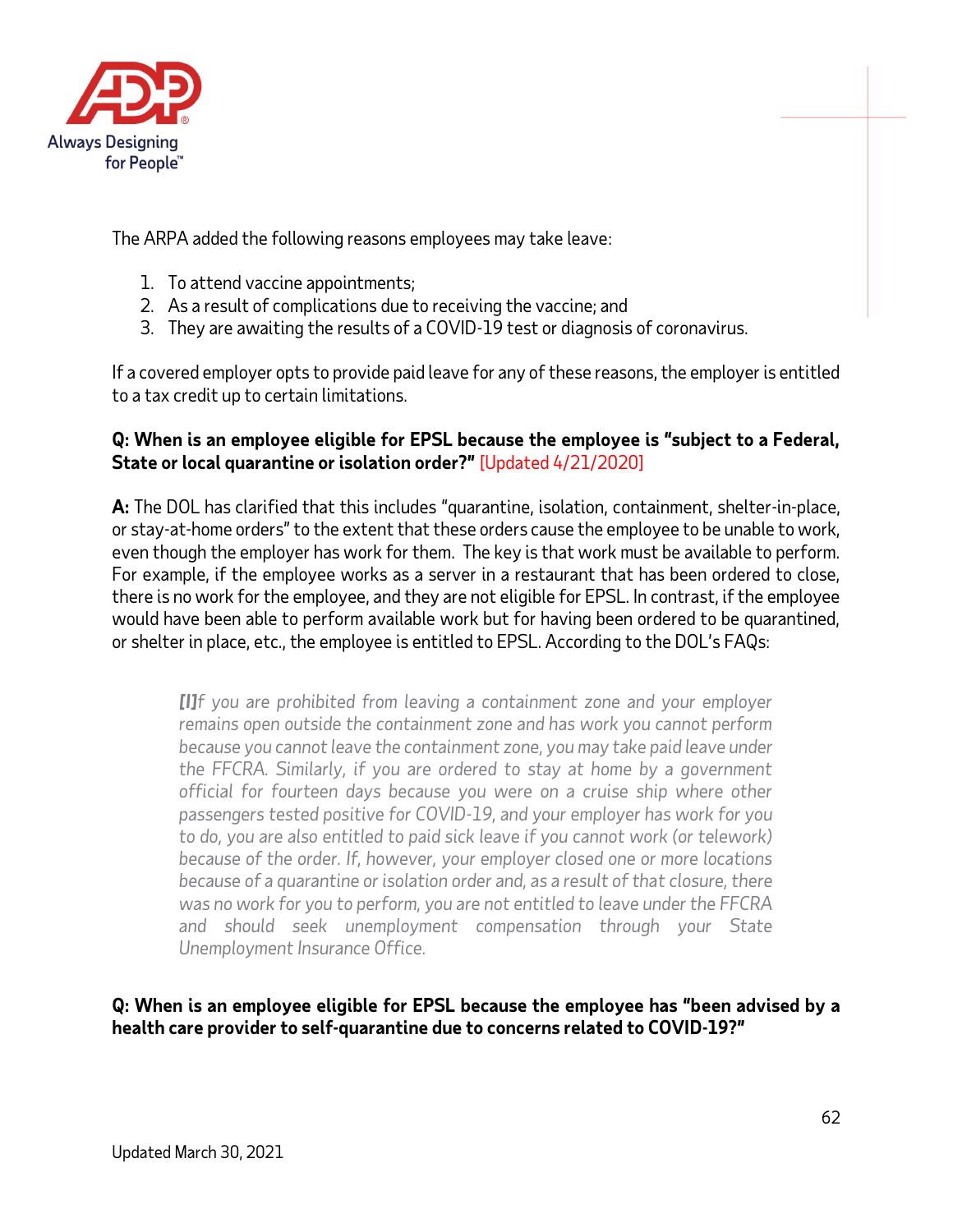

A: This applies if the employee is unable to work or telework, and a health care provider must advise the employee to self-quarantine on a belief that the employee has, may have, or is particularly vulnerable to COVID-19.

## **Q: Is an employee who decides to self-quarantine without the advice of a health care provider eligible for EPSL?**

A: Generally no. If an employee becomes ill with COVID-19 symptoms, they may take EPSL only to seek a medical diagnosis or if a health care provider otherwise advises them to self-quarantine. They may not take EPSL if they unilaterally decide to self-quarantine for an illness without medical advice, even if they have COVID-19 symptoms.

## **Q: When is an employee eligible for EPSL because they are experiencing symptoms of COVID-19 and seeking a medical diagnosis?**

**A:** EPSL for this reason is only available during the time that the employee is unable to work because the employee is taking affirmative steps to obtain a medical diagnosis, such as making, waiting for, or attending an appointment for a test for COVID-19.

## **Q: When is an employee eligible for EPSL because the employee is caring for an individual who is subject to an isolation order or is a quarantined employee?**

A: EPSL for this reason is limited to situations where the employee cannot work because they are required to care for an "immediate family member, a person who regularly resides in the Employee's home, or a similar person with whom the Employee has a relationship that creates an expectation that the Employee would care for the person" who is subject to quarantine or selfquarantine.

### **Q: When is an employee eligible for EPSL because the employee is caring for a son or daughter if the school or place of care of the son or daughter has been closed, or the child care provider of such son or daughter is unavailable, due to COVID-19 precautions?**

**A:** EPSL for this reason is limited to situations where the employee would have been able to perform available work, but for their need to care for a son or daughter, as those terms are defined in the FMLA.

**Q: Is a school or place of care considered "closed" for purposes of the Families First Act if it has moved to online instruction or to another model in which children are expected or required to complete assignments at home. Is it "closed"?**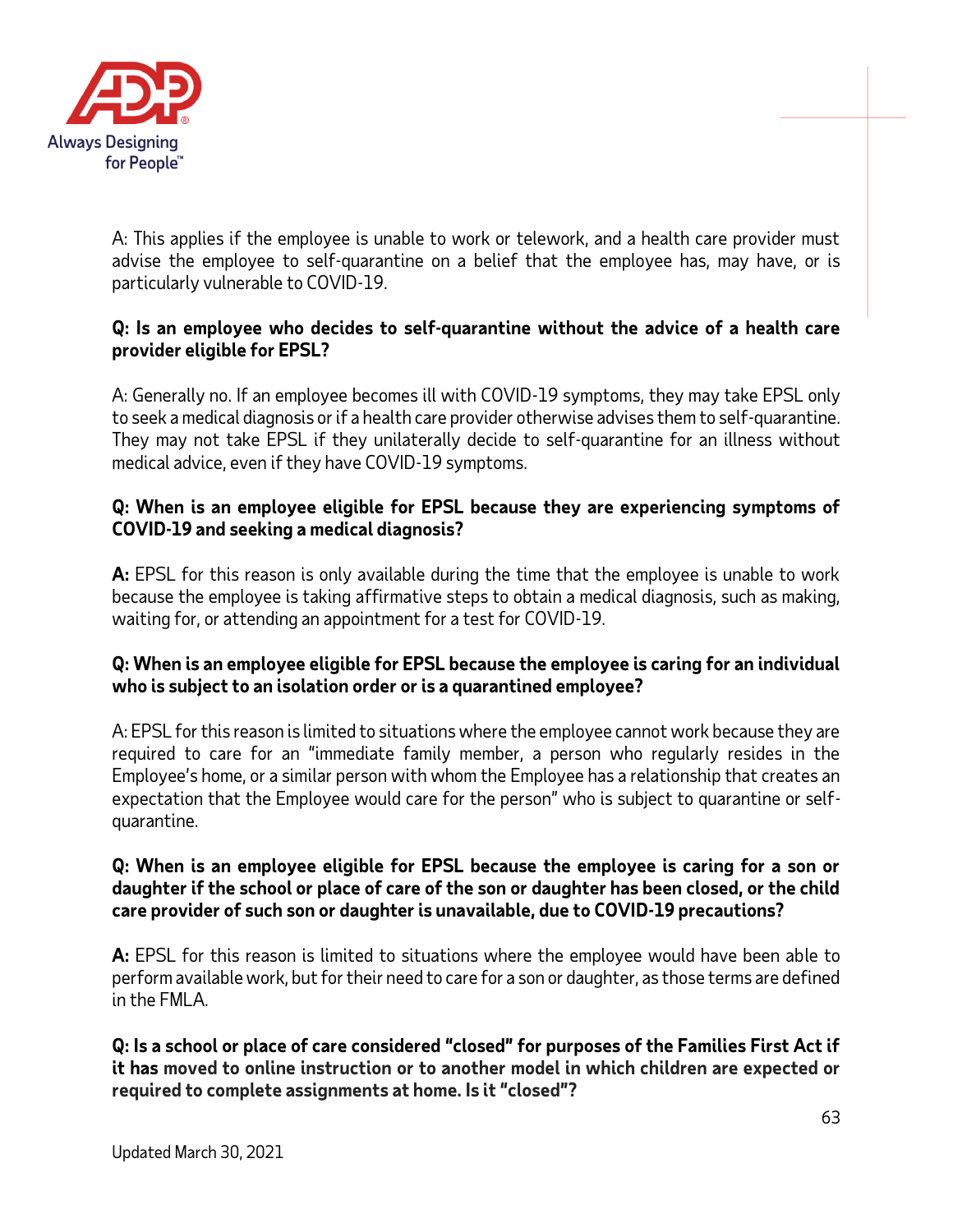

**A:** Yes. If the physical location where the employee's child received instruction or care is now closed, the school or place of care is "closed" for purposes of EPSL and EFML. This is true even if some or all instruction is being provided online or whether, through another format such as "distance learning," the child is still expected or required to complete assignments.

### **Q: Can an employee take EPSL to care for a child based on the closure of a summer camp, summer enrichment program, or other summer program that the child would have attended?** [Added 7/2/2020]

A: Yes, but leave for this reason is subject to the same documentation requirements as for leave for school or day care closures. The employee should provide the name of the specific summer camp or program that would have been the place of care for the child had it not closed. 29 C.F.R. § 826.100(e)(2). This requirement to name a specific summer camp or program may be satisfied if the child, for example, applied to or was enrolled in the summer camp or program before it closed, or if the child attended the camp or program in prior summers and was eligible to attend again. There may be other circumstances that show an employee's child's enrollment or planned enrollment in a camp or program. The expectation that employees take FFCRA leave based on planned summer enrollments is not different from the closing of other places of care, such as a day care center. An employee generally could not take FFCRA leave to care for his or her child based on the closing of a day care center that the child has never attended, unless there were some indication that the child would have attended had the day care center not closed in response to COVID-19.

## **Q: What information does an employer need to obtain from an employee in order to claim a tax credit under the Families First Act?**

**A:** According to guidance from the IRS, if the employer wishes to claim a tax credit for paid leave, in addition to the information above, employers will also need to create and maintain records of the following information:

- Documentation to show how the employer determined the amount of qualified sick and family leave wages paid to employees that are eligible for the credit, including records of work, telework and qualified sick leave and qualified family leave.
- Documentation to show how the employer determined the amount of qualified health plan expenses that the employer allocated to wages.
- Copies of any completed Forms 7200, Advance of Employer Credits Due To COVID-19, that the employer submitted to the IRS.
- Copies of the completed Forms 941, Employer's Quarterly Federal Tax Return, that the employer submitted to the IRS (or, for employers that use third party payers to meet their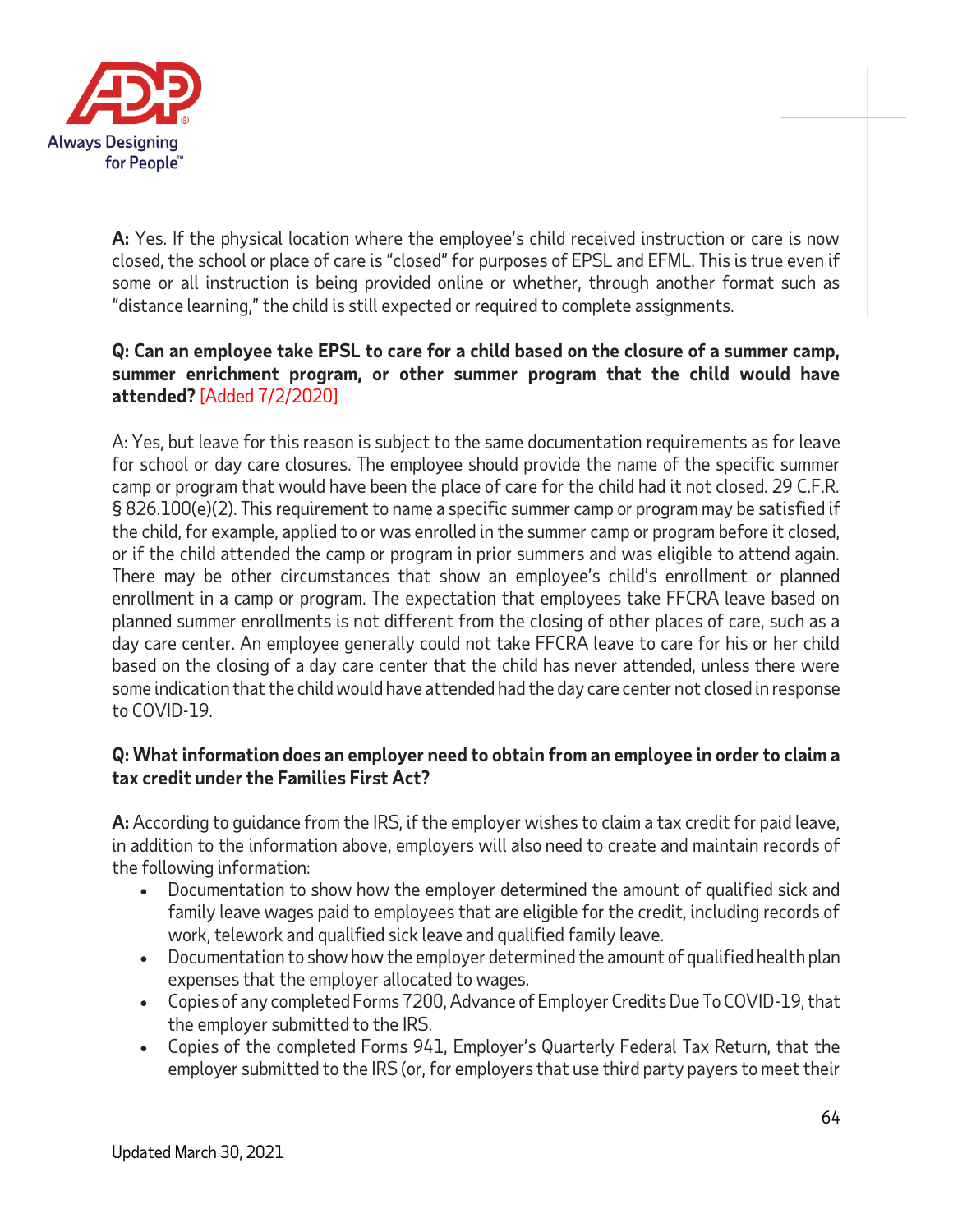

employment tax obligations, records of information provided to the third-party payer regarding the employer's entitlement to the credit claimed on Form 941).

**Q: What details does the employee need to provide to the employer if the employee is taking leave due to a school closure or lack of childcare? Are there special considerations for children above a certain age? Is this information required for employers to claim a tax credit?** [Updated September 15, 2020]

**A:** For an employer to be entitled to take a tax credit for an employee leave based on a school closing or childcare provider unavailability, the statement from the employee should include:

- 5. Employee's name;
- 6. Date(s) for which leave is requested;
- 7. Qualifying reason for the leave; and
- 8. Oral or written statement that the Employee is unable to work because of the qualified reason for leave.

Employers should note that the IRS has drawn a distinction in situations involving school closings or unavailability of childcare for children over age fourteen (14). In situations involving an employee's inability to work or telework because of a need to provide care for a child older than fourteen during daylight hours, the employee must also provide a statement that special circumstances exist requiring the employee to provide care.

#### **Q: For how long must employers retain documentation needed to substantiate FFCRA tax credits?**

**A:** Four years. Employers wishing to claim a tax credit must retain all of the information described above for four (4) years after the date the tax becomes due or is paid, whichever comes later.

## Families First Act Tax Credits

#### Paid Sick Leave Tax Credits

#### **Q: What is the status of the FFCRA in 2021?** [Updated 3/11/2021]

**A:** The FFCRA requirement for covered employers to offer paid sick and paid family leave ended 12/21/2020 and was not extended. Payment of wages for sick and family leave is now voluntary. Employers that voluntarily offered paid leave for the period of 01/01/21 - 03/31/21 are still entitled to claim tax credits pursuant to the CAA, but the original time limitations for leave applied.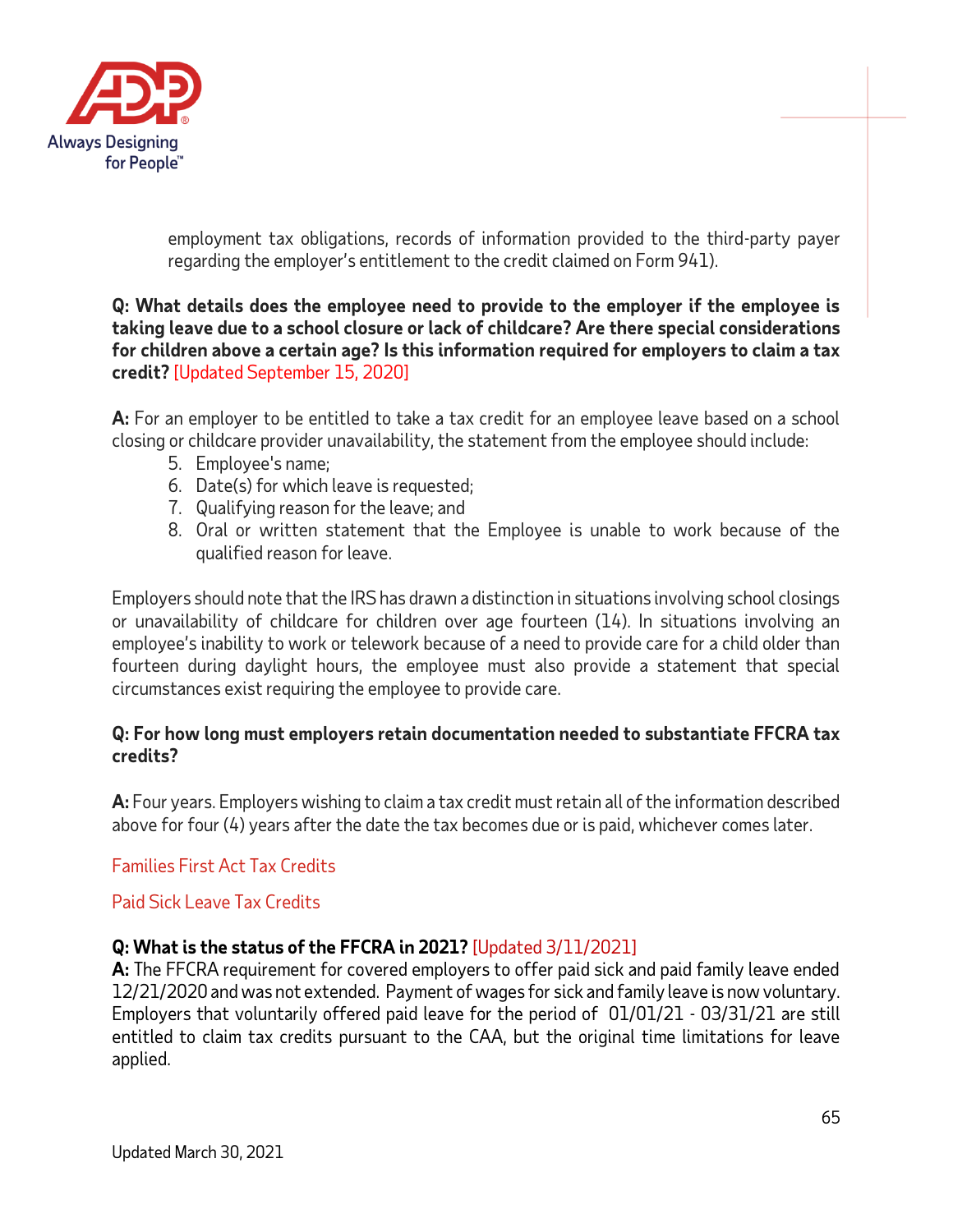

The ARPA extended the availability of tax credits for the period of 4/1/2021 – 9/30/2021. The ARPA also provided that employers would be able to claim credits for an additional 80 hours (or 10 days) of paid sick leave during this period.

## **Q: Will I be entitled to take a credit for the amounts that I pay in paid sick leave under the Families First Act?** [Updated 03/11/2021]

**A**: Yes. All employers, except for some government employers, required to pay paid sick leave under the Families First Act will be entitled to take a tax credit for the amount paid. These nongovernment employers will be entitled to a refundable federal employment tax credit for the entire amount that they pay in paid sick leave (subject to the caps set forth below).

## **Q: Are government employers eligible for a tax credit for paid sick leave?** [Updated 03/11/2021]

**A**: The credit does not apply to the government of the United States, but the ARPA provides that credits may be available to state and local government entities.

# **Q: Are there limits to the tax credit I can receive for paid sick leave?** [Updated 3/15/2021]

**A**: The ARPA resets the limit on tax credits available for paid sick leave for the period of April 1, 2021 – September 30, 2021. Credits may not exceed amounts paid for emergency paid sick leave up to the amounts described above, *i.e.,* maximum 100% of wages up to \$511 per day (and a total of \$5,110) per employee for employees for the employee's own heath, and two-thirds of wages up to \$200 per day (and a total of \$2,000) per employee for employees caring for others. Because the credit is fully refundable, employers will receive reimbursement of the amount paid, subject to the caps, even if their tax liability is less than the amount paid out in emergency paid sick leave.

## **Q: Am I entitled to a credit for the cost of maintaining health insurance coverage while my employee is out on leave?**

**A**: Yes. Eligible employers are entitled to an additional tax credit based on the cost of maintaining health insurance coverage for the eligible employee during the leave period.

# **Q: How will this tax credit be made available?**

**A:** On March 20, 2020, the Department of Labor, Treasury, and the Internal Revenue Service issued a joint news release providing examples of how the tax credit works. The Departments noted that for businesses to take immediate advantage of the paid leave credits, businesses can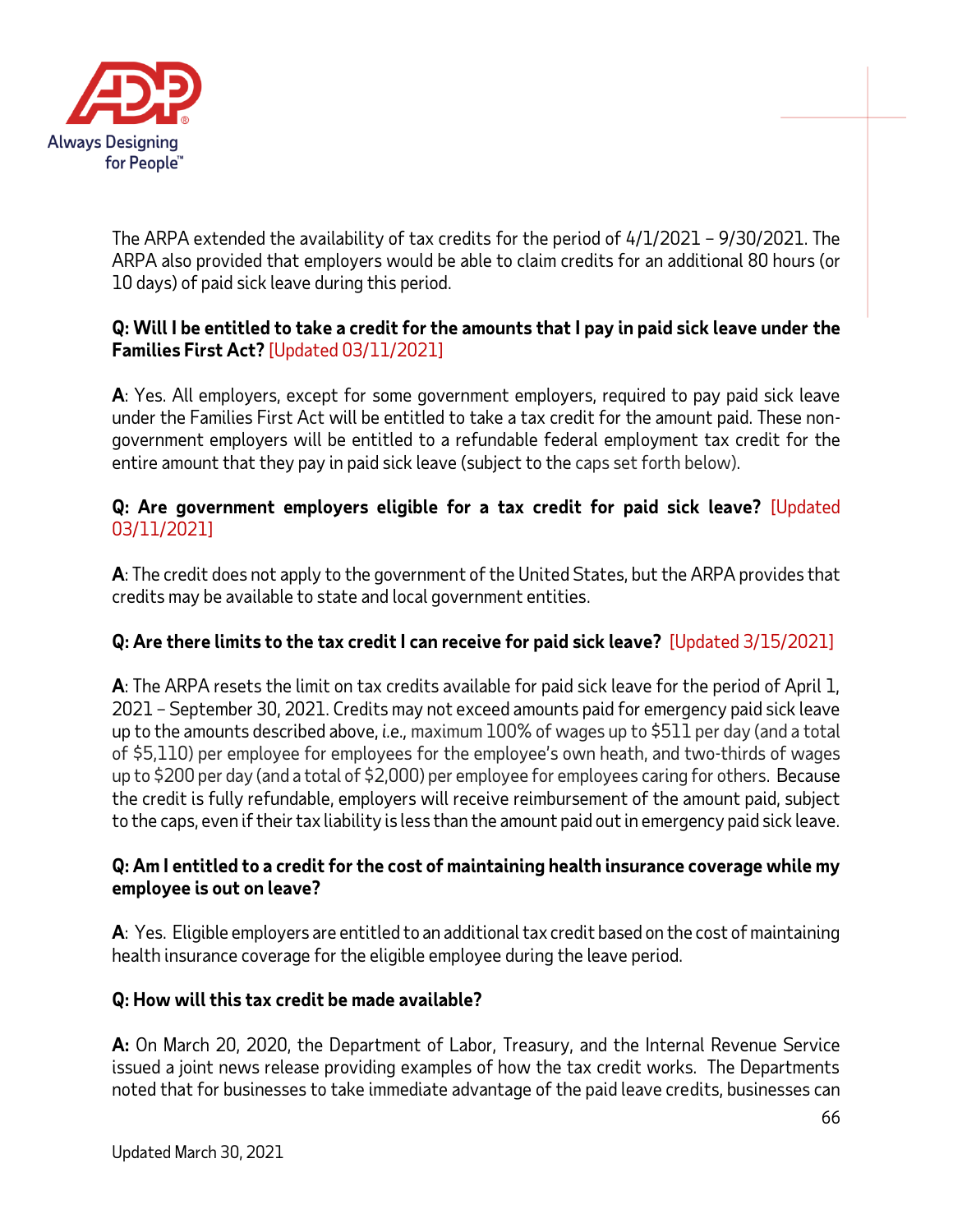

retain and access funds that they would otherwise pay to the Internal Revenue Service (IRS) in payroll taxes.

If those amounts are not sufficient to cover the cost of paid leave, employers can seek an expedited advance from the IRS. Go to [https://www.irs.gov/newsroom/covid-19-related-tax](https://www.irs.gov/newsroom/covid-19-related-tax-credits-for-required-paid-leave-provided-by-small-and-midsize-businesses-faqs)[credits-for-required-paid-leave-provided-by-small-and-midsize-businesses-faqs](https://www.irs.gov/newsroom/covid-19-related-tax-credits-for-required-paid-leave-provided-by-small-and-midsize-businesses-faqs) for further information.

## Paid Family Leave Tax Credits

### **Q: Will I be entitled to take a credit for the amounts that I pay in paid family leave under the Families First Act?** [Updated 03/11/2021]

**A**: Yes, all employers except for some government employers, are entitled to a refundable federal employment tax credit for the entire amount that they pay to eligible employees, subject to the applicable limits set forth below. Because the credit is fully refundable, employers will receive full reimbursement of the amount paid regardless of their actual tax liability.

## **Q: Are government employers eligible for a tax credit for paid family leave?**

**A**: The credit does not apply to the government of the United States, but the ARPA provides that credits may be available to state and local government entities.

## **Q: Are there limits to the tax credit I can receive for paid family leave?** [Updated 03/11/2021]

**A**: Yes. Credits paid for an individual with respect to family medical leave, may not exceed \$12,000 for the period of 4/1/2021 – 9/30/2021.

## **Q: Am I entitled to a tax credit for the cost of maintaining health insurance coverage while my employee is out on leave?**

**A**: Yes. Eligible employers are entitled to an additional tax credit based on the cost of maintaining health insurance coverage for the eligible employee during the leave period.

## **Q: How long will the Families First Act credits be available?** [Updated 03/11/2021]

**A**: Like the paid sick and paid family leave provisions, the tax credits created by the Families First Act will sunset effective September 30, 2021.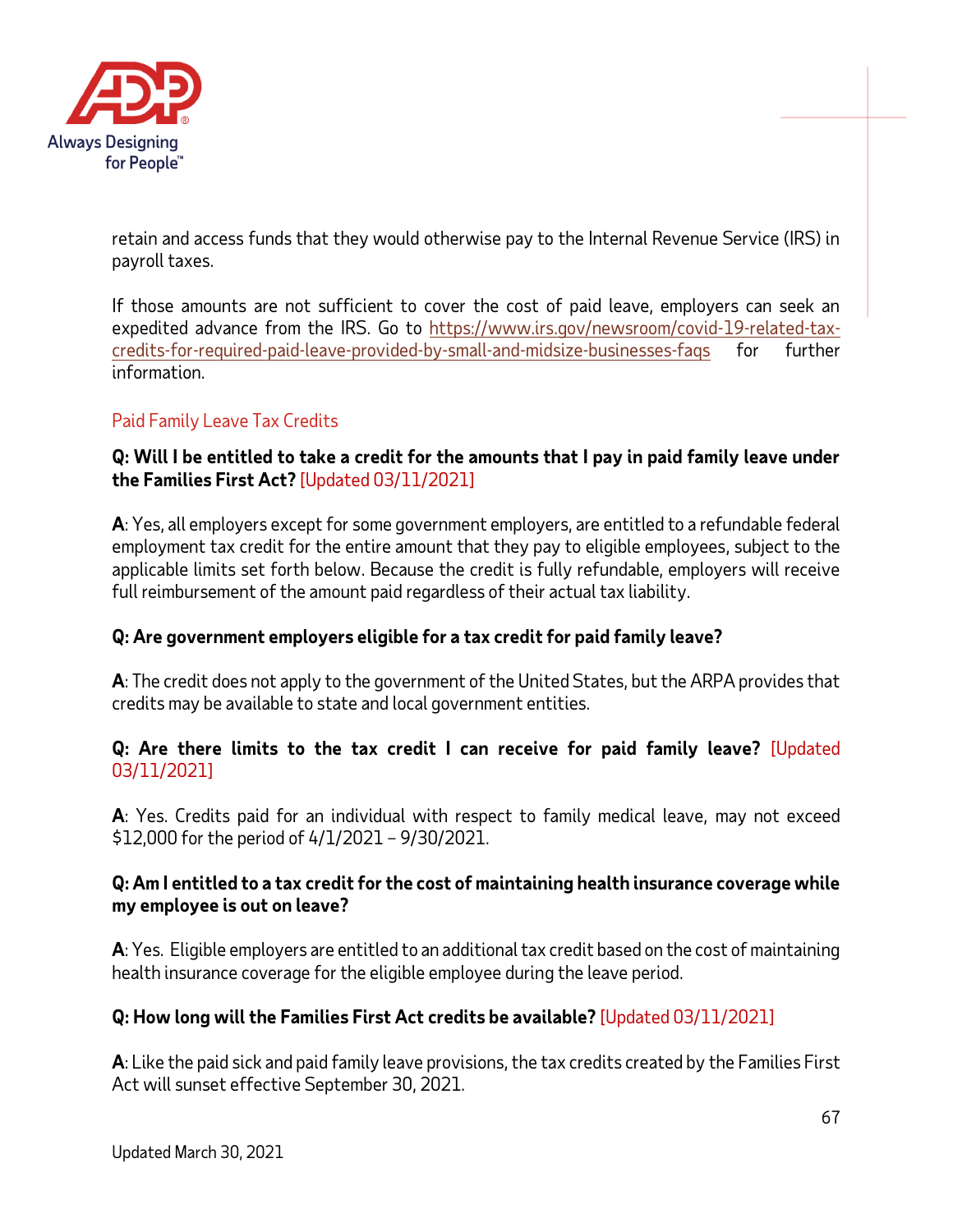

## **Q: How will this tax credit be made available?**

**A:** On March 20, 2020, the Department of Labor, Treasury, and the Internal Revenue Service issued a joint news release providing examples of how the tax credit works. The Departments noted that for businesses to take immediate advantage of the paid leave credits, businesses can retain and access funds that they would otherwise pay to the Internal Revenue Service (IRS) in payroll taxes. If those amounts are not sufficient to cover the cost of paid leave, employers can seek an expedited advance from the IRS. Go t[o https://www.irs.gov/newsroom/covid-19-related](https://www.irs.gov/newsroom/covid-19-related-tax-credits-for-required-paid-leave-provided-by-small-and-midsize-businesses-faqs)[tax-credits-for-required-paid-leave-provided-by-small-and-midsize-businesses-faqs](https://www.irs.gov/newsroom/covid-19-related-tax-credits-for-required-paid-leave-provided-by-small-and-midsize-businesses-faqs) for further information.

## Families First Act Reporting Requirements

## **Q: Must employers report to the IRS and/or to the employee any amounts paid under the FFCRA leave provisions?** [Added 7/10/2020]

A: Yes, on July 8, 2020, the IRS issued Notice 2020-54, which requires employers to separately report Qualified Sick Leave Wages and Qualified Family Leave Wages Paid under the Families First Coronavirus Response Act (FFCRA) on 2020 Forms W-2, Box 14, or on a separate statement. This reporting is intended to provide employees who are also self-employed with information necessary to properly claim any FFCRA sick or family leave credits. There are three types of paid sick or family leave wages that should be separately reported (if applicable) in Box 14:

- $\circ$  Sick leave wages subject to the \$511 per day limit because of care the employee required;
- $\circ$  Sick leave wages subject to the \$200 per day limit because of care the employee provided to others; and
- $\circ$  Emergency family leave wages up to \$200 per day and \$10,000 in the aggregate.
- For further information, refer to ADP's Eye on Washington, or see [IRS Notice 2020-54.](https://www.irs.gov/pub/irs-drop/n-20-54.pdf)

## **Benefits**

(ADP TotalSource clients should contact their HR Business Partner for specific guidance.)

# **Q: Are employers waiving benefit co-pays or deductibles that are related to COVID-19?**

**A:** Each employer's approach may be different, however on March 11, 2020, the IRS issued guidance via Notice 2020-15 that eliminates barriers for testing and treatment of COVID-19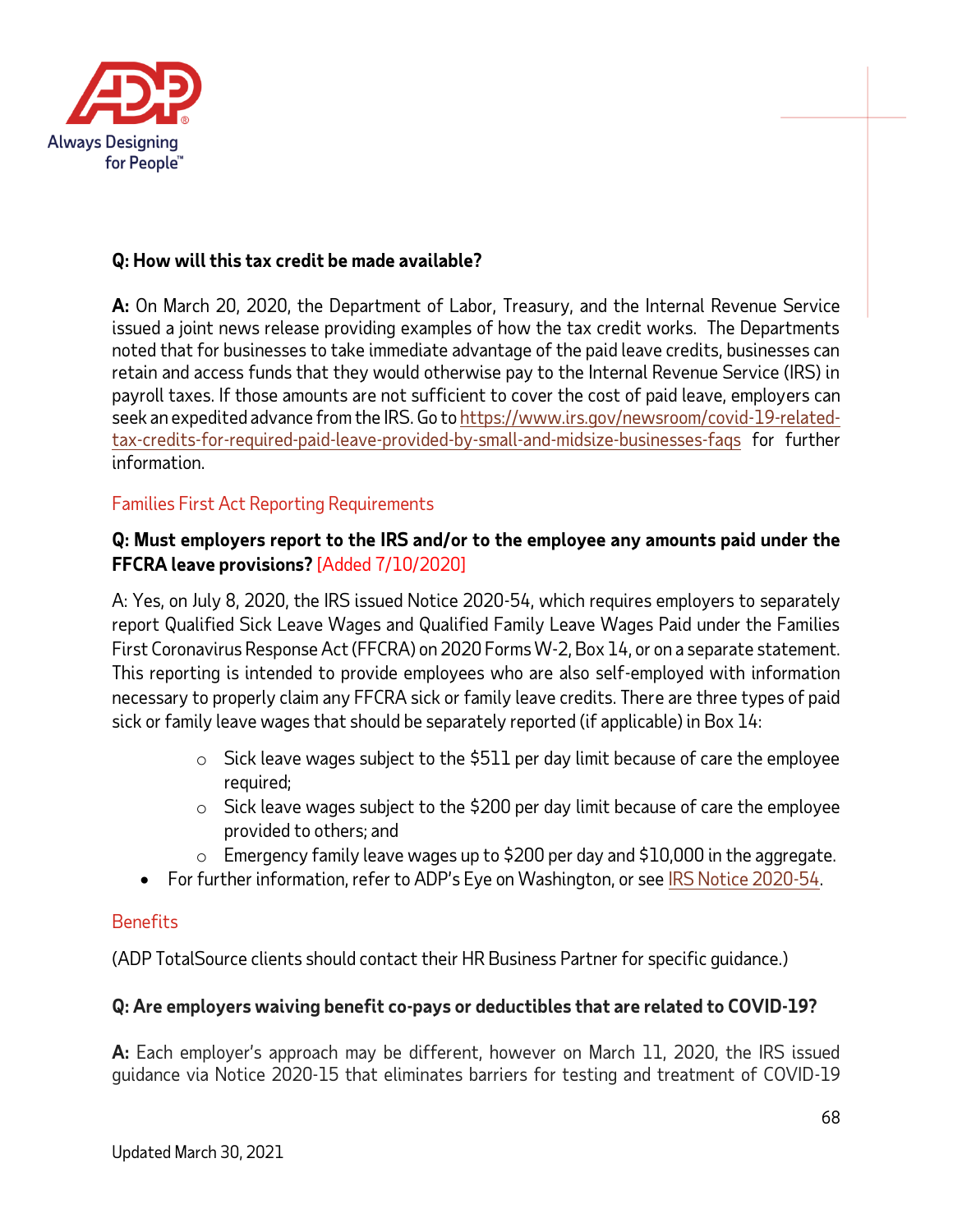

(coronavirus) for health savings account (HSA) participants under a high deductible health plan (HDHP) due to the current public health emergency. Notice 2020-15 states that individuals covered by an HDHP that provides testing and treatment of COVID-19 prior to the satisfaction of the applicable minimum deductible will not fail HDHP requirements. Additionally, individuals covered by a plan offering COVID-19 testing and treatment regardless of deductible requirements will remain HSA eligible individuals. Note that it is still up to employers on whether to provide this relief under their HDHP group health plans.

## **Q: Are employees eligible for continuation of health insurance if there is a furlough or a layoff?**

**A:** Generally, a furlough is not a COBRA qualifying event, unless it results in a loss of group health coverage. If the furlough results in a loss of health coverage, the employer must issue COBRA notices and allow affected individuals to elect COBRA continuation coverage.

### **Q: If employees voluntarily reduce their work hours at the employer's request due to the pandemic, will the employees still be eligible for health insurance based on their hours worked?**

**A:** Whether an employee is eligible for group health benefits is determined under the eligibility terms of the plan. However, if an employee were to become ineligible for group health benefits due to a reduction in hours, that would constitute a qualifying event that would trigger continuation of group health benefits under COBRA. Note that for employers who tie eligibility for group health benefits to an employee's full-time status under the ACA definition of full-time employee and use the look back measurement method to determine eligibility, whether or not the employee is in a stability period should be taken into consideration before discontinuing benefits due to a reduction in hours.

### **Q: If an employee waived health care coverage during open enrollment and wants to elect it now, must the employer allow the enrollment? Is it a qualifying event?** (Updated March 15, 2021)

**A:** Solely with respect to health and dependent care flexible spending account plans (FSA Plans), the Consolidated Appropriations Act, 2021 allows such plans to be amended to allow for mid-year election changes without the employee experiencing a qualifying change in status. FSA Plans may allow an employee to elect to make contributions or increase or decrease their current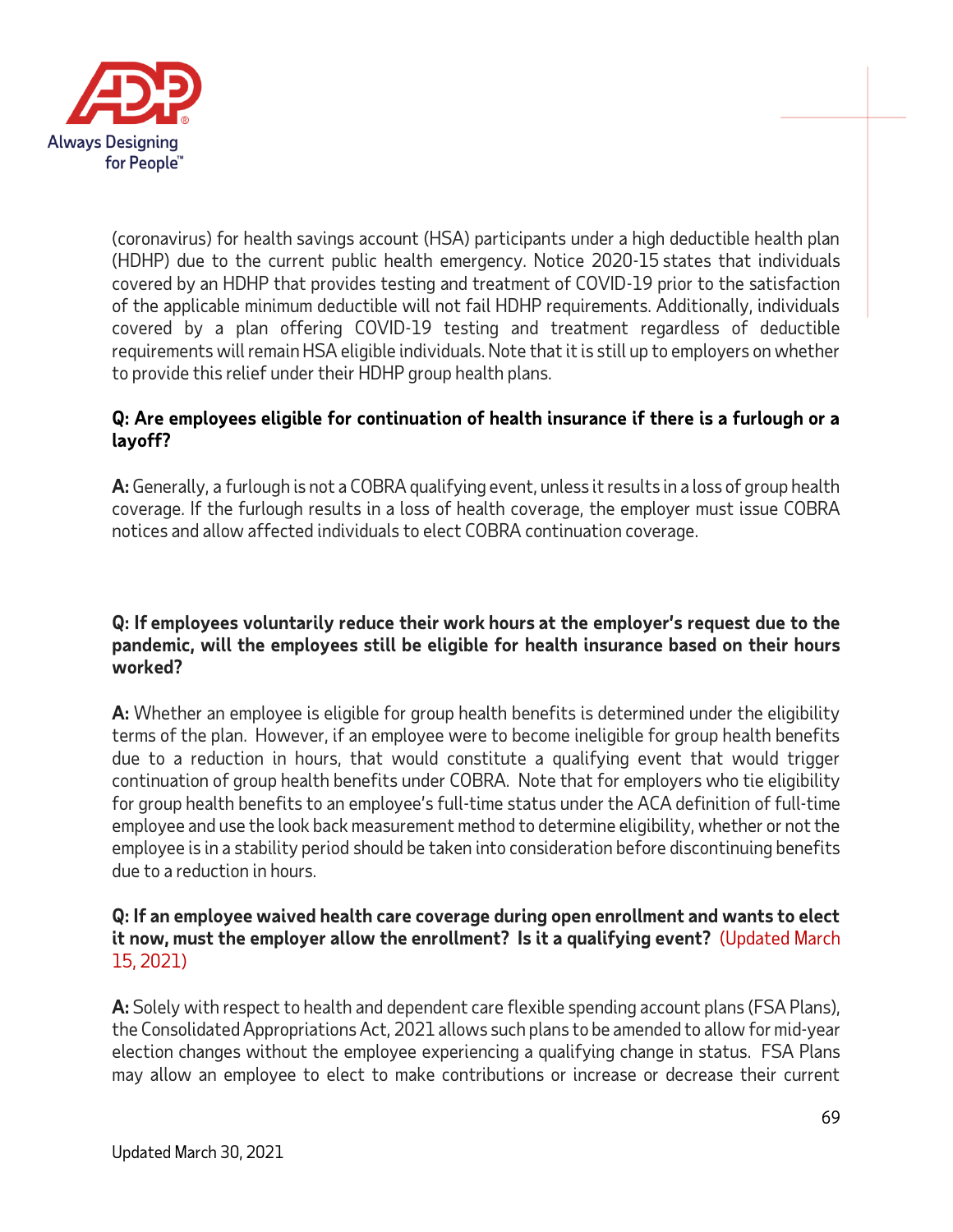

election. An FSA Plan must adopt this rule in order for an employee to be able to make such an election.

The IRS also issued Notice 2021-15 providing guidance regarding allowing certain mid-year elections for FSA Plans and further provided additional relief for plan year 2021 with respect to mid-year elections for employer-sponsored health coverage. Notice 2021-15 extends the previous flexibility afforded under Notice 2020-29 to employer-sponsored health coverage allowing plans to be amended to permit the following actions by an eligible employee: (1) make a new election on a prospective basis, if the employee initially declined to elect employersponsored health coverage; (2) revoke an existing election and make a new election to enroll in different health coverage sponsored by the same employer on a prospective basis; and (3) revoke an existing election on a prospective basis, provided that the employee attests in writing that the employee is enrolled, or immediately will enroll, in other health coverage not sponsored by the employer.

ADP recommends that employers consult with experienced benefit counsel to review whether to amend their plan to permit elections to FSA Plans as permitted by the Act.

## **Q: Can an employee make changes to their election mid-year without experiencing a qualifying status change during the COVID-19 pandemic.** (Updated March 15, 2021)

**A:** The Consolidated Appropriations Act, 2021 allows health care and dependent care flexible spending account plans to be amended to allow for mid-year election changes without the employee experiencing a qualifying change in status. FSA Plans may allow an employee to elect to make contributions or increase or decrease their current election. An FSA Plan must adopt this rule in order for an employee to be able to make such an election.

The IRS also issued Notice 2021-15 providing guidance regarding allowing certain mid-year elections for FSA Plans and further provided additional relief for plan year 2021 with respect to mid-year elections for employer-sponsored health coverage. Notice 2021-15 extends the previous flexibility afforded under Notice 2020-29 to employer-sponsored health coverage allowing plans to be amended to permit the following actions by an eligible employee: (1) make a new election on a prospective basis, if the employee initially declined to elect employersponsored health coverage; (2) revoke an existing election and make a new election to enroll in different health coverage sponsored by the same employer on a prospective basis; and (3) revoke an existing election on a prospective basis, provided that the employee attests in writing that the employee is enrolled, or immediately will enroll, in other health coverage not sponsored by the employer.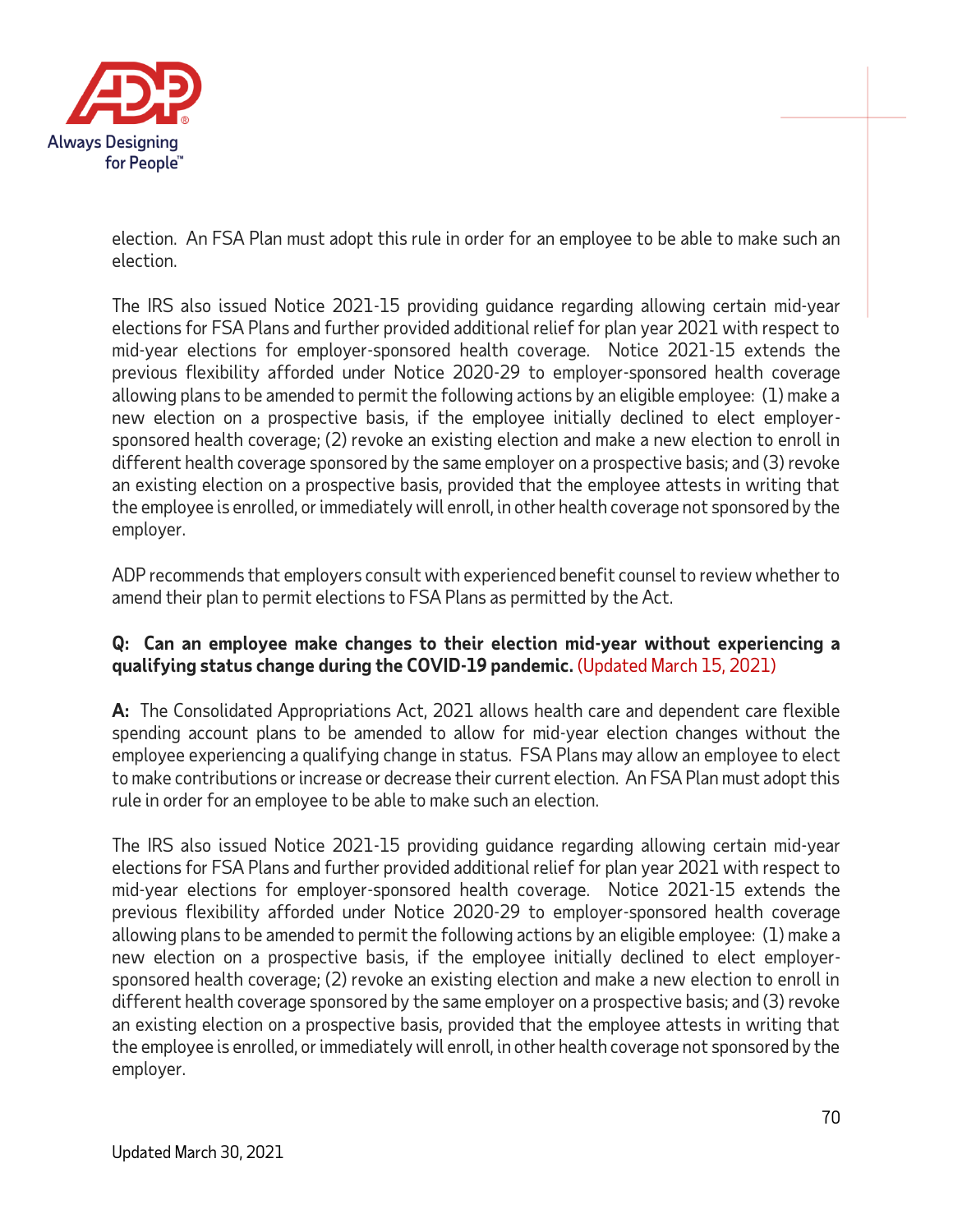

ADP recommends that employers consult with experienced benefit counsel to review whether to amend their plan to permit elections to FSA Plans as permitted by the Act.

## **Q: If an employee experiences a special enrollment right, such as the birth of a child, when must the employee report that event in order to be able to make changes to health care coverage?** (Updated March 15, 2021)

**A:** Generally, a special enrollment period gives an employee (and their family) an opportunity to enroll in a plan for which the employee is otherwise eligible outside of the normal open enrollment period. Typically, the event giving rise to the special enrollment period must be reported not later than 30 days following that event. However, [Final Regulations](https://www.govinfo.gov/content/pkg/FR-2020-05-04/pdf/2020-09399.pdf) issued by the Employee Benefit Security Administration (EBSA) of the Department of Labor and Internal Revenue Service (IRS) of the Department of Treasury directs group health plans to disregard the period beginning March 1, 2020 and ending 60 days after the end of the declared COVID-19 National Emergency (the "Outbreak Period"). The relief available under the Final Regulations expired effective February 28, 2021. Through EBSA Disaster Relief Notice 2021-01 the Departments of Labor and Treasury extended the deadlines to the earlier of (1) one year from the date the particular requirement would have started or (ii) the end of the Outbreak Period. In other words, the one-year limitation has been applied to each impacted participant and event deadline. This provides employees with an extended period of time during which to report such an event and obtain or drop coverage, subject to the appropriate contributions. The Final Regulations and Notice 2021-01 only act to extend the timeframe during which a plan must be notified, all other requirements continue to apply.

## **Q: My employees have balances in their FSA accounts. Am I limited to the existing grace period and carryover rules?** (Updated March 15, 2021)

**A:** The Consolidated Appropriations Act, 2021 provided relief from the existing use-it-or-lose-it rules for both health and dependent care flexible spending account plans. Generally, the Act permits:

- Grace Period the grace period for unused benefits in health and dependent FSA can be extended to 12 months for plan years ending in 2020 or 2021.
- Extended Carryover a carryover balance is permitted for both health and dependent care FSA plans, allowing unused amounts in 2020 to be carried over into 2021 and unused amounts in 2021 to be carried over into 2022. The Act did not set a maximum amount that could be carried over.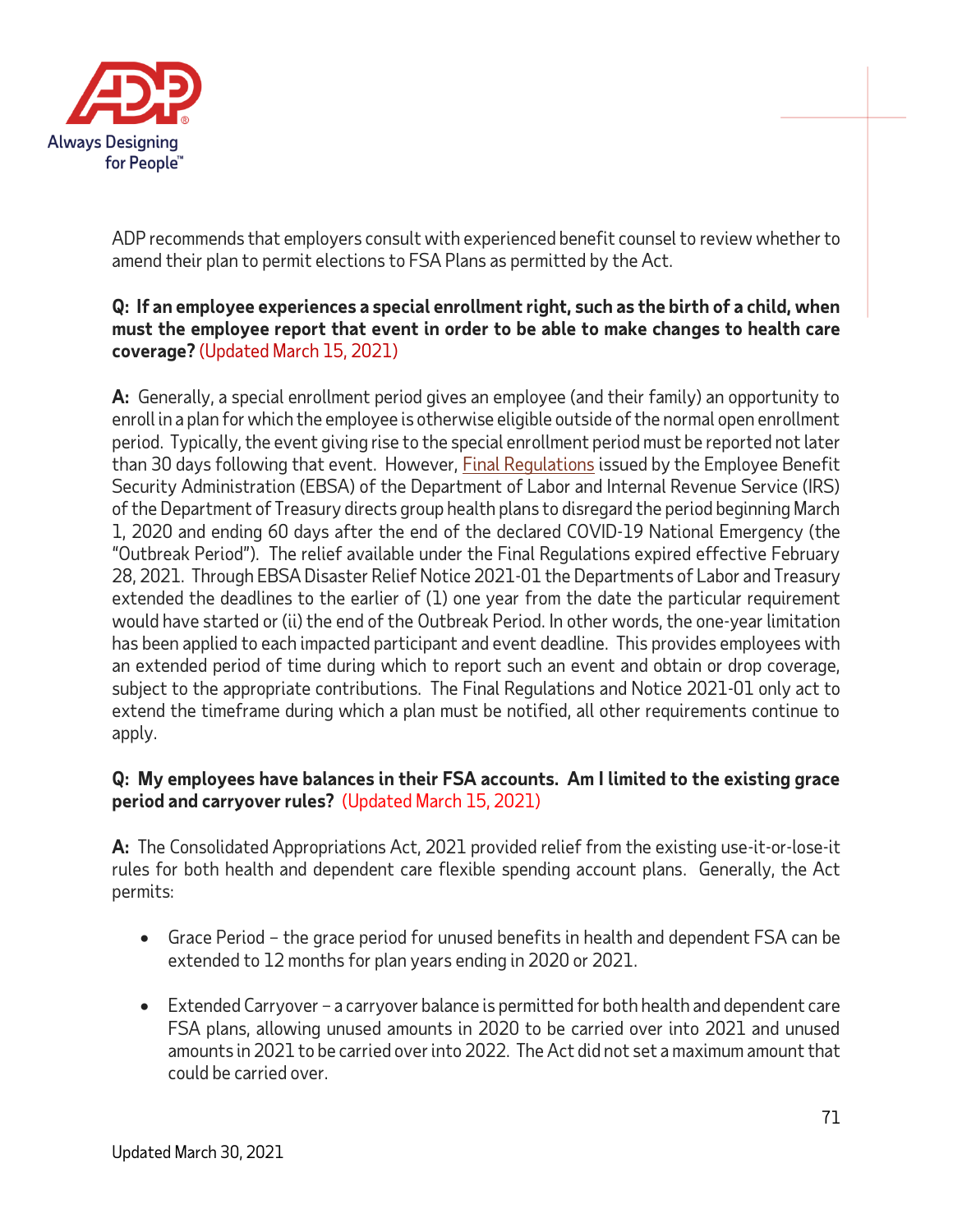

The Internal Revenue Service issued Notice 2021-15 providing guidance regarding the implementation of the relief afforded under the Act. ADP recommends that employers consult with experienced benefit counsel to review whether to amend their plan to permit either an extended grace period or carryover right.

# **Q. Are there COBRA subsidies for any of my terminated employees?** [New March 15, 2021]

**A.** Yes. The America Rescue Plan Act("ARPA") provides for a 100% subsidy for assistance eligible individuals for the period beginning April 1, 2021 and ending September 31, 2021 (assistance period). Assistance eligible individuals are individuals who experience a loss of coverage due to involuntary termination or a reduction in hours and are still within their maximum COBRA duration period. Employers (or in some cases, the plan or insurers) pay for the COBRA premium and obtain reimbursement through a refundable payroll tax credit.

In addition, assistance eligible individuals who are still within their COBRA maximum period but who had not previously elected are to be offered another chance to elect and receive COBRA continuation coverage. Employers are required to notify assistance eligible individuals of the availability of the subsidy and the ability to elect COBRA. The ARPA directs the Department of Labor (DOL) to issue model notices to assist employers with their notice obligations. ADP recommends that employers consult with experienced benefits counsel and their COBRA vendor to determine assistance eligible individuals.

## **Q. I am placing employees on furlough. Do I need to/can I offer them COBRA?**

**A.** Generally, a furlough is not considered to be a qualifying event under COBRA unless it results in a loss of coverage. Employers should refer to their plan documents to determine whether employees placed on furlough are entitled to benefits continuation as if they are an actively at work employee. If the plan document is not clear, employees on furlough can be treated the same as employees who have a reduction in hours (even if hours are reduced to zero). If as a result of being placed on furlough the employee would then loss coverage, and the employer is subject to COBRA, it must send out COBRA election packets and offer continuation coverage for its COBRAeligible plans.

Also see Q/A regarding COBRA subsidy.

## **Q: I am placing employees on furlough. Can I continue to keep them on our benefit plan? If so, can I increase their share of the premium?** [Updated May 13, 2020]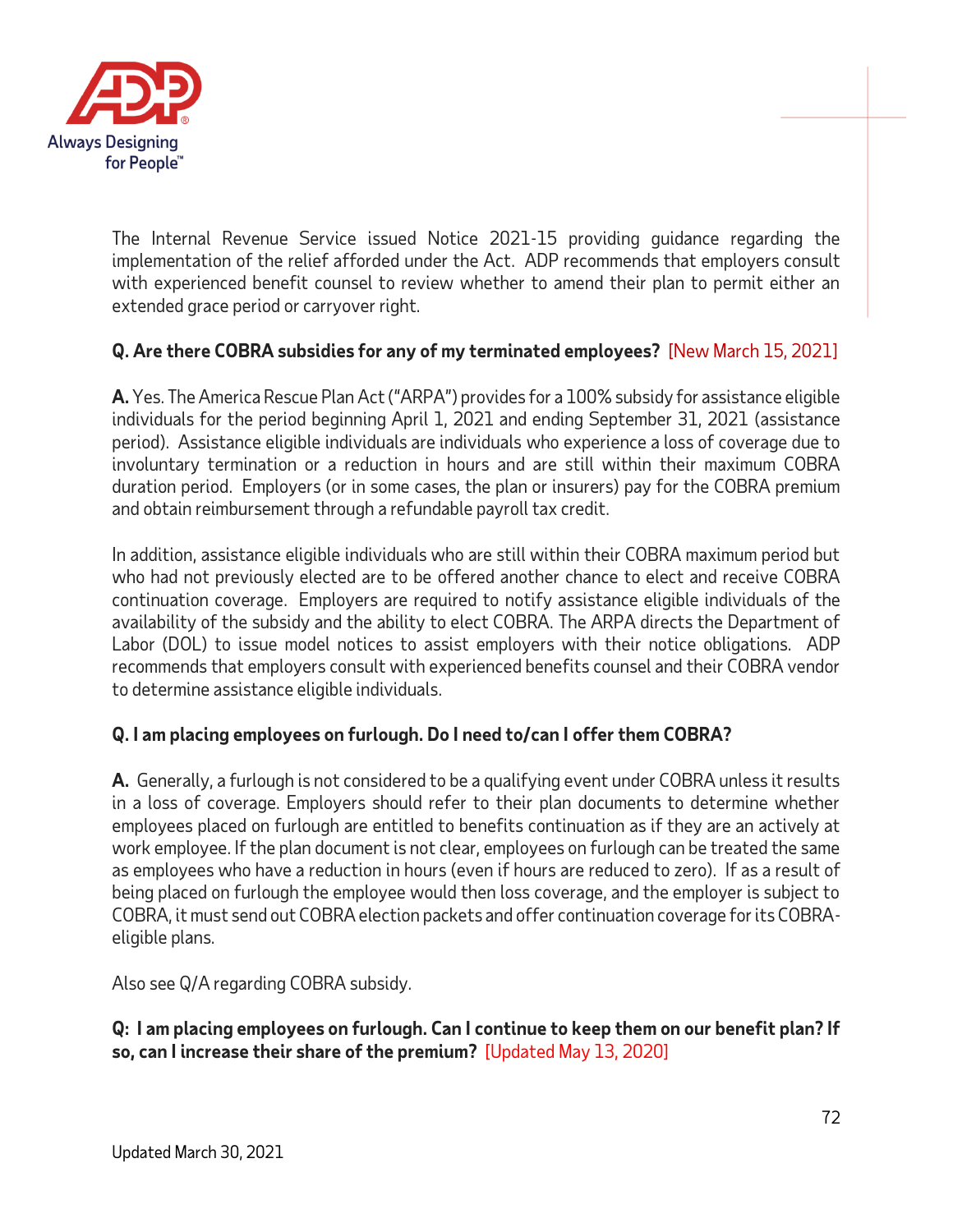

**A:** ADP recommends that employers consult with experienced benefit counsel to review the eligibility terms of its benefit plans and any carrier contracts before making any changes to their group health plans. Note that an increase to the share of premium charged to an employee as the result of a furlough may constitute a "loss of coverage" requiring the offer of COBRA.

# **Q: Generally, what are best benefits practices for furloughed employees?**

**A:** There is no one size-fits-all best practice for placing employees on a furlough. ADP recommends that our clients consult with experienced benefit counsel to review.

### **Q: Can I allow my terminated employees to stay enrolled in medical benefits but terminate dental and vision?** [Updated March 15, 2021]

**A:** Employers who sponsor group health plans must follow the eligibility terms of their plan. We recommend that clients consult with experienced benefits counsel to review their plan provisions before making decisions regarding continuation of benefits for termed employees. Termination (for reasons other than gross misconduct) whether voluntary or involuntary, is still considered a qualifying event under COBRA. Employers may choose to subsidize COBRA premiums for qualified beneficiaries but should ensure that any subsidy is applied in a non-discriminatory manner.

Clients with fully-insured plans should consult their contract with their benefit carriers before making decisions with respect to continuation of coverage for terminated employees. And clients with self-insured plans should consult with any applicable stop-loss coverage carriers as well.

The America Rescue Plan Act provides for a 100% subsidy for assistance eligible individuals for the period beginning April 1, 2021 and ending September 31, 2021 (assistance period). Assistance eligible individuals are individuals who experience a loss of coverage due to involuntary termination or a reduction in hours and are still within their maximum COBRA duration period. Employers (or in some cases, the plan or insurers) pay for the COBRA premium and obtain reimbursement through a refundable payroll tax credit. A notice is required to make assistance eligible individuals aware of the subsidy and their right to elect COBRA continuation.

## **Q: Do the same rules apply under COBRA for employees who are laid off as a result of COVID-19?** [Updated March 15, 2021]

**A:** If an employer is subject to COBRA and an employee experiences a loss of coverage due to a COBRA qualifying event, such as termination (other than for gross misconduct) or reduction in hours (even if hours are reduced to zero), then the employer has an obligation to offer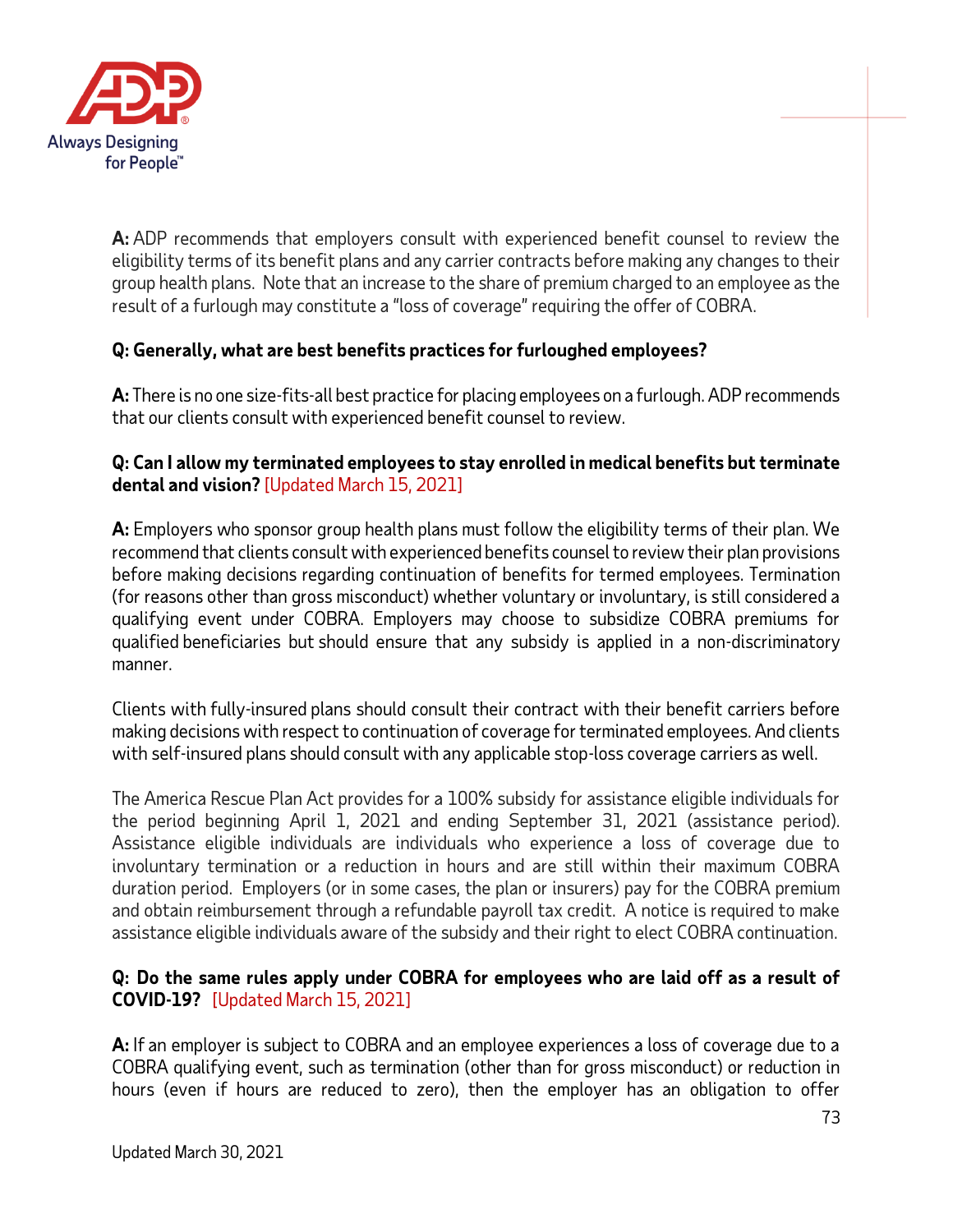

continuation coverage to the former employee and any other qualifying beneficiaries on the same terms and conditions as a similarly situation non-COBRA participant.

The America Rescue Plan Act provides for a 100% subsidy for assistance eligible individuals for the period beginning April 1, 2021 and ending September 31, 2021 (assistance period). Assistance eligible individuals are individuals who experience a loss of coverage due to involuntary termination or a reduction in hours and are still within their maximum COBRA duration period. Employers pay for the COBRA premium and obtain reimbursement through a refundable payroll tax credit. A notice is required to make assistance eligible individuals aware of the subsidy and their right to elect COBRA continuation.

### **Q: What are the rules with respect to continuing benefits for employees who are on FMLA leave?**

**A:** While it does not amend COBRA, the FMLA contains its own continuation coverage rules. These rules require a covered employer to maintain group health plan benefits for an employee on FMLA leave on the same terms and conditions as if the employee had continued to work. This means, for example, that if an employer pays a portion of the group health plan premiums for active employees, then the employer must pay the same portion of the premiums for employees on FMLA leave. Generally, employees on FMLA leave must continue to pay their share (if any) of the group health plan premiums in order to retain coverage during the FMLA leave.

## **Q: Can I terminate benefits and offer COBRA to my employees who are moving from Full-Time to Part-Time?** [Updated March 15, 2021]

**A:** A reduction in hours resulting in a loss of coverage is a Qualifying Event under COBRA. An employer should review the plan document to determine whether such a reduction in hours would result in a COBRA Qualifying Event.

The America Rescue Plan Act provides for a 100% subsidy for assistance eligible individuals for the period beginning April 1, 2021 and ending September 31, 2021 (assistance period). Assistance eligible individuals are individuals who experience a loss of coverage due to involuntary termination or a reduction in hours and are still within their maximum COBRA duration period. Employers (or in some cases, the plan or insurers) pay for the COBRA premium and obtain reimbursement through a refundable payroll tax credit. A notice is required to make assistance eligible individuals aware of the subsidy and their right to elect COBRA continuation.

#### **Q: Is there any other relief available as a result of the COVID-19 outbreak with respect to COBRA continuation coverage?** [Updated March 15, 2020]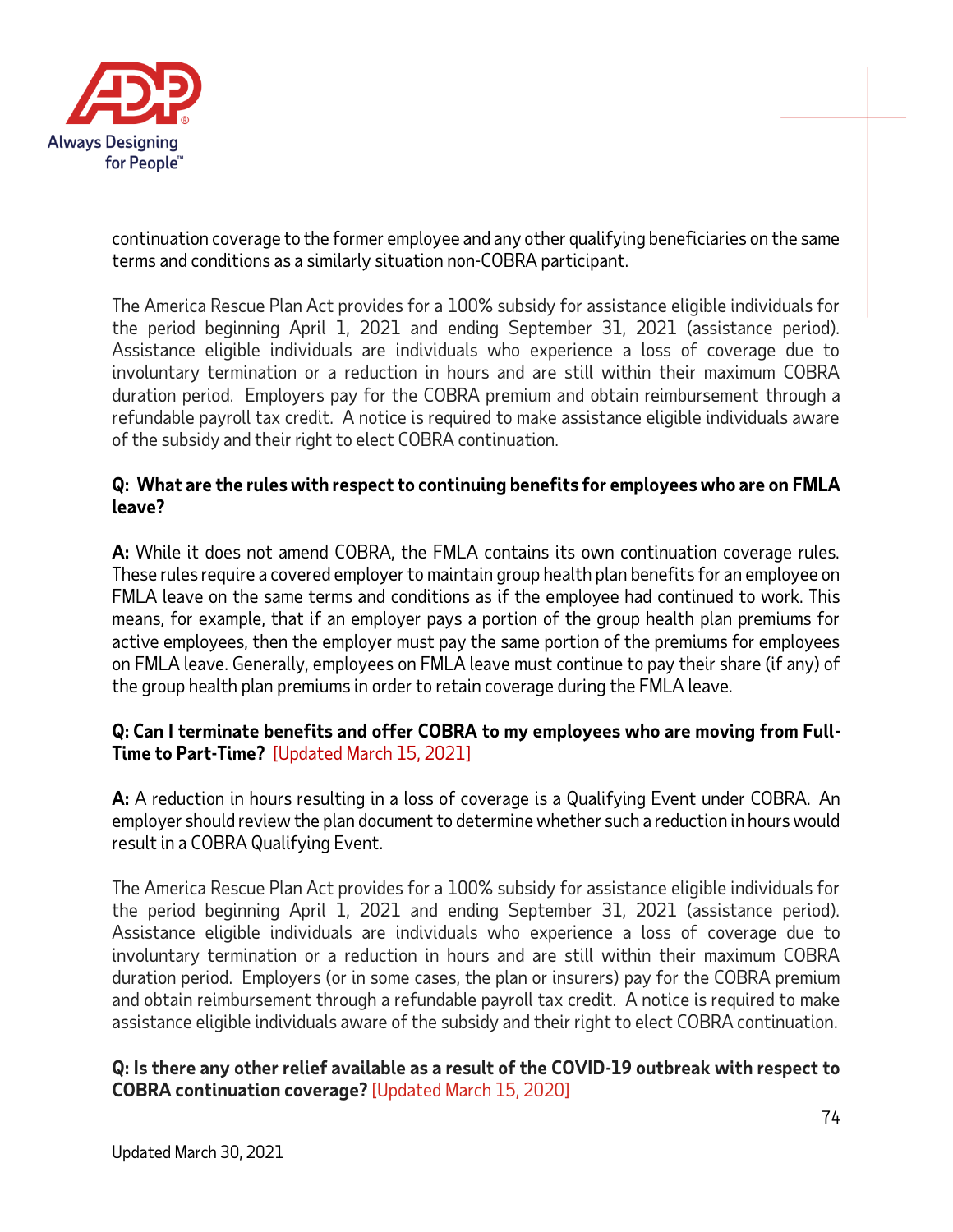

**A:** The Department of Labor (the DOL) in conjunction with the Treasury Department and the IRS published [Final Regulations](https://www.govinfo.gov/content/pkg/FR-2020-05-04/pdf/2020-09399.pdf) that call for an extension for a number of deadlines so plan participants, beneficiaries, and employers have additional time to make critical health coverage and other decisions affecting benefits during the COVID-19 outbreak. For group health plans, subject to ERISA or the Internal Revenue Code, the relief provides additional time to comply with certain deadlines affecting COBRA continuation coverage, special enrollment periods, claims for benefits, appeals of denied claims, and external review of certain claims. The relief available under the Final Regulations expired effective February 28, 2021. Through EBSA Disaster Relief Notice 2021-01 the Departments of Labor and Treasury extended the deadlines previously extended to the earlier of (1) one year from the date the particular requirement would have started or (ii) the end of the outbreak period. In other words, the one-year limitation has been applied to each impacted participant and event deadline.

Under the Final Regulations as extended by the notice, all group health plans, disability and other employee welfare benefits plans subject to ERISA, are required to disregard the period beginning the day the particular requirement would have started and ending either one year later or 60 days after the announcement of the end of the COVID-19 National Emergency Declaration.

### **Q: Can I terminate benefits for employees in a Stability Period under the Look Back Measurement Method under the ACA?**

**A:** Employers who tie eligibility for medical benefits to an employee's full-time status under the ACA using the Lookback Measurement method need to consider the following regarding when and whether to terminate benefits and offer COBRA. Under the look-back measurement method, full-time employee status in a stability period is based on the hours of service in the prior applicable measurement period, regardless of whether the employee experiences a change in employment status either during the measurement period or during the stability period. If eligibility under the plan rules is tied to an employee's full-time status under the ACA, the employee should continue to be eligible for benefits through the end of the stability period regardless of a reduction in hours. Employers may be subject to penalties for terminating benefits for full-time employees while they are in a stability period.

NOTE: There is a special rule that allows employers to apply the monthly measurement method to such an employee within three months of the change if the employee actually averages less than 30 hours of service per week for each of the three months following the change in employment status and if the employer has offered the employee continues coverage that provides Minimum Value from at least the fourth month of the employee's employment.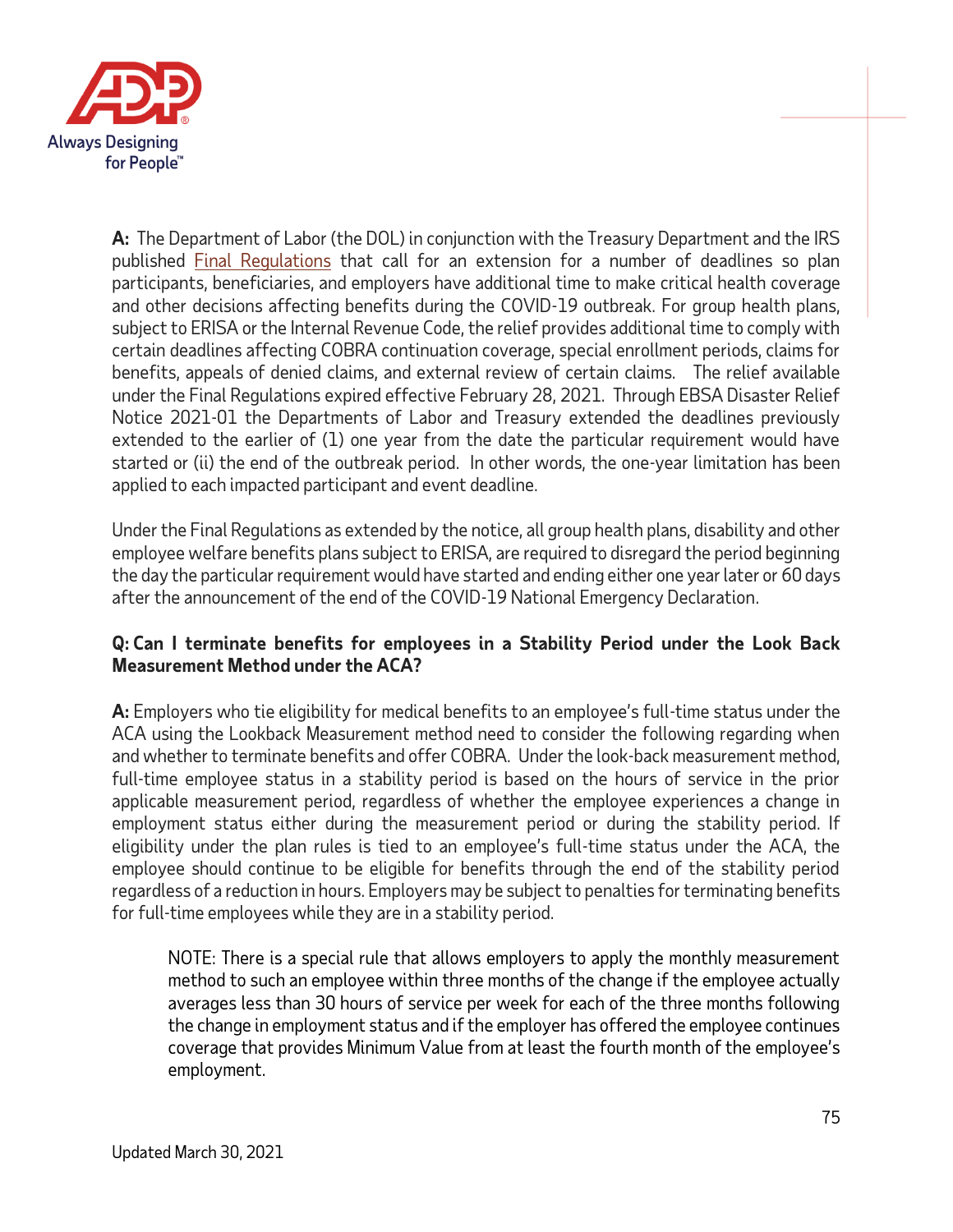

For employers who determine the affordability of their plans using the W-2 safe harbor calculation method, additional considerations should be made as employers cannot include income the employee would have earned had it not been for a reduction in hours/leave of absence.

### **Q: I have newly hired employees who have contracted COVID-19 in the workplace, and I want to waive the new hire waiting period to make them eligible for medical benefits effective immediately. Can I do this?**

A: ADP recommends that our clients consult with experienced benefits counsel with respect to how to amend their plan terms.

### **Q: Our medical coverage currently ends as of the date of termination and we would like to change our plan rules so that coverage will extend through the end of the month of termination. Are we allowed to do that?**

A: ADP recommends that our clients consult with experienced benefits counsel with respect to how to amend their plan terms. Generally, changes to group health plans must be made on a prospective basis. In addition, clients should discuss the change with their carriers to ensure a change in coverage termination rules would be permitted by the carrier.

#### **Q: Due to a lack of access to medical service providers, employees are unable to use the balance in their health care flexible spending account, can we extend the time during which employees can use those balances?** [Updated March 15, 2021]

**A:** The Consolidated Appropriations Act, 2021 provided relief from the existing use-it-or-lose-it rules for both health and dependent care flexible spending account plans. Generally, the Act permits:

- Grace Period the grace period for unused benefits in health and dependent FSA can be extended to 12 months for plan years ending in 2020 or 2021.
- Extended Carryover a carryover balance is permitted for both health and dependent care FSA plans, allowing unused amounts in 2020 to be carried over into 2021 and unused amounts in 2021 to be carried over into 2022. The Act did not set a maximum amount that could be carried over.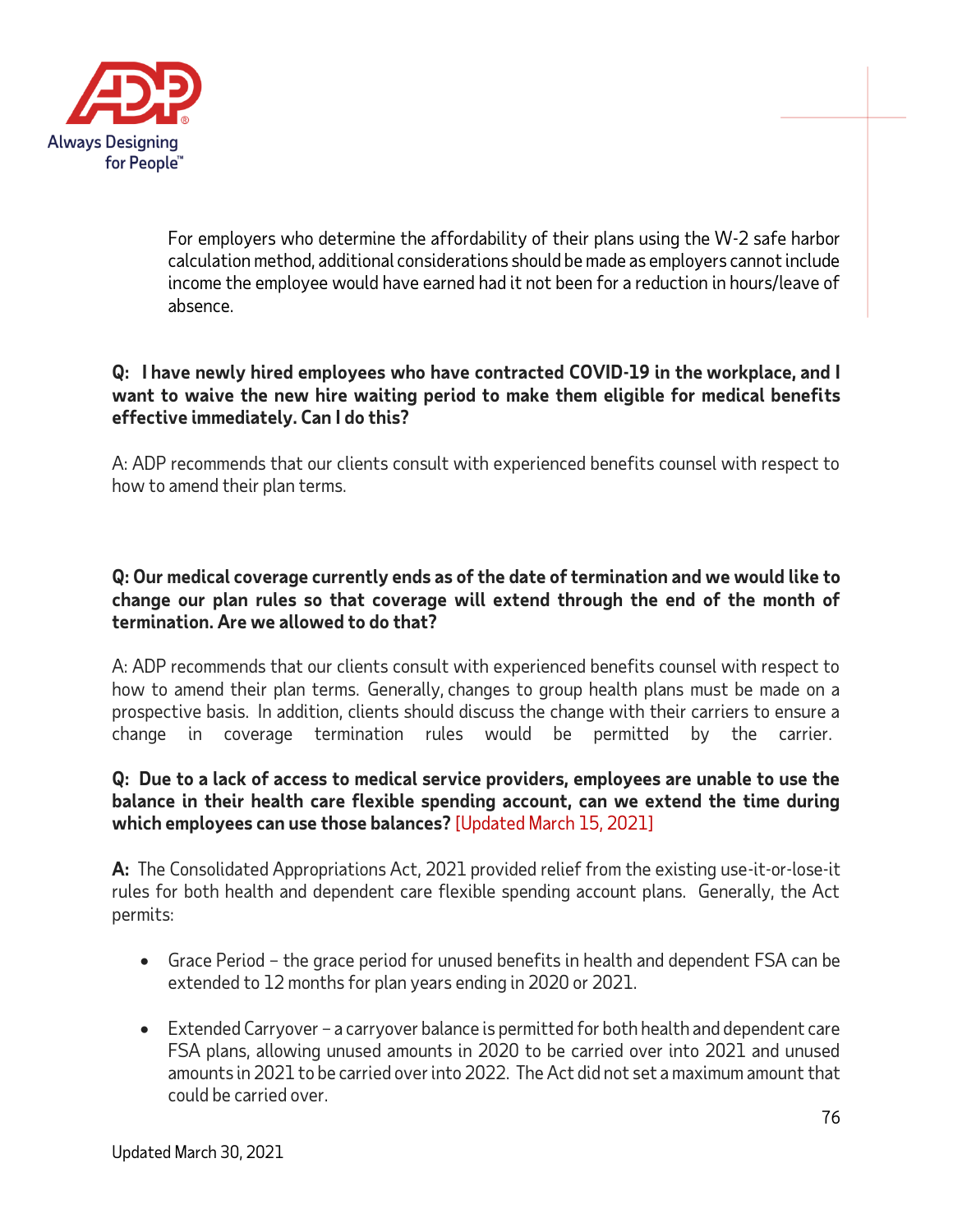

The Internal Revenue Service issued Notice 2021-15 providing guidance regarding the implementation of the relief afforded under the Act. ADP recommends that employers consult with experienced benefit counsel to review whether to amend their plan to permit either an extended grace period or carryover right.

The Coronavirus Aid, Relief, and Economic Security Act ("CARES Act") General Questions

# **Q: What is the CARES Act?**

**A:** The CARES Act was enacted on March 27, 2020 and is the third major legislative initiative to address public health concerns and economic distress associated with COVID-19. The CARES Act is the largest economic stimulus bill in American history and provides relief to individuals and businesses across the United States.

### **Q: What does the CARES Act cover in general?**

**A:** The CARES Act provides direct financial aid to Americans in the form of \$1,200 checks for individuals earning less than \$75,000 (\$2,400 for married households earning less than \$150,000) with an additional \$500 per child. The CARES Act additionally provides expanded unemployment insurance, distribution options from certain retirement plans, financial support for state and local governments, a loan program for small businesses and not-for-profits, tax credits and a payroll tax deferral for employers, and financial assistance to certain industries.

It is divided into the following sections:

- A. Division A Keeping Workers Paid and Employed, Health Care System Enhancements, and Economic Stabilization
	- a. Title 1 Keeping American Workers Paid and Employed Act, which includes paycheck protections and a loan forgiveness program.
	- b. Title II Assistance for American Workers, Families, and Businesses, which includes enhanced unemployment benefits, grants for short-term compensation programs, and a delay of employer payroll taxes.
	- c. Title III Supporting America's Health Care System in the Fight Against the Coronavirus, which includes several health care initiatives, temporary relief for federal student loan borrowers, and expanded paid leave provisions.
	- d. Title IV Economic Stabilization and Assistance to Severely Distressed Sectors of the United States Economy, which includes mortgage and eviction relief, an increase to materials necessary for national security, and relief to aviation workers.
	- e. Title V Coronavirus Relief Funds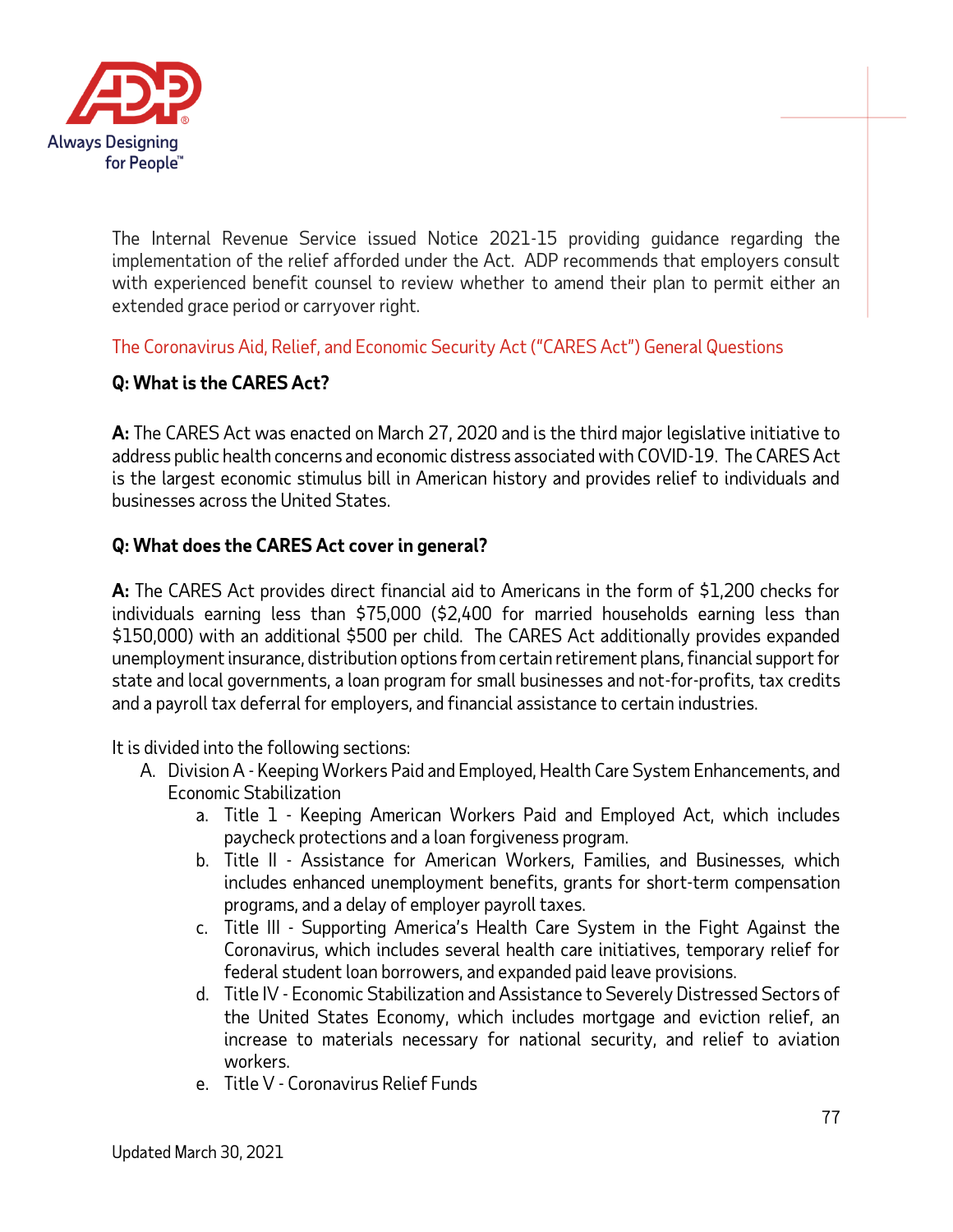

- f. Title VI Miscellaneous Provisions
- B. Division B Emergency Appropriations for Coronavirus Health Response and Agency **Operations**

This FAQ document addresses some of the health, leave, and retirement provisions of the CARES Act.

## Employee Retention Credit (ERC)

The Coronavirus Aid, Relief, and Economic Security (CARES) Act, which was signed into law on March 27, 2020, contains over\$2 trillion for economic stimulus, including cash payments to individuals, expanded unemployment benefits, retirement distributions, payroll tax deferrals and tax credits, corporate relief, and economic support for the healthcare industry in order to combat the COVID-19 crisis. Included in the Act is an employee retention credit for employers impacted by the COVID-19 crisis. The CARES Act employee retention credit was extended by the Taxpayer Certainty and Disaster Tax Relief Act of 2020 and subsequently extended and codified in the Internal Revenue Code by the American Rescue Plan Act of 2021.

# **Q: What Is the Employee Retention Credit included in the CARES Act?** [Updated 3/11/2021]

**A:** Section 2301 of the CARES Act, as amended by the Taxpayer Certainty and Disaster Tax Relief Act of 2020, provides that an eligible employer can claim a credit against applicable employment taxes for employees retained during the COVID-19 crisis. The employee retention credit was subsequently added to the Internal Revenue Code by the American Rescue Plan Act of 2021.

# **Q: How much is the credit?** [Updated 3/11/2021]

**A:** The credit is 50% of qualified wages paid during the applicable 2020 calendar quarter. The total amount of qualified wages (including allocable qualified health plan expenses) for all 2020 calendar quarters is limited to \$10,000, with a maximum credit value of up to \$5,000 per employee.

For calendar quarters beginning on or after January 1, 2021, the credit is increased to 70% of qualified wages paid during the applicable quarter. The total amount of qualified wages (including allocable qualified health plan expenses) is also increased to \$10,000 per employee, per quarter, with a maximum credit value of up to \$7,000 per employee, per quarter.

For calendar quarters beginning on or after July 1, 2021, a "recovery start up business" (see below) is eligible to claim a total credit of up to \$50,000 per quarter.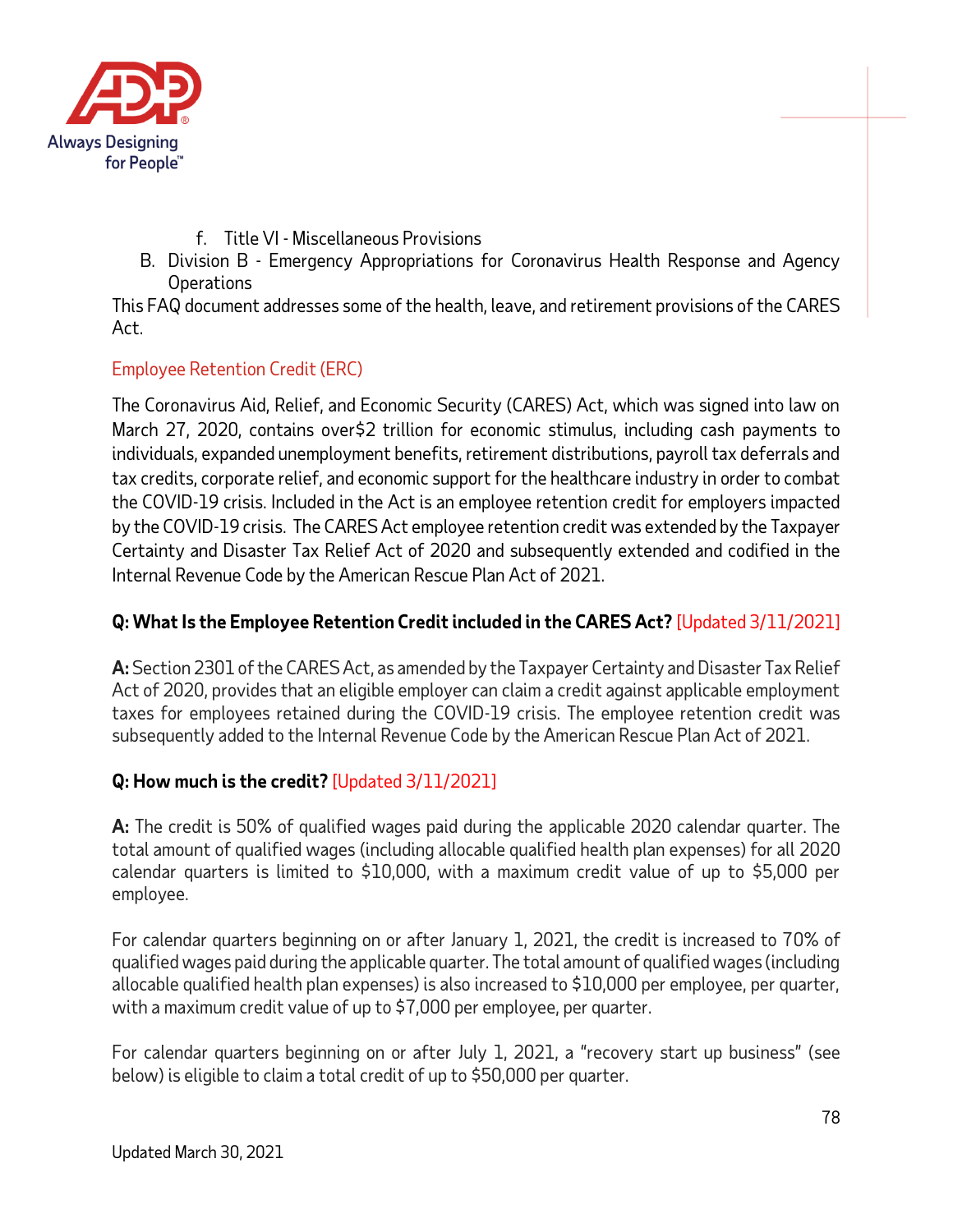

# **Q: What is the effective date of the credit?** [Updated 3/11/2021]

**A:** The credit applies to wages paid after March 12, 2020 and before January 1, 2022, with the 50% credit rate applying to wages paid between March 13, 2020 – December 31, 2020, and the 70% credit rate applying to wages paid between January 1, 2021 – December 31, 2021.

# **Q: What are "applicable employment taxes"?**

**A:** In short, "applicable employment taxes" is the employer's share of Social Security taxes on wages paid to an employee, determined without regard to the contribution and benefit base.

# **Q: What if the credit exceeds the amount of applicable employment taxes?**

**A:** The excess tax credits are refundable. If the amount of the employee retention credit for a calendar quarter exceeds the amount of "applicable employment taxes" for that quarter, the excess shall be treated as an overpayment of taxes that is refundable to the employer.

# **Q: Who is an eligible employer?** [Updated 3/11/2021]

**A:** An eligible employer is an employer who has been carrying on a trade or business during 2020 that meets one of the following two criteria:

- **•** The employer's trade or business is fully or partially suspended during a calendar quarter due to orders from an appropriate government authority limiting commerce, travel, or group meetings (for commercial, social, religious, or other purposes) as a result of COVID-19; or
- **•** The employer experiences a significant decline in gross receipts. (See below for more details)

Additionally, for calendar quarters beginning on or after July 1, 2021, an employer will still be eligible for the credit as a "recovery start up business", even if it does not satisfy either of the above criteria, if (i) it began carrying on a trade or business after February 15, 2020, and (ii) its average annual gross receipts for the three preceding years does not exceed \$1,000,000.

# **Q: What constitutes "fully or partially suspended"?** [Updated 3/11/2021]

**A:** The term is not defined in the various statutes, so the determination will likely require a facts and circumstances test for each employer. The CARES Act gives examples of limits on commerce, travel, and group meetings as examples of suspended operations. The IRS FAQs and IRS Notice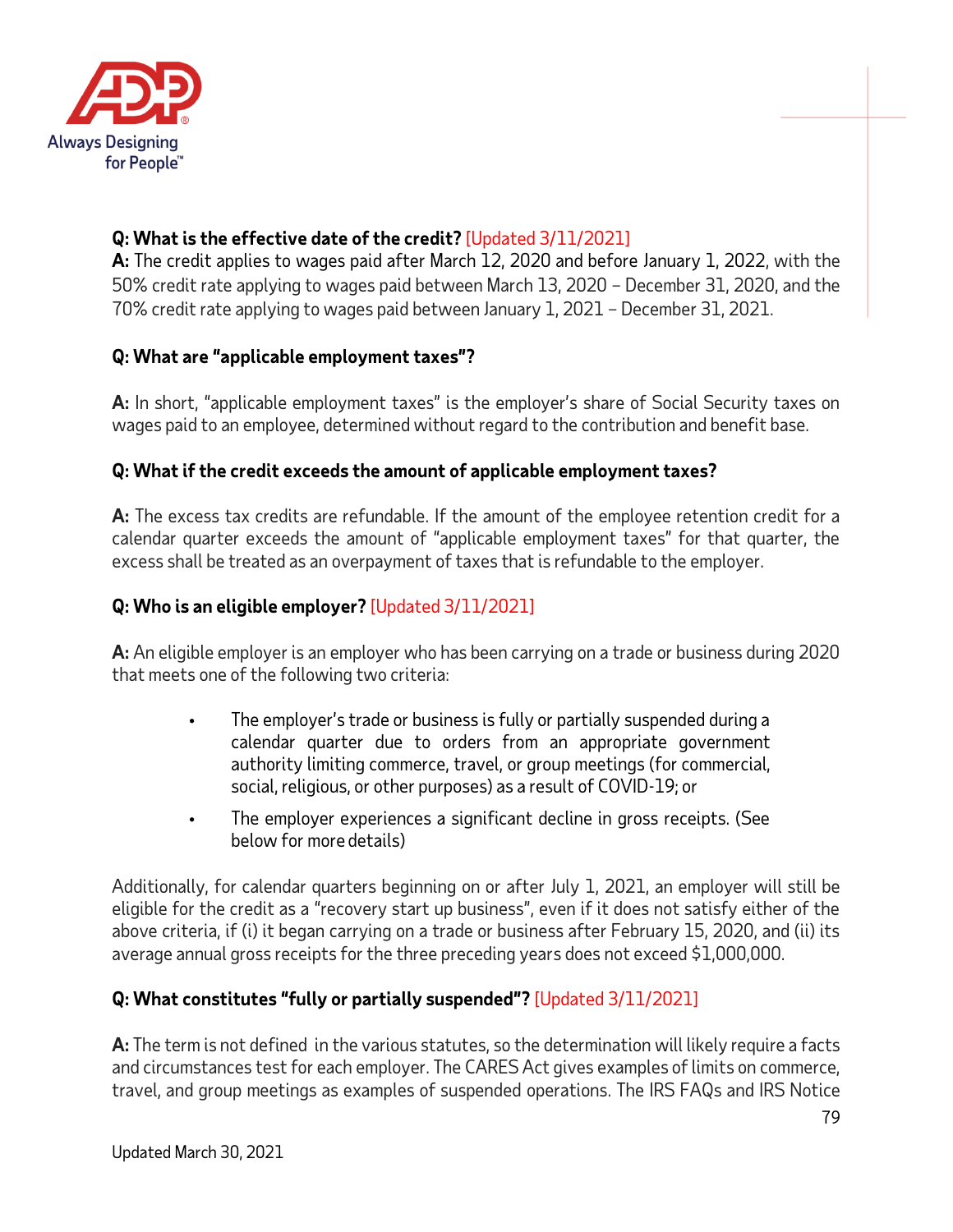

2021-20 (which applies to wages paid after March 12, 2020 and before January 1, 2021) (the "Notice") give examples of actions which, in the IRS's interpretation, will or will not constitute full or partial suspension of operations. Within these examples, the IRS makes a distinction between "essential businesses" and "non-essential businesses." The IRS FAQs and Notice also provide that if an employer closes its workplace but continues operations comparable to its operations prior to closure by requiring employees to telework, the employer doesn't have a partial suspension of operations. The FAQs and Notice do not address what would be considered "comparable" with respect to remote operations.

### **Q: What constitutes "orders from an appropriate government authority"?** [Updated 3/11/2021]

**A**: An "appropriate government authority" isn't defined in the various statutes but would likely include orders, proclamations and decrees from a president, governor, mayor, sheriff, county commission, police department, fire department, or public health official.

Pursuant to the IRS FAQs and Notice, the following are included in government orders:

- An order from the city's mayor stating that all non-essential businesses must close for a specified period;
- A state's emergency proclamation that residents must shelter in place for a specified period, other than residents who are employed by an essential business and may travel to and work at the workplace location; and
- An order from a local official imposing a curfew on residents that impacts the operating hours of a trade or business for a specified period.

The IRS FAQs and Notice state that comments from a government official in a press conference or a media interview do not rise to the level of a government order. Additionally, the declaration of a state of emergency by a government authority also does not constitute a government order.

# **Q: What is an "essential business?"** [Updated 3/11/2021]

**A:** The term "essential business" is not defined in the various statutes. It first appears in a FAQ published by the Joint Committee on Taxation, and later appears in the IRS FAQs, as well as IRS Notice 2021-20. An essential business is generally identified as such by a specific government order which allows the business to continue operations within the government's jurisdiction. What constitutes an "essential business" will vary from state to state.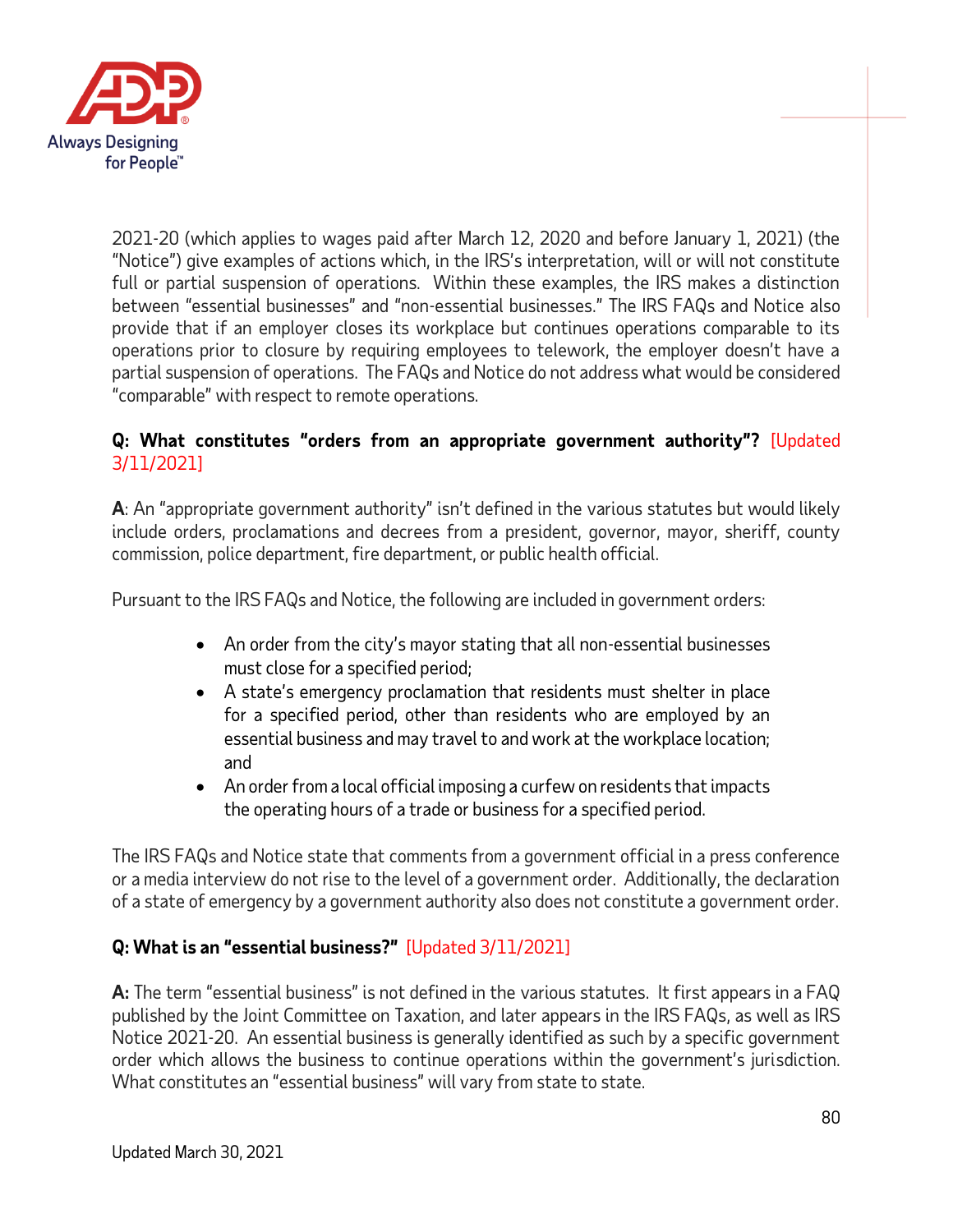

### **Q: Is it possible for an essential business to qualify for the CARES Act employee retention credit?** [Updated 3/11/2021]

**A:** The IRS FAQs and generally provide that an essential business that is exempted from the appropriate government order does not have a full or partial suspension of operations. However, an employer that operates an essential business may be considered to have a partial suspension of operations if more than a nominal portion of its business operations are suspended by a governmental order. The FAQs and Notice provide some pathways whereby employers with locations that are deemed "essential businesses" may still qualify for the credit:

- If a government order causes suppliers to an essential business to suspend operations, the essential business may be considered to have a partial suspension of operations.
- If a government order allows an essential business to continue operations, but at reduced hours, the essential business may be considered to have a partial suspension of operations.
- If an employer has locations comprised of both essential businesses and non-essential businesses, each of which are more than nominal portions of the business operations, and the non-essential businesses have a partial suspension of operations, then the employer is an eligible employer for purposes of the credit. All of the employer's locations are considered a single employer under the employee retention credit aggregation rules.
- An essential business may still qualify for the employee retention credit if it has a significant decline in gross receipts.

# **Q: What constitutes a "nominal portion" of business operations?** [Added 3/11/2021]

**A:** "Nominal portion" is not defined in the applicable statutes. However, the IRS Notice states that, solely for purposes of the employee retention credit, "a portion of an employer's business operations will be deemed to constitute more than a nominal portion of its business operations if either (i) the gross receipts from that portion of the business operations is not less than 10 percent of the total gross receipts (both determined using the gross receipts of the same calendar quarter in 2019), or (ii) the hours of service performed by employees in that portion of the business is not less than 10 percent of the total number of hours of service performed by all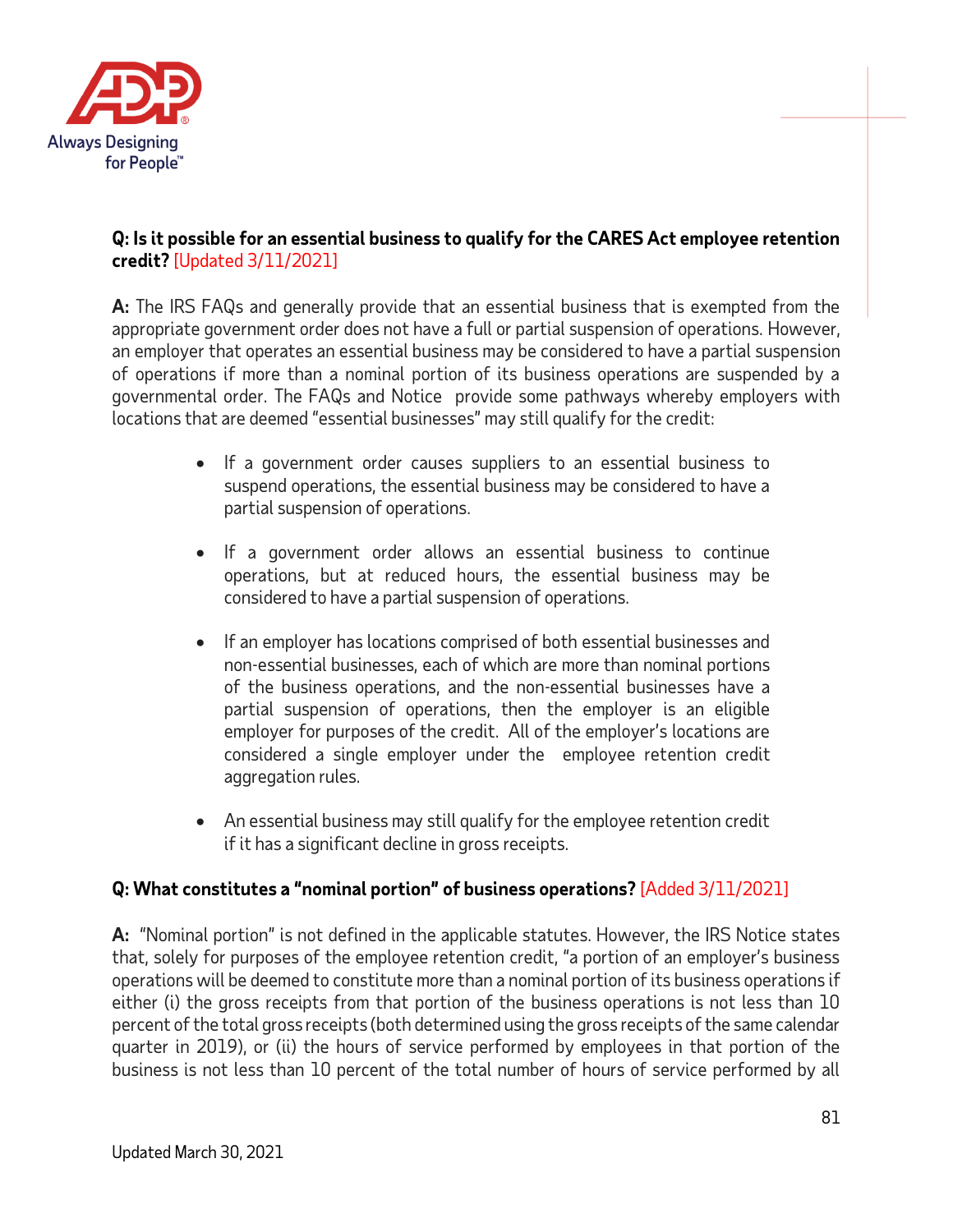

employees in the employer's business (both determined using the number of hours of service performed by employees in the same calendar quarter in 2019)."

# **Q: What is a "significant decline in gross receipts"?** [Updated 1/05/2021]

**A:** For 2020, a significant decline in gross receipts is defined as a drop of at least 50 percent in gross receipts when compared with the same calendar quarter in 2019.

For 2021, a significant decline in gross receipts is defined as a drop of at least 20 percent in gross receipts when compared with the same calendar quarter in 2019, but employers have the option of using the gross receipts from the immediately preceding calendar quarter and the corresponding quarter in 2019 to determine whether they meet this threshold.

The significant decline in gross receipts ends with the first calendar quarter that follows the first calendar quarter for which the employer's gross receipts for the quarter are greater than 80 percent of its gross receipts for the applicable calendar quarter during 2019.

### **Q: How are gross receipts defined for purposes of the "significant decline" test?**

**A:** Regulations referenced by this section state that the term "gross receipts" includes, but is not limited to, total sales (net of returns and allowances), all amounts received for services, interest income, dividends, rents, royalties, annuities, and sales of property (net of basis in the asset sold).

### **Q: Is the "significant decline" test applied on a location-by-location test?** [Updated 1/05/2021]

**A:** No. The "significant decline" test is done at the employer level, so all locations which are included under the same employer identification number would be aggregated for purposes of the 50 percent and 80 percent tests, or the 20% test, as applicable. See also below for aggregation rules for consolidated groups and related entities.

#### **Q: In a consolidated group (parent and subsidiary companies), is the determination of an eligible employer done on a separate entity test?**

**A:**No. Corporations that are related under common control (a parent entity) are treated as a single entity for purposes of the employee retention credit.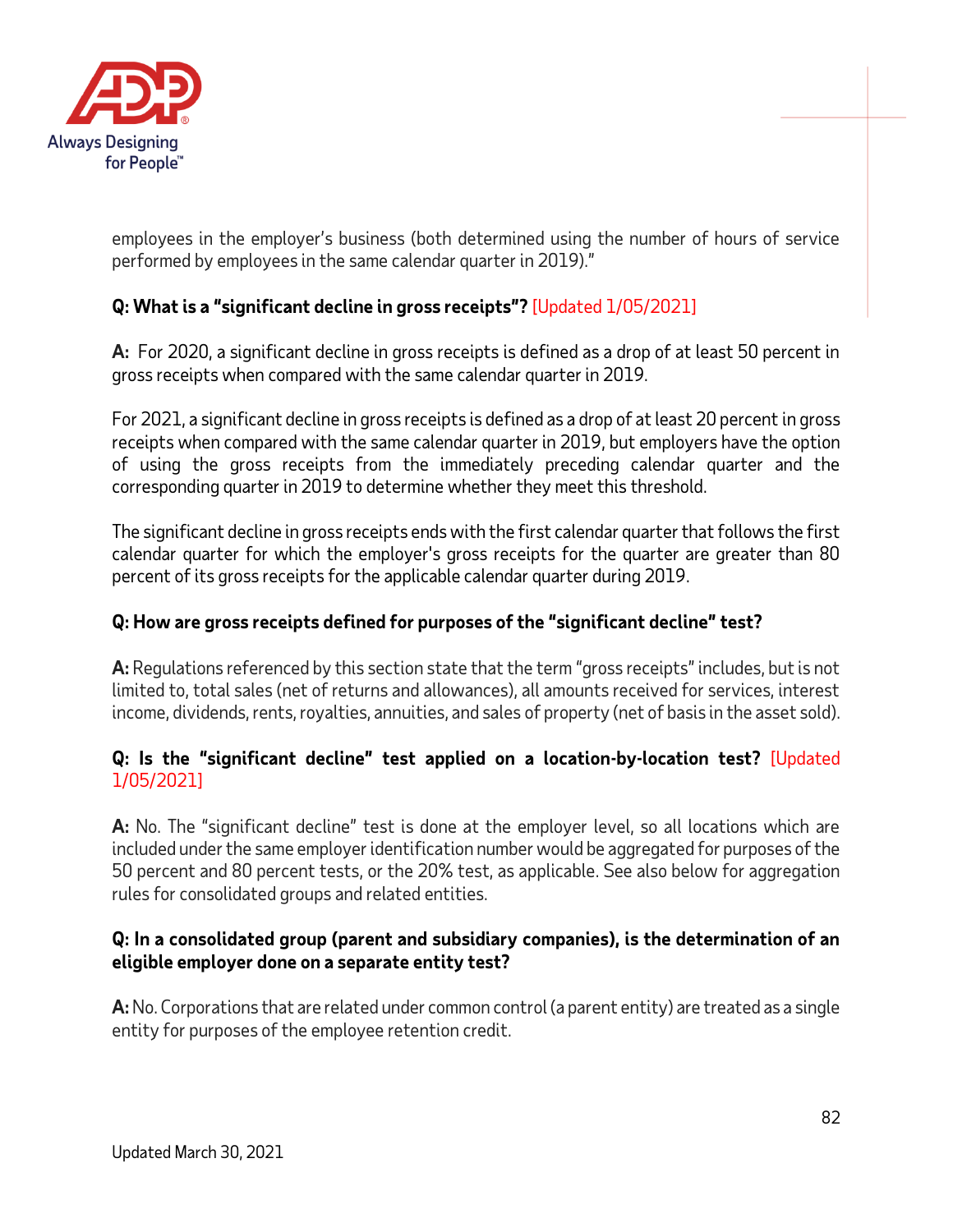

## **Q: Are tax-exempt organizations and public agencies eligible for the credit?** [Updated 1/05/2021]

**A:** Yes. An organization that is exempt from income tax under Section 501(a) of the Code is eligible for the credit. However, the credit generally does not apply to the federal government, any state or local government, or any agency or instrumentality of such governments. For calendar quarters beginning on or after January 1, 2021, however, certain instrumentalities such as public colleges and universities and public hospitals and healthcare providers may be eligible.

# **Q: Who is an eligible employee for purposes of the credit?** [Updated 1/05/2021]

**A:** All full and part-time employees of an eligible employer are potentially eligible for the credit. See below for limitations regarding "related party" employees and employees on whom other federal tax credits have been claimed.

## **Q: What is included in the definition of qualified wages?** [Updated 1/05/2021]

**A:** Qualified wages are wages paid by an eligible employer with respect to which an employee is not providing services (see below for definition) due to either a full or partial suspension of operations, or a significant decline in gross receipts. A special rule for employers with 500 or fewer full-time employees is discussed below. "Wages" are broadly defined as generally including all remuneration for employment, including cash value of all remuneration (including benefits) paid in any medium other than cash.

### **Q: To what extent can health plan expenses be included in qualified wages?** [Updated 3/11/2021]

**A:** Qualified wages include the amounts paid by the employer to provide and maintain a group health plan, but only to the extent that the amounts are excluded from gross income of the employees.

Qualified health plan expenses are treated as properly allocable to qualified wages if made on the basis of being pro rata among employees and pro rata on the basis of periods of coverage.

The IRS FAQs and Notice clarify that the definition of "qualified health plan expenses" includes both the portion of cost paid by the employer and the portion of the cost paid by the employee, provided that the employee's costs are paid with pre-tax dollars.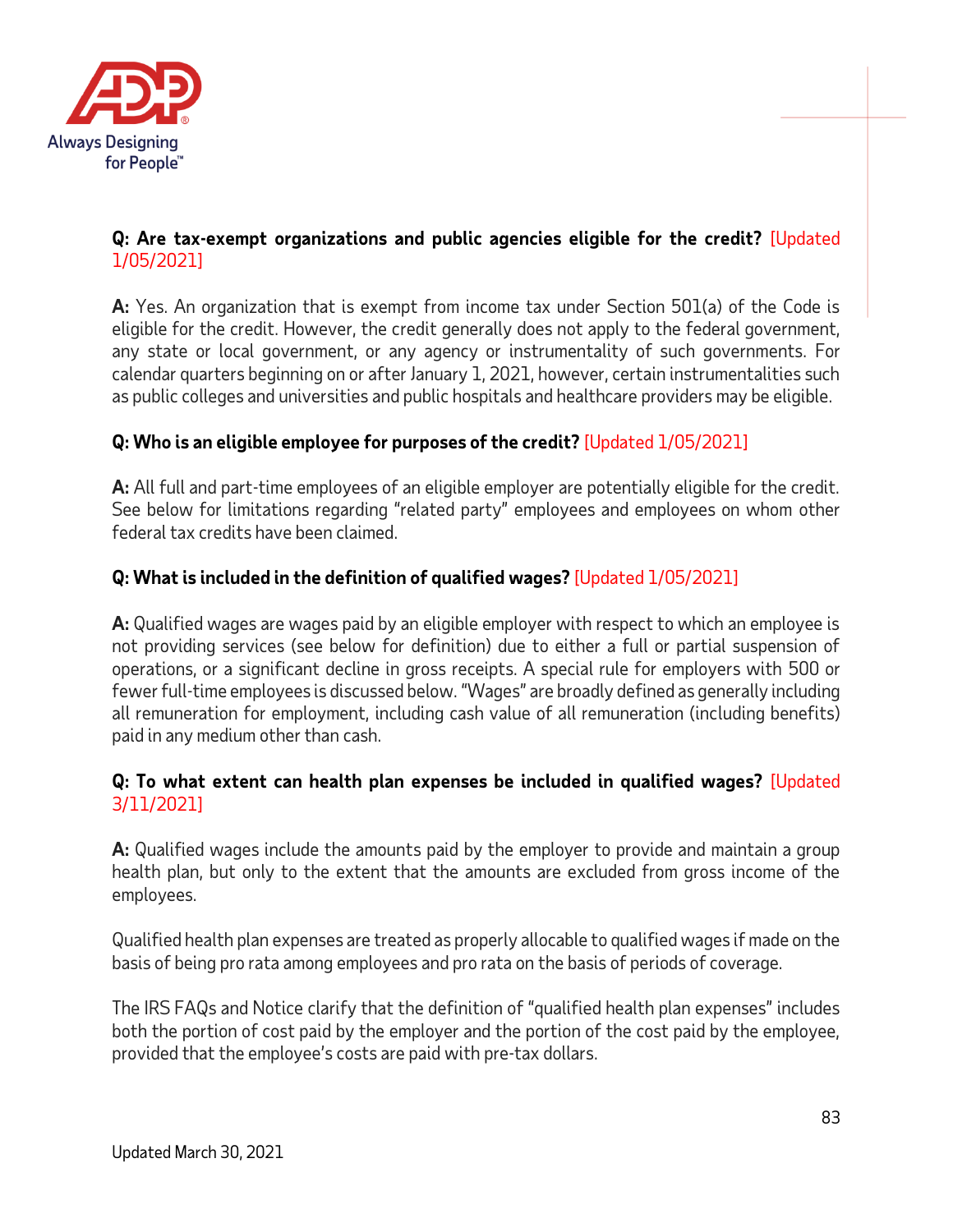

With respect to furloughed employees on whom the employer continues to pay health plan expenses, the ERC changes made by the Taxpayer Certainty and Disaster Tax Relief Act of 2020 and included in the American Rescue Plan Act of 2021 should also allow health plan expenses attributable to furloughed employees to be included in qualified wages.

### **Q: What constitutes "not providing services" for purposes of the determination of qualified wages?** [Updated 3/11/2021]

**A:** The applicable statutes do not define "not providing services," so it is likely a facts and circumstances determination for each employer. The IRS FAQs and Notice provide examples of circumstances where both exempt and non-exempt employees may be considered as "not providing services." Some of the statements in the FAQs and Notice include:

- If a non-exempt employee does not have a fixed schedule of work, the hours for which the employee is not providing services may be determined using any reasonable method.
- An employer may use any reasonable method to determine the number of hours that a salaried employee is not providing services, but for which the employee receives wages either at the employee's normal wage rate or at a reduced wage rate.
- Using the criteria for an employee entitled to intermittent leave under the paid sick leave or paid family leave provisions under the Families First Coronavirus Response Act is considered a reasonable method.
- The IRS FAQs and Notice provide that it is not reasonable for an employer to treat an employee's hours as having been reduced based on an assessment of the employee's productivity levels during the hours in which the employee is working.

### **Q: Are vacation pay, sick leave, other personal leave or severance pay considered to be qualified wages for purposes of the employee retention credit?** [Updated 3/11/2021]

**A:** The IRS FAQs provide that vacation pay, sick leave, and other personal leave is excluded from the definition of qualified wages to the extent that the leave was accrued in a period prior to the period in which the employee received wages and was not providing services. This interpretation doesn't exclude any leave accrued concurrent with the employee retention credit. However,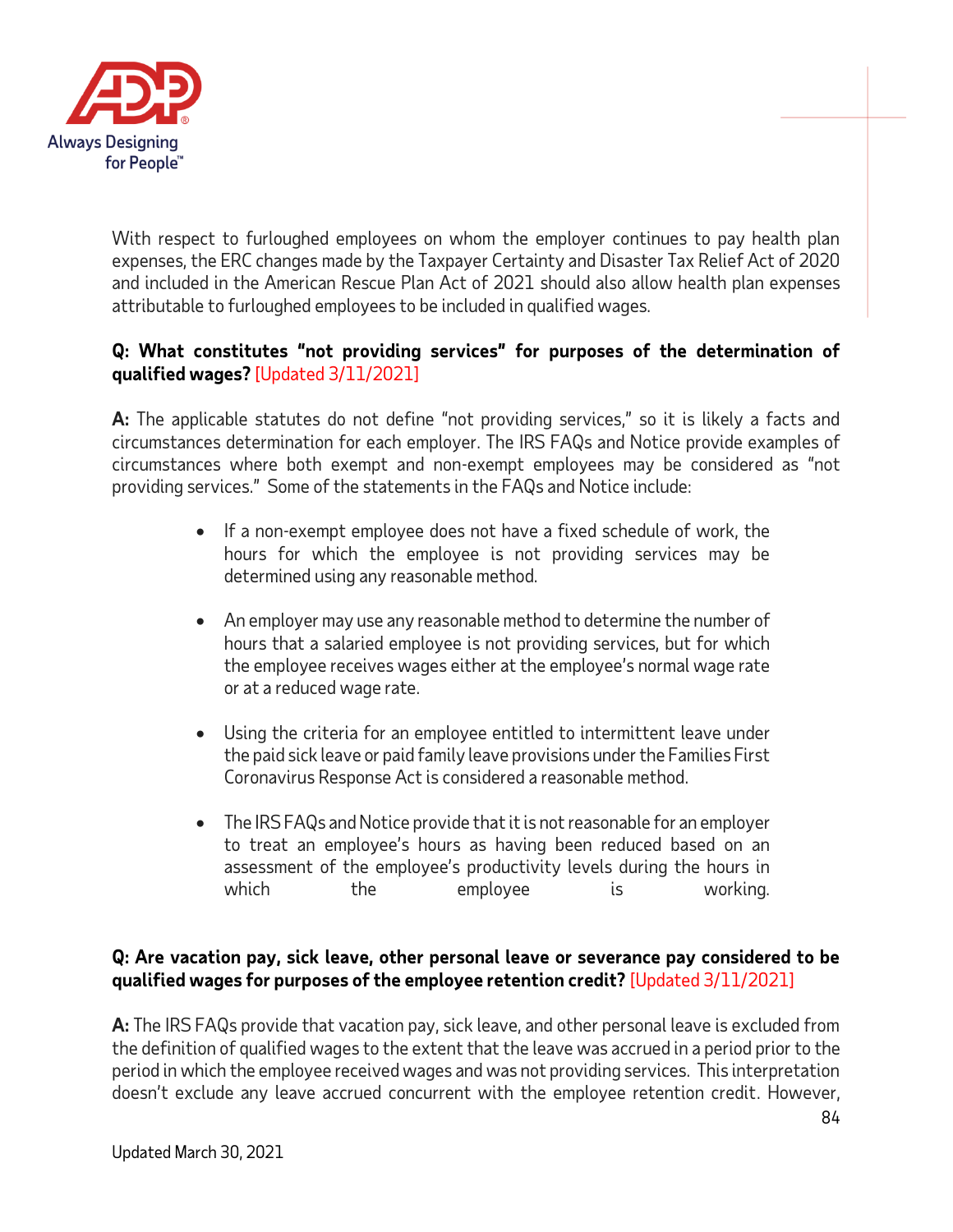

pursuant to the IRS Notice with respect to wages paid between March 13 – December 31, 2020, the above limitation only applies to large employers, and small employers may treat all wages paid to employees during the period of the full or partial suspension of operations or a calendar quarter in which it has a significant decline in gross receipts as qualified wages, even if under a preexisting vacation, sick and other leave policy, provided that the wages are not taken into account under sections 7001 and 7003 of the FFCRA. The IRS FAQs and Notice provide that amounts paid to an employee following termination of employment does not constitute qualified wages for purposes of the employee retention credit.

### **Q: What is the special rule for employers with 100 or fewer full-time employees?** [Updated 1/05/2021]

**A:** In the case of an employer with 100 or fewer full-time employees, "qualified wages" include all wages paid to an employee during the eligibility period between March 13, 2020 and December 31, 2020, regardless of whether or not the employee is not providing services. For purposes of the credit, "full-time employee" is defined by Section 4980H of the Code as an employee who works 30 or more hours per week.

### **Q: What is the special rule for employers with 500 or fewer full-time employees?** [Added 1/05/2021]

**A:** In the case of an employer with 500 or fewer full-time employees, for calendar quarters beginning on or after January 1, 2021, "qualified wages" include all wages paid to an employee during the eligibility period, regardless of whether or not the employee is not providing services. For purposes of the credit, "full-time employee" is defined by Section 4980H of the Code as an employee who works 30 or more hours per week.

# **Q: What is the special rule for "severely financially distressed employers"?** [Added 3/11/2021]

**A:** The American Rescue Plan Act of 2021 defines "severely financially distressed employers" as those employers who can demonstrate that gross receipts are less than 10 percent of the gross receipts of the corresponding base period (generally the same calendar quarter in 2019). Effective as of July 1, 2021, these employers may apply the employee retention credit to all wages paid to employees (up to the applicable \$10,000 per employee per quarter limit), notwithstanding that they may have over 500 employees.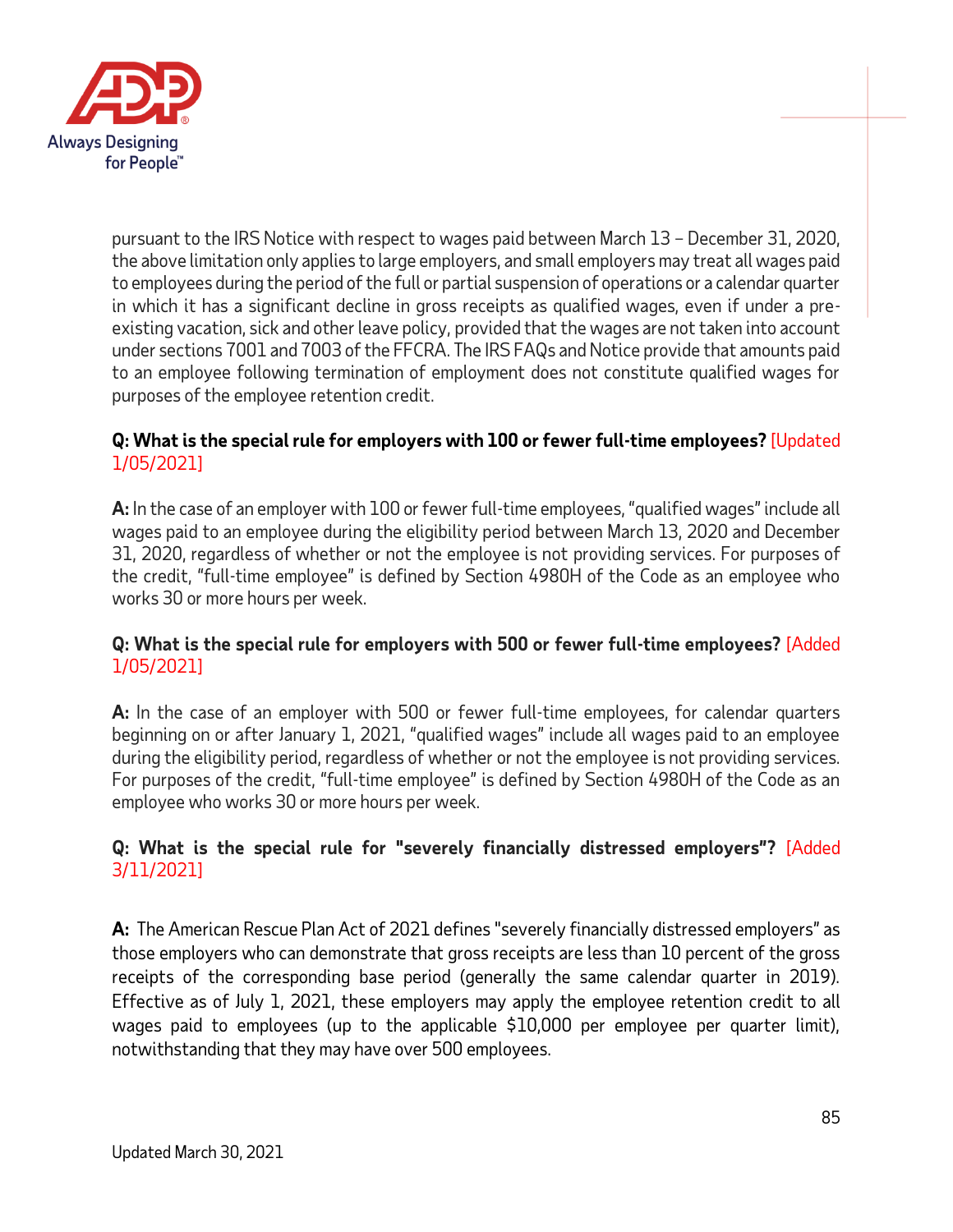

#### **Q: Can an employer claim the employee retention credit on the same wages on which it qualifies for the Families First Coronavirus Response Act (FFCRA) emergency sick pay or family leave credits?**

**A:** No. Any wages used for purposes of the Paid Sick Leave Credit (Section 7001 of the FFCRA) or the Paid Family Leave Credit (Section 7003 of the FFCRA) cannot be treated as qualified wages for purposes of the employee retention credit. The FFCRA credits are limited to employers with fewer than 500 employees.

### **Q: If the employer is eligible for the Employer Credit for Paid Family and Medical Leave on an employee, can the employer also claim the employee retention credit on the employee on the same wages?**

**A:** No. Any wages used for purposes of the Employer Credit for Paid Family and Medical Leave cannot be treated as qualified wages for purposes of the employee retention credit.

#### **Q: If the employer is eligible for the Credit for Increasing Research Activities (i.e., the federal R&D credit) with respect to wages paid to an employee, can the employer also claim the employee retention credit on the employee on the same wages?** [Added 1/05/2021]

**A:** No. For calendar quarters beginning on or after January 1, 2021, any wages used for purposes of the Credit for Increasing Research Activities cannot be treated as qualified wages for purposes of the employee retention credit.

#### **Q: If the employer is eligible for the Employer Wage Credit for Employees who are Active Duty Members of the Uniformed Service with respect to wages paid to an employee, can the employer also claim the employee retention credit on the employee on the same wages?** [Added 1/05/2021]

**A:** No. For calendar quarters beginning on or after January 1, 2021, any wages used for purposes of the Employer Wage Credit for Employees who are Active Duty Members of the Uniformed Service cannot be treated as qualified wages for purposes of the employee retention credit.

### **Q: Does the employer still have to add the amount of credit back to its wage deduction?**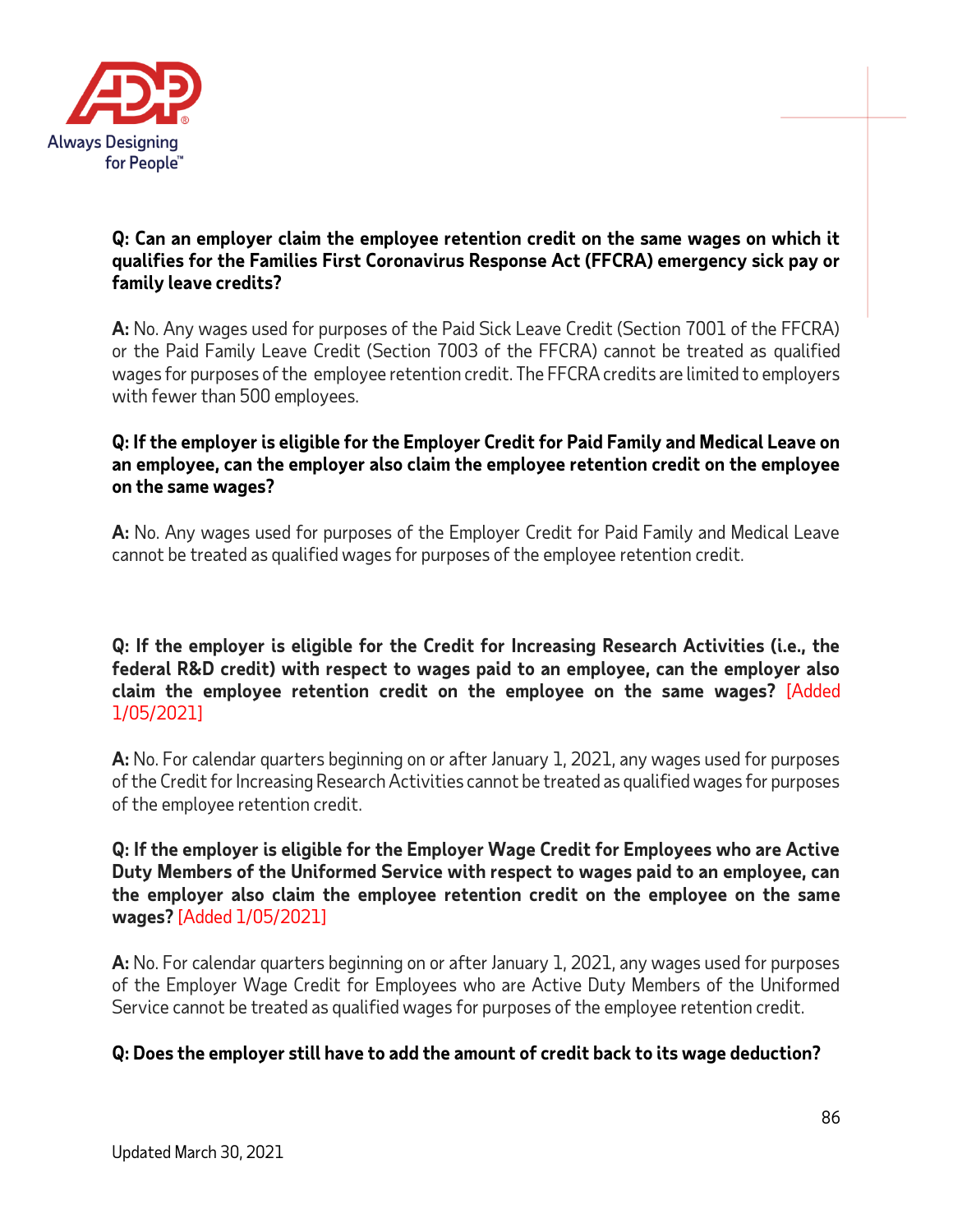

**A:** Yes. The employer must reduce its wage deduction by the amount of the employer retention credit under Section 280C of the Code.

## **Q: If a company files for the payroll tax deferral, can they also file for the advance refund claim on Form 7200?** [Updated 3/11/2021]

**A:** Yes, with limitations and only for certain smaller employers. An employer was previously allowed to request an advance payment on the refundable amounts of the employee retention credit (as well as the qualified sick and family leave credits under the FFCRA) after first reducing their current employment taxes to account for the credits. Any amount of credit that exceeded the reduced deposits could be requested in advance on a Form 7200. However, for calendar quarters beginning on or after January 1, 2021, advance payments of employee retention credits are generally not permitted except with respect to employers who had no more than an average of 500 full-time employees in 2019. Those small employers may elect to receive an advance payment of the credit in an amount equal to 70% of the average quarterly wages paid in 2019. If an employer receives an advance payment, it will require a reconciliation on its employment tax return.

#### **Q: If an employee also owns an interest in the employer, can the employer still claim the credit?**

**A:** The applicable attribution rules state that no wages will be taken into account with respect to the following individuals:

- **•** An individual who owns 50 percent or more of the value of the stock of employer (if the employer is a corporation),
- **•** An individual who owns 50 percent or more of the capital and profits interest of the employer (if the employer is another entity),
- **•** A grantor, beneficiary, or fiduciary of the employer (if the employer is an estate or trust),
- **•** A family relative of the employer (if the employer is an individual). Family relatives include children, siblings, step- siblings, parents, step-parents, nieces, nephews, aunts, uncles, and in-laws.

**Q: If the employer has claimed the Work Opportunity Tax Credit (WOTC) on the employee, can the employer also claim the employee retention credit on the employee?** [Updated 3/11/2021]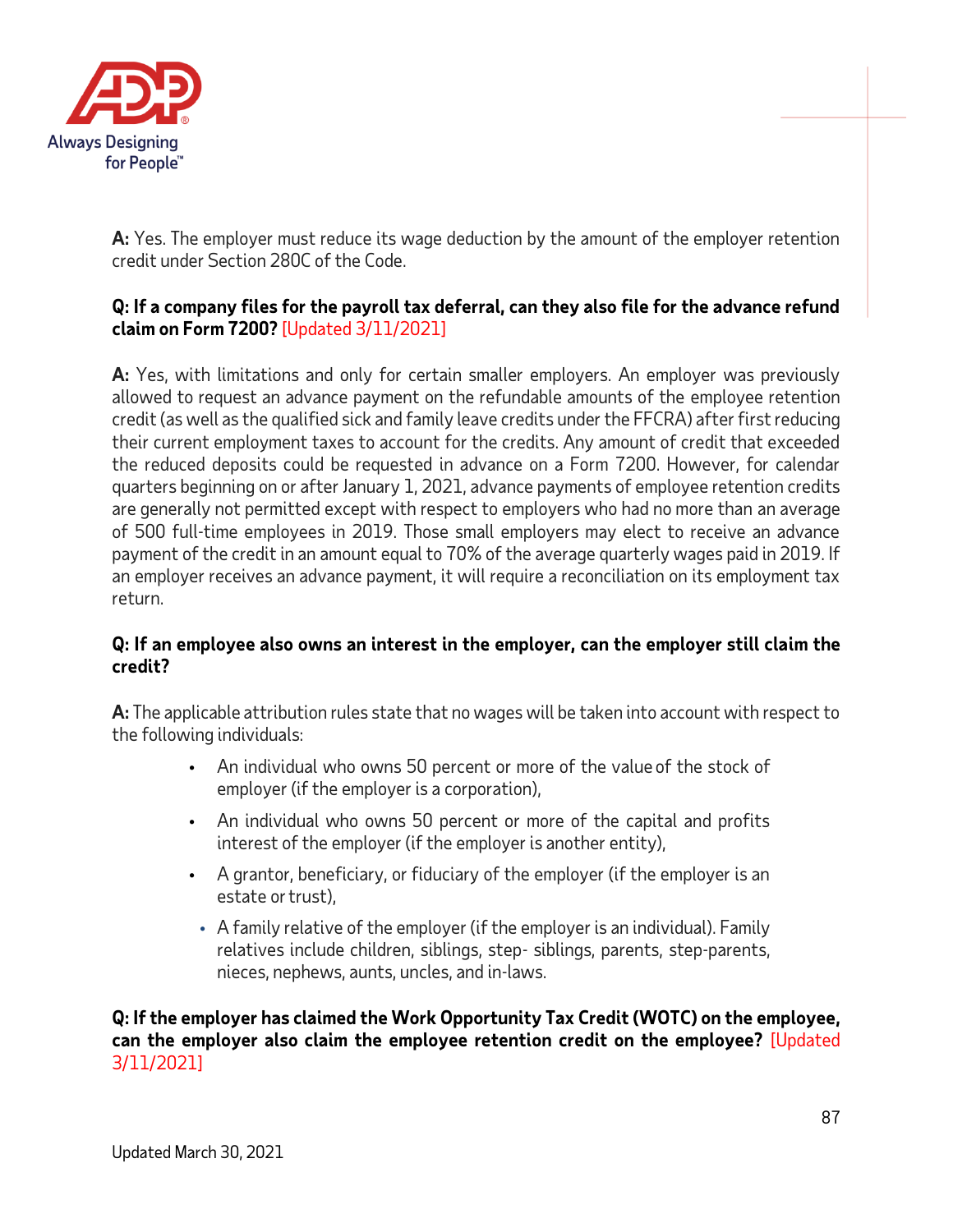

**A:** Yes, with some limitations. The CARES Act states that an employee cannot be included in the employee retention credit if the employer has also claimed WOTC on that employee in the same period. For calendar quarters beginning on or after January 1, 2021, the Taxpayer Certainty and Disaster Tax Relief Act of 2020 and the American Rescue Plan Act of 2021 provide that any wages used for purposes of WOTC cannot be treated as qualified wages for purposes of the employee retention credit.

### **Q: If the employer has claimed disaster area employee retention credits on the employee for 2017-2019 disasters, can the employer also claim the CARES Act employee retention credit on the employee?** [Updated 3/11/2021]

**A**: Yes. There are no restrictions in the CARES Act or American Rescue Plan Act of 2021 that would prohibit an employer from claiming the employee retention credit on an employee if the employer previously claimed disaster-related employee retention credits in 2017 through 2019.

### **Q: Can the employer claim the employee retention credit on an employee if the employer is also claiming the Federal Empowerment Zone Employment Credit or the Indian Employment Credit on the same employee?** [Updated 3/11/2021]

**A:** Yes, with some limitations. There are no restrictions in the CARES Act that would prohibit an employer from claiming the employee retention credit on an employee ifthe employer also claimed the Federal Empowerment Zone Employment Credit or the Indian Employment Credit. However, for calendar quarters beginning on or after January 1, 2021, the Taxpayer Certainty and Disaster Relief Act of 2020 and the American Rescue Plan Act of 2021 provide that any wages used for purposes of the Federal Empowerment Zone Employment Credit or the Indian Employment Credit cannot be treated as qualified wages for purposes of the employee retention credit.

## **Q: If the employer has outsourced its employment functions to a certified professional employer organization, is it still eligible for the CARES Act employee retention credit?** [Updated 3/11/2021]

**A:** Yes. The CARES Act and the American Rescue Plan Act of 2021 state that the employee retention credit is a credit described in Section 3511 (d)(2) of the Code. As such, credit with respect to a work site employee performing services for the customer applies to the customer, and not the certified professional employer organization.

**Q: If the employer is pursuing a Paycheck Protection Program (PPP) loan as provided by the CARES Act, is it still eligible for the employee retention credit?** [Updated 3/11/2021]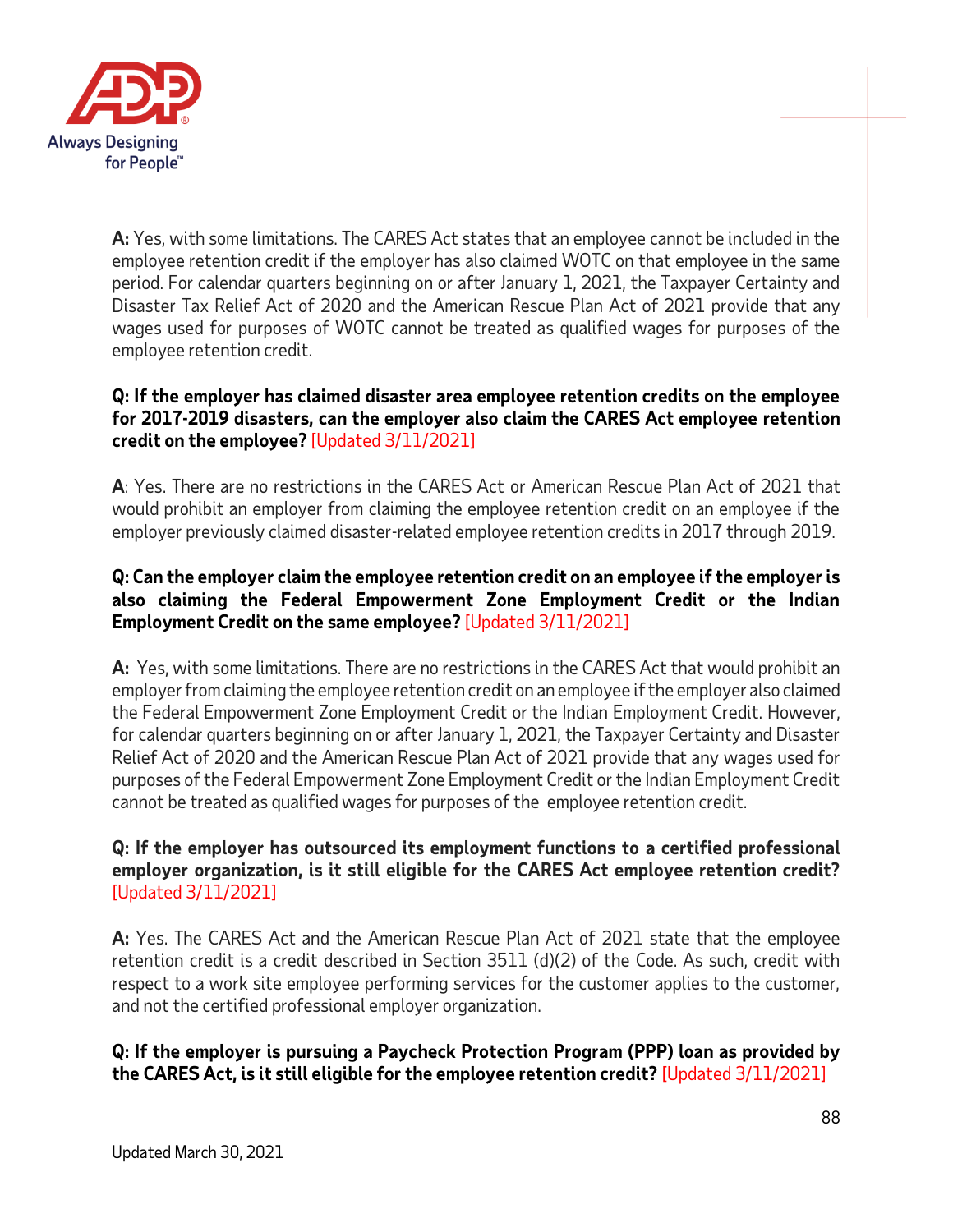

**A:** Yes, with limitations. The CARES Act originally prohibited an employer from claiming the employee retention credit if the employer also received a covered loan under Section 1102 of the CARES Act ("Paycheck Protection Program"). However, the Taxpayer Certainty and Disaster Tax Relief Act of 2020 amends the CARES Act to remove this restriction and provides that, retroactive to March 13, 2020, an employer may claim the employee retention credit to the extent qualified wages are not paid using forgiven Paycheck Protection Program loan proceeds. The American Rescue Plan Act of 2021 further provides that, for purposes of the retention credit, qualified wages will not include wages taken into account as payroll costs in connection with a PPP loan.

### **Q: How do eligible Paycheck Protection Program (PPP) loan recipients retroactively claim the employee retention credit with respect to qualified wages paid in 2020?** [Added 1/28/2021]

**A:** Eligible PPP loan recipients who wish to retroactively claim the employee retention credit with respect to qualified wages paid in the 2nd, 3rd, and/or 4th quarters of 2020 may file an amended return or claim for refund for each applicable quarter using IRS Form 941-X.

# **Q: If the employer receives a grant under the Economic Aid to Hard-Hit Small Businesses, Non-Profits, and Venues Act, is it still eligible for the employee retention credit?** [Added 3/11/2021]

**A:** Yes, with limitations. The American Rescue Plan Act of 2021 provides that, effective as of July 1, 2021, qualified wages for purposes of the employee retention credit will not include any wages taken into account as payroll costs in connection with a grant under Section 324 of the Economic Aid to Hard-Hit Small Businesses, Non-Profits, and Venues Act.

## **Q: If the employer receives a restaurant revitalization grant under the American Rescue Plan Act of 2021, is it still eligible for the employee retention credit?** [Added 3/11/2021]

**A:** Yes, with limitations. The American Rescue Plan Act of 2021 provides that, effective as of July 1, 2021, qualified wages for purposes of the employee retention credit will not include any wages taken into account as payroll costs in connection with a restaurant revitalization grant under Section 5003 of such Act.

**Q: Will the credit be available for advance payment if the company will have a refund?** [Updated 1/05/2021]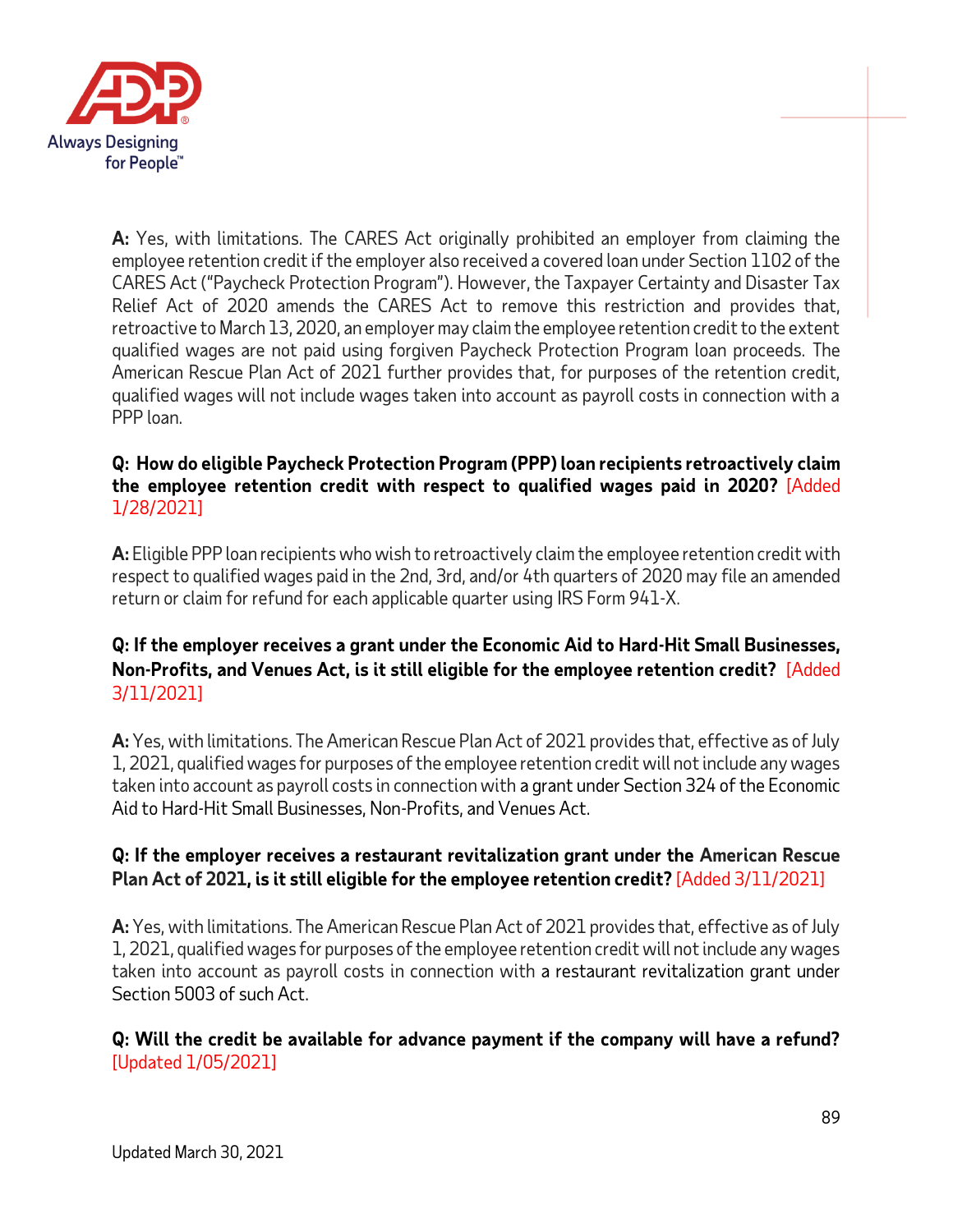

**A:** Yes, with limitations, and only for certain smaller employers. The IRS previously issued Form 7200 on which an employer could claim an advance payment of the employee retention credit that would be due for a 2020 quarter. However, for calendar quarters beginning on or after January 1, 2021, advance payments of employee retention credits are generally not permitted except with respect to employers who had no more than 500 full-time employees in any quarter in 2019. Those small employers may elect to receive an advance payment of the credit in an amount equal to 70% of the average quarterly wages paid in 2019.

## **Q: The CARES Act also allows an employer to defer the payment of the employer portion of Social Security taxes to 2021 and 2022. How does this affect the credit?**

**A:** The CARES Act employee retention credit is a permanent reduction in the amount of employer Social Security taxes. The delay of the payment of the employer portion of Social Security taxes is strictly a deferral. If the employer plans to take advantage of the deferral, the retention credit reduces the amount of employer Social Security taxes ultimately due.

#### **Q: What government forms and interpretations have been published with respect to the CARES Act employee retention credit?** [Updated 3/11/2021]

**A:** The IRS has released two new forms with respect to the credit:

- Form 7200 Advance Payment of Employer Credits Due to COVID-19
- Revised Form 941 Employer's Quarterly Federal Tax Return (still in draft form)

Additionally, interpretations in the form of an IRS notice and Frequently Asked Questions have been published by the following:

- Internal Revenue Service Notice 2021-20 (https://www.irs.gov/pub/irsdrop/n-21-20.pdf)
- Internal Revenue Service FAQs [\(https://www.irs.gov/newsroom/faqs](https://www.irs.gov/newsroom/faqs-employee-retention-credit-under-the-cares-act)[employee-retention-credit-under-the-cares-act\)](https://www.irs.gov/newsroom/faqs-employee-retention-credit-under-the-cares-act)
- Senate Finance Committee FAQs [\(https://www.finance.senate.gov/chairmans-news/cares-act-employee](https://www.finance.senate.gov/chairmans-news/cares-act-employee-retention-credit-faq)[retention-credit-faq\)](https://www.finance.senate.gov/chairmans-news/cares-act-employee-retention-credit-faq)
- Joint Committee on Taxation FAQs [\(https://www.jct.gov/publications.html?func=startdown&id=5256\)](https://www.jct.gov/publications.html?func=startdown&id=5256)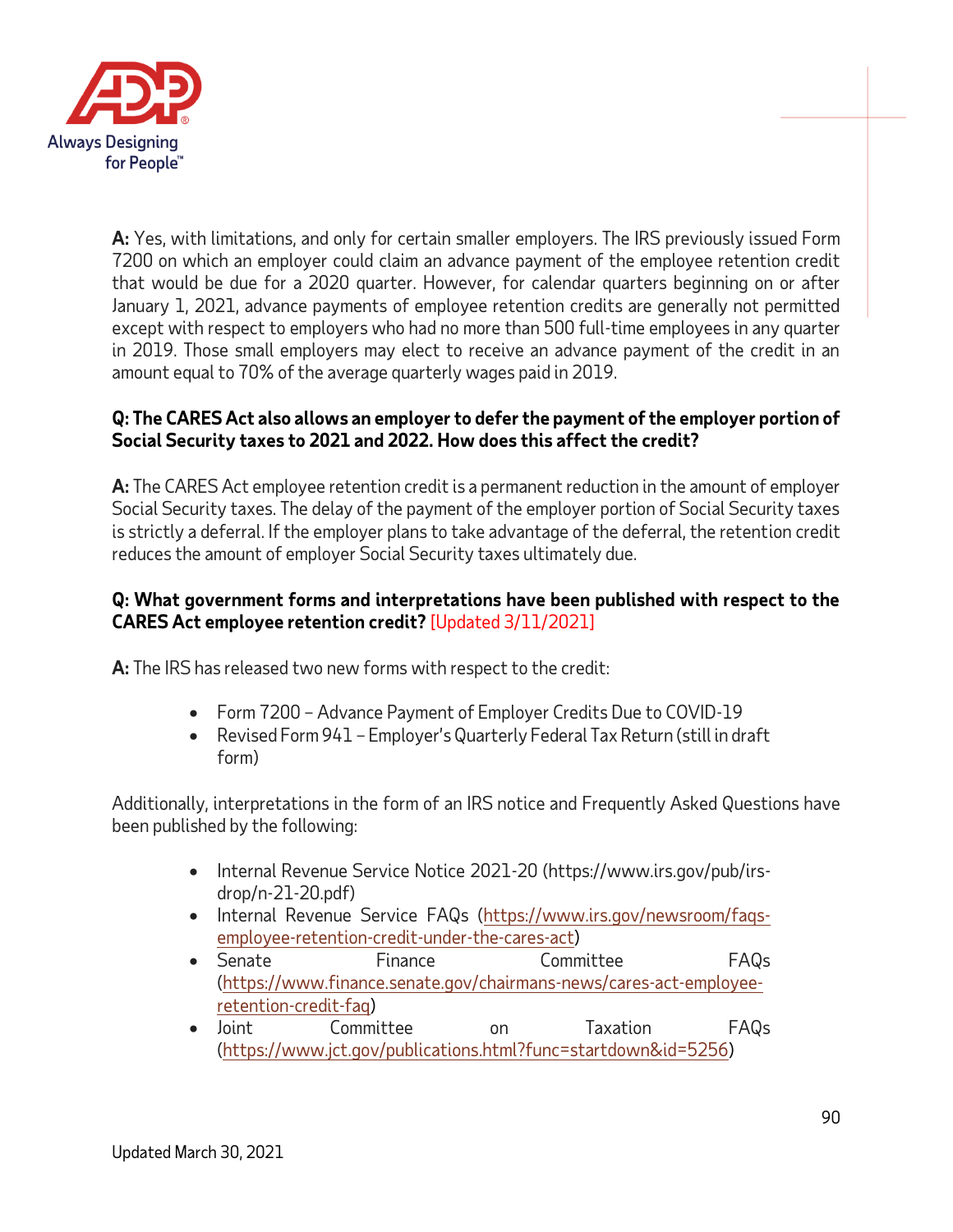

### **Q: What types of information should an employer be gathering to properly calculate the CARES Act employee retention credit?**

**A:** Examples of items needed to calculate the credit include payroll information and documentation of how COVID-19 has impacted your workforce at each of your locations. ADP can assist you with the credit calculation with mapping tools showing general areas of governmentmandated restrictions, survey methodologies for capturing employee-level information, and best practices across the country.

### **Q: What is the statute of limitations for IRS assessments relating to the employee retention credit?** [Added 3/11/2021]

A. Under the CARES Act, and pursuant to Section 6501 of the Internal Revenue Code, the time period for assessments by the IRS of any amount attributable to the employee retention credit expired 3 years after the applicable tax return was filed. However, effective with respect to calendar quarters beginning on or after July 1, 2021, the American Rescue Plan Act of 2021 extends this statute of limitations to 5 years.

# Health Provisions

# **Q: What impact does the CARES Act have on cost sharing for COVID-19 testing?**

**A:** The Families First Coronavirus Response Act ("FFCRA"), which was enacted on March 18, 2020, requires group health plans and health insurance issuers of group and individual health insurance coverage to cover FDA-approved diagnostic tests for COVID-19 without cost-sharing. See [here.](#page-64-0) The CARES Act expands the type of tests that need to be covered to include certain tests that have not yet been approved by the FDA.

# **Q: Does the CARES Act address pricing for COVID-19 tests?**

**A:** Yes. As stated above, FFCRA requires group health plans and health insurance issuers to cover COVID-19 testing and certain items and services without cost-sharing. Under the CARES Act, health plans and health insurance issuers must reimburse health providers that administer COVID-19 tests at the same rate as previously negotiated before the emergency declaration by HHS for the duration of the declared emergency. If a plan or issuer did not have an existing, negotiated rate with a provider before the emergency declaration, the plan or issuer must pay the provider's cash price for the test as listed by the provider on a public website or may negotiate a lower rate.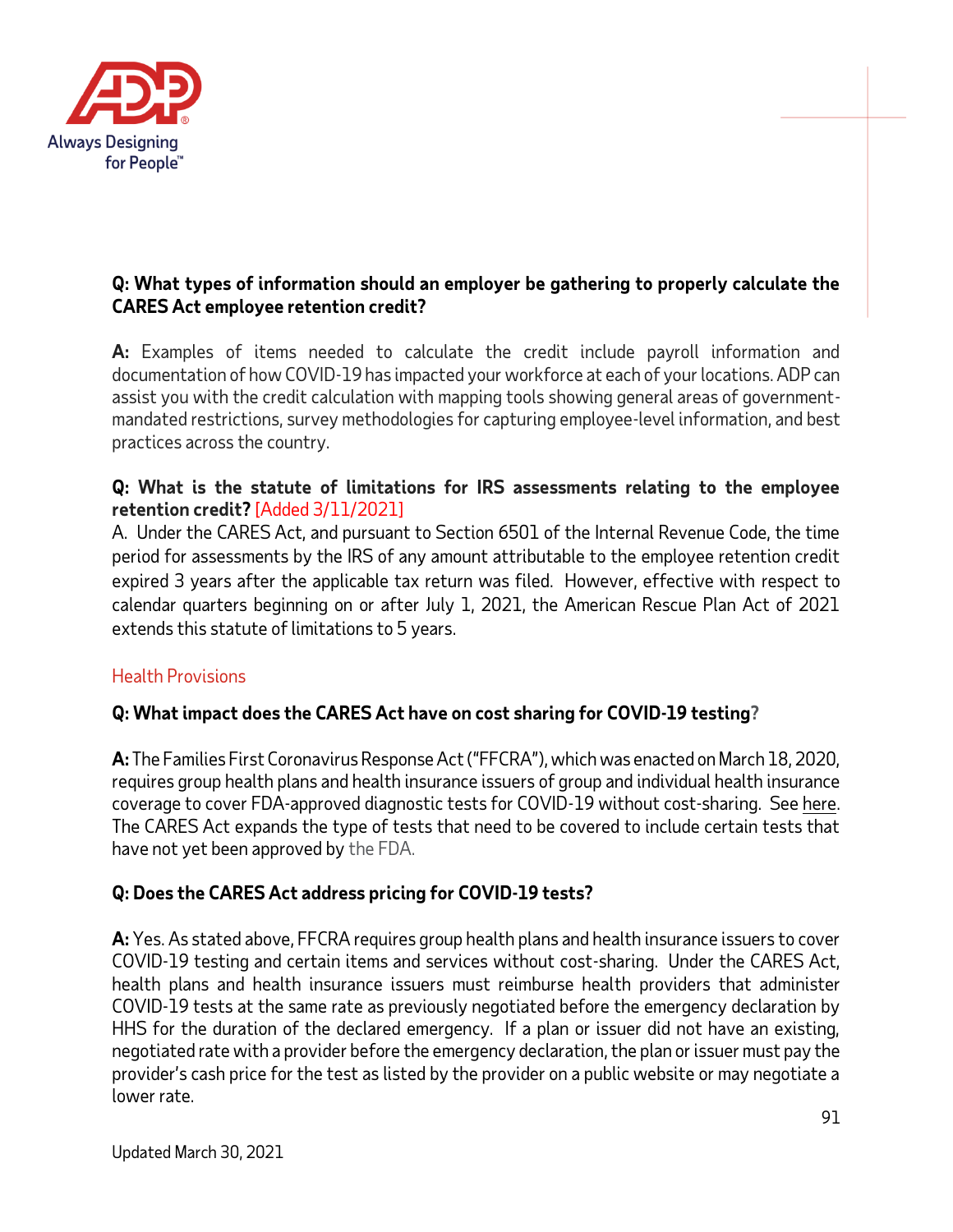

#### **Q: Will health plans be required to cover vaccines and other preventive measures once they are available?**

**A:** Yes. The CARES Act requires group health plans and health insurance issuers to cover without cost-sharing COVID-19 preventive services. Preventive services that must be covered are COVID-19 related items, services, or immunizations that have a rating of "A" or "B" in the recommendation of the United States Preventive Services Task Force ("USPSTF") or that are recommended by the Centers for Disease Control and Prevention. This requirement takes effect 15 business days after the date the recommendation is made. This 15-day period is significantly shorter period than under the Affordable Care Act ("ACA") preventive services requirement, which generally makes preventive services recommendations effective beginning the year following the year in which the recommendation was made.

### **Q: Can individuals with high deductible health plans ("HDHPs") receive coverage for telehealth services before meeting their annual deductible?**

**A:** Yes. Though HDHPs generally cannot provide any benefits in a given plan year until the deductible for that year is satisfied, the CARES Act creates a safe harbor that allows HDHPs to cover "telehealth and remote care services" before the minimum deductible is satisfied. This provision is effective on March 27, 2020 for plan years beginning on or before December 31, 2021.

### **Q: Can individuals use health spending and reimbursement accounts, such as Flexible Spending Accounts ("FSAs"), Health Savings Accounts ("HSAs"), and Health Reimbursement Accounts ("HRAs"), to pay for over-the-counter medical expenses without a prescription?**

**A:** Yes. The CARES Act allows individuals to use HSA, FSA, HRA, and Archer Medical Savings Account dollars on over-the-counter drugs without a prescription and on menstrual care products. Under the ACA, drugs are not treated as "qualified medical expenses" unless they are prescribed or insulin. The CARES Act permanently reverses that rule for all expenses incurred after December 31, 2019.

### **Q: How does the CARES Act affect existing health information privacy protections?**

**A:** The CARES Act conforms privacy rules that only apply to substance use disorder ("SUD") with the more widely applicable HIPAA privacy rules. The SUD rules apply to certain health care providers who treat substance use disorders and require a provider to obtain a patient's consent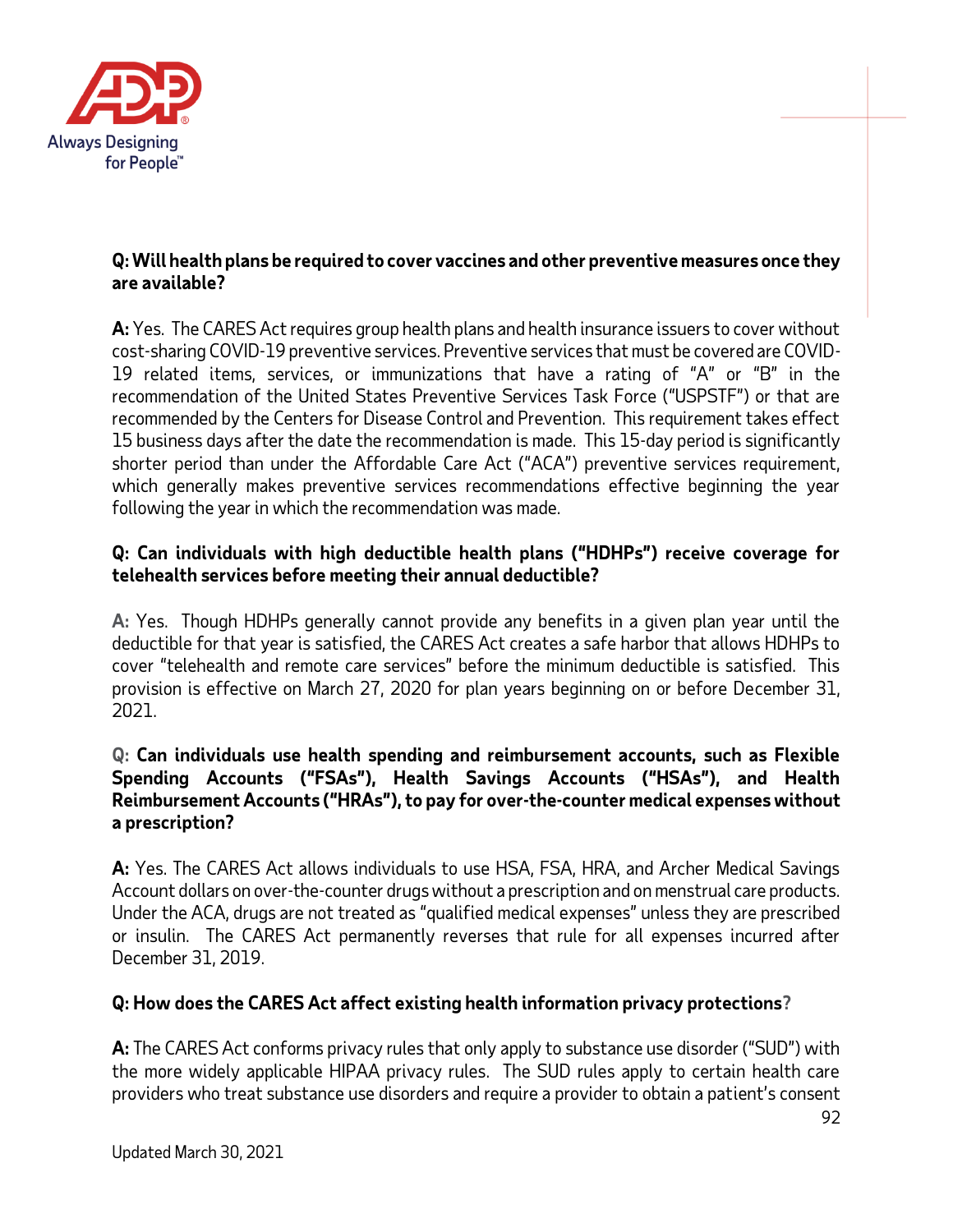

to disclose SUD information, including the fact that a patient was treated, even to another health care provider or health plan or insurer. Since the SUD rules are stricter than the HIPAA privacy rules, a health plan or health care provider that receives SUD information has to track this information separately and apply two sets of privacy rules.

The CARES Act:

- allows a SUD provider to obtain a single consent for future disclosures for treatment, payment, or health care operations, until revoked by the patient;
- allows a HIPAA covered entity or business associate to further disclose SUD information as otherwise permitted by HIPAA;
- adopts HIPAA's definitions for treatment, payment, and health care operations; and
- adds a number of HIPAA provisions to the SUD rules, including the HIPAA breach rules, the notice of privacy practices, and HIPAA's civil and criminal penalties.

These changes take effect for uses and disclosures 12 months after the date of enactment. The CARES Act also provides that the Secretary of Health and Human Services ("HHS") must issue guidance regarding the sharing of patients' protected health information during the COVID-19 public health emergency.

### Paid Leave Provisions

### **Q: In what ways does the CARES Act expand the payroll credit provisions under Families First Act?** [Updated 1/05/2021]

**A**: The Families First Act allows an employer to claim a refundable tax credit for Emergency Paid Sick Leave and Expanded FMLA Leave that the employer is required to provide. The CARES Act expands those provisions by:

- providing for an advance of the payroll tax credit, subject to the limits imposed by Families First and calculated through the end of the most recent payroll period in the quarter;
- requiring the Secretary of the Treasury to prescribe forms and instructions necessary to permit the advancement of the credit; and
- requiring the Secretary of the Treasury to waive penalties associated with the failure to deposit certain employment taxes if the failure was due to an employer's anticipation of the credit.

The COVID-related Tax Relief Act of 2020 amends the Families First Act to extend the availability of these payroll credits for Emergency Paid Sick Leave and Expanded FMLA Leave paid by an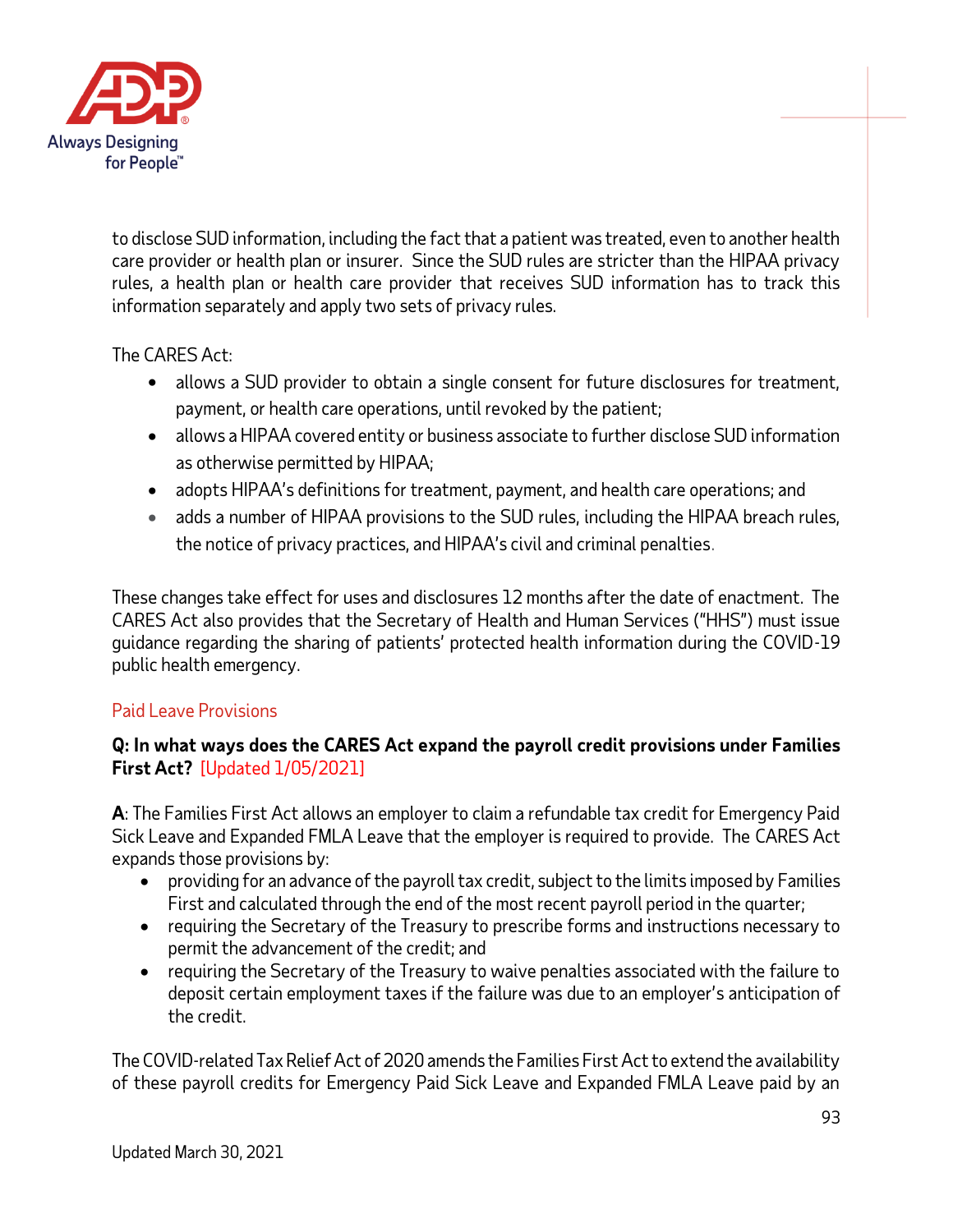

employer through March 31, 2021. Note, however, the COVID-related Tax Relief Act of 2020 does not extend the mandate to provide such paid leave beyond December 31, 2020.

## Retirement and Compensation Provisions

#### **Q: Does the CARES Act allow individuals to take increased loans or temporary withdrawals from retirement plans?**

**A:** Yes. The CARES Act allows participants to take increased loans and temporary withdrawals from their retirement accounts to assist with financial distress related to COVID-19. The CARES Act calls these "coronavirus-related distributions."

### **Q: What qualifies as a "coronavirus-related distribution"?**

**A:** A coronavirus-related distribution is made to an individual:

- (1) who was diagnosed with SARS-CoV-2 or COVID-19 by a test approved by the CDC;
- (2) whose spouse or dependent is so diagnosed; or

(3) who experienced adverse financial consequences as a result of being quarantined, furloughed, laid off, subject to reduced hours due to the virus (this also applies to individuals whose business was closed or subject to a reduced hours schedule due to the virus), unable to work because of a lack of child care due to the virus, or other factors determined by the Secretary of the Treasury.

Coronavirus-related distributions are permitted between January 1 and December 31, 2020.

#### **Q: How can plan administrators verify that the request qualifies as a "coronavirus-related distribution"?**

**A:** Plan administrators can rely on the employee's 'self-certification' that they meet any of the requirements outlined above.

### **Q: Is there a dollar limit on temporary withdrawals under the CARES Act?**

**A:** Under the CARES Act, participants can take a coronavirus-related distribution of up to \$100,000 from their retirement accounts without incurring a 10% early distribution tax. Coronavirus-related distributions can be taxed over three years with an ability to be repaid within three years. Such distributions are also exempt from standard tax withholding and notice requirements.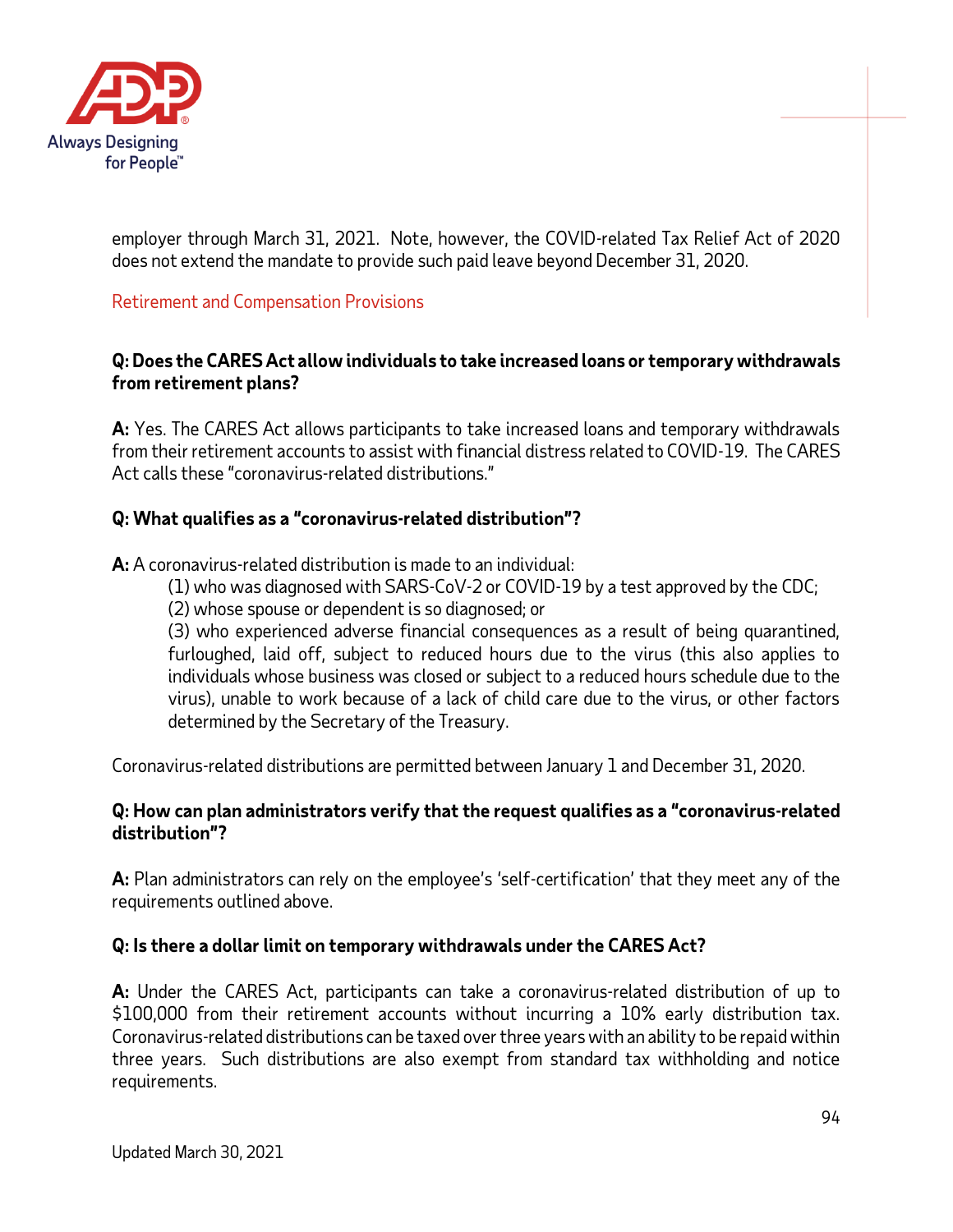

### **Q: What are the rules under the CARES Act for taking loans from qualified retirement accounts?** [Updated May 15, 2020]

**A**: The CARES Act allows qualified individuals (those who would qualify for a coronavirus-related distribution as outlined above) to borrow an increased amount up to the lesser of \$100,000 or 100% of their account balance. Participants can normally only borrow the lesser of \$50,000 or 50% of their account balance. The increased loans are permitted through September 22, 2020. The CARES Act also provides an optional delay on any repayments coming due now through the end of 2020.

## **Q: Do plan sponsors have to adopt these provisions?**

**A**: These provisions are optional but would require a plan amendment no earlier than the end of the 2022 plan year.

## **Q: Does the CARES Act waive 2020 required minimum distributions ("RMDs")?**

**A:** To address concerns regarding market volatility, the CARES Act provides a waiver of 2020 RMDs for defined contribution retirement plans and IRAs. This includes 2020 RMD payments for individuals who are already receiving them (*i.e.,* attained 70 ½ before 2019) and individuals who have a required beginning date in 2020.

### **Q: How does the CARES Act change the Department of Labor's authority to postpone certain ERISA-imposed deadlines?**

**A:** The Act amends Section 518 of ERISA by adding "a public health emergency" declared by the HHS Secretary to permit the Labor Secretary to provide an extension of up to one year for actions required or permitted to be completed under ERISA.

### **Q. How does the CARES Act affect single-employer pension plan contributions for 2020?**

**A:** The CARES Act provides that single-employer pension plan contributions that would otherwise be due during calendar year 2020 are instead due on January 1, 2021. This provision applies to both quarterly contributions and the final contribution necessary to satisfy the annual minimum funding requirements if the contribution is due to be paid in 2020.

For a calendar plan year, the following revised contribution schedule applies: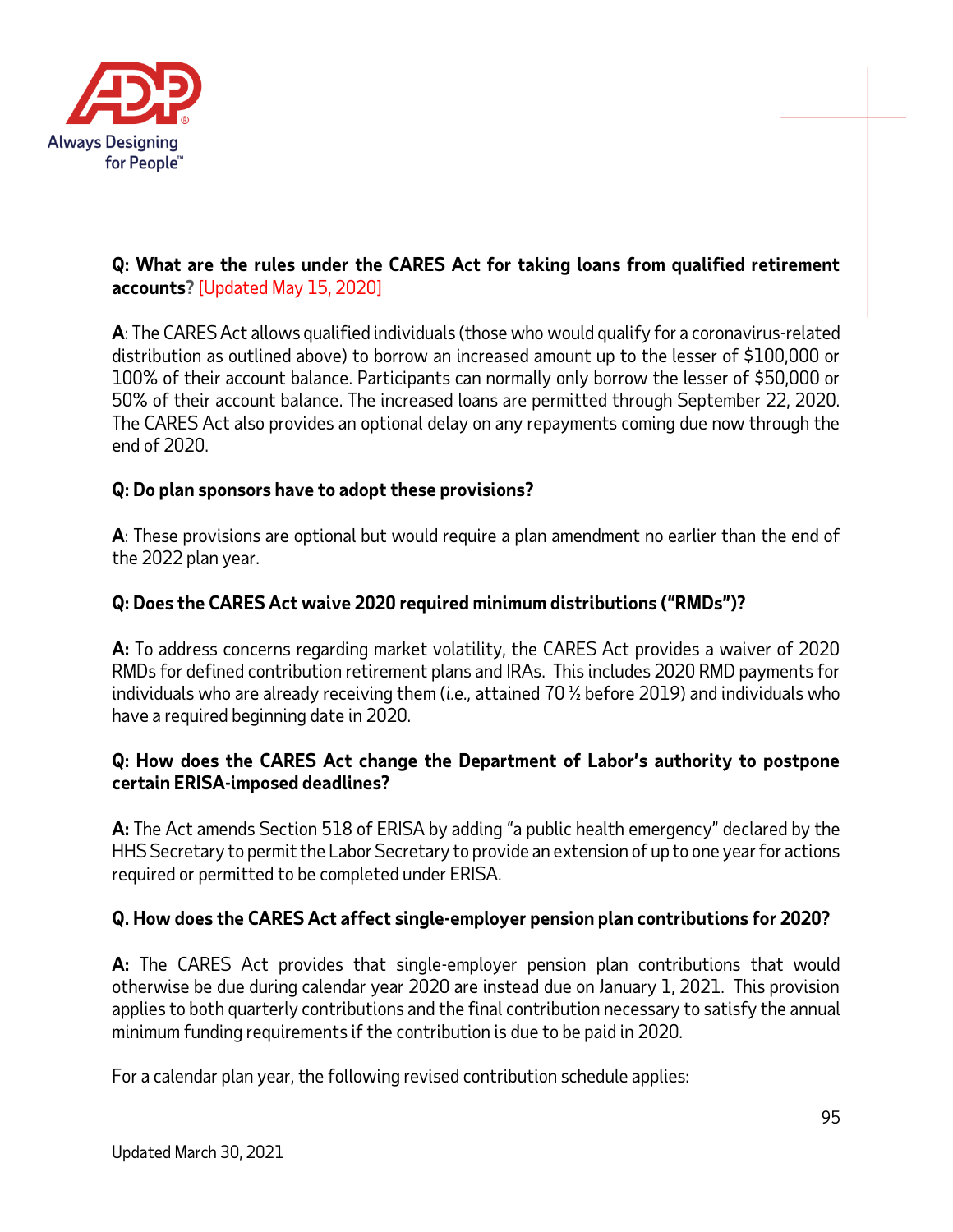

| Contribution                                                          | <b>Prior Deadline</b> | <b>New Deadline</b> |
|-----------------------------------------------------------------------|-----------------------|---------------------|
| First Quarterly Contribution for<br>2020 Plan Year                    | April 15, 2020        | January 1, 2021     |
| Second Quarterly Contribution<br>for 2020 Plan Year                   | July 15, 2020         | January 1, 2021     |
| Final Contribution for 2019 Plan   September 15, 2020<br>Year         |                       | January 1, 2021     |
| Third Quarterly Contribution for   October 15, 2020<br>2020 Plan Year |                       | January 1, 2021     |

Although the contributions will not be due until January 1, 2021, they will still accrue interest starting on the prior deadline. The interest charged would be at the plan's effective rate of interest, which is generally calculated each year by the actuary based on the interest rates used to determine the plan's liabilities.

Additionally, for plan years that include any portion of 2020, the plan sponsor is permitted to elect to treat the plan's adjusted funding target attainment percentage as being equal to the percentage from the last plan year ending before January 1, 2020.

#### **Q. If I have laid off or furloughed a portion of my workforce since March 13, 2020, should I be concerned that I have a partial plan-termination requiring 100% vesting of my employer contributions to our retirement plan?** [Added 1/05/2021]

**A:** The COVID-related Tax Relief Act of 2020 provides temporary relief from the partial plantermination rules. If the number of active participants covered by your retirement plan on March 31, 2021 is at least 80% of the number covered on March 13, 2020, then the relief provides that there has not been a partial plan-termination.

# Tax Provisions

### **Q: Does the CARES Act provide a tax-advantaged way for employers to pay amounts toward employee student loans?** [Updated 12/22/2020]

**A:** The CARES Act expands Code Section 127 to allow employers to make tax-free contributions up to \$5,250 annually toward employees' "qualified education loans." The provision allows the employer to make such payment either to the employee or to the lender. The provision, as amended by the Taxpayer Certainty and Disaster Relief Act of 2020, is only effective for employer payments made after March 27, 2020 through December 31, 2025.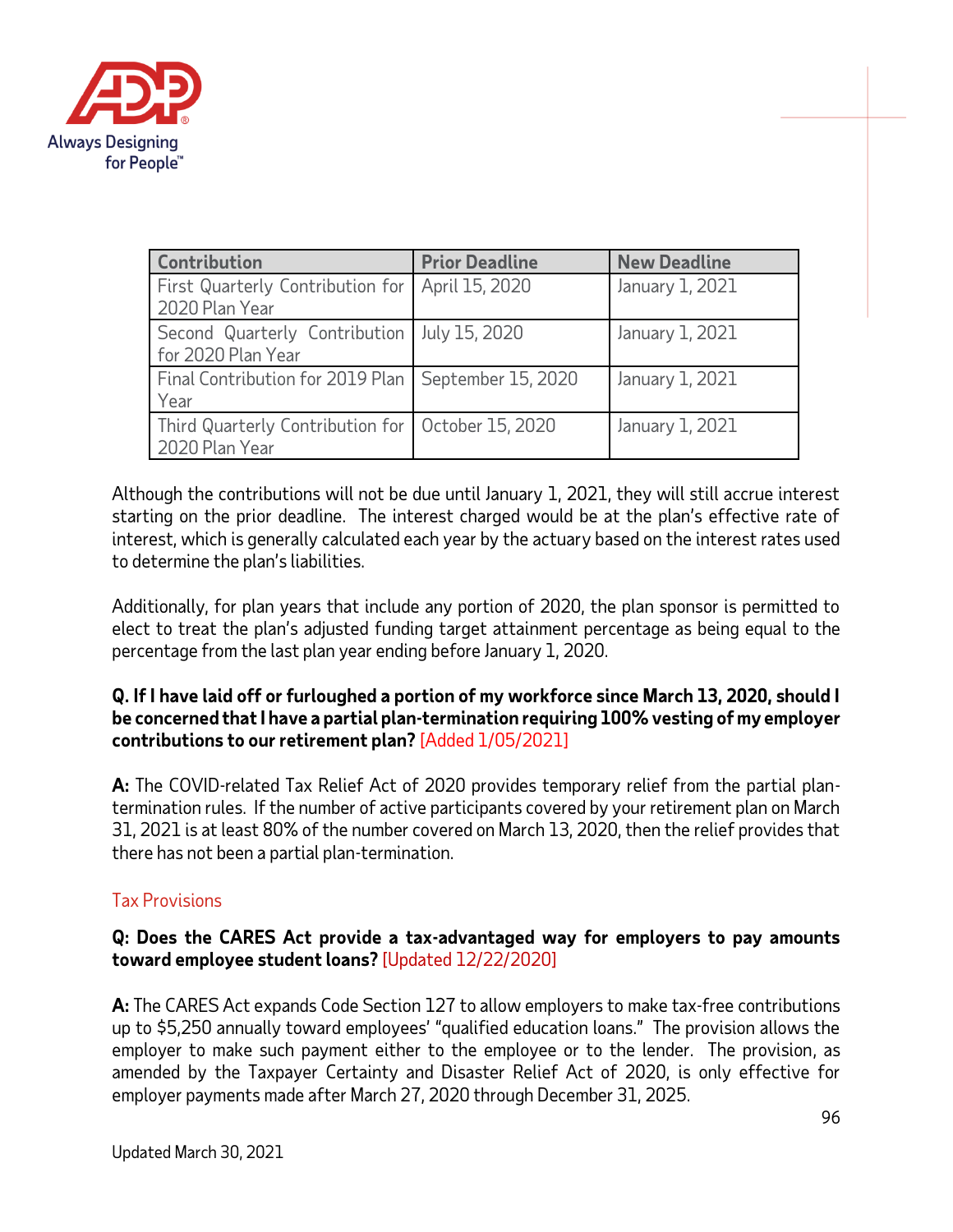

## **Q: Does the CARES Act provide any type of deferral for employer payroll taxes?**

**A:** Yes. The CARES Act permits employers to defer payment of the employer share of the Social Security Tax, beginning after the effective date of the Cares Act through December 31, 2020. The deferred tax amounts would be paid over two years, in equal amounts due on December 31, 2021 and December 31, 2022. (which the IRS has extended until January 3, 2022) and 50% on 12/31/2022 (which the IRS has extended until January 3, 2023, [https://www.irs.gov/pub/irs](https://www.irs.gov/pub/irs-prior/p509--2021.pdf)[prior/p509--2021.pdf\)](https://www.irs.gov/pub/irs-prior/p509--2021.pdf).

### **Q: Does the CARES Act provide any type of tax credit for business closures due to COVID-19?**

**A:** Yes. Private-sector employers are allowed a refundable tax credit against employer Social Security tax equal to 50 percent of wages paid by employers to employees during the COVID-19 crisis, up to \$10,000 per employee. The credit is available to employers whose operation is fully or partially suspended due to orders from a governmental authority limiting commerce, travel, or meetings due to COVID-19, or who experienced a 50 percent decline in gross receipts when compared to the same quarter of the prior year. The credit may be increased by the proportionate share of the employer's health costs related to such wages.

- For employers with more than 100 full-time employees (as defined under the Affordable Care Act Section 4980H), this credit is available for wages paid to employees that provided no services during the shutdown.
- For employers with less than 100 full-time employees, all wages qualify for the credit, without regard to whether the employer was in operation.

Aggregation rules will apply in determining the number of employees of the employer. Wages paid may not exceed the amount such employee would have been paid for working an equivalent duration during the 30 days immediately preceding such period. Wages also do not include paid family and/or sick leave under the Families First Coronavirus Response Act for which a credit is taken. This section applies to wages paid after March 12, 2020, and before January 1, 2021.

#### Unemployment Insurance Provisions

**Q: Does the CARES Act makes any changes to individuals who are eligible for unemployment assistance?** [Updated 3/17/2021]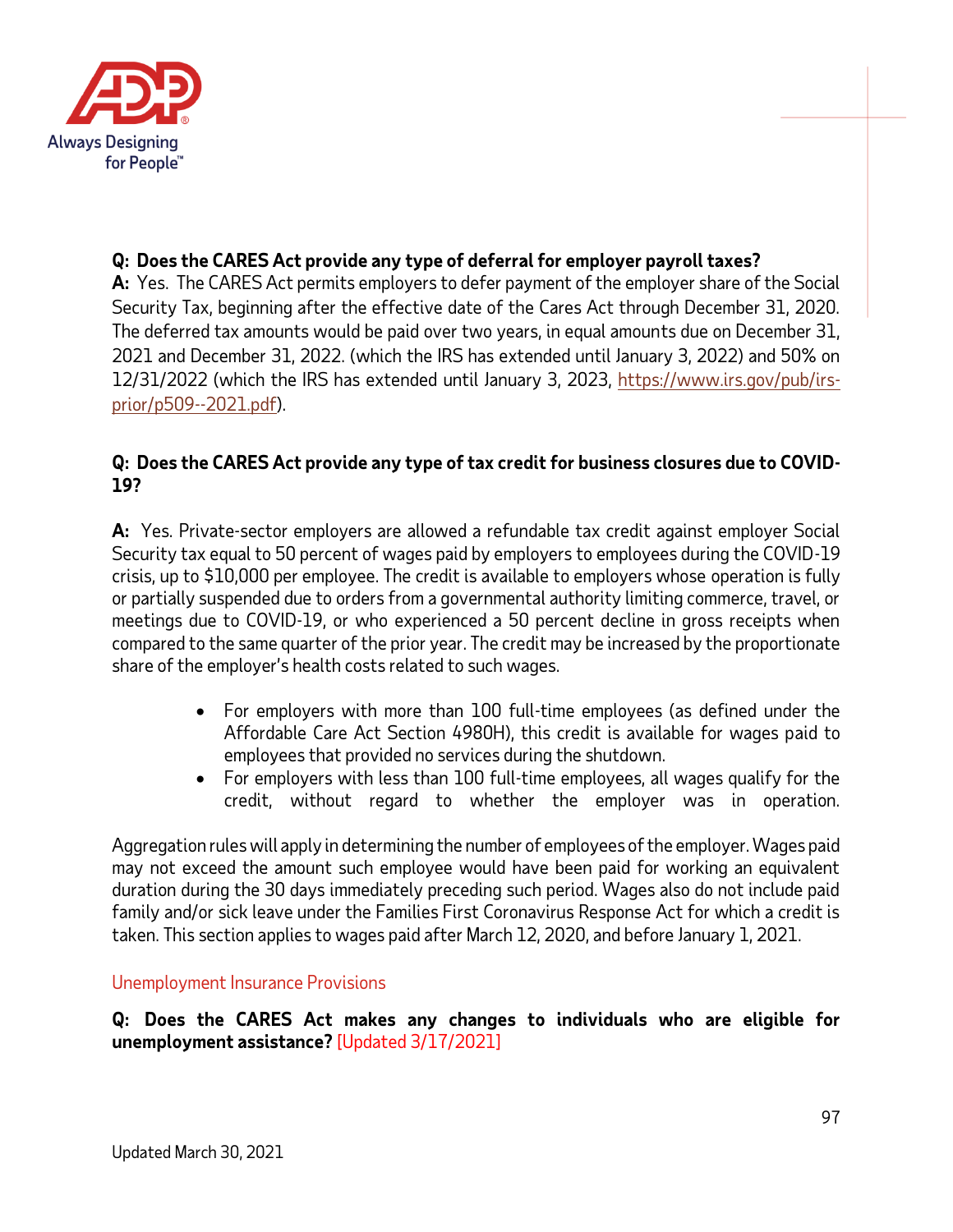

**A:** Yes. The Pandemic Unemployment Assistance (PUA) Programs in the CARES Act provides that individuals who are not otherwise eligible for unemployment benefits under state or federal laws (such as self-employed worked, part-time workers and those with limited work histories) who are unable to work as a direct result of COVID-19 are eligible for temporary unemployment benefit assistance during their period of unemployment. ARPA extends these benefits thru September 6, 2021. The total number of compensable weeks for PUA is 79 weeks.

## **Q: Does the CARES Act enhance unemployment assistance for eligible individuals?** [Updated 3/17/2021]

**A:** It did. The CARES Act enhanced unemployment assistance for all eligible individuals including: (1) \$600 per week (in addition to their regular state unemployment benefits); (2) an additional 13\* weeks of federally-funded unemployment benefits (extending the 26 weeks available under most state unemployment laws) to individuals who have exhausted all rights to unemployment benefits under state and federal law for that benefit year, are not otherwise receiving unemployment compensation under any state, federal, or Canadian law and able to, and actively seeking, work; and (3) the elimination of the usual one-week waiting period. The Continued Assistance Act provided individuals with an additional \$300 per week, to run to March 14, 2021. \*ARPA enhances the Pandemic Emergency Unemployment Compensation benefit by extending the \$300 weekly enhancement for an additional 53 weeks, ending September 6, 2021.

### **Q: Who is paying for the federal enhancements to the regular unemployment insurance program?** [Added 3/17/2021]

**A**: All of the enhancements under the CARES Act and ARPA are 100% paid by the federal government. Employers should not see the benefits charged to their accounts and state unemployment trust funds should not be reduced for these benefit payments.

## **Q: Many states are having trouble paying accurate and timely benefits. Does the federal government plan to help states with this problem? [**Added 3/17/2021]

A: ARPA provides up to \$2billion for states to improve systems to make accurate and timely unemployment benefit payments.

### **Q: Are my unemployment benefits still taxable for federal income taxes?** [Added 3/17/2021]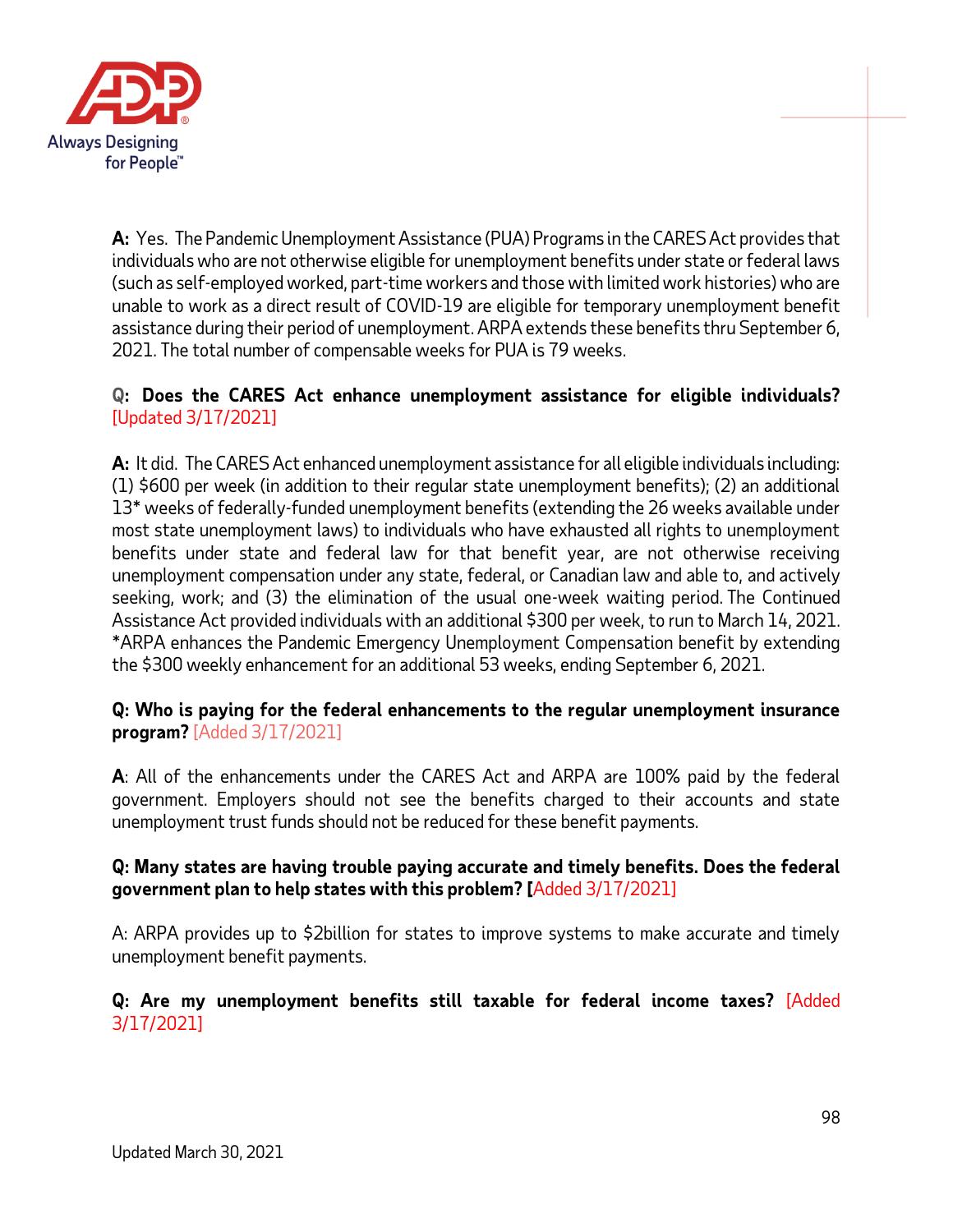

A: ARPA exempts unemployment benefits for federal income taxes for individuals earning less than \$150,000 (\$150,000 for each spouse in joint returns) for the first \$10,200 of unemployment benefits per person.

### **Q: My state has exhausted its unemployment trust fund and borrowed from the federal government. Will my state have to pay interest on the federal loan?** [Updated 3/17/2021]

A: ARPA temporarily suspends the interest accruals through September 6, 2021. The interest would normally be due to the federal government on September 30, 2021.

### **Q: Will additional guidance on ARPA's unemployment provisions be available?** [Added 3/17/2021]

A: The IRS and DOL have stated they are working diligently to provide guidance on ARPA soon. These FAQs may be updated once such guidance becomes available.

## Paycheck Protection Program (PPP)

Set forth below are FAQs regarding the SBA's Paycheck Protection Program, which was authorized under the CARES Act. In addition, the Department of Treasury maintains a website with information regarding the Paycheck Protection Program and relevant PPP Forms. The website is available at:

<https://home.treasury.gov/policy-issues/cares/assistance-for-small-businesses>

### Eligibility under PPP

# **Q: Do I qualify for a Paycheck Protection Program loan?** [Updated 3/15/2021]

A: In general, if you are a business concern, including a nonprofit, veterans' organization, and Tribal business concern, that has 500 or fewer employees, or otherwise meet applicable size limits for specific industries as identified in the U.S. Small Business Administration NAICS codes, you may qualify for an SBA loan under the CARES Act. Slightly different criteria apply for second draw PPP loans; see below. On March 11, 2021, the American Rescue Plan Act expanded eligibility under Paycheck Protection Program (PPP) loans for certain nonprofit 501(c) entities, other than 501(c)(4) lobbying organizations. Recipients remain subject to the limit of \$1,000,000 or 15 percent of receipts and activities related to lobbying. Consistent with the Consolidated Appropriations Act, P. L. 116-260, qualifying organizations generally must employ 300 or fewer employees, but affiliation rules are relaxed for nonprofits and veterans' organizations, which may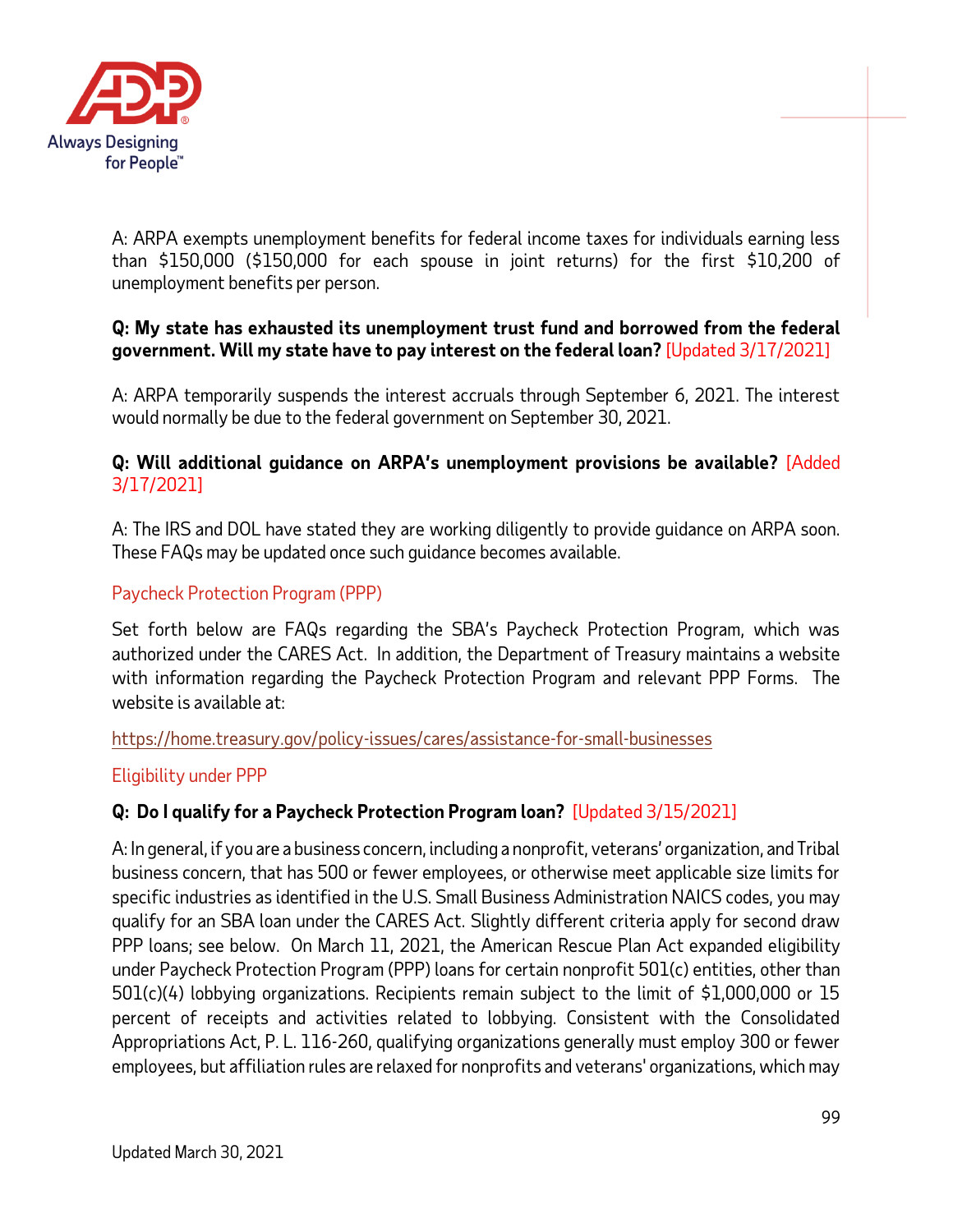

be eligible if they employ 500 or fewer employees per physical location. Other nonprofit organizations are still subject to the 300-employee limit per physical location.

# **Q: Did the Consolidated Appropriations Act, 2021 (CAA 2021) and the America Rescue Plan Act add more categories of businesses that might qualify for PPP loans?** [Updated 3/15/2021]

**A:** Yes. The following additional categories of businesses are now eligible:

- $501(c)(6)$  organizations, other than professional sports leagues or certain organizations involved in lobbying or participating in political campaigns
- Broadcast News Organizations
- Housing Cooperatives (300 EEs or less)
- Destination Marketing Organizations (300 EEs or less)
- Businesses in Bankruptcy
- Employers that use the **Employee Retention Tax Credit** (but cannot claim credit on wages paid with forgiven PPP loan money)
- In addition, on March 11, 2021, the American Rescue Plan Act expanded eligibility for certain nonprofit 501(c) entities, other than 501(c)(4) lobbying organizations. Recipients remain subject to the limit of \$1,000,000 or 15 percent of receipts and activities related to lobbying. Consistent with the Consolidated Appropriations Act, P. L. 116-260, qualifying organizations generally must employ 300 or fewer employees, but affiliation rules are relaxed for nonprofits and veterans' organizations, which may be eligible if they employ 500 or fewer employees per physical location. Other nonprofit organizations are still subject to the 300-employee limit per physical location.

# **Q: Are there categories of business that are ineligible?** [Added 1/05/2021]

A: Yes. According to CAA 2021, the following types of businesses are ineligible:

- Entities not in operation on Feb. 15, 2020
- Publicly-traded entities (for new loans)
- 501(c)(6) entities that are professional sports leagues and involved lobbying or political campaigns, as noted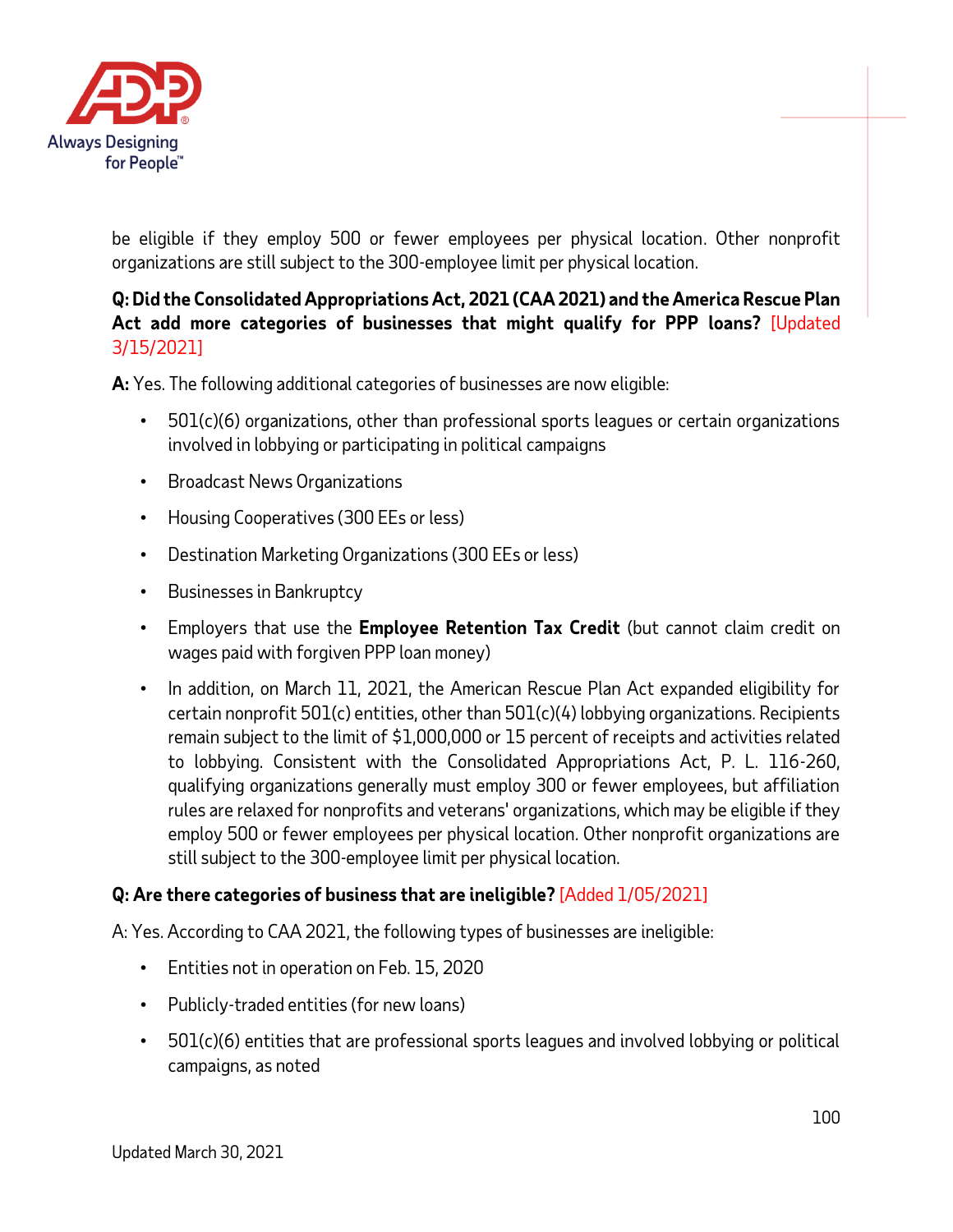

• Entities that receive a "Save Our Stages" grant under CAA 2021.

# **Q: What if I have more than 500 employees?**

A: You may still qualify for a loan, depending on your industry and other financial information. Please consult the U.S. Small Business Administration regulations to ascertain whether you may qualify at the following link: [https://www.sba.gov/sites/default/files/2019-](https://urldefense.proofpoint.com/v2/url?u=https-3A__www.sba.gov_sites_default_files_2019-2D08_SBA-2520Table-2520of-2520Size-2520Standards-5FEffective-2520Aug-252019-252C-25202019-5FRev.pdf&d=DwMF-g&c=xu_5lAfKHjInGFR3ndoZrw&r=aWp1wxdaqR1sNkBmK2UC67JqwlxD4VW5Lk_w_Iiwnz4&m=N_rpJ6EK14ew4gGJIA4i-x2rxjTVbPx6DazhcnSgd4M&s=0LhgLMdSIit85xqkrVm6D5m1gh2oBcwHK_uwz-pR4JA&e=) 08/SBA%20Table%20of%20Size%20Standards Effective%20Aug%2019%2C%202019 Rev. [pdf](https://urldefense.proofpoint.com/v2/url?u=https-3A__www.sba.gov_sites_default_files_2019-2D08_SBA-2520Table-2520of-2520Size-2520Standards-5FEffective-2520Aug-252019-252C-25202019-5FRev.pdf&d=DwMF-g&c=xu_5lAfKHjInGFR3ndoZrw&r=aWp1wxdaqR1sNkBmK2UC67JqwlxD4VW5Lk_w_Iiwnz4&m=N_rpJ6EK14ew4gGJIA4i-x2rxjTVbPx6DazhcnSgd4M&s=0LhgLMdSIit85xqkrVm6D5m1gh2oBcwHK_uwz-pR4JA&e=)

# **Q: If I am a franchisee, how do figure out if I qualify for a loan?**

A: You should talk to your franchisor and/or discuss potential eligibility with your legal and accounting professionals. Please contact your ADP client service professional for any information and data that ADP can provide to assist you in this process.

### **Q: I am an independent contractor—can I apply for an SBA loan?**

A: Yes, sole-proprietors, independent contractors, and other self-employed individuals are eligible to apply.

### **Q: I am a sole proprietor—can I apply for an SBA loan?**

A: Yes, sole-proprietors, independent contractors, and other self-employed individuals are eligible to apply.

### **Q: I am self-employed—can I apply for an SBA loan?**

A: Yes, sole-proprietors, independent contractors, and other self-employed individuals are eligible to apply.

#### **Q: Who qualifies as an employee?**

A: Any individual employed on a full-time, part-time, or other basis. This includes employees obtained from a temporary employee agency or leasing concern and employees co-employed by a professional employer organization.

## **Q: Can independent contractors be taken into account in determining the number of employees for eligibility?**

A: No.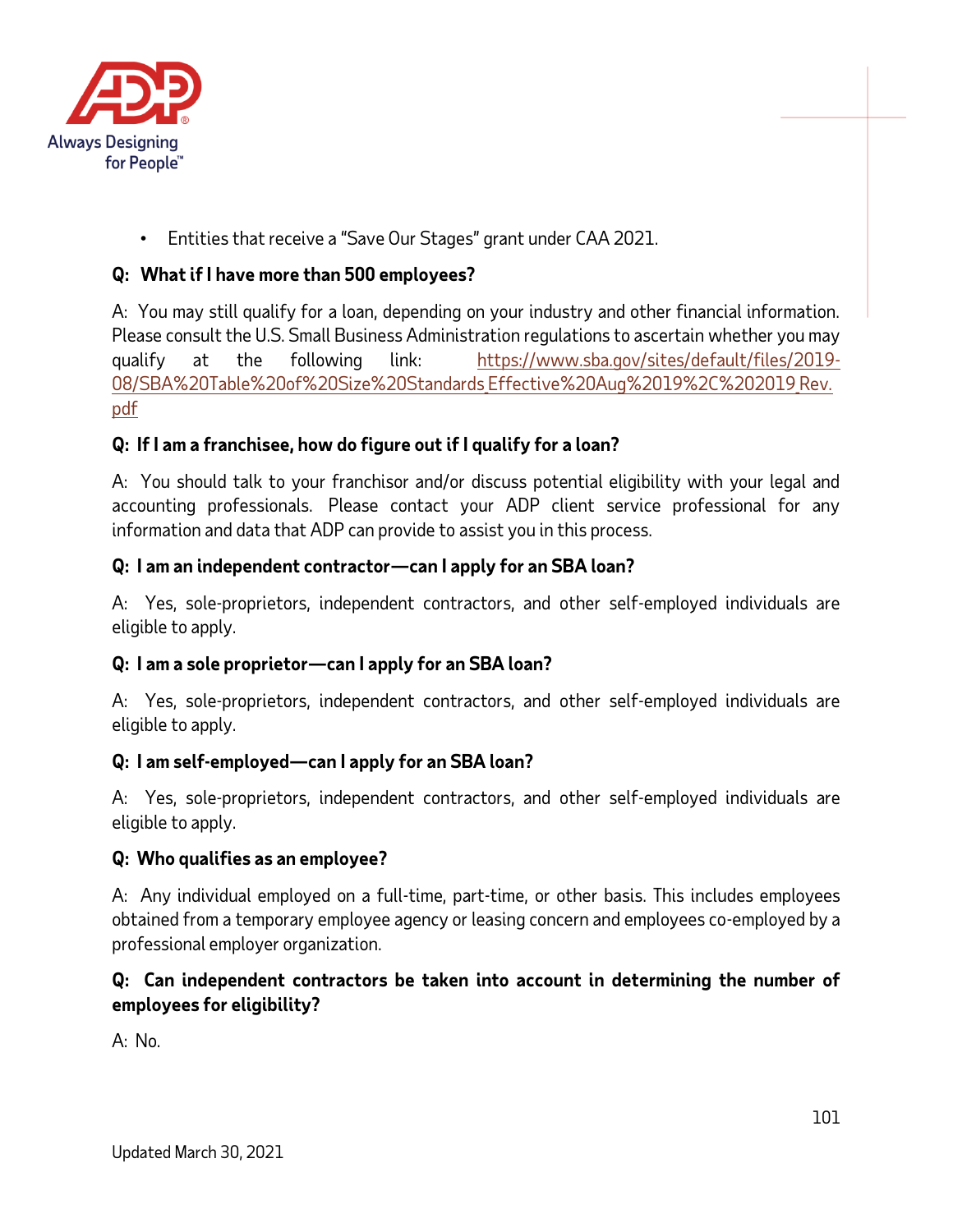

## **Q: If employees are on furlough, do they count for purposes of determining the number of employees for eligibility?**

A: No, employees on furlough do not count for purposes of determining the number of employees for eligibility.

# **Q: If an employee is on leave, do they count for purposes of determining the number of employees for eligibility?**

A: Yes, with one exception. Employees out on leave for a qualified sick and family leave for which a credit is allowed under sections 7001 and 7003 of the *Families First Coronavirus Response Act* are not counted for purposes of determining the number of employees for eligibility purposes*.*

# New PPP Round and Second PPP Loans (Added 1/05/2021)

**Q: I understand that Congress recently modified and provided more funding for the PPP. Can I use the ADP PPP Loan Application Reports for the new round of PPP loans?** [Added 1/05/2021]

**A:** Yes, the ADP PPP Loan Application Reports available in your ADP system can be used for new PPP loan applications. Visit www.adp.com/ppp for information about running these reports.

## **Q: I understand that part of the new PPP loan program allows borrowers who previously obtained a PPP loan to apply for a second PPP loan. Can I use the ADP PPP Loan Application Reports to apply for a second PPP loan?** [Added 1/05/2021]

**A:** Yes, the ADP PPP Loan Application Reports available in your ADP system can be used to apply for second PPP loans. Please note, however, that different rules and qualifications apply for second-time PPP borrowers. Please visit [www.adp.com/ppp](http://www.adp.com/ppp) for more information.

# **Q: I already received one PPP loan. Can I apply for a second loan?** [Added 1/05/2021]

**A:** Yes, borrowers that previously received a PPP loan can apply for a second loan if they meet certain eligibility criteria. For example, borrowers applying for a second PPP loan must have 300 or few employees. For companies applying for a second PPP loan, the maximum loan amount is \$2 million. Businesses applying for a second PPP loan will have to demonstrate at least a 25 percent reduction in revenue between corresponding quarters in 2019 and 2020.

**Q: I haven't applied for forgiveness on my first loan yet. Can I apply for a second loan?** [Added 1/05/2021]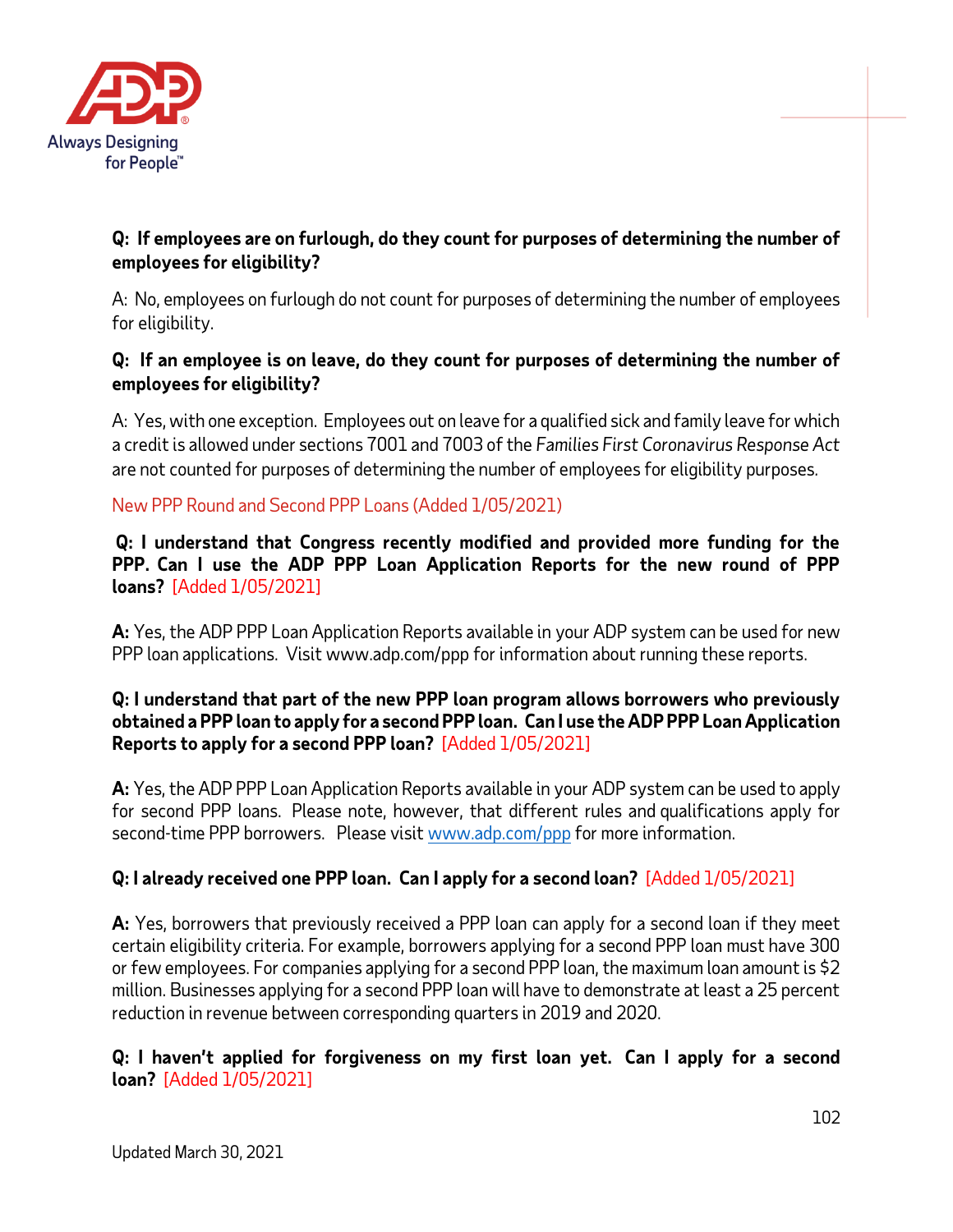

**A**: Yes, borrowers that meet eligibility criteria for a second loan can apply for a second loan before applying for forgiveness for their first PPP loan. However, borrowers must have spent all proceeds from their first PPP loan prior to disbursement of the second loan.

### **Q: I didn't apply for a loan earlier in 2020. Can I apply for a PPP loan now?** [Added 1/05/2021]

A: Yes, PPP loans are available for both first- and second-time borrowers.

### **Q: What is the maximum loan amount for new round and second draw loans?** [Added 1/05/2021]

**A:** Borrowers may receive a loan amount of up to 2.5 times the average monthly payroll costs in the one year prior to the loan or calendar year 2019, up to \$10 million (up to \$2 million for Second Draw loans). However, businesses in the Accommodation and Food Services industries (NAICS code 72) may qualify for Second Draw PPP loans of 3.5 times average monthly payroll costs, up to the \$2 million cap on Second Draw loans. Borrowers are limited to one first and one Second Draw PPP loan.

# Calculating Payroll Costs for Determining Amount of PPP Loan

### **Q: What are considered payroll costs under the CARES Act, as amended by the Consolidated Appropriations Act, 2021?** [Updated 3/15/2021]

**A:** The following are considered "payroll costs" under the CARES Act:

- Employee gross pay (called "SBA Gross Pay" on the payroll report)
- All employer state and local taxes paid on employee gross pay, such as state unemployment insurance and employer-paid state disability insurance (in applicable states)
- Employer health care and group insurance benefits, including insurance premiums
- Retirement benefits, including defined-benefit or defined-contribution retirement plans and employer 401(k) contributions

Employee federal income taxes withheld by the employer are not deducted from "SBA Gross Pay."

The following are not considered "payroll costs" under the CARES Act:

- Employee gross pay that exceeds \$100,000
- The employer portion of federal employment taxes (i.e., Social Security and Medicare)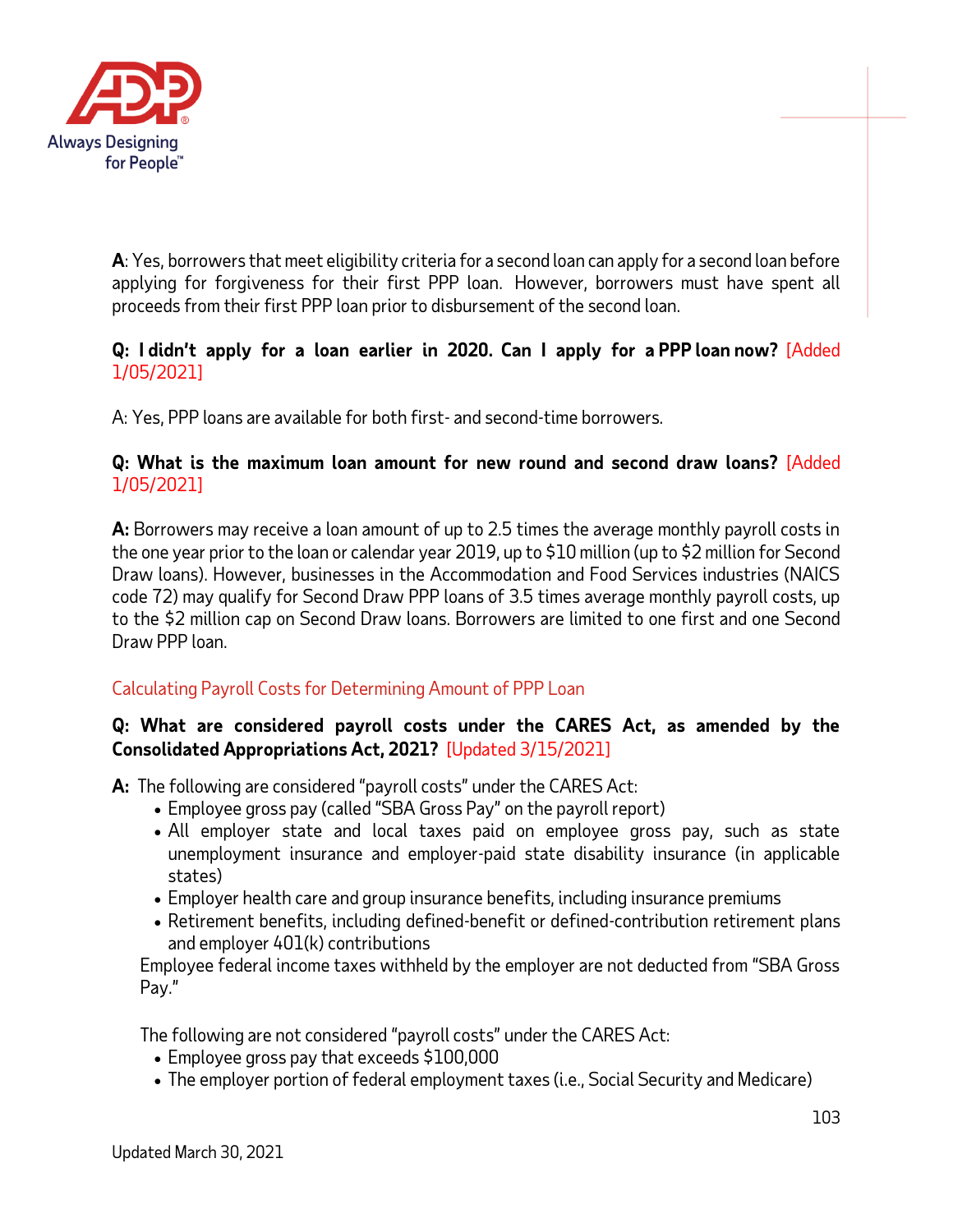

- Payments to independent contractors
- Workers compensation premiums
- Federal unemployment tax
- Compensation of employees whose principal place of residence is outside of the U.S.
- Qualified sick and family leave wages for which a credit is allowed under sections 7001 and 7003 of the Families First Coronavirus Response Act

In addition, because the Consolidated Appropriations Act permits businesses to receive both the Employee Retention Credit and a PPP loan, borrowers need to remember that they cannot apply for an Employee Retention Credit as to payroll costs for which they also seek PPP loan forgiveness.

Similarly, the American Rescue Plan Act permits for 100 percent reimbursement of COBRA premium assistance payments for certain employees via a payroll tax credit. Accordingly, such costs may not be included in PPP forgivable payroll costs.

## **Q: What period is used to determine payroll costs?**

**A:** If you are not a seasonal employer (as reported to the IRS on Form 941 by you) and were in business from February 15, 2019 to June 30, 2019, then you can run the report for either full calendar year 2019, or for a 12-month look back period.

# **Q: What if I'm a seasonal employer?** [Updated 1/05/2021]

**A:** Under the CAA 2021, for seasonal businesses, average monthly payroll costs can be calculated using any 12-week period from February 15, 2019 through February 16, 2020.

The CAA 2021 also clarifies the definition of seasonal employers as an entity that does not operate for more than 7 months in any calendar year or had gross receipts in any 6-month period in the preceding calendar year that were not more than 1/3 of the gross receipts of the remaining 6 months.

# **Q: What if I wasn't in business from February 15, 2019 to June 30, 2019?**

A: If you were not in business at that time, then the period used to calculate your payroll costs is January 1, 2020 to February 29, 2020.

### **Q: Do payroll costs include amounts paid to independent contractors?**

A: No.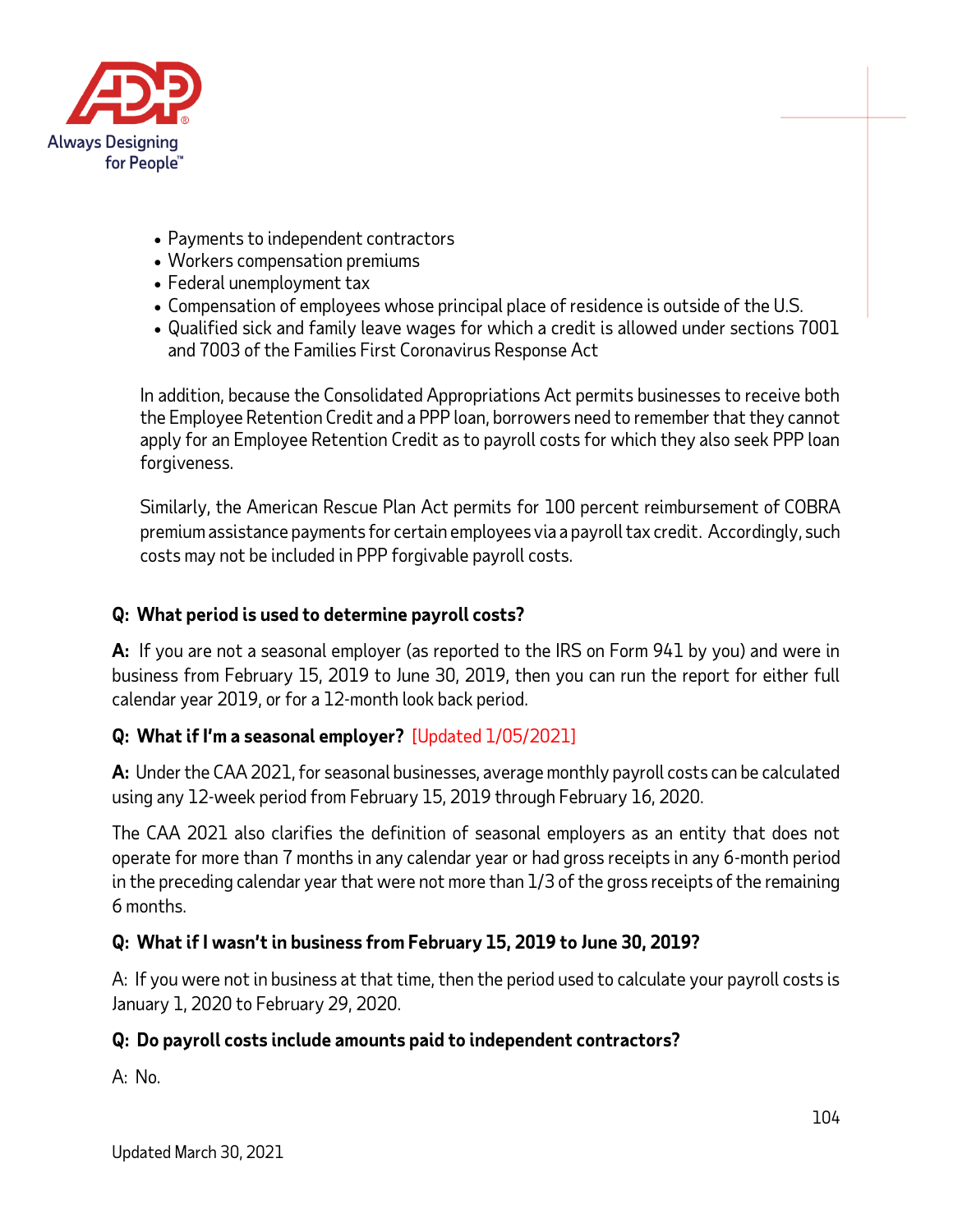

# **Q: Do payroll costs include workers compensation insurance?**

A: No.

## **Q: Do payroll costs include stock awards?**

A: No.

## Loan Terms

# **Q: When do I have to repay the loan?** [Updated July 2, 2020]

A: The Payroll Protection Program Flexibility Act (PPPFA) provides that loan recipients can defer repayment of principal and interest of their PPP loan until the time when the SBA compensates their lender for forgiven amounts of the loan. (Prior to the enactment of the PPPFA, principal and interest payments were deferred only for 6 months from the date of loan origination.) The PPPFA also provides that borrowers who do not apply for forgiveness within 10 months of the end of their applicable Covered Period or Alternative Payroll Covered Period must begin repaying their loan.

Loans issued on or after June 5, 2020, have a maturity date of 5 years. If a PPP loan received an SBA loan number before June 5, 2020, the loan has a two-year maturity, unless the borrower and lender mutually agree to extend the term of the loan to five years. The promissory note for the PPP loan will state the term of the loan. Interest accrues from the origination date.

### **Q: What is the interest rate on the loan?**

A: Loans under this the Paycheck Protection Program will have an interest rate of 1%.

### PPP Loan Forgiveness:

# **Q: Are PPP loans forgivable? How much of the PPP loan is forgivable?** [Updated 1/05/2021]

A: Yes. Loans under the PPP are up to 100% forgivable. However, there are conditions associated with this forgiveness, including requirements that the loan proceeds be spent, or qualifying costs incurred, within the applicable covered period following your receipt of the loan proceeds (Covered Period)\* and that at least 60% of the loan proceeds be spent on payroll costs (and no more than 40% be spent on certain specified non-payroll costs). In addition, loan forgiveness may be impacted by reductions in the number of your employees and reductions in employee wages.

\* *See the next question for more information on the Covered Period.*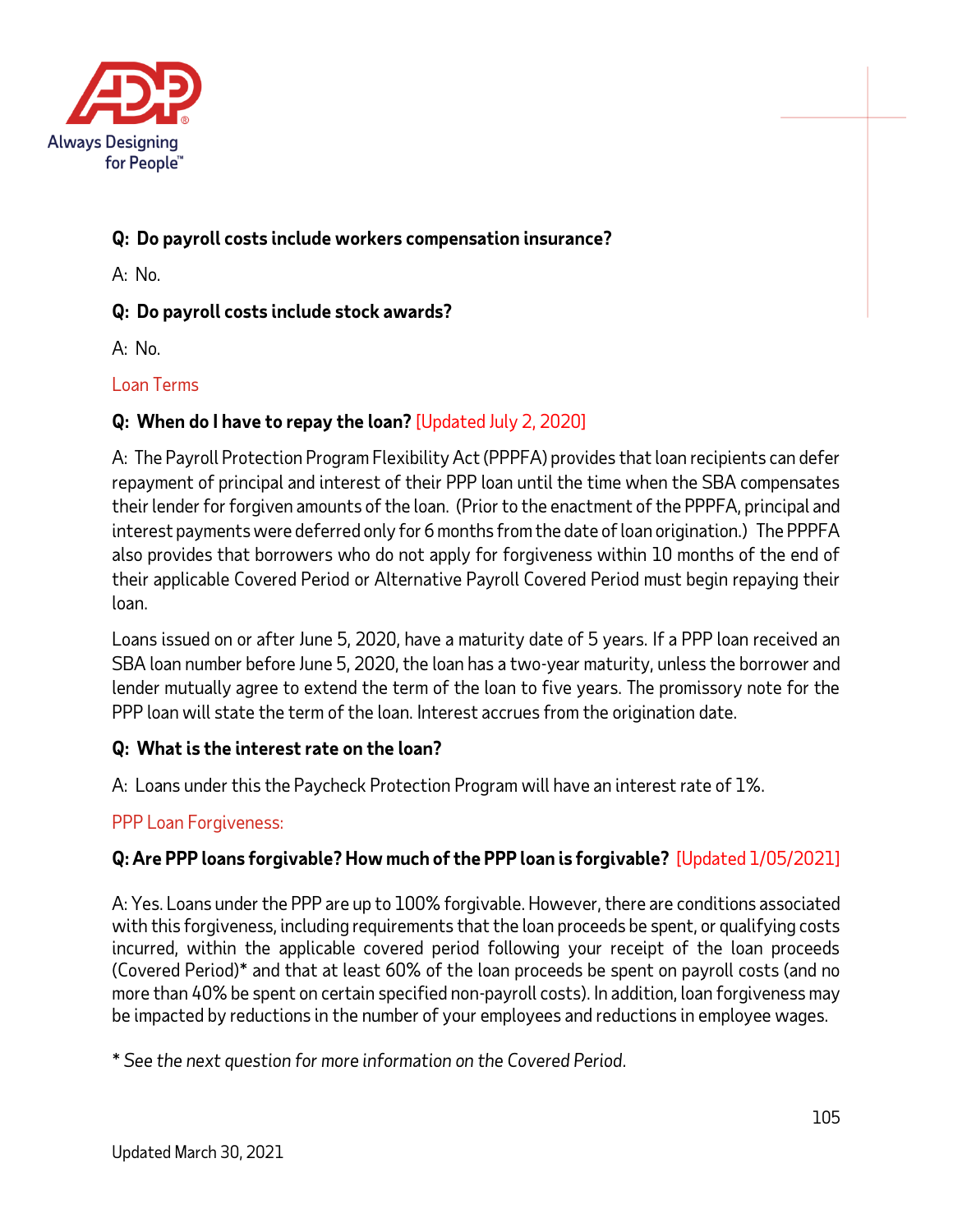

### **Q: The amount of forgiveness of a PPP loan depends on the borrower's payroll costs over their selected "Covered Period"; when does that "Covered Period" begin?** [Updated 1/5/2021]

A: Loan proceeds must be spent during the "Covered Period". Under CAA 2021, "Covered Periods" (i.e., in which PPP loan proceeds must be spent) begins on the date of disbursement of the loan and can range from eight to 24 weeks at the election of the borrower. If you pay your employees on a biweekly or more frequent schedule, you may choose to begin the covered period on the first day of the first pay period following disbursement of the loan ("Alternative Payroll Covered Period") for qualifying payroll costs only. The lender must disburse the loan no later than 10 calendar days from the date of loan approval.

# **Q: Do all payroll costs need to be paid within the Covered Period or Alternative Payroll Covered Period?**

A: No. The latest guidance from the government indicates that borrowers are eligible for forgiveness for payroll costs paid and payroll costs incurred, but not yet paid, during the applicable Covered Period or Alternative Payroll Covered Period. Payroll costs are considered paid on the date of distribution of paychecks or origination of an ACH credit transaction. Payroll costs are considered incurred on the day that the employee's pay is earned. Payroll costs incurred but not paid within the Covered Period or Alternative Payroll Covered Period must be paid by the next regular payroll date following the end of the Covered Period or Alternative Payroll Covered Period to be counted for forgiveness purposes.

# **Q: Can I spend all of the PPP loan proceeds on payroll costs?** [Updated 1/05/2021]

A: Yes, you can use all of the loan proceeds for "payroll costs," as defined in the PPP. See above for the updated definition of "payroll costs" under CAA 2021.

### **Q: Does the \$100,000 annualized cap apply to all categories of "payroll costs"?**

A: No, the annualized \$100,000 cap applies only to employee gross pay. Employer-paid state and local taxes, health care benefits and retirement benefits are uncapped.

### **Q: Is paid sick leave covered in "payroll costs"?**

A: Yes, covered "payroll costs" include paid sick, family, vacation, and medical leaves, except for payments to employees for leave covered under the Families First Coronavirus Response Act.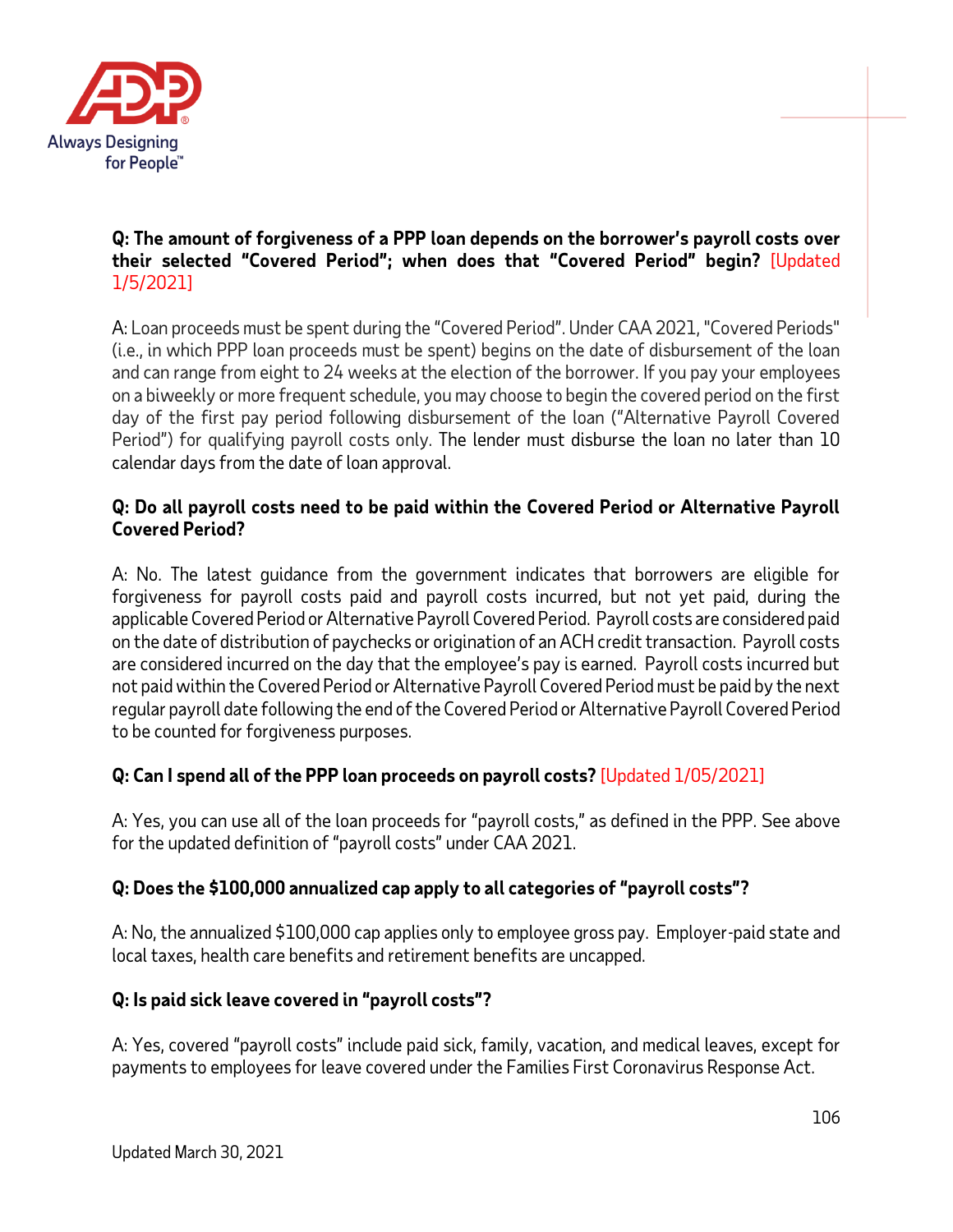

# **Q: Can I spend all of the PPP loan proceeds on non-payroll costs?** [Updated 1/05/2021]

A: Although loan proceeds under the PPP can be used for certain specified non-payroll costs including mortgage interest, rent, utility payments or interest on debt incurred prior to February 15, 2020, this amount is capped at 40% of the forgiveness amount. This means that if you spend more than 40% on such non-payroll costs, the amount of your loan forgiveness will be impacted.

## **Q: What do the percentages of 60% and 40% mean for purposes of PPP loan forgiveness?**

A: Loan proceeds under the PPP may be used for certain specified non-payroll costs, including mortgage interest, rent, utility payments or interest on debt, if the respective obligations were incurred prior to February 15, 2020. However, at least 60% of the forgiveness amount must be for covered payroll costs. Accordingly, the maximum amount that can be spent on such specified non-payroll costs is 40% of the forgiveness amount. For example, if during the period used to determine loan forgiveness, your payroll costs are \$300,000, the maximum loan forgiveness amount you could receive is \$500,000. (\$300,000 is 60% of \$500,000). Therefore, your maximum forgivable non-payroll costs are \$200,000.

# **Q: What happens if I use less than 60 percent of the PPP loan on payroll costs?**

A: The Paycheck Protection Program Flexibility Act provides that at least 60% of the covered loan amount must be used for payroll costs. The Treasury Department has indicated that a borrower may "be eligible for partial loan forgiveness, subject to at least 60 percent of the loan forgiveness amount having been used for payroll costs."

### **Q: I received my PPP loan. Do I have to enter anything differently or in a special way for payroll going forward?**

A: No. You can continue to run your payroll in the ordinary course. However, when running Forgiveness Payroll Cost Reports at the end of your applicable Covered Period or Alternative Covered Period, you may need to run separate reports for days at the end of the period during which you have incurred but not yet paid wages. See the question "What dates should I use for the Covered Period when running my reports?" below for more information.

# **Q: What happens if I reduce my staff? Do I have to repay my PPP loan?** [Updated 1/05/2021]

A: If you reduce the number of employees, the amount of loan forgiveness may be decreased. Loan forgiveness will be reduced based on the failure to maintain the average number of full-timeequivalent employees (FTEEs) during the Covered Period or Alternative Payroll Covered Period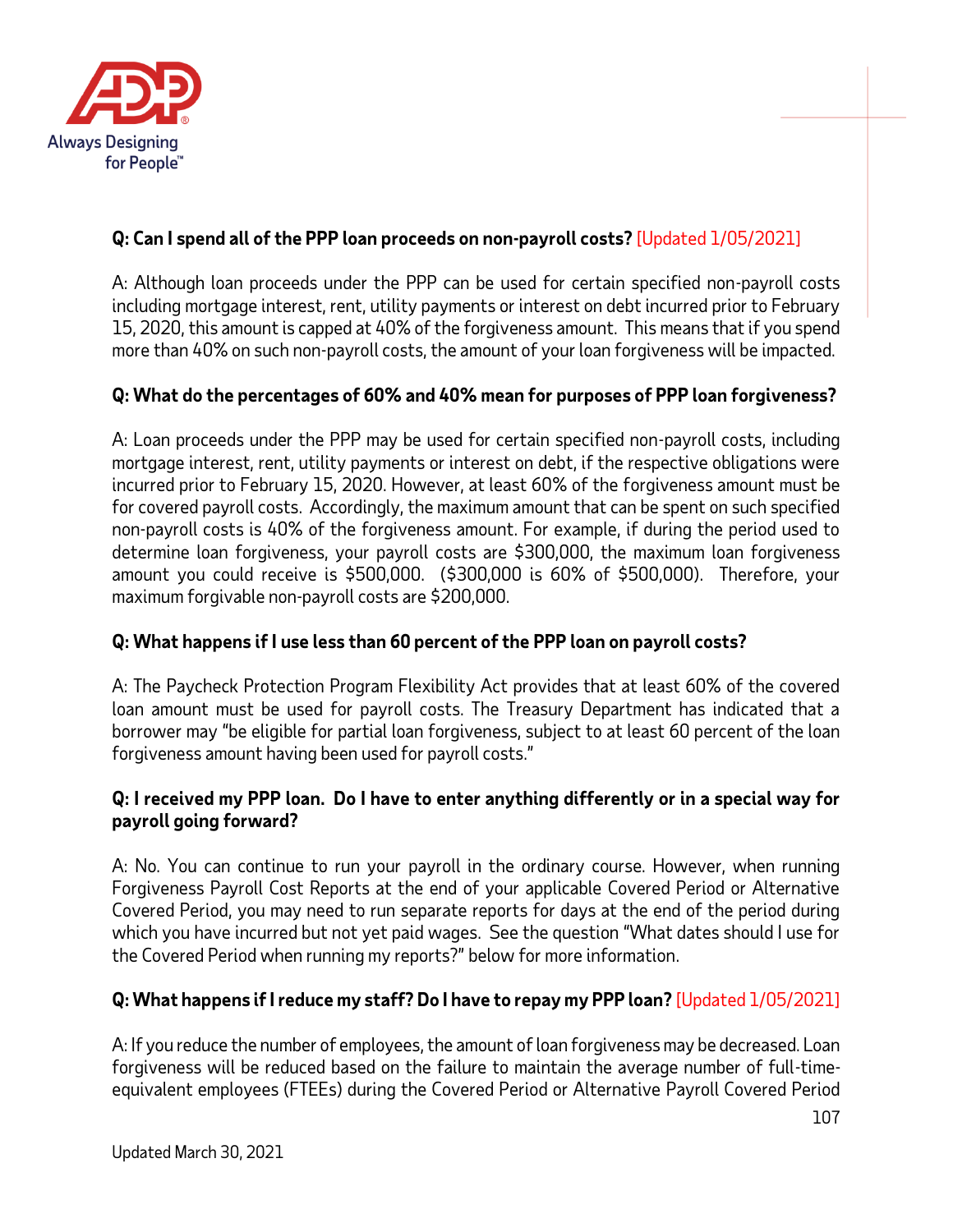

compared to either the period from February 15, 2019, to June 30, 2019, or the period from January through February 2020. Seasonal employers may compare the average FTEEs employed during the Covered Period or Alternative Payroll Covered Period to either of these two periods or to any consecutive 12-week period between May 1 and September 15, 2019.

However, your forgiveness amount will not be reduced by a failure to maintain staffing levels during the Covered Period or Alternative Payroll Covered Period if (a) your average FTEEs between February 15 and April 26, 2020 is lower than your FTEEs as of February 15, 2020, and (b) you restored the level of FTEEs by December 31, 2020 (for loans issued on or before August 8, 2020) or by the end of your Covered Period (for loans issued after December 27, 2020), to be equal or higher to the FTEE levels as of February 15, 2020. Your forgiveness amount may not be reduced for employees who decline offers of rehire, voluntarily resign or reduce their hours, or are terminated for cause or for employees who you cannot rehire due to restrictions imposed by certain government agencies related to COVID-19. See the question "My company previously laid off an employee, but later offered to rehire the employee. If the employee declined the rehire offer, will my PPP loan forgiveness amount still be reduced?" below for more information.

### **Q: What happens if I reduce pay amounts over the Covered Period or Alternative Payroll Covered Period?** [Updated 1/05/2021]

A: If you reduce the amount you pay to your employees (excluding those earning more than \$100,000 on an annualized basis in any single pay period in 2019), the amount of loan forgiveness may be decreased. Specifically, if you reduce the average annual salary (for salaried employees) or average hourly rate (for hourly employees) of one or more employees (other than those who earned on an annualized basis more than \$100,000 in any single pay period in 2019) by more than 25 percent, measured against the period of January 1 through March 31, 2020, a proportionate amount of your loan may need to be repaid.

However, if (a) a given employee's wage levels (annual salary level for salaried employees and hourly wages for hourly employees) between February 15 and April 26, 2020, are lower than as of February 15, 2020, and (b) you restore the wage levels by December 31, 2020 (for loans issued on or before August 8, 2020) or by the end of your Covered Period (for loans issued after December 27, 2020), to be the same or higher than as of February 15, 2020, there will be no reduction in forgiveness based on that employee's wage levels.

### **Q: What happens if I maintain my employee levels for the full covered period, but then need to reduce headcount after that?**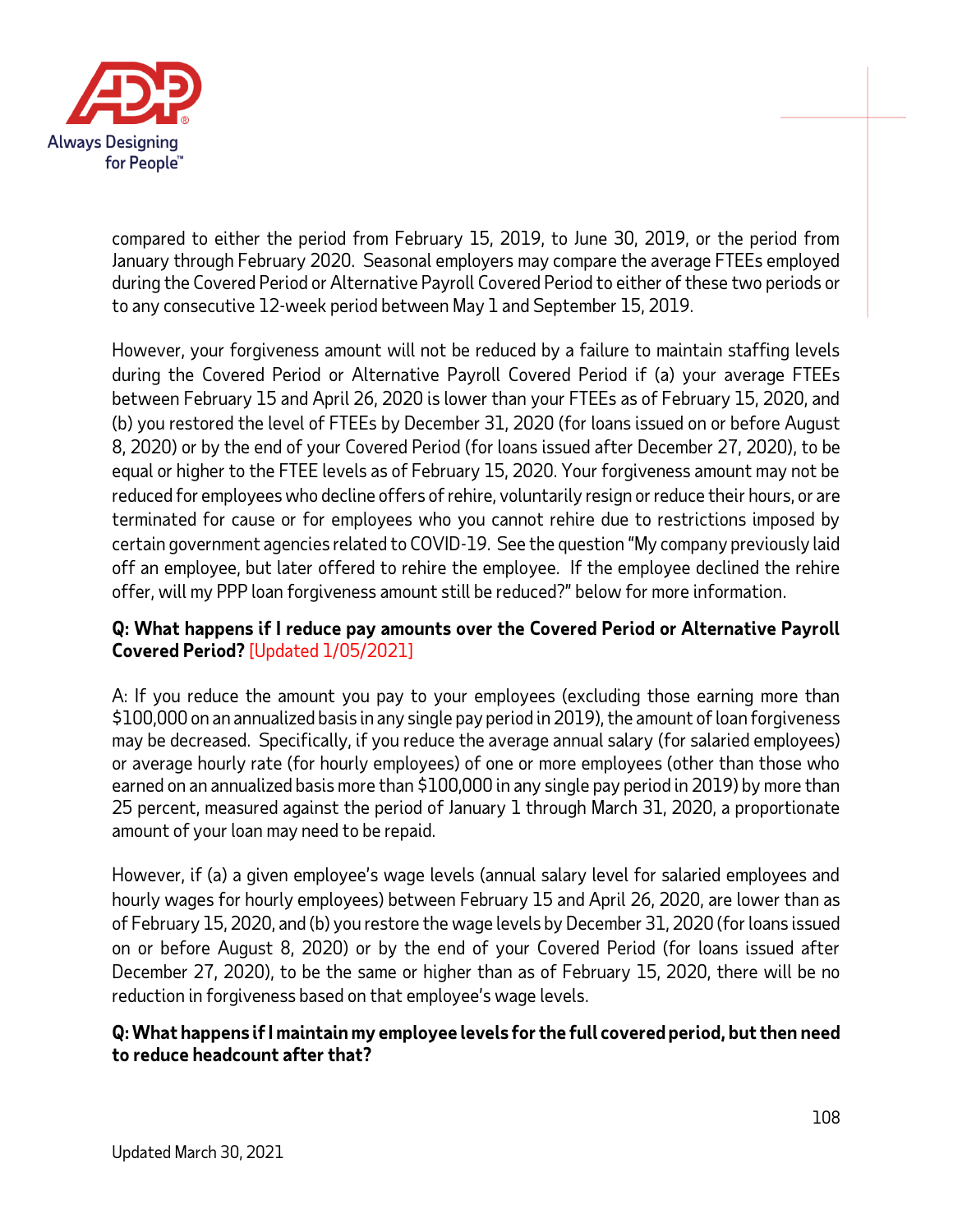

A: This is not addressed in the CARES Act; however, we expect further guidance on this question from the Treasury Department/Small Business Administration. Further information will be provided when available.

### **Q: My company previously laid off an employee, but later offered to rehire the employee. If the employee declined the rehire offer, will my PPP loan forgiveness amount still be reduced?** [Updated 1/05/2021]

A: Loan forgiveness will not be reduced based on an inability to rehire employees if the employer can document (1) written offers to rehire individuals who were employees of the organization on February 15, 2020; or (2) an inability to hire similarly qualified employees for unfilled positions by December 31, 2020 (for loans issued on or before August 8, 2020) or by the end of your Covered Period (for loans issued after December 27, 2020).

Additionally, forgiveness will not be reduced for failure to maintain employment levels if the organization is able to document an inability to return to the same level of business activity as existed prior to February 15, 2020, due to compliance with COVID-19-related guidance for sanitation, social distancing, or worker or customer safety requirements from the Health and Human Services (HHS), the Centers for Disease Control and Prevention (CDC), or the Occupational Safety and Health Administration (OSHA) between March 1 and December 31, 2020 (for loans issued on or before August 8, 2020) or between March 1 and the end of your Covered Period (for loans issued after December 27, 2020).

The SBA has suggested that the documentation required above would be satisfied if an employer made a good faith, written offer of rehire at the same salary/wages and for the same number of hours, the employee rejected the offer of rehire, and the employer notified the applicable state unemployment insurance office of the employee's rejection of rehire within 30 days. Employees who are terminated for cause, voluntarily resign, or voluntarily request and receive a reduction of hours may also be excluded from the FTEE reduction calculations.

### **Q: Can I use loan money to pay FFCRA Sick or Family Leave without affecting my PPP loan forgiveness?**

**A:** No, you are not allowed to use PPP loan proceeds to pay for any COVID-19 related leaves required to be paid under the Families First Coronavirus Relief Act (FFCRA). Instead, your FFCRA leave payments should be covered by the tax credits that you can receive under the FFCRA.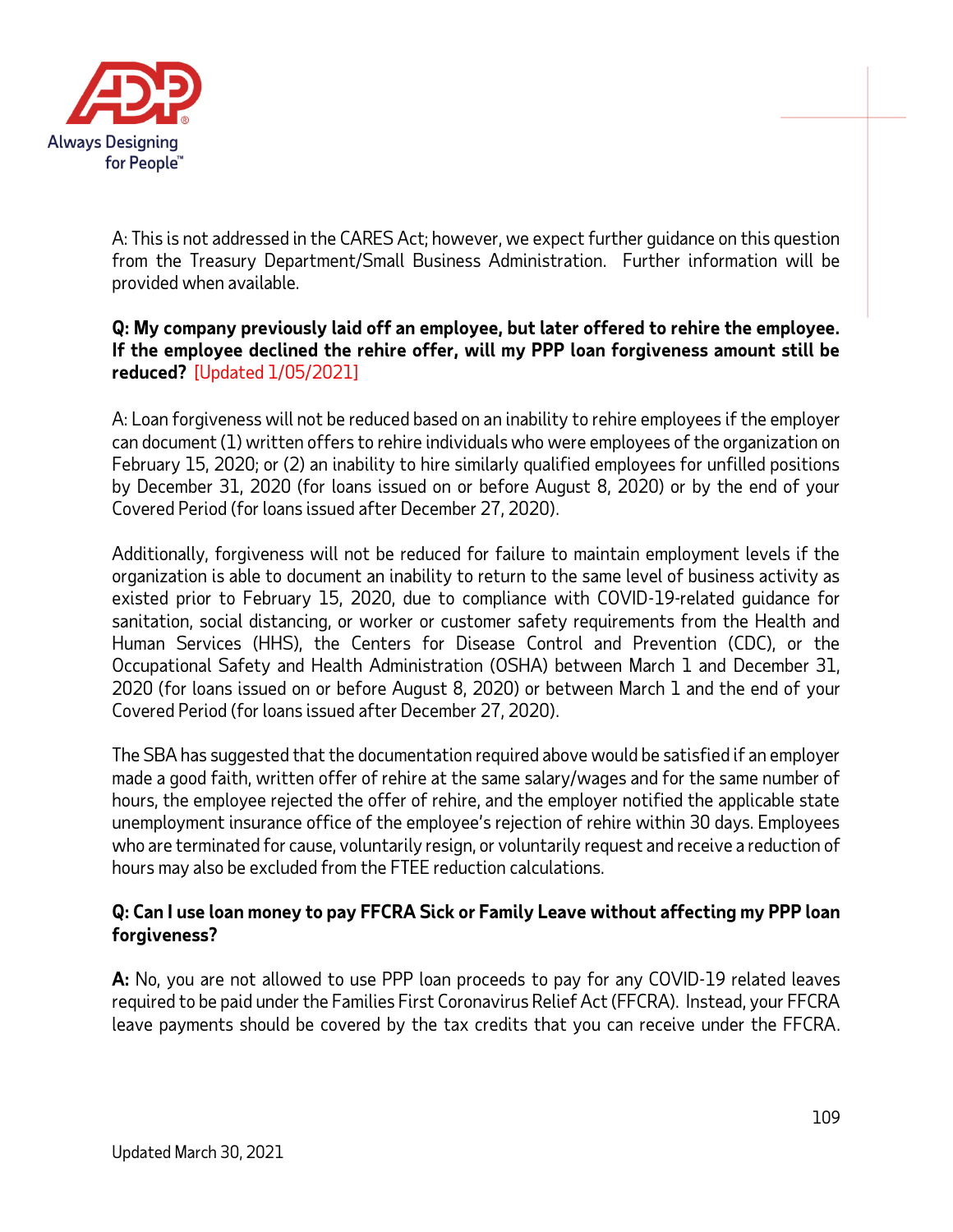

Further, FFCRA sick/family leave payments for which you received FFCRA credits cannot be included in payroll costs for loan forgiveness.

## **Q: How do I know what to pay tipped employees with money from the PPP loan?**

A: Payments of cash tips are included in payroll costs for which you can use your PPP loan and seek forgiveness. In addition to cash tips, employers can pay employees equivalent amounts to account for lost tips based upon records of past tips or, in the absence of such records, a reasonable, good-faith estimate of the tip amount.

### **Q: I deferred my employer Social Security tax deposits. How does this affect my PPP loan forgiveness?** [Updated June 19, 2020]

A: Employers that defer employer Social Security taxes under the CARES Act are still eligible for PPP loans and for forgiveness of their PPP loan. If an employer takes advantage of the employer Social Security tax deferral, it may continue that deferral until December 31, 2020. Amounts deferred are due in the two specified installments on 12/31/2021 and 12/31/2022, (which the IRS has extended until January 3, 2022) and 50% on 12/31/2022 (which the IRS has extended until January 3, 2023, [https://www.irs.gov/pub/irs-prior/p509--2021.pdf\)](https://www.irs.gov/pub/irs-prior/p509--2021.pdf).

### **Q: My bank would like ADP to sign an attestation confirming that all calculations in the PPP Payroll Cost Report are correct. Will ADP sign an attestation for me?**

A: Unfortunately, ADP will not be able to sign an attestation for your bank. ADP is not aware of any requirement that lenders secure an attestation from the payroll provider. In fact, SBA guidance provides that lenders need only conduct "minimal review of calculations based on a payroll report by a recognized third-party payroll processor."

### Q: **When can I apply for PPP loan forgiveness?** [Updated 1/05/2021]

A: Borrowers may apply for forgiveness as soon as their Covered Period expires. Check with your lender to determine if they are currently accepting forgiveness applications. Borrowers have 10 months from the end of their covered period to apply for forgiveness before they will need to start repaying their PPP loan.

### **Q: Is there a deadline for my company to apply for PPP loan forgiveness?** [Updated 1/05/2021]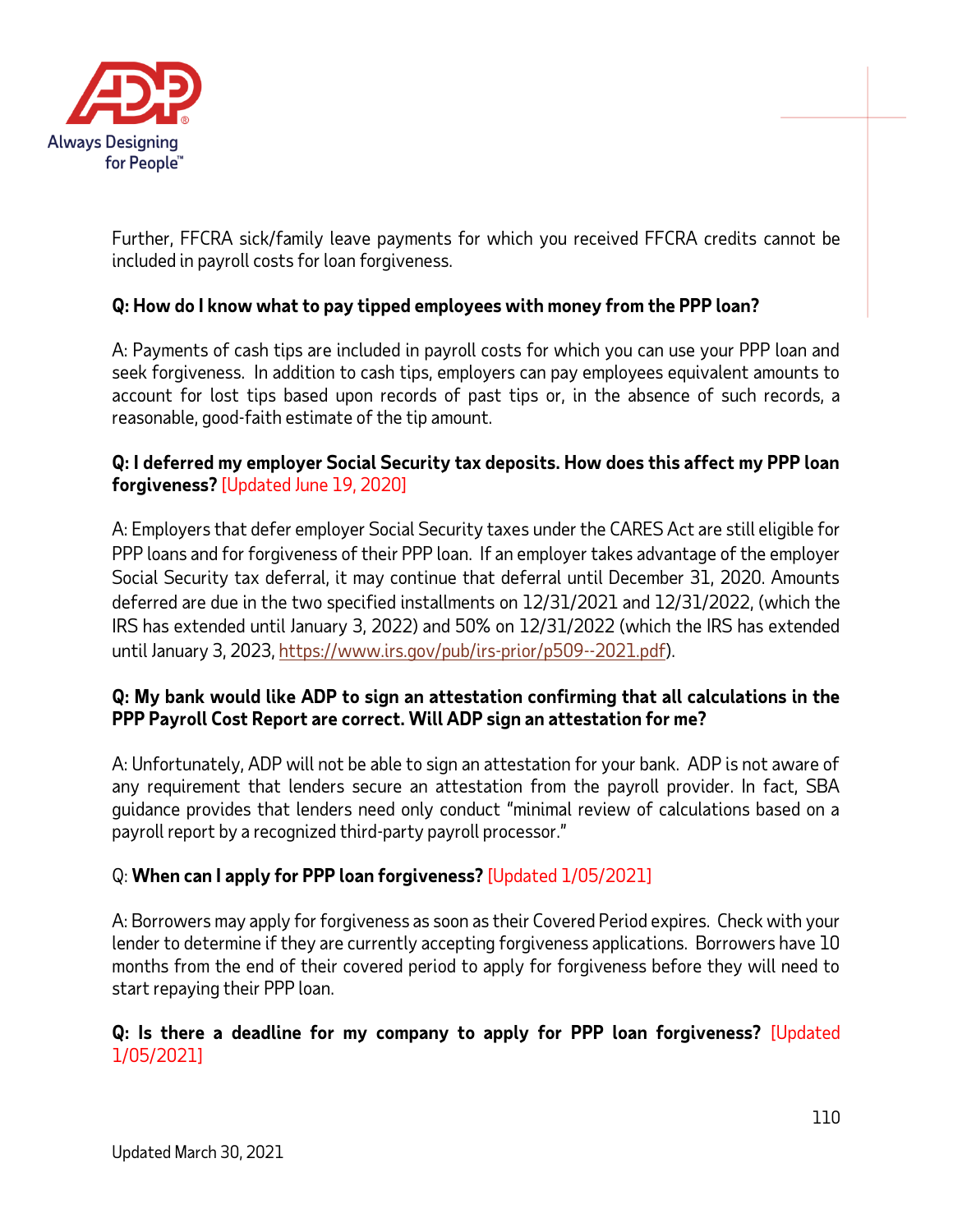

A: There is not a fixed deadline for borrowers to apply for forgiveness. However, the Payroll Protection Program Flexibility Act (PPPFA) provides that loan recipients can defer repayment of principal and interest of their PPP loan until the time when the SBA compensates their lender for forgiven amounts of the loan. The PPPFA also provides that borrowers who do not apply for forgiveness within 10 months of the end of their applicable Covered Period or Alternative Payroll Covered Period must begin repaying their loan. PPP loans have an interest rate of 1 percent. Loans issued on or after June 5, 2020, have a maturity date of 5 years. Interest accrues from the origination date. Check with your lender to determine if they are currently accepting forgiveness applications.

### **Q: Can the payroll cost and headcount/employee detail reports used for the loan application be used for purposes of PPP loan forgiveness?**

A: No, the loan application reports cannot be used for loan forgiveness purposes. As examples of important differences in the forgiveness calculations, there is a specific employee retention (headcount) measure for the loan forgiveness that is different than the count for the loan application purposes, and specific dates and timeframes needed to calculate payroll costs for forgiveness purposes.

# **Q: I saw that the SBA released multiple PPP Loan Forgiveness Applications. How do I know which form I can use?**

[Updated March 15, 2021]

A: The Treasury Department and Small Business Administration have issued three PPP loan Forgiveness Applications, Form 3508, Form 3508EZ, Form 3508S.

Form 3508 is available for all borrowers and must be used by borrowers with loans over \$150,000 who experienced either wage reductions or FTEE reductions that are not otherwise excluded from forgiveness reductions penalties.

The 3508S form is available to borrowers who obtained loans of \$150,000 or less and significantly streamlines the forgiveness process for eligible borrowers.

Using Form 3508S, borrowers with loans of \$50,000 or less are exempt from forgiveness penalties due to wage or FTEE reductions. Borrowers with loans over \$50,000 but not more than \$150,000 may also use Form 3508S but would need to manually reduce their forgiveness amount due to wage or FTEE reductions. Borrowers also still need to demonstrate that they spent the loan proceeds on covered payroll (at least 60% of the forgiveness amount) and non-payroll costs.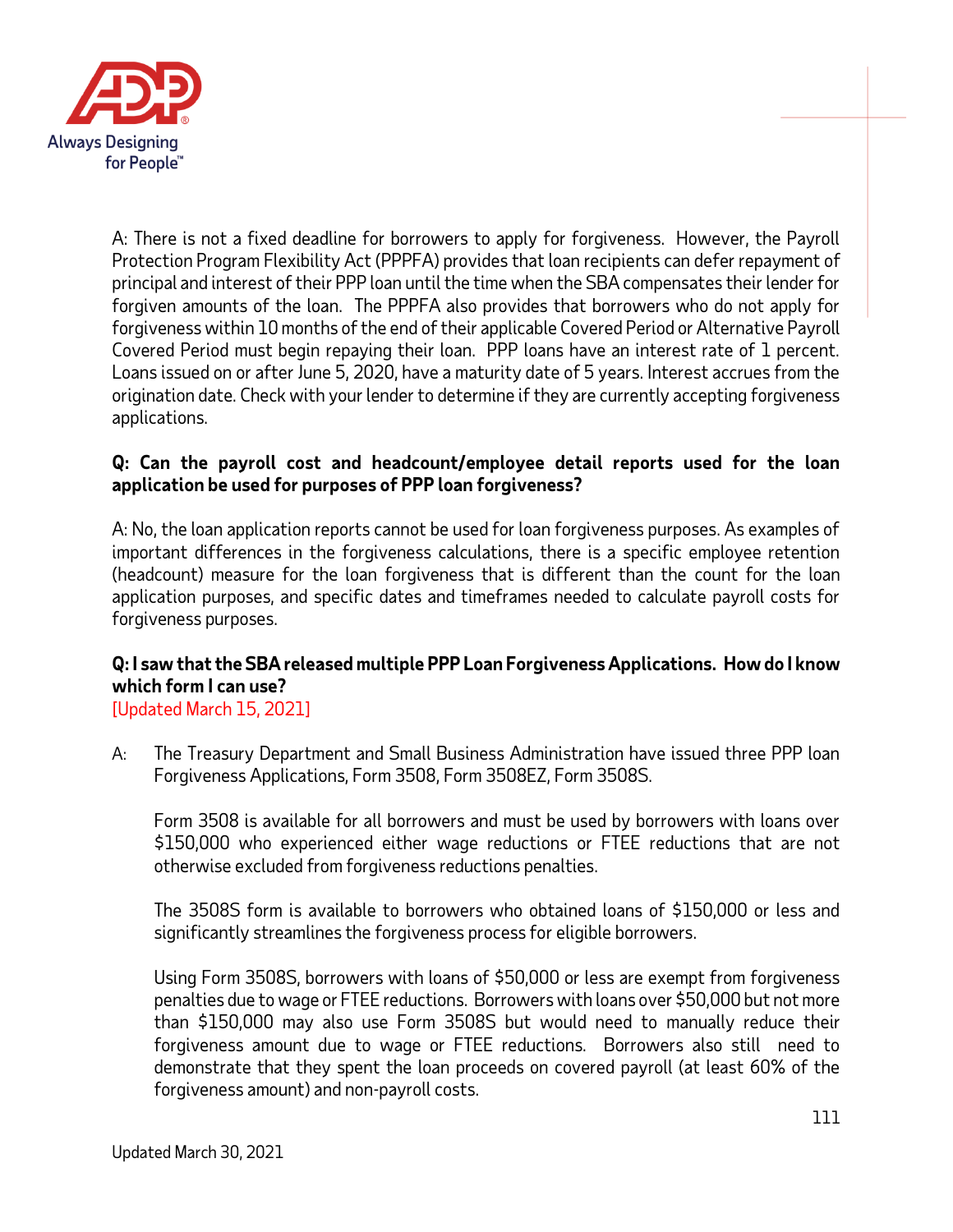

Borrowers can use Form 3508EZ if their loan is greater than \$150,000 and they can attest that:

- They spent the PPP loan proceeds only on covered payroll and non-payroll costs, that their payroll costs;
- Their payroll costs account for at least 60% of their loan forgiveness amount;
- They did not pay any owner-employee, sole proprietor, or general partner more than the applicable limit;
- They did not reduce salaries or hourly wages of any employee by more than 25% percent during the selected Covered Period compared to the most recent full quarter before the Covered Period (excluding any employee who received, during any single period during 2019, wages or salary at an annualized rate of pay in an amount more than \$100,000);
- And at least one of the following two situations apply:
	- $\circ$  The Borrower did not reduce the number of employees or the average paid hours of employees between January 1, 2020 and the end of the Covered Period (other than any reductions that arose from an inability to rehire individuals who were employees on February 15, 2020, if the Borrower was unable to hire similarly qualified employees for unfilled positions on or before December 31, 2020 (for borrowers who received loans on or before August 8, 2020) or before the last day of the Covered Period (for borrowers who received loans in 2021), and reductions in an employee's hours that a borrower offered to restore and were refused); or
	- o The Borrower was unable to operate between February 15, 2020, and the end of the Covered Period at the same level of business activity as before February 15, 2020 due to compliance with requirements established or guidance issued between March 1, 2020 and December 31, 2020 (or, for a PPP loan made after December 27, 2020, requirements established or guidance issued before the last day of the Covered Period), by the Secretary of Health and Human Services, the Director of the Centers for Disease Control and Prevention, or the Occupational Safety and Health Administration, related to the maintenance of standards of sanitation, social distancing, or any other work or customer safety requirement related to COVID-19.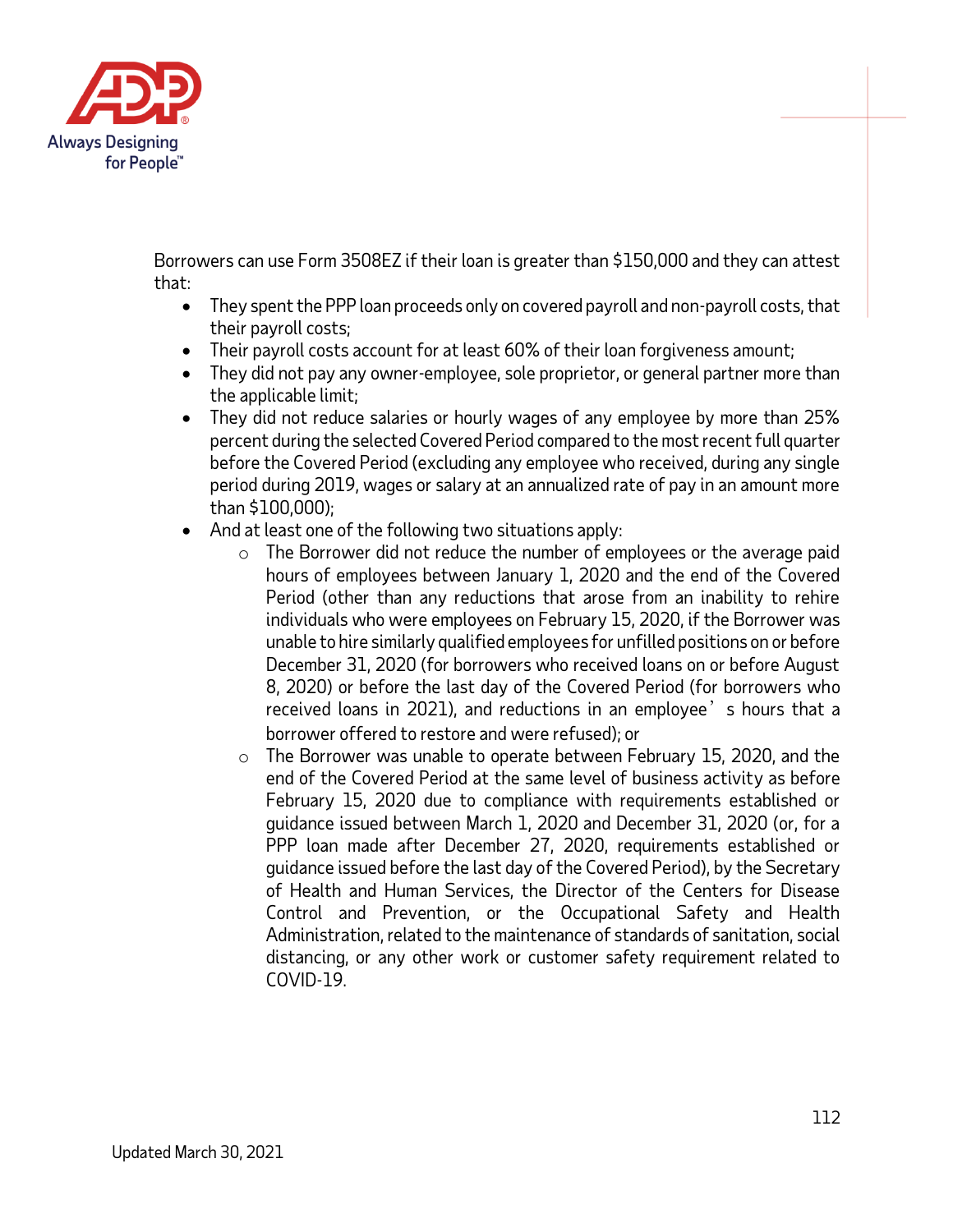

# The Application Process

## **Q: By when do I need to apply for a loan?** [Updated 3/29/2021]

A: The program was re-opened by the Consolidated Appropriations Act of 2021, and the stated deadline to apply has since been extended to May 31, 2021. However, potential borrowers are advised that available funds may be exhausted before that time, so they should consider applying earlier rather than later.

### **Q: When will I receive the loan?**

A: You should discuss the timing of loan disbursement with your lender.

## **Q: What forms do I need and how do I submit an application?** [Updated 1/05/2021]

A: You will need to complete the PPP loan application, which your lender will provide, and submit the application with your payroll documentation. If you are applying for a Second Draw PPP loan, remember to run new PPP loan application reports from your ADP system. The ADP reports are updated frequently to reflect the latest government guidance. You should always run the applicable PPP report as close in time to submitting your PPP loan application as possible. For your reference, [click here for the](https://home.treasury.gov/system/files/136/Paycheck-Protection-Program-Application-3-30-2020-v3.pdf) application form provided by the SBA. .

### **Q: What payroll documentation or information will I need to include with my application?**

A: The SBA has indicated that you will need to submit such documentation to the lender as is necessary to establish eligibility, such as payroll processor records or payroll tax filings. For borrowers that do not have any such documentation, the borrower must provide other supporting documentation, such as bank records, sufficient to demonstrate the qualifying payroll amount. You should consult with your lender as to what payroll documentation they will require. However, we anticipate you will need the following information:

- Employee headcount information. Eligibility under the PPP is generally based on employee headcount. We are providing clients with a Headcount report to assist them in determining their eligibility under the PPP. For more information on this report, see our FAQs regarding our Headcount reports.
- Certain payroll costs information. The maximum amount of a loan under the PPP is based on certain average monthly "payroll costs" (as defined under the CARES Act) incurred during the applicable period (as determined in accordance with the PPP). We are providing clients with a Monthly Payroll Costs report to assist them in determining the maximum loan amount for which they may be eligible. For more information on this report, see our FAQs regarding our Monthly Payroll Costs report.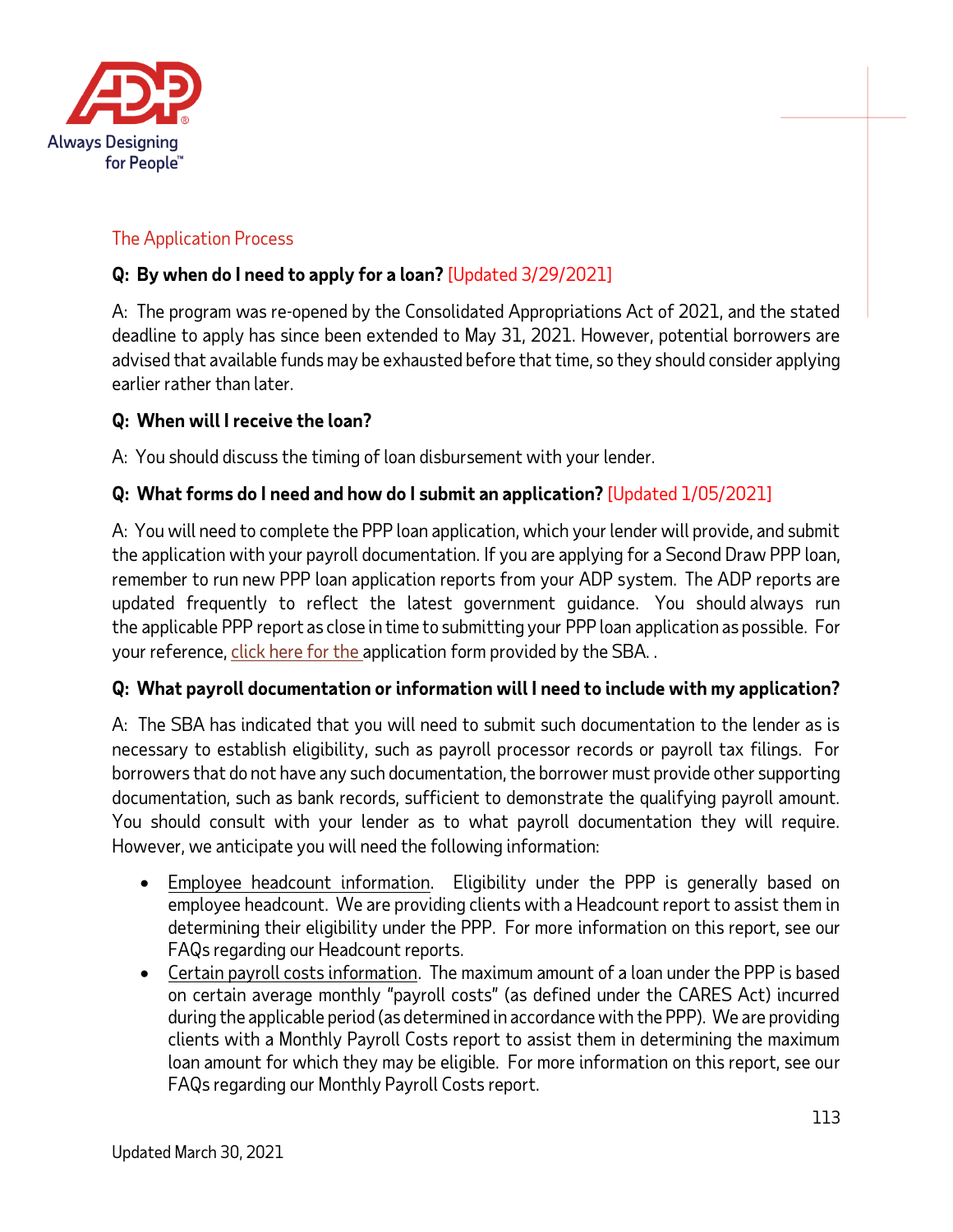

- List of all owners of the applicant with greater than 20% ownership stakes.
- Good Standing Certificate from your state of incorporation.
- Loan Application History of other SBA loans you have.
- Recent income tax returns

## Other Available Programs for Which You may be Eligible

## **Q: If I get a PPP loan, can I also defer employer social security taxes?** [Updated 1/29/2021]

A: Employers that deferred employer Social Security taxes under the CARES Act are still eligible for PPP loans and for forgiveness of their PPP loan. Employers that took advantage of the employer Social Security tax deferral, were permitted to continue that deferral until December 31, 2020. Amounts deferred are due in the two specified installments, 50% on 12/31/2021 (which the IRS has extended until January 3, 2022) and 50% on 12/31/2022 (which the IRS has extended until January 3, 2023[, https://www.irs.gov/pub/irs-prior/p509--2021.pdf\)](https://www.irs.gov/pub/irs-prior/p509--2021.pdf).

### **Q: If a business takes out a PPP loan, is the business eligible for the employee retention credit?** [Updated 1/05/2021]

A: Yes. The CAA 2021 provides that PPP borrowers can also qualify for the Employee Retention Tax Credit, retroactive to the enactment of the CARES Act in March 2020. However, PPP loan proceeds cannot be used to pay eligible wages for a tax credit.

## **Q: Can I apply for a PPP loan if I already have an existing SBA Economic Injury Disaster Loan?**

A: You can, up to \$10M, so long as both of the following are true:

- 1. The Economic Injury Disaster Loan is for a purpose other than payroll costs, mortgage interest, rent payments, utility payments, and interest on other debt obligations incurred before February 15, 2020; and
- 2. You applied for the SBA Economic Injury Disaster Loan before the SBA portal for the Paycheck Protection Plan loans is open.

## **Q: If a legal entity (Company A) receives a PPP loan, does that prevent Company A's affiliated entity (Company B) from receiving an Employee Retention Credit (ERC) under the CARES Act even if Company B did not apply for or receive its own PPP loan, or vice versa?**

A: The answer depends on the affiliate relationship between Company A and Company B. If Company A and Company B are treated as a "single employer" (as defined by Sections 52(a) or (b)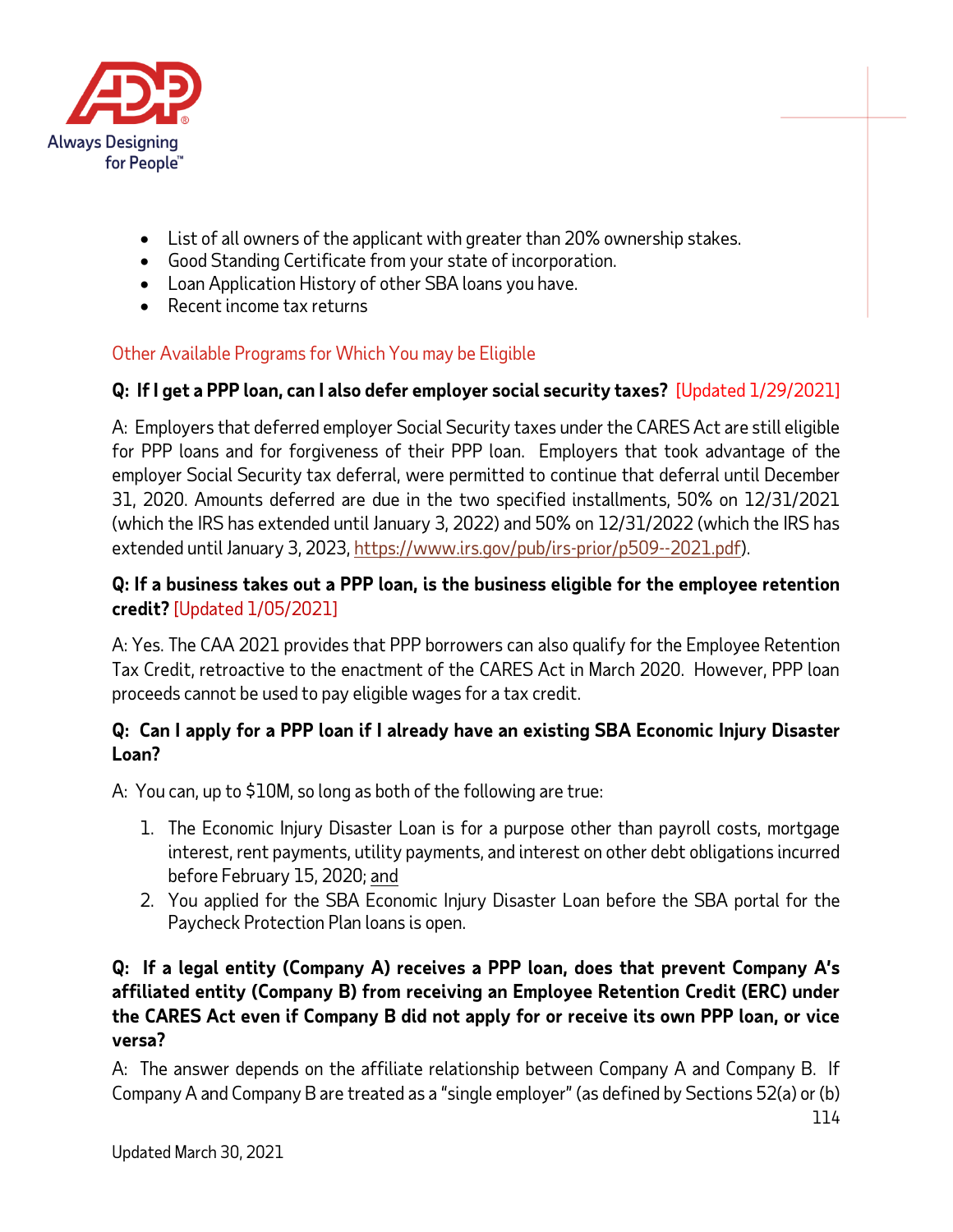

or Sections 414(m) or (o) of the Internal Revenue Code) for purposes of the CARES Act, then one company cannot receive a PPP loan and the other receive the ERC. You should consult with your legal, accounting or tax advisor based on your specific circumstances.

## **Q: If I am going to be applying for a grant or loan, should my employees not apply for unemployment benefits?**

A: Employees can only apply for unemployment benefits if they are laid off or furloughed.

# Social Security Tax Deferrals [Added April 24, 2020]

**Q: Who qualifies to defer the employer share of Social Security taxes?** [Added April 24, 2020]

**A**: All employers who pay wages between March 27, 2020 and December 31, 2020.

## **Q: How does the deferral work?** [Updated 1/05/2021]

**A:** Employers that deferred employer Social Security taxes under the CARES Act are still eligible for PPP loans and for forgiveness of their PPP loan. Employers that took advantage of the employer Social Security tax deferral, were permitted to continue that deferral until December 31, 2020. Amounts deferred are due in the two specified installments, 50% on 12/31/2021 and 50% on 12/31/2022, (which the IRS has extended until January 3, 2022) and 50% on 12/31/2022 (which the IRS has extended until January 3, 2023, [https://www.irs.gov/pub/irs](https://www.irs.gov/pub/irs-prior/p509--2021.pdf)[prior/p509--2021.pdf\)](https://www.irs.gov/pub/irs-prior/p509--2021.pdf).

## **Q: What about payrolls dated March 27 – March 31, 2020, which are also eligible for deferral?** [Added April 24, 2020]

**A:** If employer has already deposited its share of employer Social Security taxes with the IRS for these payrolls, it can still receive a deferral in the form of a credit. Recent IRS guidance advised that any deferral amounts from March 2020 will be credited against  $2^{nd}$  quarter 2020 payroll tax liabilities. Interested clients will need to advise ADP that it seeks to claim deferrals for payrolls dated March 27-31 (i.e., in addition to the general deferral election noted above). Upon request, ADP will process the additional credit at a future date during  $2<sup>nd</sup>$  quarter processing. Further details will be announced as to how this deferral election will be handled.

**Q: Will ADP assist an employer with the payments of the deferred amounts to the IRS?** [Added April 24, 2020]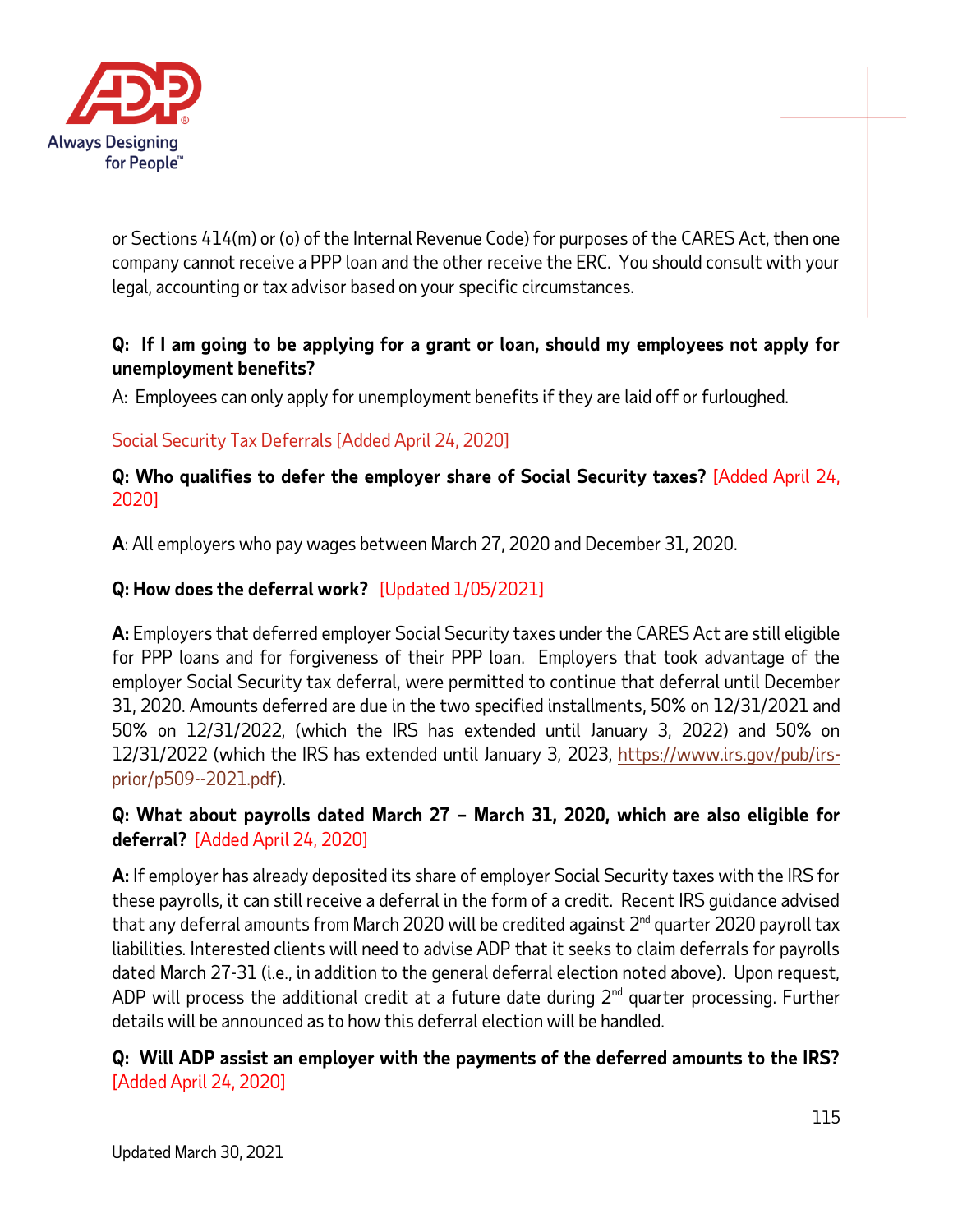

**A:** ADP will assist its clients with the payments of the deferred amounts to the IRS (i.e., in December of 2021 and 2022), if requested to do so. The IRS is expected to issue guidance on these payments. Once we have this guidance from the IRS, we will provide instructions to our clients on how to request ADP to make the payments of the deferred amounts on its behalf.

## **Q: Can an employer pay the deferred amounts before they become due in December 2021 and December 2022?** [Added April 24, 2020]

**A:** The IRS is expected to issue guidance on the payment of the deferred amounts. Amounts deferred will be reported on the Form 941, but it is not yet clear how to report payments previously deferred that an employer wishes to pay prior to December 2021. Further guidance will be provided once the IRS provides details. In the meantime, amounts previously deferred should not be paid pending such guidance.

## **Q: Can an employer take advantage of both the employer Social Security tax deferral and the tax credits under FFCRA and the CARES Act?** [Added April 24, 2020]

**A:** Yes, the tax deferral can be taken in combination with both credits available under the FFCRA and the CARES Act, if the employer meets the individual qualifications for those credits.

## **Q: What about the Paycheck Protection Program (the SBA loan program)? Are employers still eligible for the tax deferral if they apply for a PPP loan?** [Updated January 29, 2021]

**A:** Employers that deferred employer Social Security taxes under the CARES Act are still eligible for PPP loans and for forgiveness of their PPP loan. Employers that took advantage of the employer Social Security tax deferral, were permitted to continue that deferral until December 31, 2020. Amounts deferred are due in the two specified installments, 50% on 12/31/2021 (which the IRS has extended until January 3, 2022) and 50% on 12/31/2022 (which the IRS has extended until January 3, 2023[, https://www.irs.gov/pub/irs-prior/p509--2021.pdf\)](https://www.irs.gov/pub/irs-prior/p509--2021.pdf).

## **Q: How will ADP apply any credits and/or deferrals for eligible employers?** [Added April 24, 2020]

**A:** Following the procedures prescribed by the ADP payroll support teams, clients will need to convey their election to defer (if desired) and separately identify any wages eligible for the applicable tax credits within each payroll. This information will cause applicable tax credits and deferral to automatically reduce the payroll tax liabilities before they are invoiced and debited from the client's funding account. ADP will only collect the net liability calculated after all available credits and deferrals have been applied.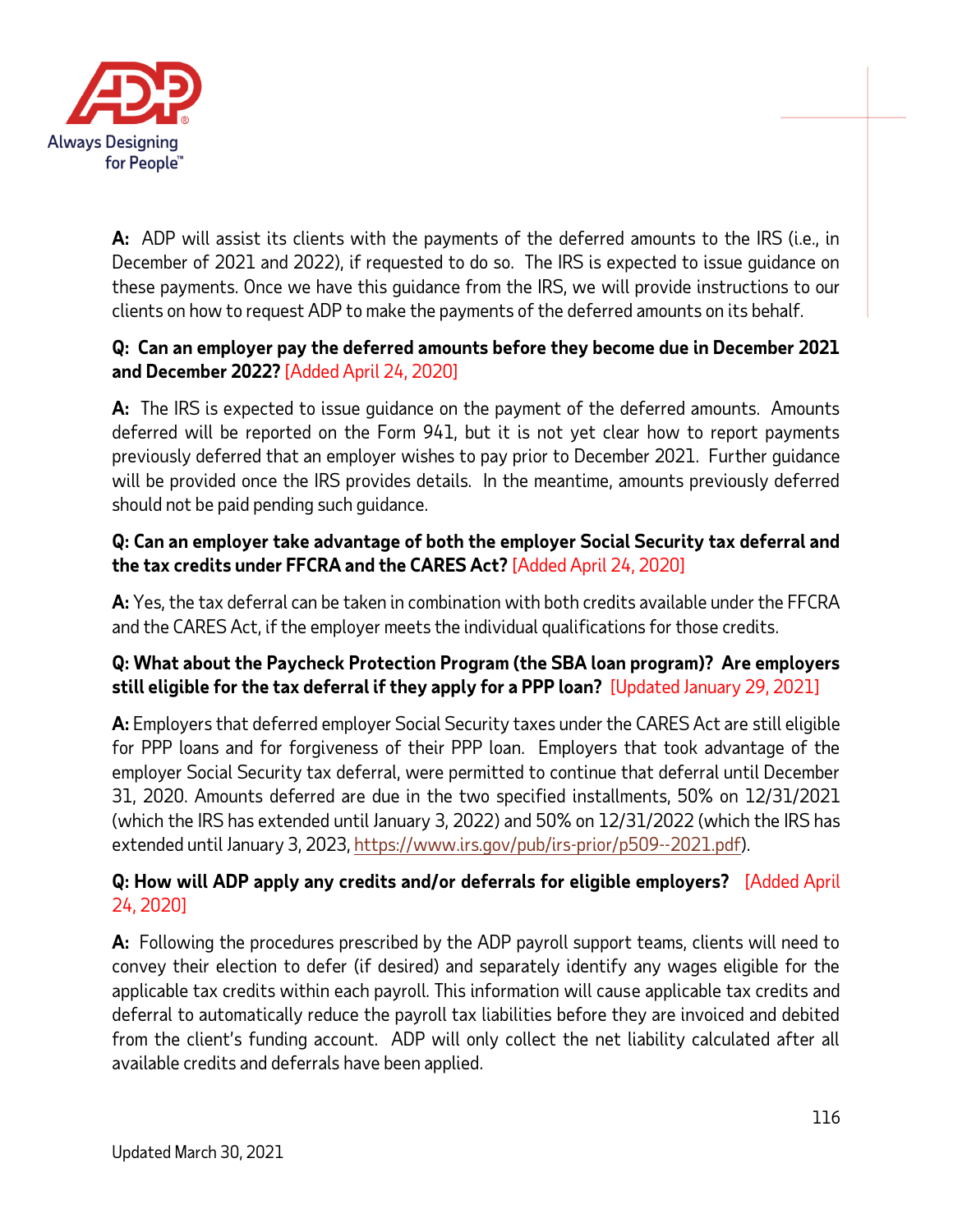

**NOTE**: If a client requests an advanced payment of employer credits under the CARES Act or FFCRA using IRS Form 7200, those amounts must be reported to ADP when requested. Form 7200 advance payment requests will automatically reduce the amount of tax credit to be applied to current tax liabilities. All credits and advance payments received from the IRS must be reported on Form 941.

## **Q: In what order will ADP apply tax credits to tax liabilities?** [Added April 24, 2020]

**A:** ADP will apply the tax credit amounts to all other federal employment tax liabilities (i.e., employer Medicare, employee Social Security, employee Medicare, Federal Income Tax) before the employer Social Security tax. Remaining employer Social Security tax amounts after application of these tax credits will be automatically deferred for clients that have elected to defer.

## **Q: Can an employer choose to have ADP apply the deferral before applying the tax credits?**  [Added April 24, 2020]

**A:** No. The Social Security tax deferral will apply after all tax credits are applied. This is designed to maximize the benefit (tax savings) for employers.

## **Q: What if the total of an employer's tax credits exceeds the liability for a payroll?** [Added April 24, 2020]

**A:** If an employer qualifies for tax credits that exceeds its employment tax liability for a payroll, the balance will carry over from payroll to payroll until the end of the quarter. *See* the related question below for details.

## **Q: What if the total of an employer's tax credits exceeds the liability for the quarter?**  [Added April 24, 2020]

**A:** If an employer qualifies for tax credits that exceed its employment tax liability for the quarter, the balance of that credit is fully refundable. Normally, ADP reports overpayments to be refunded on the client's IRS Form 941. Clients that prefer to apply credits to the following quarter should contact their service teams to request this. Employers that request this "credit elect" will have the credit applied to the following quarter, which would offset future employment tax liabilities and result in a refund from ADP.

## **Q: What about the executive action taken by President Trump on August 8, 2020 allowing for some employee payroll tax deferrals?** [Added August 17, 2020]

**A:** On August 8, 2020, President Trump signed a Memorandum on Deferring Payroll Tax Obligations in Light of the Ongoing COVID-19 Disaster, which directs the Treasury Secretary to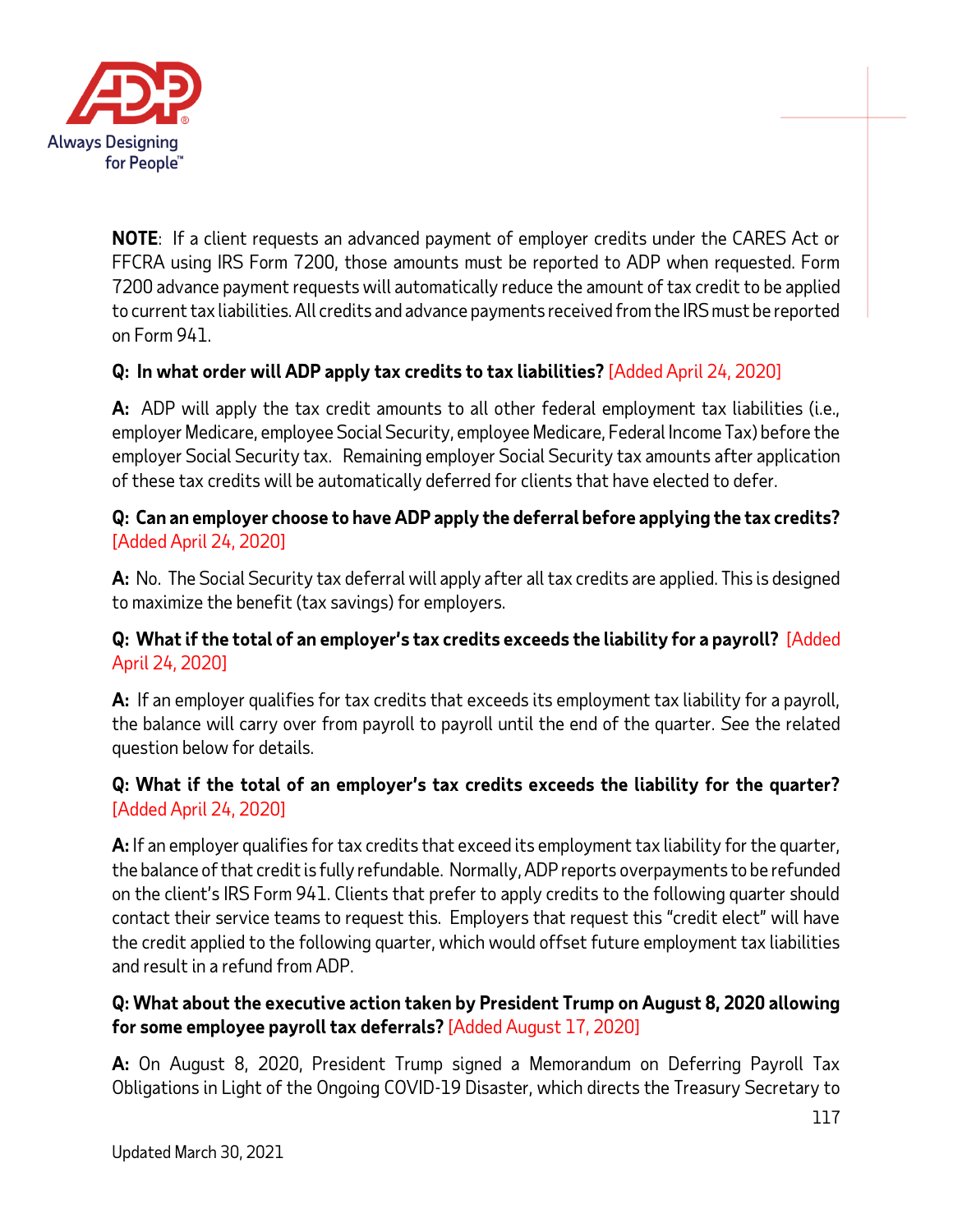

defer the withholding, deposit and payment of employee Social Security taxes for wages paid beginning September 1 through December 31, 2020.

The deferral was available to any employee whose wages generally are less than \$4,000 in a biweekly pay period, or the equivalent amount with respect to other pay periods.

Please Note: This maximum annual wage limit was described in a separate White House announcement as "available to Americans earning less than \$100,000 a year." However, the \$4,000 biweekly limit in the memorandum equates to \$104,000 annually.

## **Q: When do employees have to repay withheld amounts?** [Added 1/05/2021]

**A**: Prior to the enactment of the Consolidated Appropriations Act of 2021 (CAA), deferred amounts needed to be withheld from employee wages ratably from January 1, 2021 through April 30, 2021. The CAA extended the deadline from April 30, 2021, to December 31, 2021.

<span id="page-117-0"></span>Vaccination [\(Added January 5, 2021\)](#page-117-0)

### **Q: Now that a COVID-19 vaccine is available in the U.S., can I require employees to get it?**

**A:** On December 16, 2020, the U.S. Equal Employment Opportunity Commission (EEOC) published updated guidance that addresses COVID-19 vaccination specifically. While the guidance doesn't expressly endorse or prohibit mandatory vaccination, it does address various issues that may impact employers, including:

- [Whether the administration of vaccinations implicates the restrictions on medical](https://www.eeoc.gov/wysk/what-you-should-know-about-covid-19-and-ada-rehabilitation-act-and-other-eeo-laws#K.1)  [exams and disability-related inquiries under the Americans with Disabilities Act](https://www.eeoc.gov/wysk/what-you-should-know-about-covid-19-and-ada-rehabilitation-act-and-other-eeo-laws#K.1) [\(ADA\)?](https://www.eeoc.gov/wysk/what-you-should-know-about-covid-19-and-ada-rehabilitation-act-and-other-eeo-laws#K.1)
- How should an employer that requires vaccination respond to an employee who [indicates they are unable to receive a COVID-19 vaccination because of a](https://www.eeoc.gov/wysk/what-you-should-know-about-covid-19-and-ada-rehabilitation-act-and-other-eeo-laws#K.5) disability?
- [How should an employer that requires vaccination respond to an employee who](https://www.eeoc.gov/wysk/what-you-should-know-about-covid-19-and-ada-rehabilitation-act-and-other-eeo-laws#K.6)  indicates that they are unable to [receive a COVID-19 vaccination because of a](https://www.eeoc.gov/wysk/what-you-should-know-about-covid-19-and-ada-rehabilitation-act-and-other-eeo-laws#K.6)  [sincerely held religious practice or belief?](https://www.eeoc.gov/wysk/what-you-should-know-about-covid-19-and-ada-rehabilitation-act-and-other-eeo-laws#K.6)

The quidance is available in full [here](https://www.eeoc.gov/wysk/what-you-should-know-about-covid-19-and-ada-rehabilitation-act-and-other-eeo-laws) (section K covers vaccinations).

Additionally, keep in mind that some state and local jurisdictions may prohibit or limit employers from mandating employee vaccinations or have privacy laws that may impact employers. Even if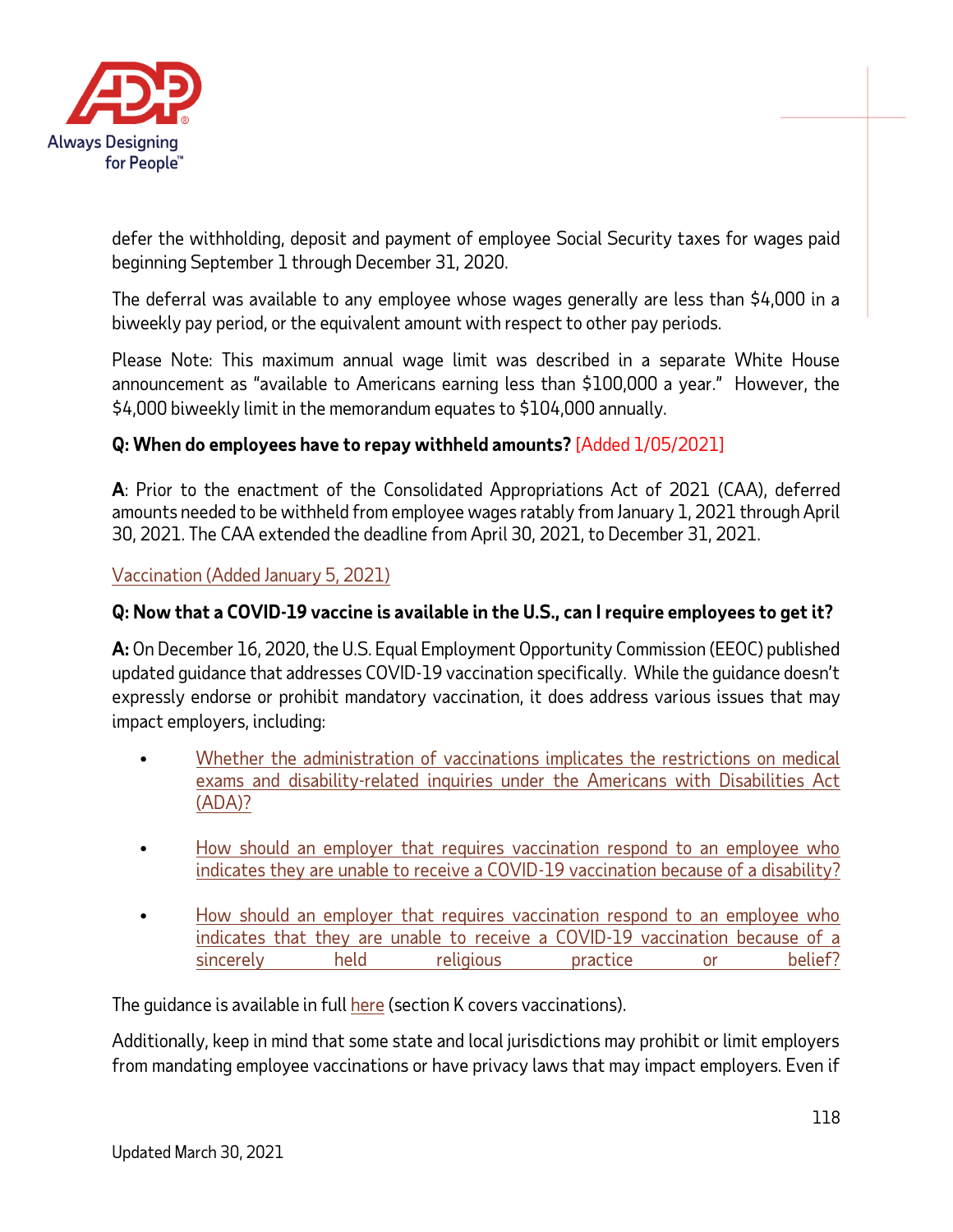

an employer can mandate COVID-19 vaccination, there are numerous issues to consider before doing so, such as:

- The availability of a vaccine (the vaccine is expected to be limited to healthcare personnel, essential workers, and higher-risk populations at first);
- The risk to others if employees don't get vaccinated;
- The effectiveness of masks, social distancing, and other safety measures in preventing the spread of COVID-19 in their particular workplace so far;
- The likelihood of employees seeking out the vaccine without a mandate;
- The risk of litigation or workers' compensation claims if employers do/don't require vaccination (such as, an employee experiencing side effects from the vaccination);
- Requirements for providing accommodations for disabilities and sincerely held religious beliefs and practices;
- Protections for employees under the National Labor Relations Act (NLRA) if they work together to oppose a vaccine mandate;
- Employers with a unionized workforce also should consider any labor contract language that would foreclose mandatory vaccination; and
- The potential impact on employee morale if employers do/don't require given the work environment and culture.

Rather than mandating COVID-19 vaccination, many employers plan to encourage employees to get it. Before implementing any such program, consult legal counsel.

### **Q: I am not going to require vaccination, but if an employee has an underlying condition that puts them at higher risk if they get COVID-19, can I exclude them from the workplace if they don't get the vaccine?**

**A:** In the guidance published on December 16, 2020, the EEOC states if that standard screens out or tends to screen out an individual with a disability, the employer must show that an unvaccinated employee would pose a direct threat due to a "significant risk of substantial harm to the health or safety of the individual or others that cannot be eliminated or reduced by reasonable accommodation." If an employer determines that a direct threat exists, the employer cannot exclude the employee from the workplace—or take any other adverse action—unless there is no way to provide a reasonable accommodation (absent undue hardship) that would eliminate or reduce this risk so there is no longer a direct threat.

**Note:** State and local nondiscrimination laws may offer additional protections.

## **Q: Would asking applicants or employees to show proof that they received the COVID-19 vaccination implicate the ADA's restrictions on disability-related inquiries?**